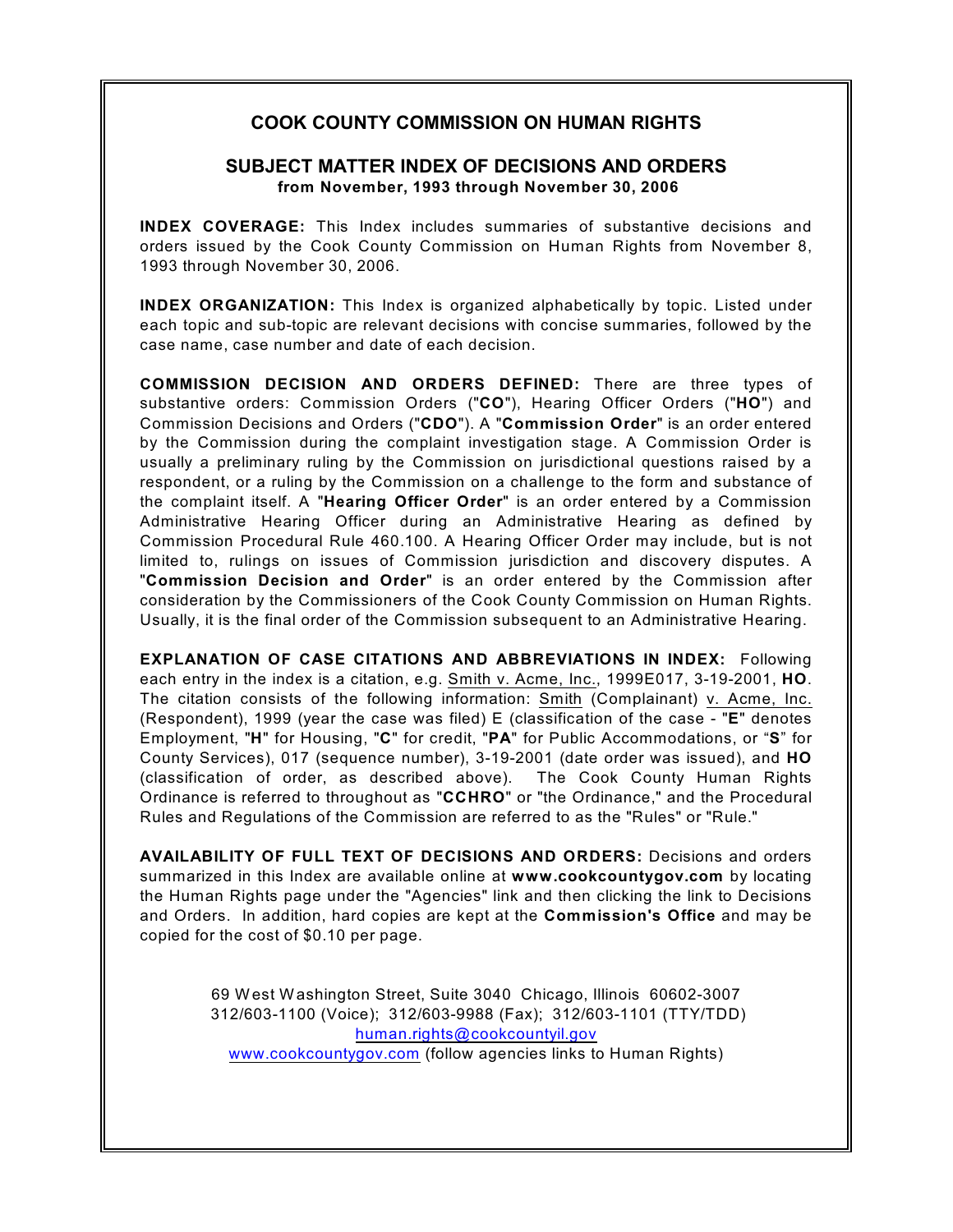#### **SUBJECT MATTER INDEX TABLE OF CONTENTS**

| ADMINISTRATIVE REVIEW      |  |
|----------------------------|--|
| See WRIT OF CERTIORARI     |  |
|                            |  |
|                            |  |
|                            |  |
|                            |  |
|                            |  |
|                            |  |
|                            |  |
|                            |  |
|                            |  |
| AIDING AND ABETTING        |  |
| See INDIVIDUAL LIABILITY   |  |
|                            |  |
|                            |  |
|                            |  |
| ANSWER                     |  |
| See RESPONSE               |  |
| APPEARANCE                 |  |
| See ATTORNEY APPEARANCE    |  |
|                            |  |
|                            |  |
| Leave to Withdraw          |  |
| See WITHDRAWAL OF ATTORNEY |  |
|                            |  |
|                            |  |
|                            |  |
|                            |  |
|                            |  |
|                            |  |
|                            |  |
|                            |  |
|                            |  |
|                            |  |
|                            |  |
|                            |  |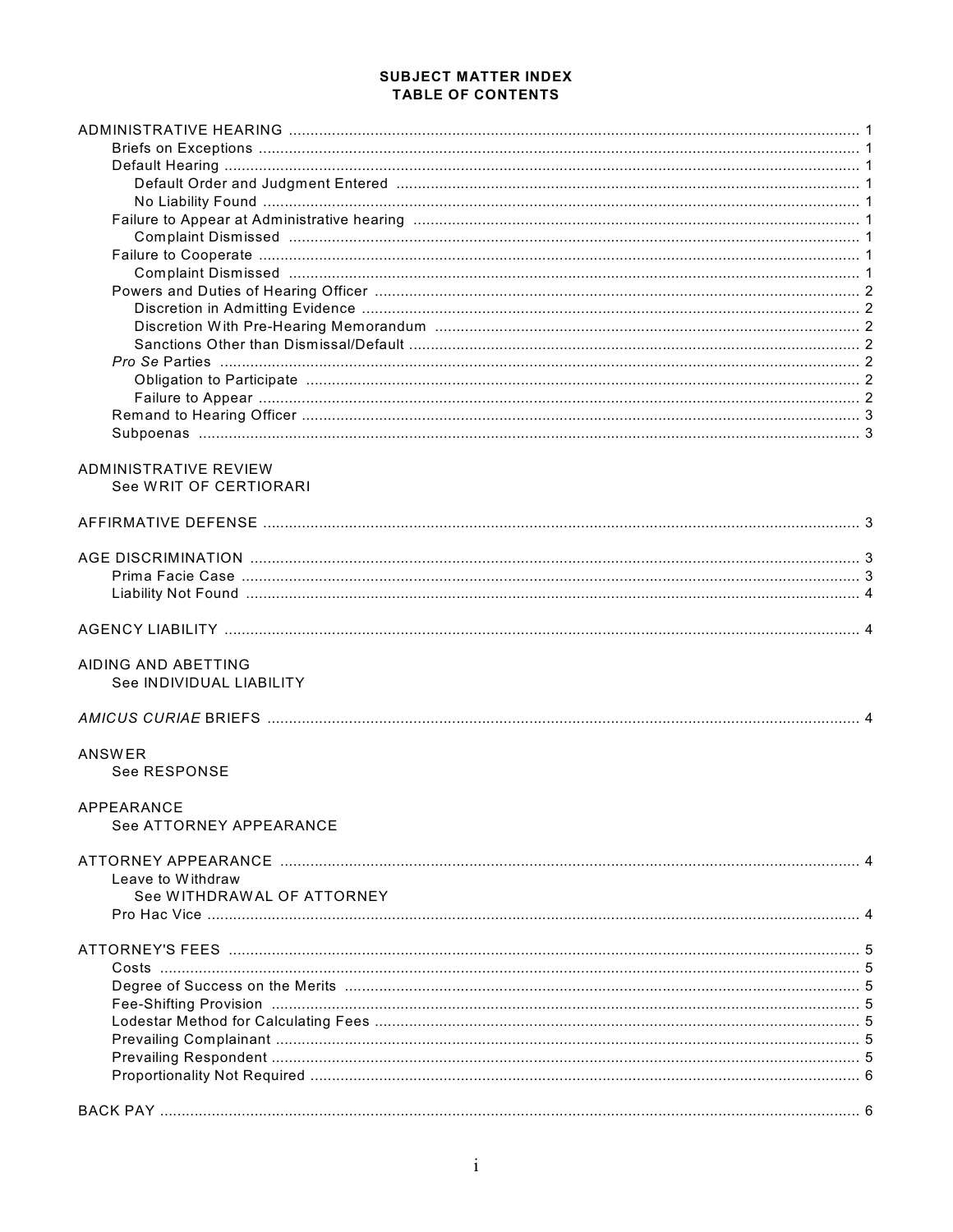| <b>CONCURRENT JURISDICTION</b><br>See JURISDICTION |  |
|----------------------------------------------------|--|
|                                                    |  |
|                                                    |  |
|                                                    |  |
|                                                    |  |
|                                                    |  |
|                                                    |  |
|                                                    |  |
|                                                    |  |
|                                                    |  |
|                                                    |  |
| COSTS                                              |  |
| See ATTORNEY'S FEES - Costs                        |  |
|                                                    |  |
|                                                    |  |
|                                                    |  |
|                                                    |  |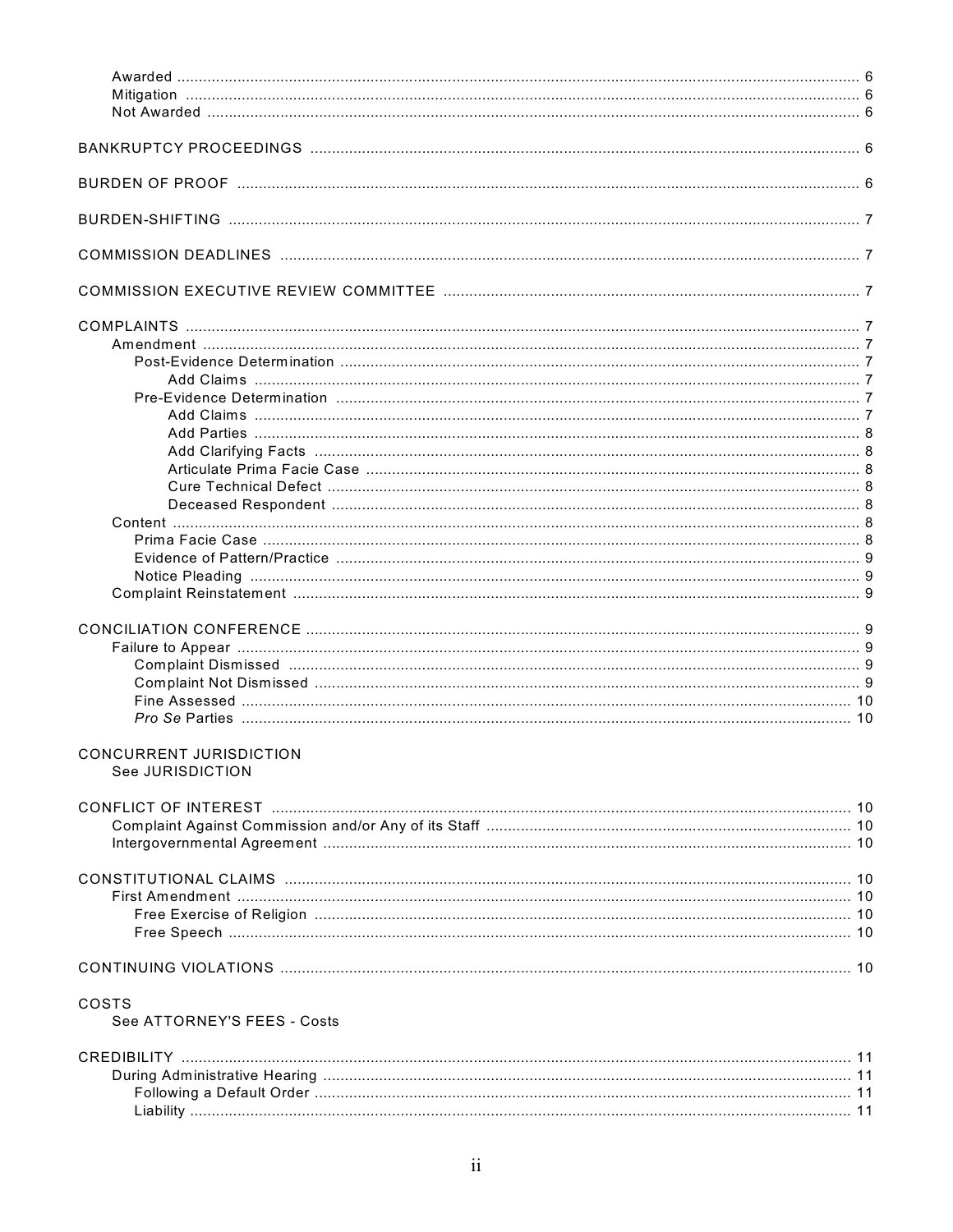| <b>DEPOSITIONS</b> |  |
|--------------------|--|
| See DISCOVERY      |  |
|                    |  |
|                    |  |
|                    |  |
|                    |  |
|                    |  |
|                    |  |
|                    |  |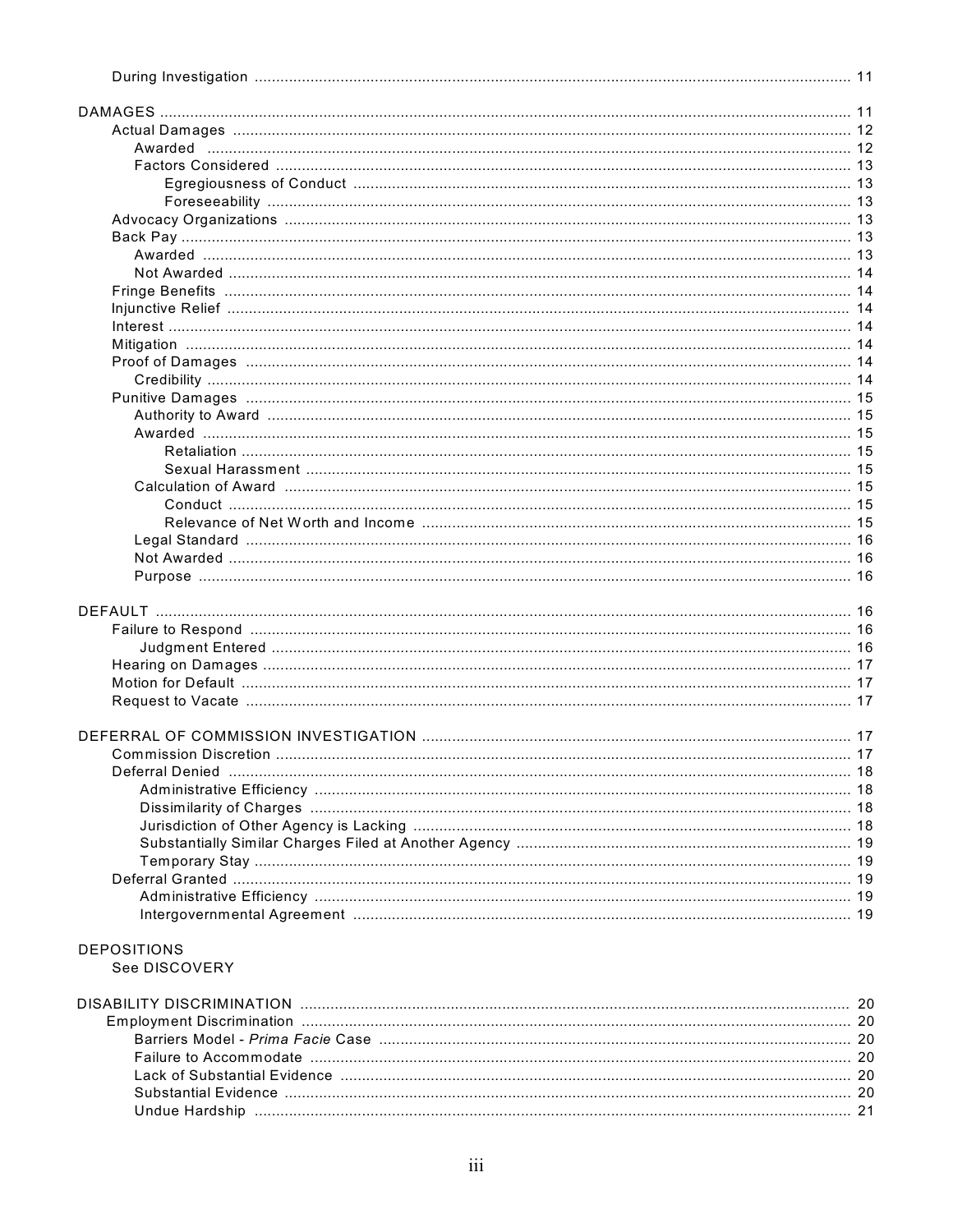| <b>Failure to Cooperate</b> |  |
|-----------------------------|--|
| See FAILURE TO COOPERATE    |  |
|                             |  |
|                             |  |
|                             |  |
| Lack of Jurisdiction        |  |
| See JURISDICTION            |  |
|                             |  |
|                             |  |
|                             |  |
|                             |  |
|                             |  |
|                             |  |
|                             |  |
|                             |  |
|                             |  |
|                             |  |
|                             |  |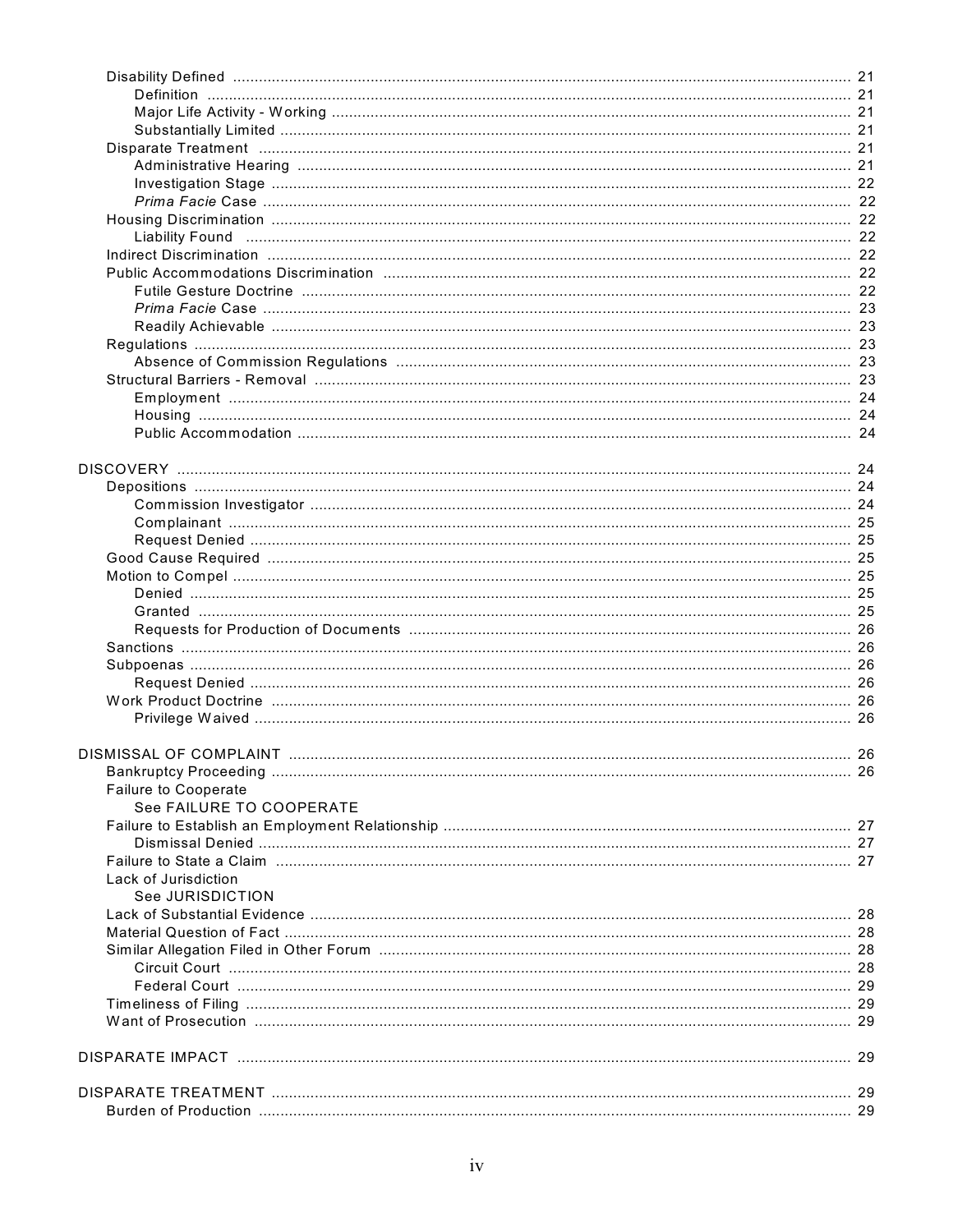# EMPLOYEES

See EMPLOYMENT DISCRIMINATION - Employee

# **EMPLOYERS**

See EMPLOYMENT DISCRIMINATION - Employer

| Retaliation |  |
|-------------|--|

See RETALIATION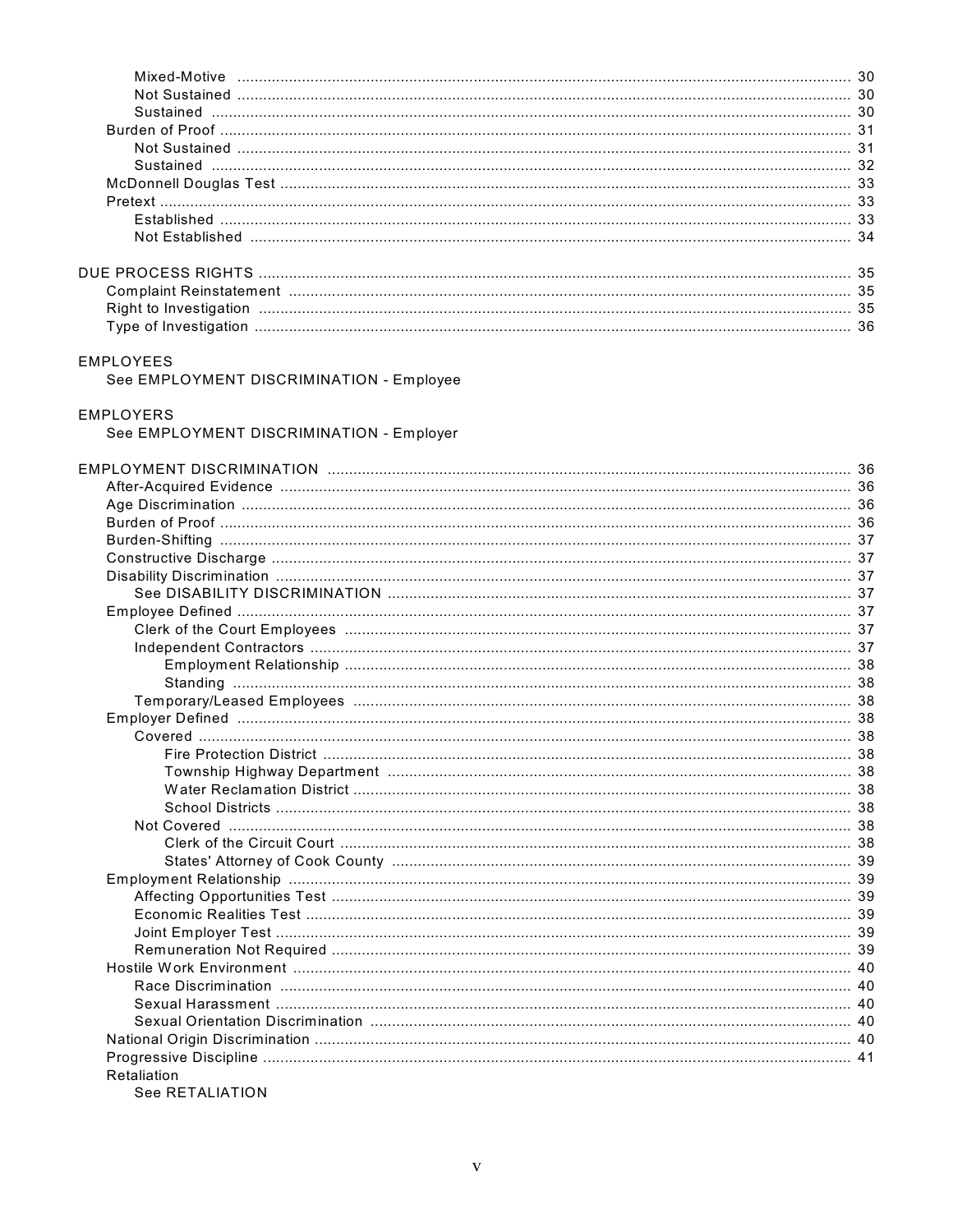| ENFORCEMENT OF SETTLEMENT AGREEMENT |  |
|-------------------------------------|--|
| See SETTLEMENT AGREEMENT            |  |
|                                     |  |
|                                     |  |
|                                     |  |
|                                     |  |
|                                     |  |
|                                     |  |
|                                     |  |
|                                     |  |
|                                     |  |
|                                     |  |
|                                     |  |
|                                     |  |
|                                     |  |
|                                     |  |
|                                     |  |
|                                     |  |
|                                     |  |
|                                     |  |
| <b>FAILURE TO RESPOND</b>           |  |
| See DEFAULT                         |  |
|                                     |  |
|                                     |  |
|                                     |  |
|                                     |  |
|                                     |  |
|                                     |  |
|                                     |  |
|                                     |  |
|                                     |  |
|                                     |  |
|                                     |  |
|                                     |  |
|                                     |  |
|                                     |  |
|                                     |  |
|                                     |  |
|                                     |  |
|                                     |  |
|                                     |  |
|                                     |  |
|                                     |  |
|                                     |  |
|                                     |  |
|                                     |  |
| Retaliation                         |  |
| See RETALIATION                     |  |
|                                     |  |
|                                     |  |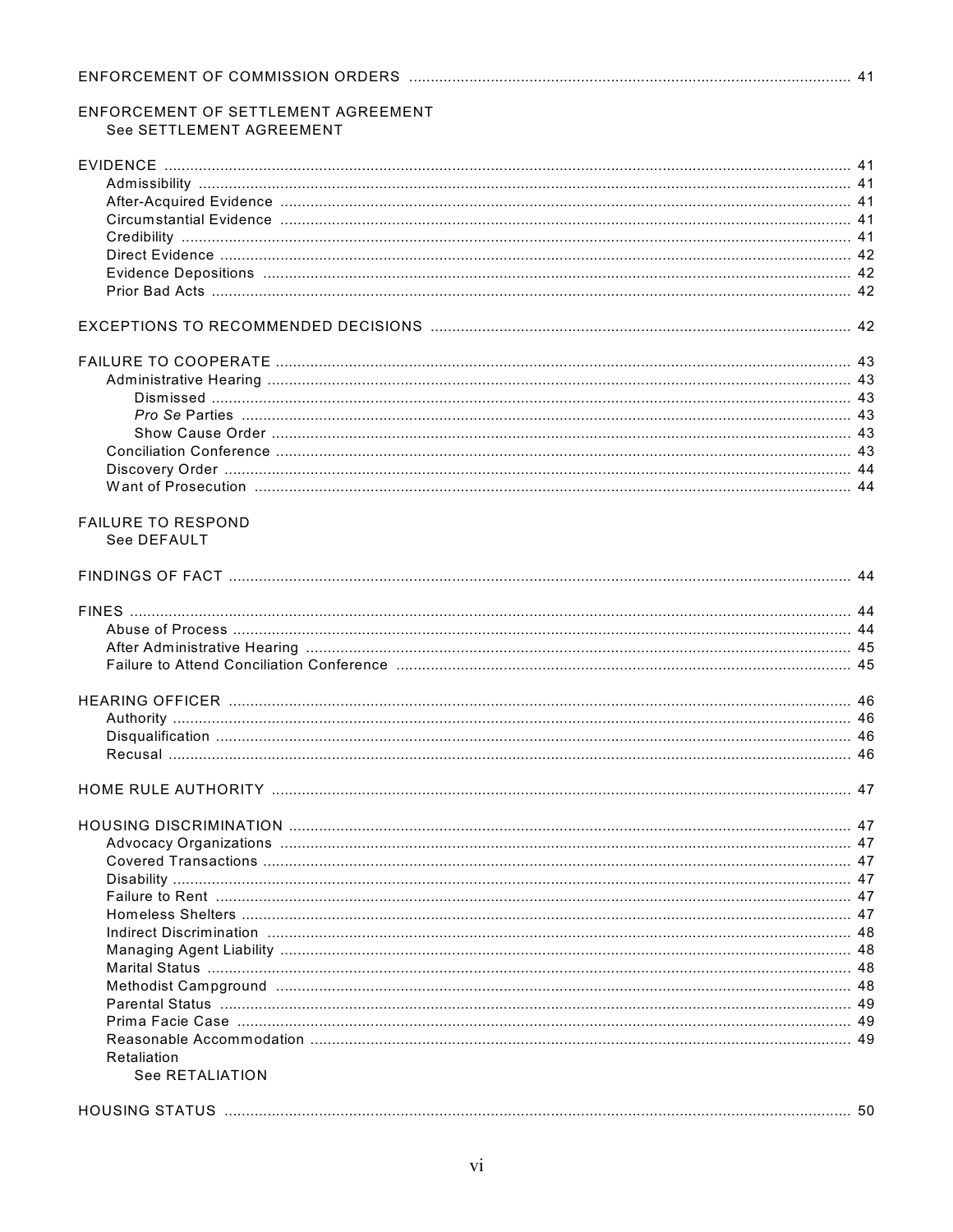| <b>Statute of Limitations</b> |  |
|-------------------------------|--|
| See STATUTE OF LIMITATIONS    |  |
|                               |  |
|                               |  |
|                               |  |
|                               |  |
|                               |  |
|                               |  |
|                               |  |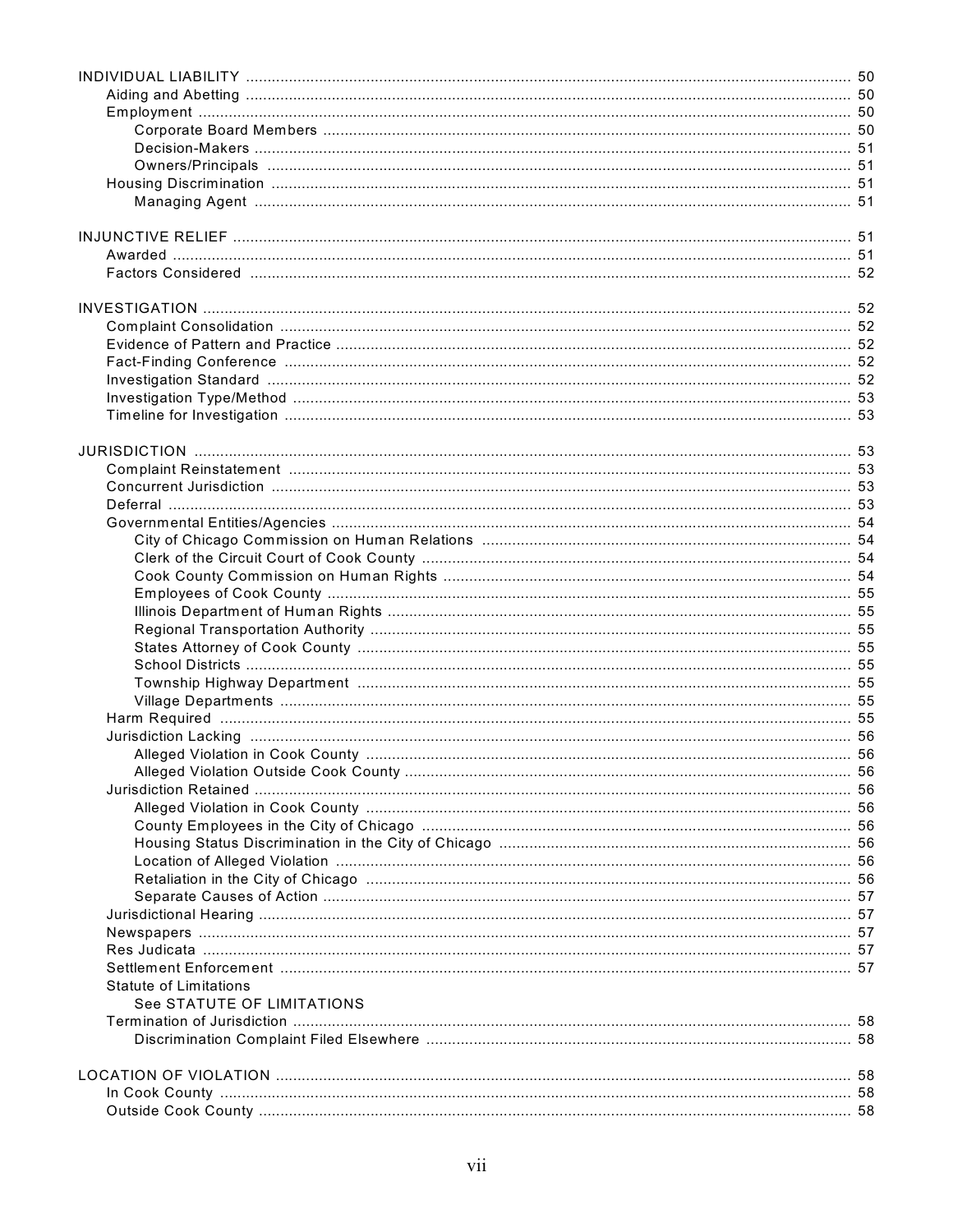| PREGNANCY DISCRIMINATION                    |  |
|---------------------------------------------|--|
| See SEX DISCRIMINATION                      |  |
|                                             |  |
|                                             |  |
|                                             |  |
|                                             |  |
|                                             |  |
|                                             |  |
|                                             |  |
|                                             |  |
|                                             |  |
|                                             |  |
|                                             |  |
|                                             |  |
|                                             |  |
|                                             |  |
|                                             |  |
| <b>PRO SE PARTIES</b>                       |  |
| See ADMINISTRATIVE HEARING - Pro Se Parties |  |
|                                             |  |
|                                             |  |
|                                             |  |
|                                             |  |
|                                             |  |
|                                             |  |
|                                             |  |
|                                             |  |
|                                             |  |
|                                             |  |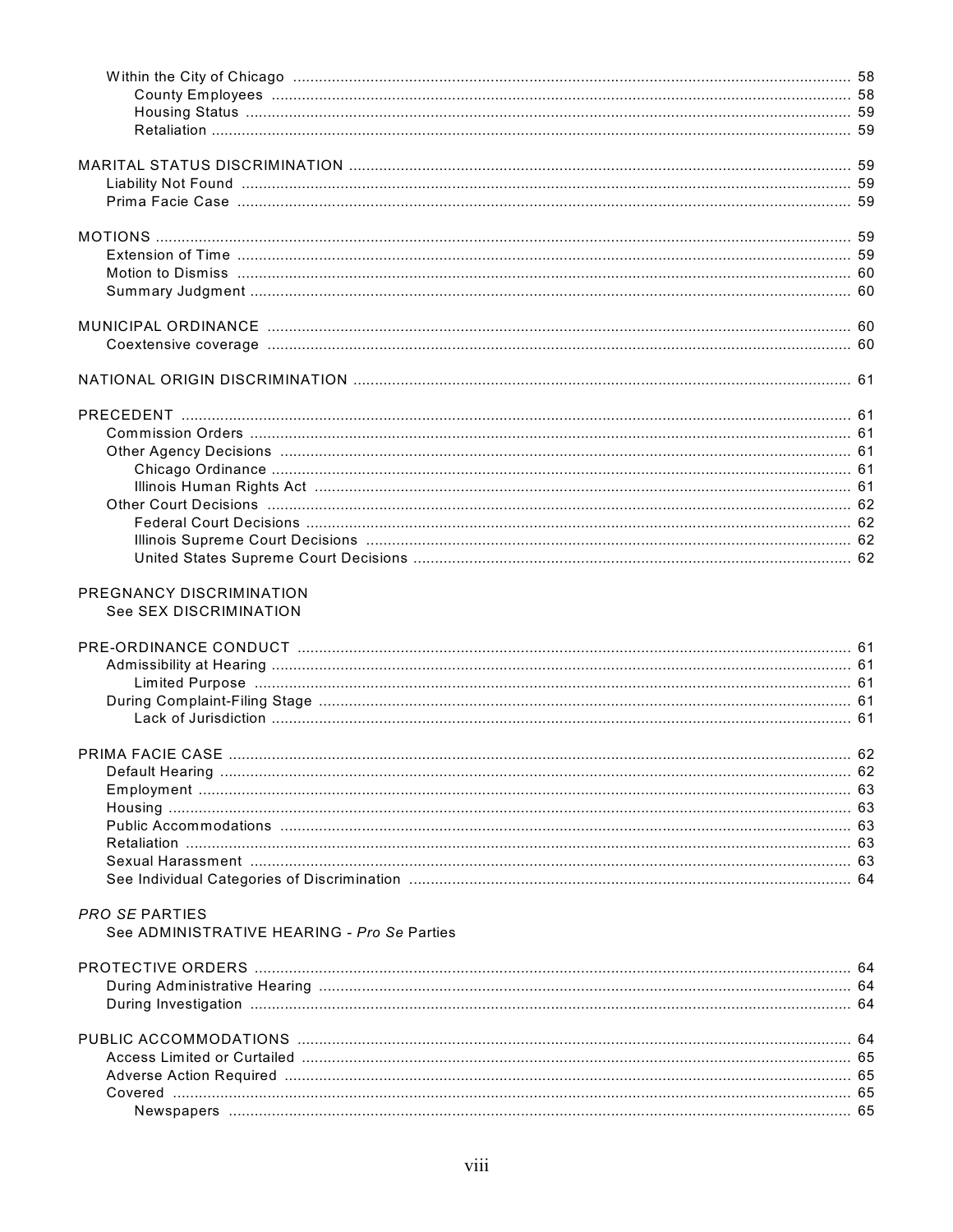| <b>PUNITIVE DAMAGES</b>               |  |
|---------------------------------------|--|
| See DAMAGES - Punitive Damages        |  |
|                                       |  |
|                                       |  |
|                                       |  |
|                                       |  |
|                                       |  |
|                                       |  |
|                                       |  |
|                                       |  |
|                                       |  |
|                                       |  |
|                                       |  |
|                                       |  |
| REMEDIES                              |  |
| See DAMAGES, INJUNCTIVE RELIEF, FINES |  |
|                                       |  |
|                                       |  |
|                                       |  |
|                                       |  |
|                                       |  |
|                                       |  |
|                                       |  |
|                                       |  |
| RES JUDICATA                          |  |
| See CONCURRENT JURISDICTION           |  |
|                                       |  |
|                                       |  |
|                                       |  |
|                                       |  |
|                                       |  |
|                                       |  |
|                                       |  |
|                                       |  |
|                                       |  |
|                                       |  |
|                                       |  |
|                                       |  |
|                                       |  |
|                                       |  |
|                                       |  |
|                                       |  |
|                                       |  |
|                                       |  |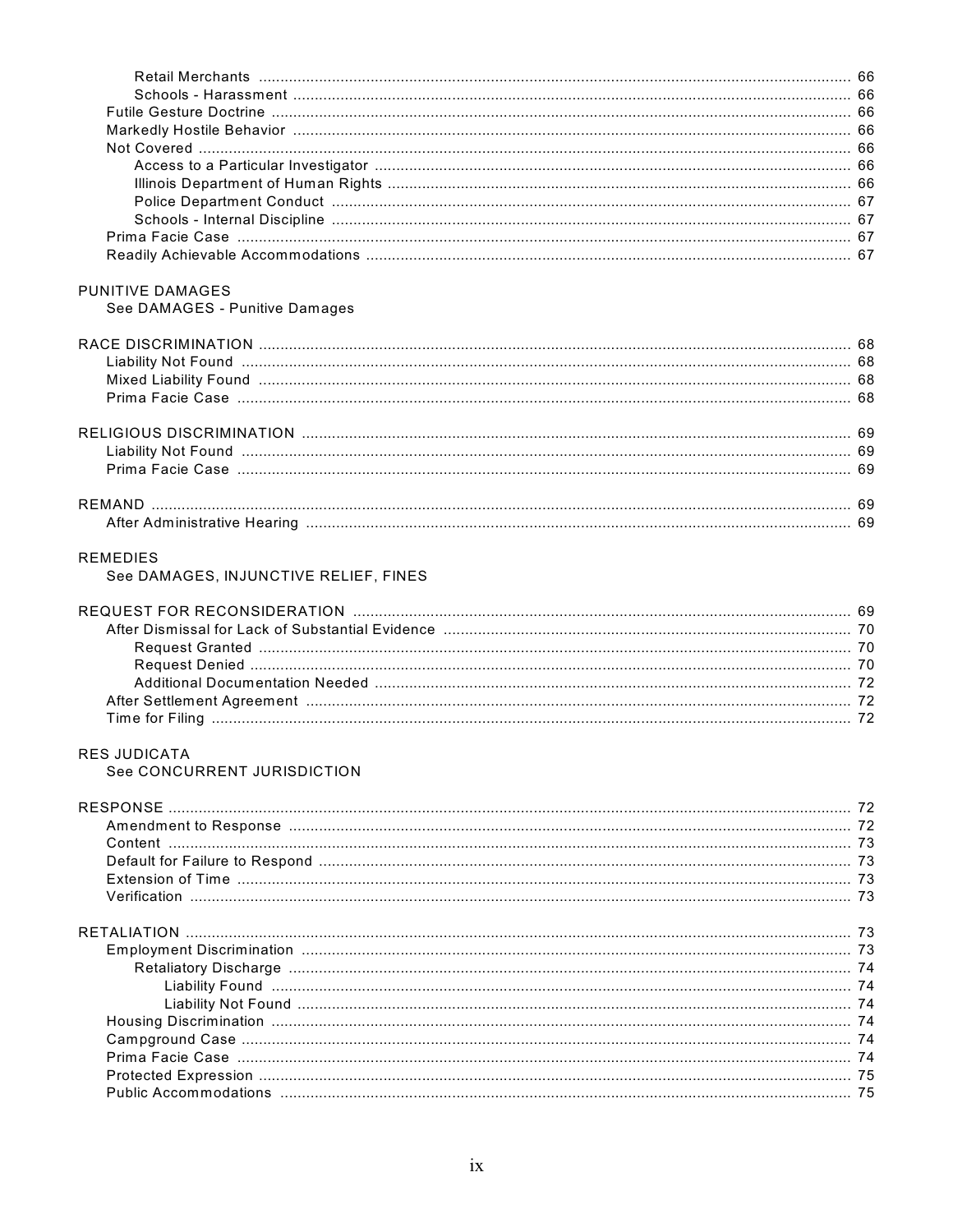| <b>SANCTIONS</b>                                                      |  |
|-----------------------------------------------------------------------|--|
| See FINES                                                             |  |
|                                                                       |  |
|                                                                       |  |
|                                                                       |  |
|                                                                       |  |
|                                                                       |  |
|                                                                       |  |
|                                                                       |  |
|                                                                       |  |
|                                                                       |  |
|                                                                       |  |
|                                                                       |  |
|                                                                       |  |
|                                                                       |  |
|                                                                       |  |
|                                                                       |  |
|                                                                       |  |
|                                                                       |  |
|                                                                       |  |
|                                                                       |  |
|                                                                       |  |
| See also EMPLOYMENT DISCRIMINATION - Hostile Work Environment         |  |
|                                                                       |  |
|                                                                       |  |
|                                                                       |  |
|                                                                       |  |
|                                                                       |  |
|                                                                       |  |
|                                                                       |  |
|                                                                       |  |
|                                                                       |  |
|                                                                       |  |
|                                                                       |  |
|                                                                       |  |
|                                                                       |  |
|                                                                       |  |
|                                                                       |  |
|                                                                       |  |
|                                                                       |  |
|                                                                       |  |
|                                                                       |  |
|                                                                       |  |
|                                                                       |  |
|                                                                       |  |
|                                                                       |  |
|                                                                       |  |
|                                                                       |  |
| See also MOTIONS                                                      |  |
|                                                                       |  |
| UNLAWFUL DISCHARGE                                                    |  |
| See also RETALIATION - Employment Discrimination - Unlawful Discharge |  |
|                                                                       |  |
|                                                                       |  |
| See RESPONSE                                                          |  |
|                                                                       |  |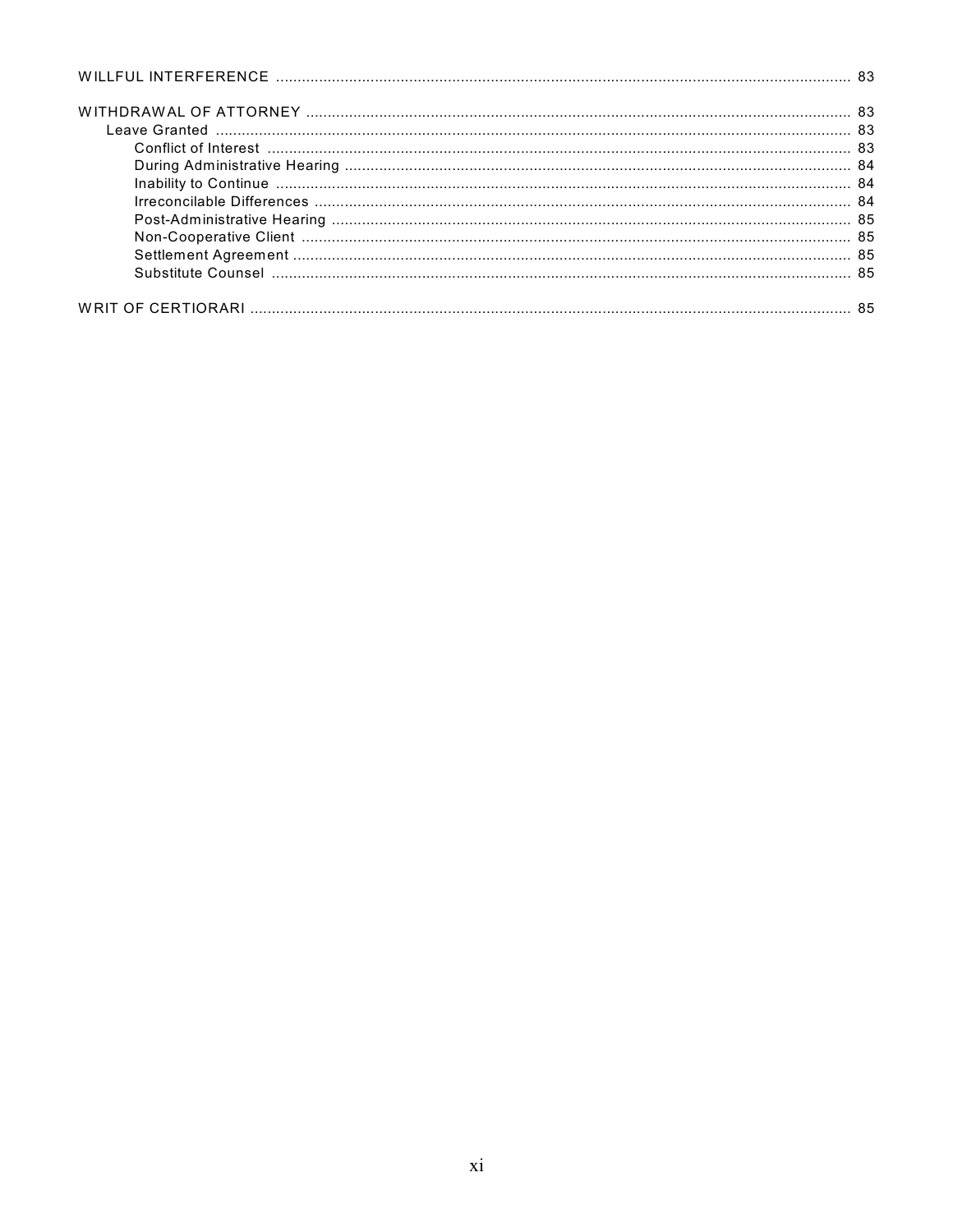#### **ADMINISTRATIVE HEARING**

## **Briefs on Exceptions**

Hearing officer found that complainant's brief on exceptions to his initial proposed decision and order simply reargued the interpretation of facts and failed to argue any legal basis for reversal or modification of the hearing officer's legal conclusions. Alcegueire v. Cook County Department for Management of Information Systems, 1992E003 and 1992E026, 8-10-95, **CDO**.

Hearing officer filed a separate ruling on complainant's exceptions to initial proposed decision and order, and incorporated that ruling as appropriate in the final proposed decision and order. Meallet v. Cook County Department of Purchasing, 1992E016, 8-18-94, **CDO**; Carroll, et al v. Chicago District Campground Assoc., et al, 1999H006- 009, 2-24-06, **HO**.

## **Default Hearing**

#### **Default Order and Judgment Entered**

Commission entered an order of default against the respondent for failing to respond to the complaint. Administrative hearing held on damages, respondent did not appear and consequently the testimony of complainant is undisputed. Liability found and damages awarded. Feges v. The New Embers Restaurant, 1993E013, 6-16-94, **CDO**.

After respondent repeatedly failed to respond to discovery requests, complainants moved for sanctions. Following a status conference at which both respondent and complainants appeared, the hearing officer granted complainants' motion for sanctions, ordering that all paragraphs of the complainants' request for admission of fact would be deemed to be admitted for the purpose of this action and a default would be entered in favor of the complainants and against the respondent pursuant to Section 460.145(E) of the Commission's Procedural Rules. Garcia v. W inston, et al., 2003H003, 2003H004, 5-16-06, **CDO**.

#### **No Liability Found**

Commission entered an order of default against the respondent for failing to respond to the complaint. Administrative hearing held, respondent did not appear and consequently the testimony of the complainant is undisputed. However, in this case, the complainant failed to meet the obligation of proving a prima face case of an unlawful denial of access to a place of public accommodation based on complainant's disability. Smith v. McCafferty's Pub, 2002PA029, 11-18-04, **CDO**.

## **Failure to Appear at Administrative Hearing**

#### **Complaint Dismissed**

Complainant had ample time to hire substitute counsel or to present her case *pro se***.** Even *pro se* parties have an obligation to the Commission to participate in Commission proceedings. The Commission cannot fulfill its public duty in the absence of such cooperation by those invoking its processes. The Commission finds that failure to appear at the administrative hearing was unexcused. The complaint was dismissed for complainant's failure to cooperate. Banks v. Cook County Juvenile Temporary Detention Center, 1994E088, 11-14-96, **CDO.** 

## **Failure to Cooperate**

## **Complaint Dismissed**

Dismissal of complaint for want of prosecution due to complainant's failure to attend pre-hearing meeting, failure to otherwise cooperate in administrative hearing process and failure to show cause why complaint should not be dismissed. Sampson v. Cermak Health Services, 1993E009, 4-27-95, **CDO**; D'Adam v. Bridgeview Sports Club Association, Inc., 2004PA004, 8-11-05, **CDO**.

After hearing officer issued an order to show cause why the matter should not be dismissed for failure of both parties to attend a scheduled pre-hearing meeting for which notice was provided, the matter was dismissed when both parties failed to respond to the order to show cause. Swift v. Signs Unlimited, 2000E042, 7-27-01, 9-19-01, **HO.**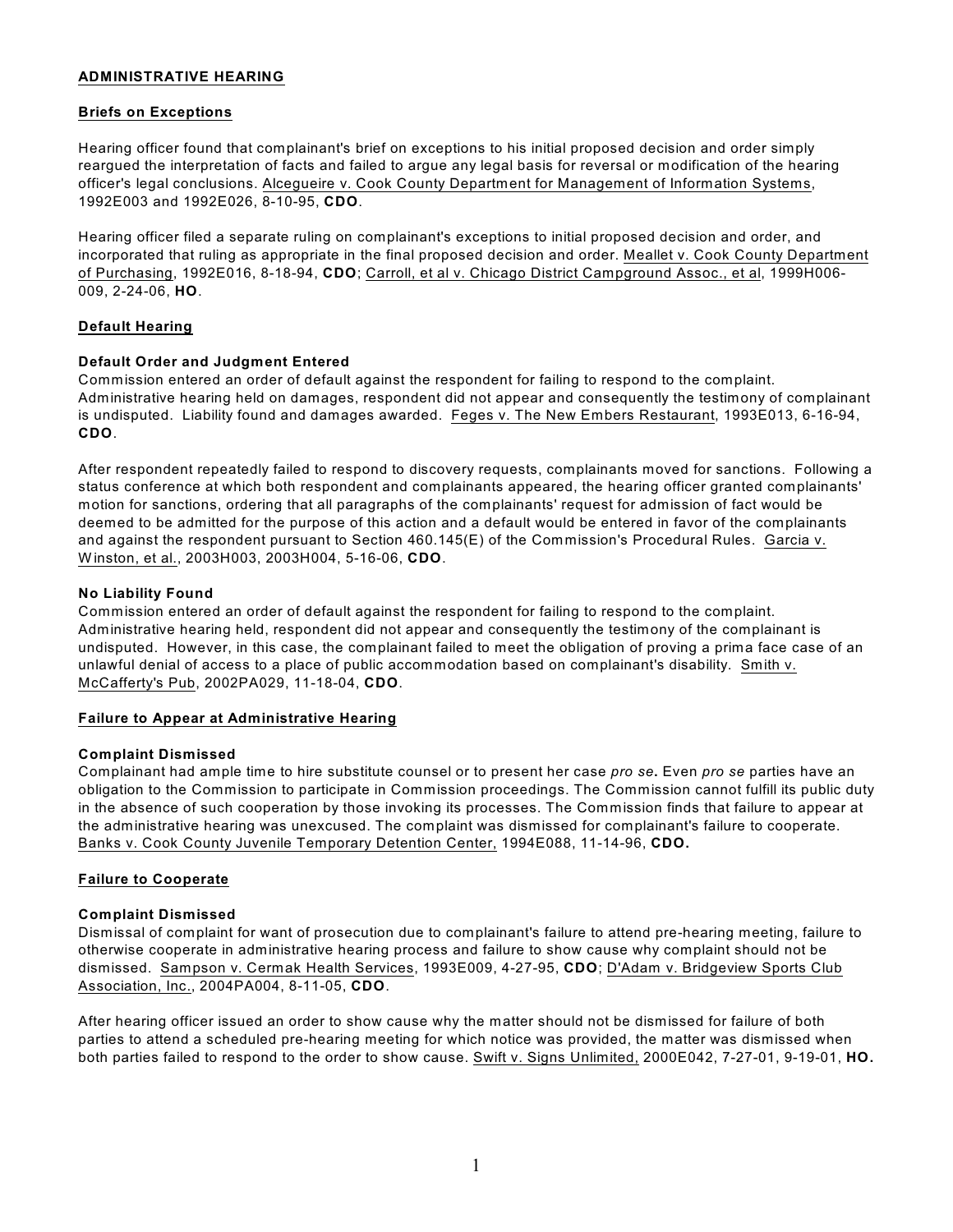## **Powers and Duties of Hearing Officer**

Commission's hearing officer has full authority to control the procedures of Commission hearings. Lacy v. Cook County Hospital, 1992E033, 6-8-95, **CDO**; Parchim v. TLR Enterprises, Inc. d/b/a The Living Room, 2001PA001, 10-17-2002, **CO.** 

#### **Discretion in Admitting Evidence**

At the administrative hearing, the hearing officer determines the admissibility of any testimonial evidence and exhibits and "shall not be bound by the strict rules of evidence applicable in courts of law or equity." Garcia v. W inston, et al., 2003H003, 2003H004, 5-16-06, **CDO**.

#### **Discretion With Pre-Hearing Memorandum**

W here failure of complainant to respond to discovery requests resulted in respondent's inability to provide a prehearing memorandum, Commission hearing officer waived that requirement in view of complainant's inaction and *pro se* status. Sampson v. Cermak Health Services, 1993E009, 4-27-95, **CDO**.

#### **Sanctions Other Than Dismissal or Default**

When a party fails to appear at an administrative hearing, hearing officer may recommend some other remedy deemed appropriate and just--other than dismissal or default. Commission assessed respondent \$70 for costs of court reporter after respondent failed to appear at a scheduled administrative hearing. Lacy v. Cook County Hospital, 1992E033, 6-8-95, **CDO**.

Complainant's motion to compel granted in part as an appropriate sanction for respondent's disregard of discovery order. Respondent's actions are an affront to the Commission and significantly undermine the public interest in swift and fair adjudication of discrimination complaints. Respondent ordered to serve its response to complainant's interrogatories, requests for production and requests for admission without objection. Complainant granted the right to amend her complaint to reflect discovery responses. McCoy v. United Airlines, 1996E111, 10-3-01, **HO**.

#### *Pro Se* **Parties**

#### **Obligation to Participate**

*Pro se* parties have an obligation to respond to Commission orders. Commission cannot fulfill its public duty in the absence of cooperation. W here complainant failed to attend a mandated pre-hearing meeting, failed to respond to respondent's requests for discovery, or respond to respondent's motion to dismiss, Commission dismissed the complaint with prejudice. Sampson v. Cermak Health Services, 1993E009, 4-27-95, **CDO**; Banks v. Cook County Juvenile Temporary Detention Center, 1994E088, 11-14-96, **CDO**. Klegerman v. Heritage Manor Condominium Association and Rowell Property Mgt., 1998H009, 1-13-05, **CDO**; D'Adam v. Bridgeview Sports Club Association, Inc., 2004PA004, 8-11-05, **CDO**;

#### **Failure to Appear**

W hen, after Commission found substantial evidence to support allegations of complaint, *pro se* complainant failed to attend a mandated pre-hearing meeting, failed to respond to respondent's requests for discovery, failed to respond to respondent's motion to dismiss, in the face of a clear statement that silence would result in dismissal of her complaint, Commission dismissed the complaint with prejudice. Sampson v. Cermak Health Services, 1993E009, 4- 27-95, **CDO**.

Complainant had ample time to hire substitute counsel or present her case *pro se.* Even *pro se* parties have an obligation to the Commission to respond to Commission orders, to abide by Commission rules and procedures, and to attend scheduled Commission proceedings. The Commission cannot fulfill its public duty in the absence of such cooperation by those invoking its processes. The Commission finds that failure to appear at the administrative hearing was unexcused. Banks v. Cook County Juvenile Temporary Detention Center, 1994E088, 11-14-96, **CDO**.

The decision to dismiss or to impose sanctions for failure of a party to participate in a mandatory conciliation conference is discretionary on the part of the Commission. Parchim v. TLR Enterprises, Inc. d/b/a The Living Room, 2001PA001, 9-25-02, **CO**.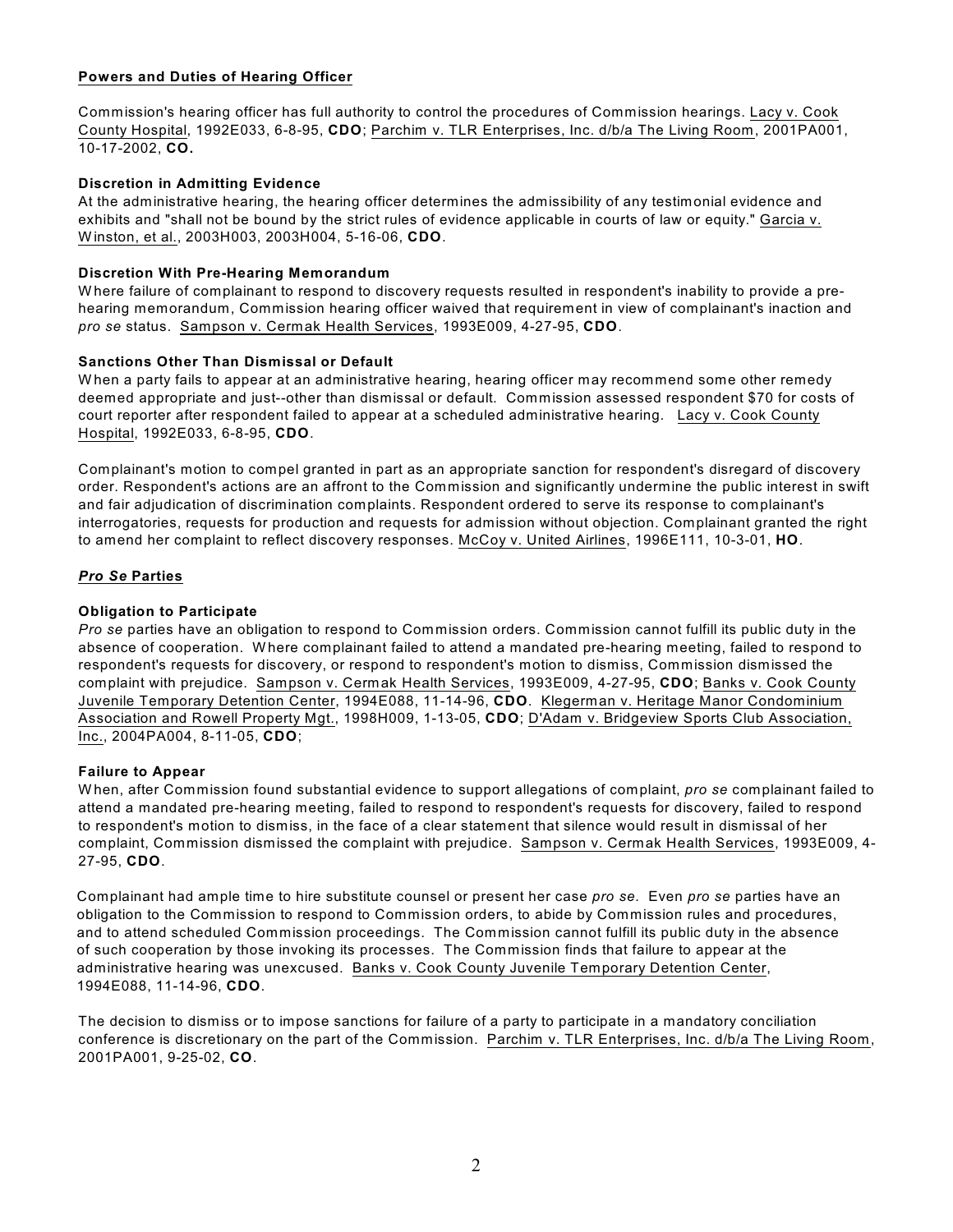## **Remand to Hearing Officer**

## **After Hearing**

In accordance with Commission Procedural Rule 470.105, the Commission remanded to the hearing officer for consideration the limited legal issue of whether the Commission should consider and for what purpose pre-CCHRO conduct. Gluszek v. Stadium Sports Bar and Grill, 1993E052, 3-16-95, **CDO**.

The Commission remanded the Final Proposed Decision and Order to the hearing officer for the limited purposes of (1) reconsidering the emotional damage award, and (2) expanding the damages analysis to include relevant Commission precedent and offer support for the award given. On reconsideration, the hearing officer increased the damage award and offered substantive case law in support of her decision. Carroll, et al v. Chicago District Campground Assoc., et al, 1999H006-009, 8-15-06, **CO**.

On July 15, 2003, the Commission remanded the decision to the Hearing Officer to review and consider: (1) whether respondent waived its opportunity to present and rely upon the Burlington Industries v. Ellerth affirmative defense; (2) how and why such waiver occurred; and (3) if the hearing officer determines that respondent did not waive its opportunity to present an affirmative defense, whether Burlington applies to Commission cases in general, whether it may be applied in this case, and if so, whether respondent adequately established its existence as a viable defense. Upon reconsideration, the hearing officer found that respondent waived its opportunity to present and rely upon the Burlington affirmative defense because respondent did not assert such defense until after reviewing the Initial Recommended Order and Decision. Thus, since respondent waived any potential affirmative defense, it is not necessary to resolve whether this defense applies to Commission cases in general and/or whether respondent adequately established its existence as a viable defense in this case. Conway v. Trans-Action Database Marketing, Inc., 1999E010, 10-09-03, **HO**.

## **Subpoenas See SUBPOENAS**

#### **ADMINISTRATIVE REVIEW See WRIT OF CERTIORARI**

# **AFFIRMATIVE DEFENSE**

The Commission generally will not dismiss either a complaint or any affirmative defense based solely on the pleadings prior to the conclusion of the Commission's neutral fact finding investigation. Kret v. Falcon and American Golf Corporation d/b/a Mission Hills Country Club, 1995E058, 3-4-96, **CO**; Krzyszton v. Falcon and American Golf Corporation d/b/a Mission Hills Country Club, 1995E059, 3-4-96, **CO**.

Under § 42-35 (E) of the CCHRO an employer is responsible for its acts and the acts of its agents and supervisory employees, regardless of whether the specific acts were authorized or even forbidden by the employer. Thus, in both *quid pro quo* and hostile work environment claims of sexual harassment, an employer is vicariously and strictly liable for its supervisors' conduct and can not assert an affirmative defense to such claims. Desparte v. Arlington Heights Kirby et al., 2002E020, 6-20-06, **CDO**.

# **AGE DISCRIMINATION**

## **Prima Facie Case**

Complainant made out *prima facie* case of discrimination on the basis of age by alleging that she was over 40 years old; she believed she was meeting respondent's legitimate performance expectations; she was terminated by the respondent; and, she was replaced by a male who was under 40 years of age. Hudok v. Quality Transportation Systems, Inc., 1994E031, 12-27-94, **CO**.

Commission grants complainant leave to amend complaint to set forth a *prima facie* case of age discrimination. Complainant directed to apprise respondent as to time, place and specific facts of the violation alleged. Alpert v. Evanston Hospital Corporation, 1996E105, 3-20-97, **CO**.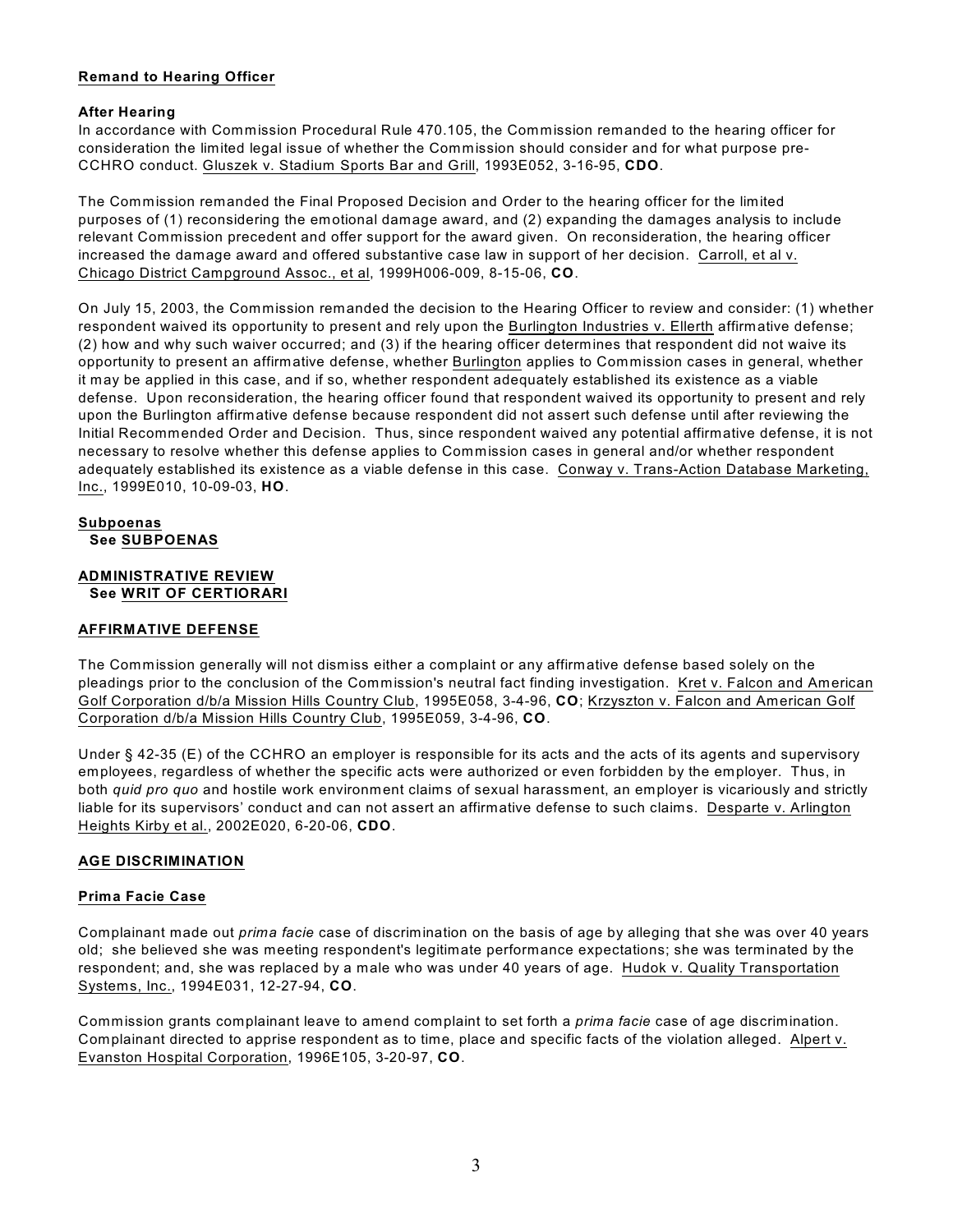In proving a *prima facie* case of age discrimination, it is not necessary that a complainant show replacement by someone outside (i.e., replacement by a younger individual) the protected group. This finding overrules the Commission order in Alpert v. Evanston Hospital, 1996E105, 3-29-97 as to the articulation of a *prima facie* case of age discrimination. Scardine v. Zenith Electronics Corporation, 1996E079, 11-30-99, **CDO**.

# **Liability Not Found**

Complainant established a *prima facie* case of age discrimination. However, the respondent, through specific and credible testimony, articulated its legitimate nondiscriminatory reason for terminating complainant: respondent had to terminate about one-third of the persons in complainant's department for reasons of economic necessity. Complainant bears the burden of persuasion to show by the preponderance of the evidence that respondent was motivated by age discrimination in selecting her for termination. Complainant did not meet her burden. Scardine v. Zenith Electronics Corporation, 1996E079, 11-30-99, **CDO**.

# **AGENCY LIABILITY**

The CCHRO further provides in § 42-35 (E) that [a]n employer is responsible for its acts and those of its agents and supervisory employees with respect to sexual harassment regardless of whether the specific acts complained of were authorized or even forbidden by the employer and regardless of whether the employer knew or should have known of their occurrence. Gluszek v. Stadium Sports Bar and Grill, 1993E052, 3-16-95, **CDO**.

Respondent owner found liable for manager's sexual harassment toward complainant and for retaliatory discharge. Gluszek v. Stadium Sports Bar and Grill, 1993E052, 3-16-95, **CDO**.

Pursuant to an order of default for respondent's refusal to respond to complaint, respondent found liable for manager's unlawful discharge on the basis of sexual orientation. Feges v. The New Embers Restaurant, 1993E013, 6-16-94, **CDO**.

Respondent employer held jointly and severally liable with offending employee in a supervisory position who sexually harassed complainant. Desparte v. Arlington Heights Kirby et al., 2002E020, 6-20-06, **CDO**.

## **AIDING AND ABETTING See INDIVIDUAL LIABILITY**

## *AMICUS CURIAE* **BRIEFS**

W here a motion to dismiss is pending, Commission grants motion of civil rights organization with considerable expertise in the area of law implicated by complaint to file *amicus curiae* brief. Sherry v. Office of Cook County Public Defender, 1996E007, 10-15-96, **CO**.

# **ANSWER See RESPONSE**

**APPEARANCE See ATTORNEY APPEARANCE**

## **ATTORNEY APPEARANCE**

# **Leave to Withdraw See WITHDRAWAL OF ATTORNEY**

#### **Pro Hac Vice**

Motion granted for leave to appear on a *pro hac vice* basis for the limited purpose of representing respondent in the proceedings before the Commission. Krzyszton v. Falcon and American Golf Corporation d/b/a Mission Hills Country Club, 1995E089, 9-5-95, **CO**; Dawson v. Elizabeth Arden d/b/a Mario Tricoci, 2005E028, 7-7-05; Magestro v. Sterling Jewelers, Inc. d/b/a Jared, The Galleria of Jewelry, 2005E066, 1-3-06, **CO**.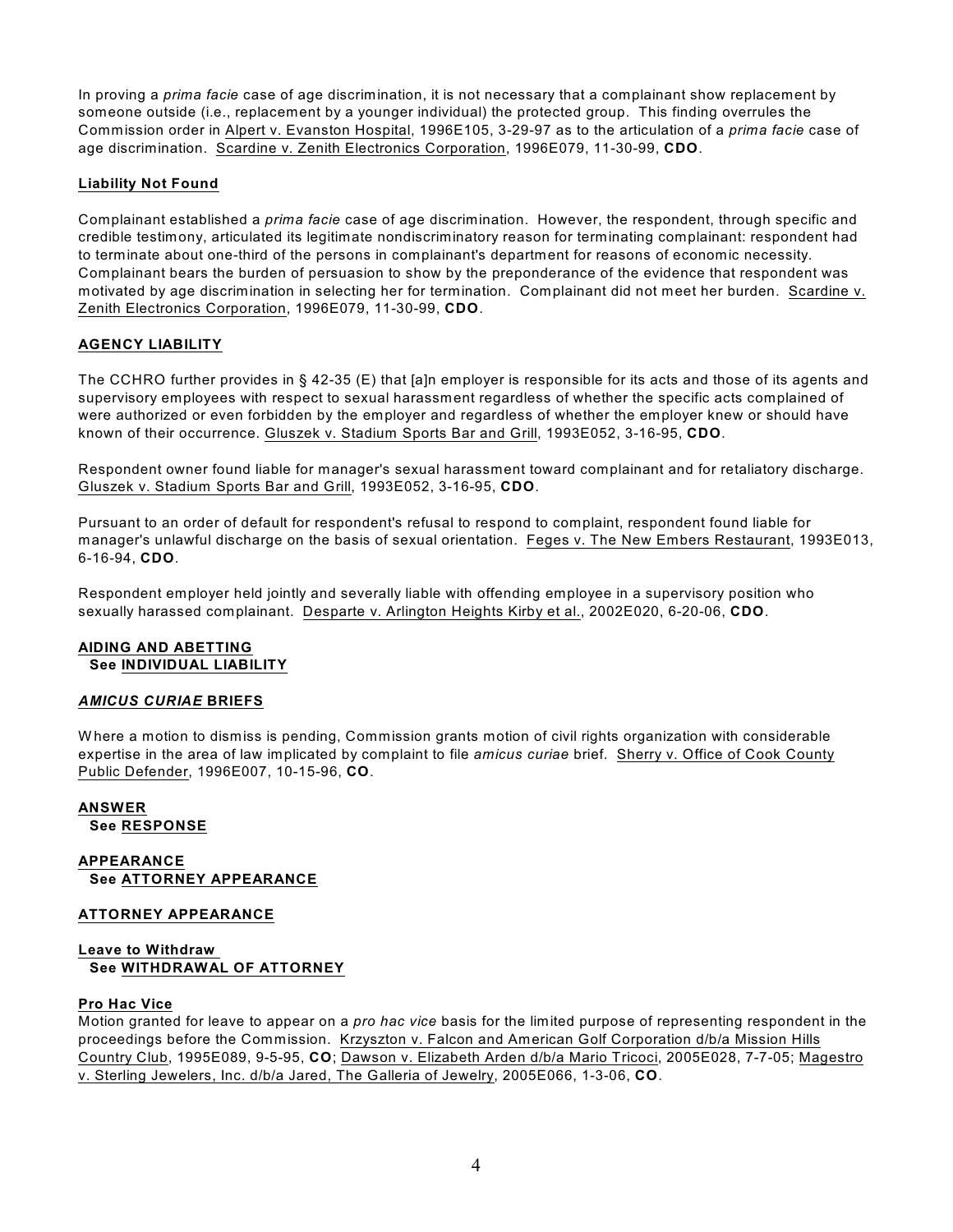## **ATTORNEY'S FEES AND COSTS**

# **Costs**

It is appropriate to award costs proximately related to a move forced by discriminatory conduct. Complainants testified that they would not have moved but for being evicted by respondent. Complainants presented evidence that the \$500 in costs were proximately related to their move. Accordingly, the Commission awards \$500 to complainant in out-of-pocket expenses. Garcia v. W inston, et al., 2003H003, 2003H004, 5-16-06, **CDO**.

# **Degree of Success on the Merits**

The Commission has held that a lodestar amount may be adjusted in light of the degree of complainant's success. One basis for adjusting the amount is that the complainant did not prevail on all of her claims although a complainant is usually entitled to a full fee if the claims on which he or she did not prevail and the claims on which he or she prevailed involved a common core of facts or were based on related legal theories. Pirrone v. W heeling Industrial Clinic, 1997E006, 9-19-01, **CDO** (Citing Pace v. McGill Management et al., 1996H009, 11-30-99, **CDO**).

# **Fee Shifting Provision**

§ 42-34 (C)(1)(g) of the CCHRO contains a fee shifting provision that provides that respondents must pay the prevailing complainant's attorney fees and costs. The purpose of such a fee shifting provision is to ensure effective access to the judicial process of persons with civil rights grievances. Pace v. Board of Managers of the Courts of Randview Townhome Association, 1996H009, 9-13-00, **CO**.

# **Lodestar Method for Calculating Fees**

The Commission has adopted the Lodestar Method for calculating a reasonable attorney's fee under the CCHRO. Under that method, the most useful starting point for determining the amount of a reasonable attorney's fee is the number of hours reasonably expended on the litigation multiplied by a reasonable hourly rate. Pirrone v. W heeling Industrial Clinic, 1997E005, 9-19-01, **CDO** (Citing Pace v. McGill Management et al., 1996H009, 11-30-99, **CDO**).

# **Prevailing Complainant**

Commission finds that complainants should be awarded fees because they prevailed in this case by achieving the benefits they sought in bringing this suit. Complainants were awarded reasonable attorney's fees after the hearing officer examined time sheets and affidavits. See, e.g., Pace v. McGill Management, 1996H009, 11-18-99, **CDO** (awarding \$12,897.00 in fees and \$128.18 in costs).

Prevailing owners suing a board managing a condominium or townhome association under the CCHRO need not pay his or her proportional share of the board's expenses of the litigation, including attorney's fees and costs awarded to the prevailing unit owner. Pace v. McGill Management, 1996H009, 9-13-00, **CO.**

Pursuant to Commission Rule 470.110, a prevailing complainant may file and serve upon the hearing officer (with a copy to the Commission office), a petition for attorney fees and costs within 21 days of receipt of the Commission's decision and order. See, e.g., Gluszek v. Stadium Sports Bar and Grill, 1993E052, 3-16-95, **CDO**; Garcia v. W inston, et al., 2003H003, 2003H004, 5-16-06, **CDO**.

Under § 42-34 (C)(1)(g) of the Ordinance, prevailing complainants are entitled to recover reasonable attorney fees and costs. The complainants have prevailed, although not on all of their arguments. Not all of the actions complainants challenged have been unlawful. Therefore, the hearing officer recommends that the Commission issue an award that contemplates the award of an "appropriate" proportion of their reasonable attorney fees and costs. Carroll, et al v. Chicago District Camp Ground Assoc., et al, 1999H006-009, 10-14-06, **CDO**.

# **Prevailing Respondent**

W here a respondent is found not liable for a complaint of discrimination, each party bears its own costs and attorneys' fees. Fiore v. Bloom Township Highway Department, 1993E074, 2-8-96, **CDO**; Iverson v. Horwitz, 1994E021, 2-8-96, **CDO**; Green v. Avon Products, 1996E096, 4-29-99, **CDO**; Blakemore v. City of Chicago Fire Department and Metropolitan Pier & Exposition Authority, 2002PA015, 10-26-04, **CO**; Blakemore v. Trizec Holdings,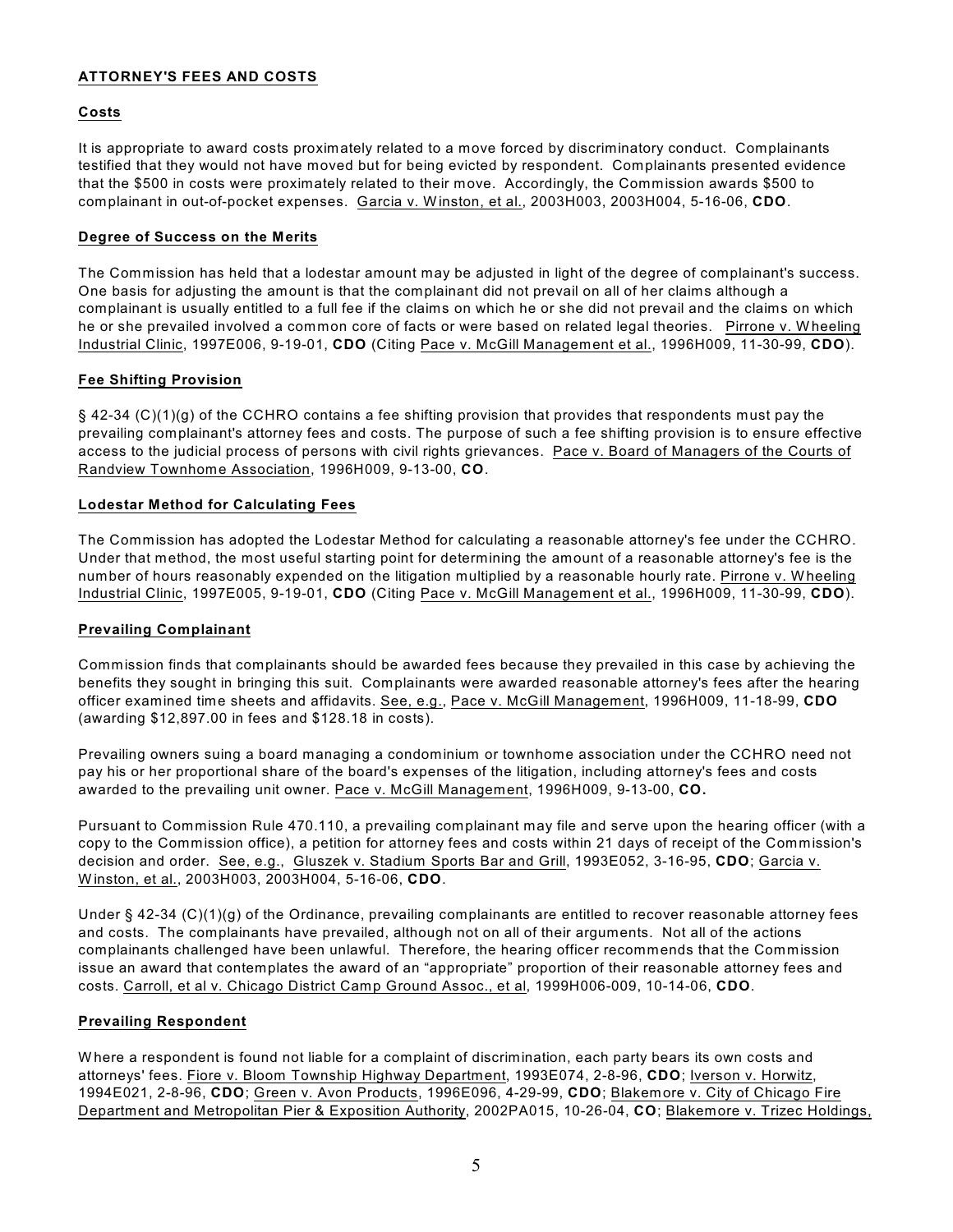## **Proportionality Not Required**

There is no requirement that the amount of attorney's fees awarded be proportional to the amount of damages received. Pace v. McGill Management et al., 1996H009, 11-18-99, **CDO**.

# **BACK PAY**

## **Awarded**

Upon a showing of proof, complainant, pursuant to an order of default for respondent's failure to respond to the complaint, was awarded the equivalent of 12 weeks of pay of \$2,247.84 for the period he was unemployed. Feges v. The New Embers Restaurant, 1993E013, 6-16-94, **CDO**.

Commission finds respondent liable to complainant for back pay in the amount of \$41,418.37 and any additional back pay amount that may have accrued subsequent to issuance of CDO, plus applicable interest on the back pay. Hall v. GMRI, Inc., d/b/a Red Lobster Restaurants, 1996E101, 9-10-98, **CDO**.

Upon a showing of proof at an administrative hearing, complainant was awarded back pay in the amount of \$7,770 for 19-week period after she got fired to the time she stopped looking for work, minus the amounts she earned on another job and minus unemployment compensation received. Pirrone v. W heeling Industrial Clinic, 1997E005, 4- 12-01, **CDO**.

Following a default, complainant proved that she was entitled to back pay damages in the amount of \$3,864 for one year of back pay. Anything more would have been speculative because there was no evidence that complainant would have worked at respondent after her work study period ended. Desparte v. Arlington Heights Kirby et al., 2002E020, 6-20-06, **CDO**.

## **Mitigation**

The Commission finds that complainant made reasonable attempts to mitigate his damages. Respondent has the burden of proof on this point and did not carry its burden. Hall v. GMRI, Inc., d/b/a Red Lobster Restaurants, 1996E101, 9-10-98, **CDO**.

## **Not Awarded**

Back pay not awarded because the amount was speculative due to lack of sufficient proof. Gluszek v. Stadium Sports Bar and Grill, 1993E052, 3-16-95, **CDO**; McClellan v. Cook County Law Library, 1996E026, 6-7-99, **CDO**.

## **BANKRUPTCY PROCEEDINGS**

Although the Commission may proceed with its neutral fact finding investigation into a bankrupt respondent as an action "by" a government agency, the automatic stay provision of the Bankruptcy Code 11 U.S.C. Sec. 362(a)(1) prevents the Commission from proceeding with a conciliation conference, as that is an action only by a complainant and not by the Commission. Holloway v. W olf Camera & Video, 1999E050, 8-29-05, **CO**.

Respondent declared bankruptcy but failed to notify complainant, as a potential creditor, of his obligation to file a proof of claim. After the bankruptcy proceedings were finalized, respondent's assets were liquidated and the Commission had no jurisdiction to order money damages against respondent. Complaint was dismissed without prejudice, allowing complainant to challenge the bankruptcy order to allow his complaint to be acknowledged as a potential creditor, should he so desire. Holloway v. W olf Camera & Video, 1999E050, 8-18-06, **CO**.

## **BURDEN OF PROOF**

The complainant retains at all times the ultimate burden of proving that the respondent engaged in unlawful discrimination. Gluszek v. Stadium Sports Bar and Grill, 1993E052, 3-16-95, **CDO**; Dwyer v. Il Pescatore et al., 2001PA017, 6-12-03, **CDO**; Blakemore v. Trizec Holdings, Inc., (a/k/a) Trizec Office Properties, 2003PA007, 4-21- 06, **CDO**; Desparte v. Arlington Heights Kirby et al., 2002E020, 6-20-06, **CDO**.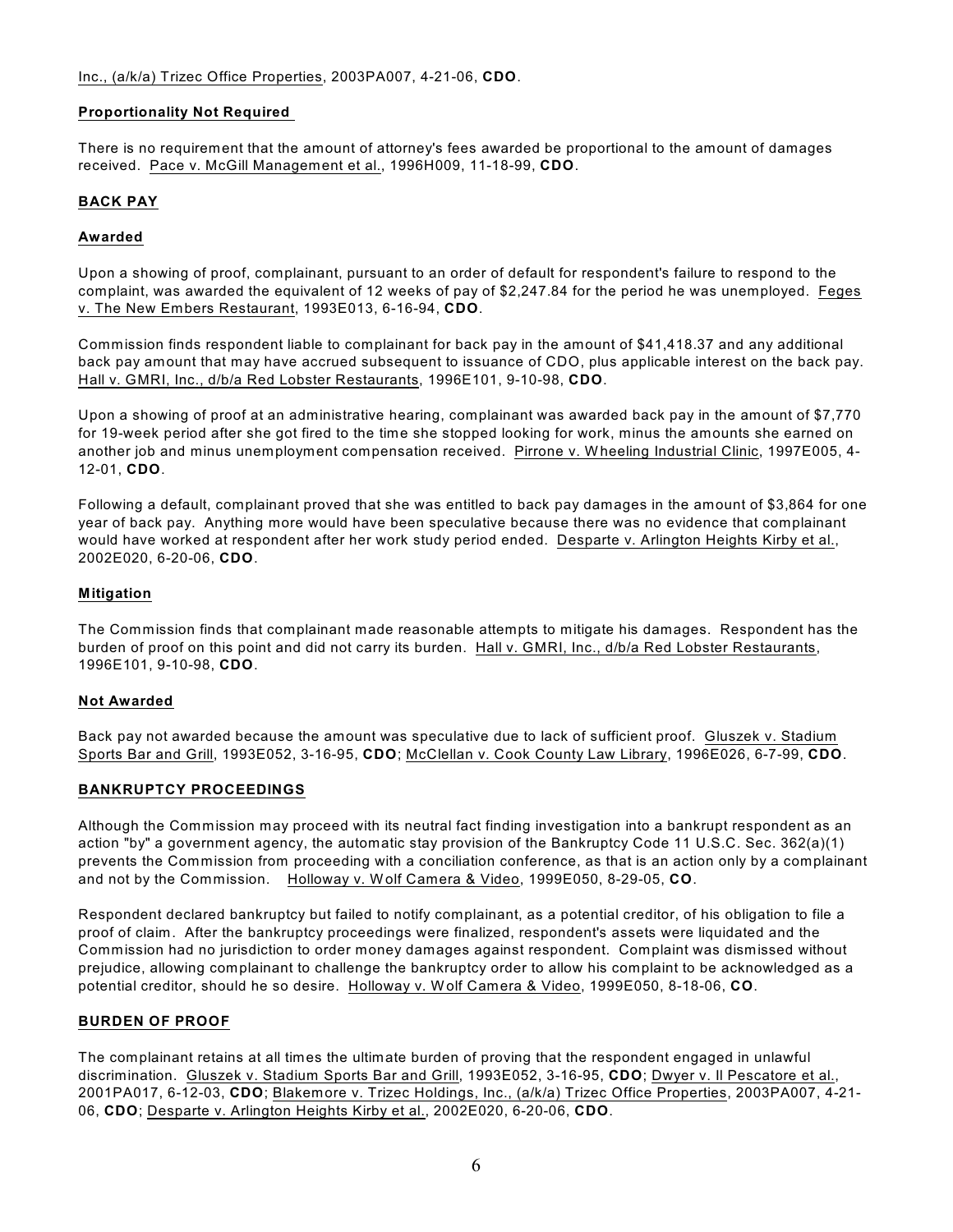W hen the respondent's and complainant's depiction of events is in question, the burden of proof falls upon the complainant. Dwyer v. Il Pescatore Palace Restaurant & Banquet Hall and Vito Barbenente, individually, 2001PA017, 6-12-03, **CDO.**

Respondent has the burden of proof to establish that complainant did not sufficiently mitigate damages sustained due to respondent's conduct. Hall v. GMRI, Inc., d/b/a Red Lobster Restaurants, 1996E101, 9-10-98, **CDO**.

## **BURDEN-SHIFTING**

Complainant must establish by a preponderance of the evidence a *prima facie* case of discrimination. The burden then shifts to the respondent to articulate a legitimate non-discriminatory reason for its actions. If the respondent articulates a non-discriminatory reason for its actions, the complainant must then prove by a preponderance of the evidence that the articulated reason was pretext for unlawful discrimination. Complainant retains the ultimate burden of proving that the respondent unlawfully discriminated at all times. See, e.g., Meallet v. Cook County Department of Purchasing, 1992E016, 8-18-94, **CDO** (finding that complainant was unable to prove that respondent's articulated reason was pretextual); Desparte v. Arlington Heights Kirby et al., 2002E020, 6-20-06, **CDO** (respondent failed to articulate a non-discriminatory reason for its actions).

#### **COMMISSION DEADLINES**

The 180-day investigation period is directory, not mandatory, and therefore the 180-day period is not jurisdictional. The Commission did not lose jurisdiction over a complaint because the Commission's investigation exceeded 180 days. Montgomery v. Rosenthal, 1994H001, 10-18-94, **CO**; Conway v. Transaction Database Marketing, Inc., 1999E010A, 7-17-02, **HO**.

#### **COMMISSION EXECUTIVE REVIEW COMMITTEE**

The Executive Review Committee, not the Commission investigator, upon review of the investigation report and supporting documentation, makes the final evidence determination, i.e., finding substantial evidence or a lack of substantial evidence of CCHRO violation. Iverson v. Horwitz, 1994E021, 4-6-95, **HO.** 

## **COMPLAINTS**

#### **Amendment**

#### **Post-Evidence Determination**

Commission grants motion to amend complaint pursuant to Commission Rule 420.140, to add additional claims that arose after the complaint was filed, where respondent had not objected and where complainant's first discovery of additional claims was after filing. Friedl v. The W omen's Club of Evanston, 1994PA001, 4-9-96, **HO**.

Complainant permitted to amend complaint when respondent failed to establish that the admission of additional evidence and the filing of an amended complaint would prejudice respondent's ability to maintain a defense on the merits. McClellan v. Cook County Law Library, l996E026, 12-17-97, **HO**.

Commission denies complainant's oral motion to add respondent. The Commission's Procedural Rules require such amendments to be filed in the same manner as the original complaint in writing. Feges v. The New Embers Restaurant, 1993E013, 6-16-94, **HO**.

#### **Pre-Evidence Determination**

#### **Add Claims**

Section 420.140(B) of the Complainant's motion to amend complaint made during jurisdictional hearing taken under advisement until resolution of jurisdiction issues because additional claims were not relevant to jurisdictional issue before the hearing officer. Munda v. Block Medical Center, 2003E032, 1-27-04, **HO**.

#### **Add Clarifying Facts**

Commission grants complainant's motion to amend complaint prior to evidence determination to amplify and clarify allegations originally made and to set forth additional facts relating to the original charge. Kessel v. Cook County Sheriff's Office, 1999E068, 1-4-00, **CO**.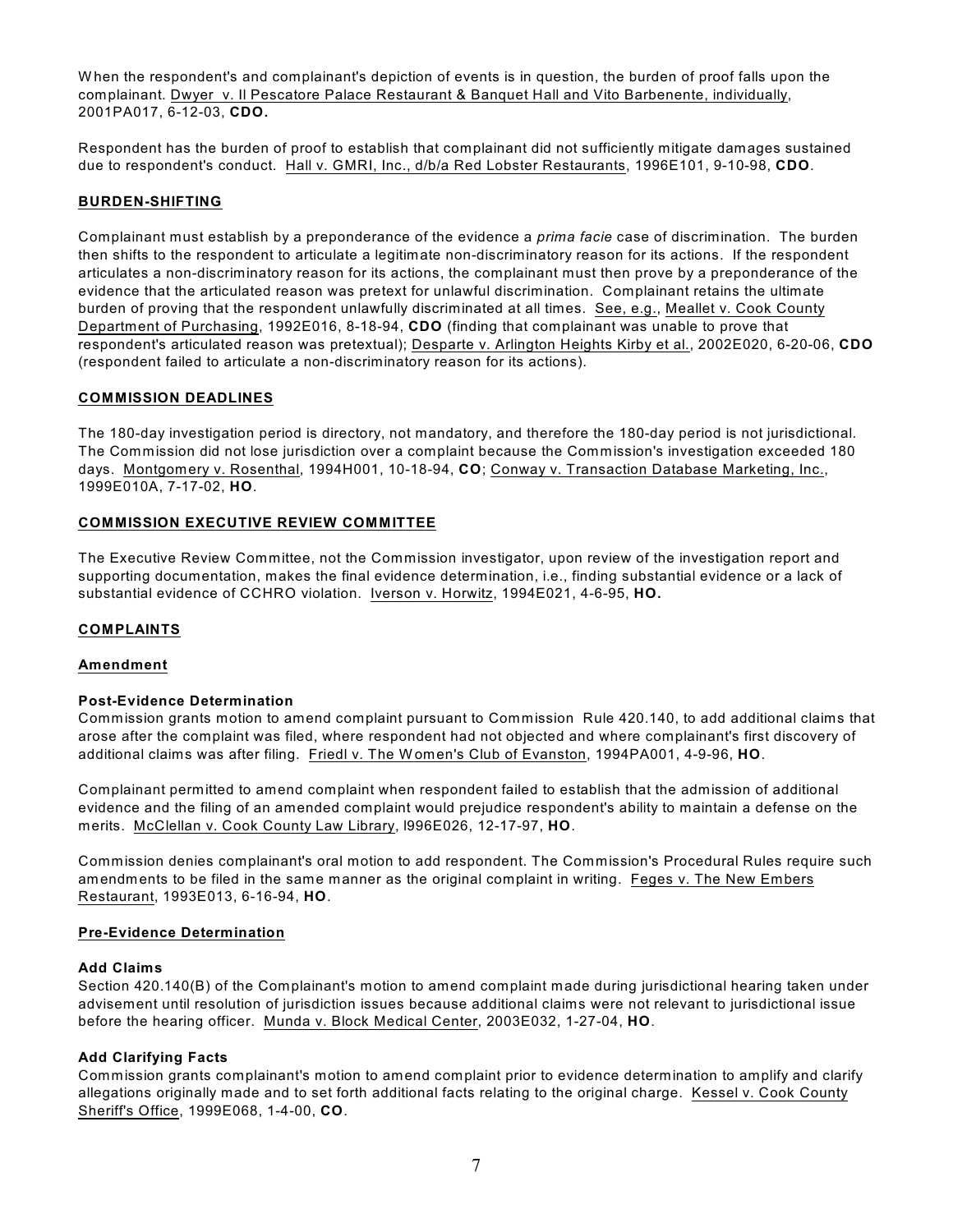# **Add Parties**

Commission grants motion to amend complaint to add an additional respondent prior to evidence determination because additional respondent had actual knowledge of the complaint, no objection was filed with the Commission, and granting of Complainant's motion would not prejudice additional respondent in maintaining its defense on the merits of the complaint. Harmon v. SRC/21st Century Healthcare Management, 1999E066, 12-14-99, **CO**

Commission grants motion to amend complaint to add an additional complainant and will have the amended complaint relate back to the original filing date if (1) the cause of action alleged by the person sought to be made a Complainant arises out of the same transaction or occurrence set forth in the original Complaint; (2) Respondents had timely knowledge of the original Complaint and the fact that the person sought to be added might be involved as a Complainant; (3) the additional Complainant sought to be added could have independently filed a Complaint against Respondents in the first instance; and (4) any objecting party fails to demonstrate that such an amendment would prejudice it in maintaining its action or defense upon the merits. Laiser and S&L Management v. Baldwin Greens Homeowners Association et al., 1997H009, 4-26-00, **CO**.

During the course of the Commission's neutral fact finding investigation, the Commission has determined that Complainant's daughter should also be named as complainant in the case. Adding complainant in this case would neither prejudice the Respondents, nor would it delay the Commission's investigation process. Anderson v. Lee, 2005H002, 11-2-06, **CO**.

Respondent does not contest that it is the correct respondent in this case. Therefore, the Commission will proceed with jurisdictional hearing even though the respondents who are added may be able to revisit some of the issues considered at the hearing at a later date. Munda v. Block Medical Center, 2003E032, 1-27-04, **HO**.

# **Articulate** *Prima Facie* **Case**

Commission grants complainant leave to file an amended complaint setting forth a *prima facie* case of sexual orientation and marital status discrimination in accordance with the standards articulated by CCHRO. The complaint must apprize Respondent of pertinent facts related to discrimination by specifically identifying Complainant's employer, and setting forth specific allegations of conduct or treatment she has experienced which would violate the CCHRO. Eischen v. Cook County, 2000E002, 5-4-00, **CO**.

## **Cure Technical Defect**

Motion for leave to substitute party respondent, correcting the name of the respondent granted. Shirley W aleska Soto v. W YLL FM Radio and Salem Communications Corporation, 2000E022, 6-5-00, **CO**.

The Commission determines that an incorrect date of discrimination is a defect which may be cured by an amendment to the complaint. Any dispute as to the actual date of discrimination will be addressed during the course of the Commission's neutral fact finding investigation. Perez v. Lake Park Construction, Inc., 2004E063, 3- 21-05, **CO**.

## **Deceased Respondent**

In accordance with Rule 420.140(H), a legal successor may be substituted for deceased respondent. It is the complainant's responsibility to identify the legal successor. Benson v. Affordable Carpet Cleaning and Alfonso Houston, 1996E0106, 12-21-00, **CO**.

## **Content**

## **Prima Facie Case**

Pursuant to Rule 420.105, complainant is not required to prove the elements of a *prima facie* case at the complaintfiling stage of the proceedings. A complainant satisfies the mandate of the CCHRO if she sets forth the basic elements of her discrimination claims so as to apprise a respondent of the nature of her allegations. See, e.g., Hudok v. Quality Transportation Systems, Inc., 1994EO31, 12-27-94, **CO**; Perez v. Lake Park Construction, Inc., 2004E063, 8-1-06, **CO**, Blakemore v. Chicago Transit Authority, et. al., 2006PA008, 11-30-06, **CO**.

While  $\S$  42-34 (B)(1)(b) of the CCHRO requires that a complaint "be in such detail as to substantially apprise any party properly concerned as to the time, place and facts surrounding the alleged violation," the Commission has held that a complainant satisfies that mandate if he or she sets forth the basic elements of a discrimination claim in a complaint so as to apprise a respondent of the nature of the allegations. However, if a complaint fails to satisfy these minimum requirements, the Commission may reject the complaint without prejudice and without investigation.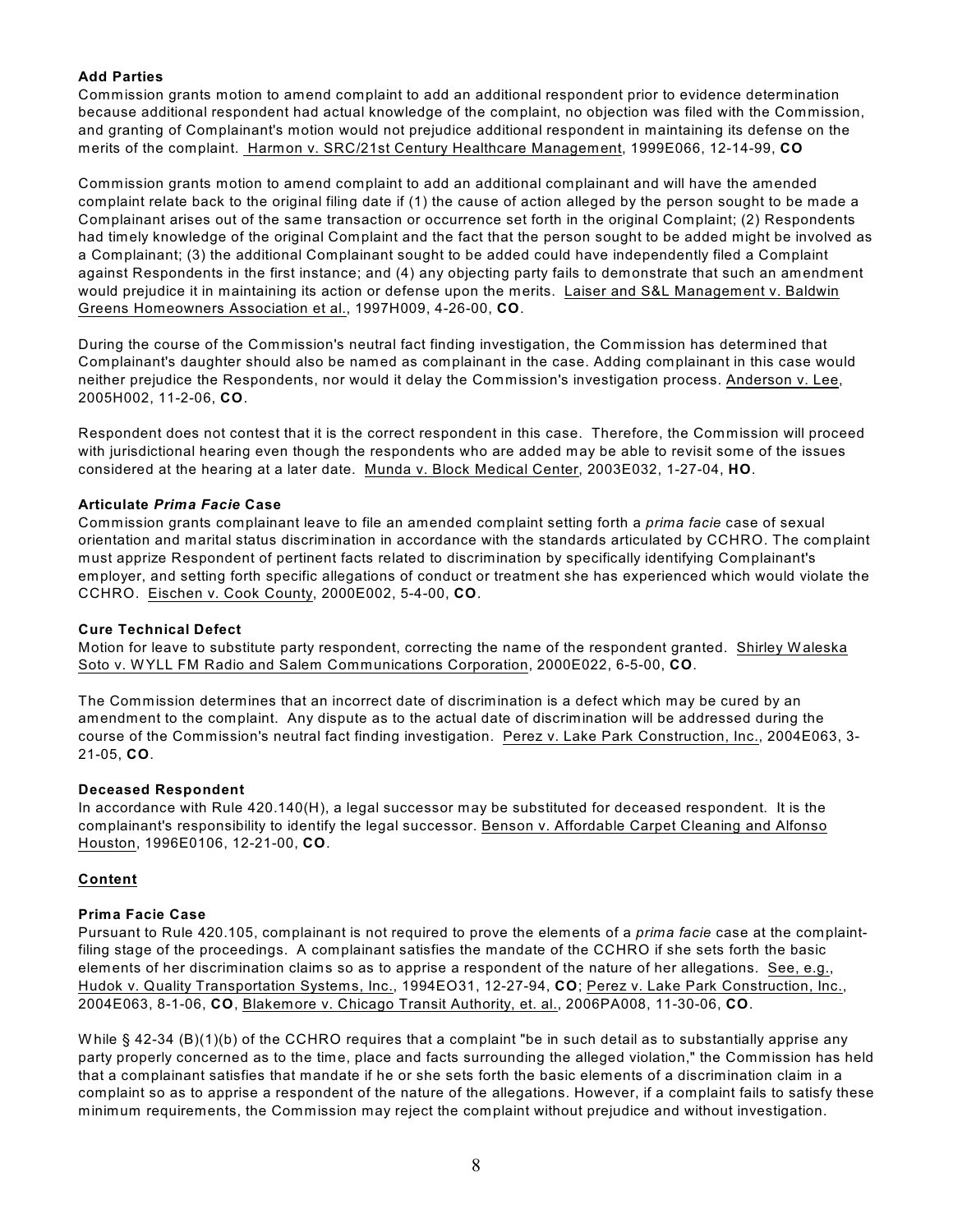Blakemore v. City of Chicago Fire Department and Metropolitan Pier & Exposition Authority, 2002PA015, 10-26-04, **CO**; Munda v. Polish et al., 2004E044A, 2-10-05, **CO**; Blucher v. Wilkes & McClean Ltd., 2004E015, 5-24-05, **CO**.

#### **Evidence of Pattern/Practice**

In the context of a complaint, conduct outside the 180-day filing period may nonetheless be included in a complaint and be of significance during the investigatory stage if the conduct established a pattern and practice of discriminatory conduct or behavior. Such incidents, where appropriate, may be used to assess credibility, motive or bias of the respondent. Martin v. Club Fever, 1998PA009, 11-10-98, **CO** (citing Gluszek v. Stadium Sports Bar and Grill, 1993E052, 3-16-95).

#### **Notice Pleading**

The CCHRO and Rules do not require a complaint to be stated with particularity, but rather provide that a complaint substantially apprise a respondent of dates, places and facts of an alleged violation of the CCHRO. See, e.g., Hudok v. Quality Transportation System, Inc., 1994E031, 12-27-94, **CO**; Blakemore v. Kinko's, Inc., 2002PA011, 7- 14-03, **CO**; Blucher v. Wilkes & McClean Ltd., 2004E015, 5-24-05, **CO**.

#### **Complaint Reinstatement**

Commission reinstates complaint, dismissed as a result of Commission error and where complainant was sufficiently diligent about pursuing and participating in the investigation of his complaint. To deprive complainant of his due process right to an investigation of his complaint under these circumstances would be unjust. Gaines v. Cook County Hospital, 1994E100, 1-30-96, **CO**.

Complainant's request for reconsideration and reinstatement of complaint granted. The Commission misapplied the law when it dismissed the complaint as being untimely. The Commission initially determined that the 180-day filing limitations period began to run prior to when the complainant had definitive, unambiguous communication of respondent's decision to terminate complainant. Clay v. Cook County Hospital, 1996E059, 8-8-97, **CO**.

Relying on § 42-34 (D)(5) of the CCHRO, which grants Complainants an individual right of action, four different complainants chose to remove their complaints from the Commission to various Cook County circuit courts. In separate decisions or orders, the courts declared the CCHRO subsection relied upon by these complainants to be invalid and dismissed the court complaints. The individual complainants then sought to have their complaints reinstated at the Commission. Although neither the CCHRO nor the Commission's Rules specifically address the issue of reinstatement, the Commission finds without reinstatement by the Commission, complainants would be deprived any forum for consideration of the merits of their complaints. Equity concerns support the Commission consideration and subsequent granting of complainants' respective motions for resuming jurisdiction and reinstatement of the original complaints of discrimination at the Commission. See, e.g., Gilich v. LaGrange Memorial Hospital, 1995E036, 5-23-00, **CO**; Hakim v. Payco-General American Credits, Inc., 1999E021, 5-23-00, **CO**; Newman v. Humana, Inc., 1998E047, 5-23-00, **CO**; Lucas v. Zeta International and Branco Jevtic, 1996E022, 6-12-00, **CO**.

## **CONCILIATION CONFERENCE**

## **Duty to Participate**

All parties have an obligation to the Commission to participate in scheduled Commission procedures. The Commission cannot fulfill its public duty in the absence of such cooperation by those invoking its processes. See, e.g., Sampson v. Cermak Health Services, 1993E009, 4-27-95, **CDO**; Banks v. Cook County Juvenile Temporary Detention Center, 1994E088, 11-14-96, **CDO**.

#### **Failure to Appear**

## **Complaint Dismissed**

Complaint dismissed for complainant's failure to attend a Commission-scheduled conciliation conference. Hamilton v. David Kilheeney, et al., 1999H004, 7-13-00, **CO**; Pope V. Berkeley Auto Service, et al., 2000PA007, 1-21-03, **CO**.

## **Complaint Not Dismissed**

The decision to dismiss or to impose sanctions for failure of a party to participate in a mandatory conciliation conference is discretionary on the part of the Commission. Parchim v. TLR Enterprises, Inc. d/b/a The Living Room,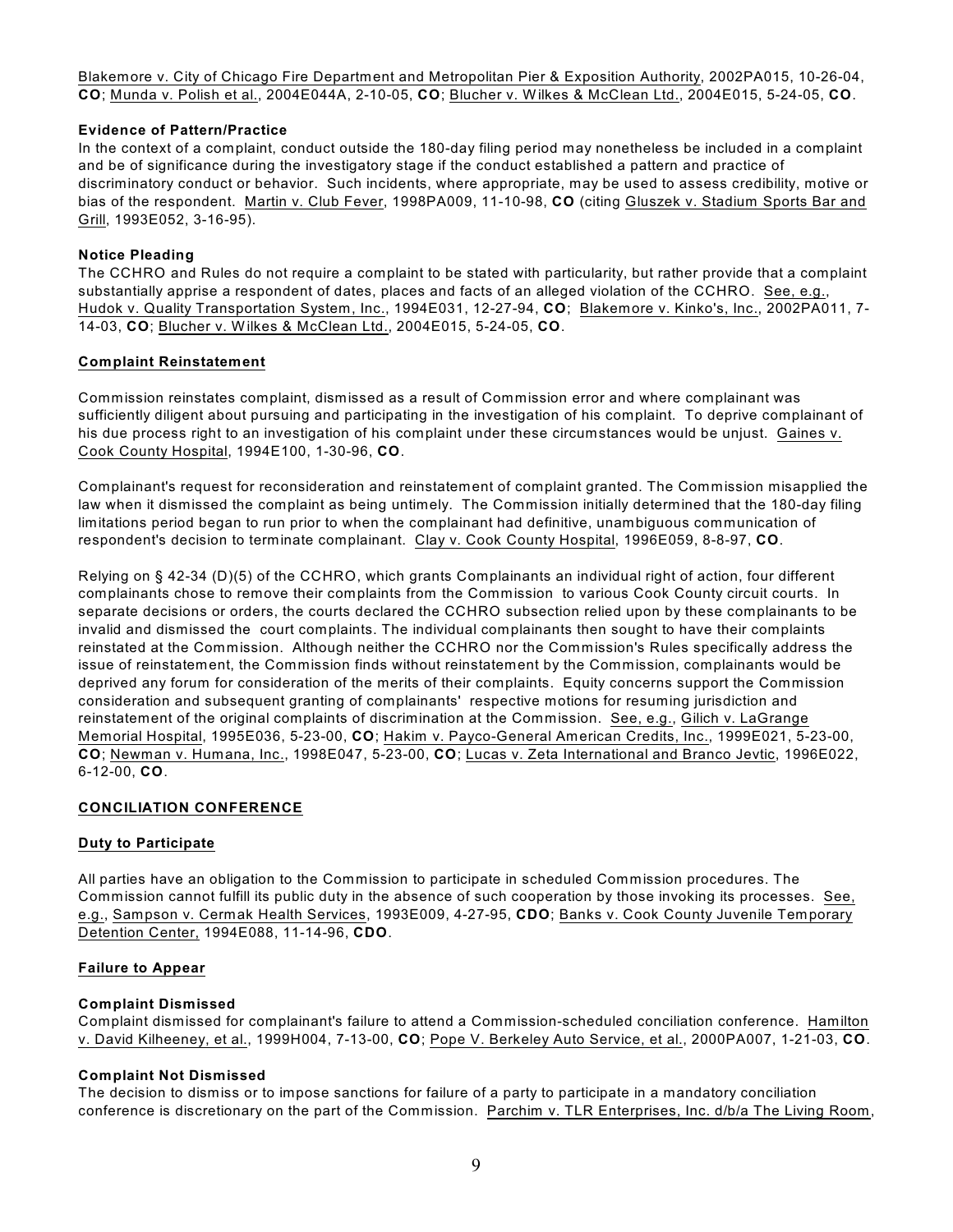2001PA001, 9-25-02, **CO**.

#### **Fine Assessed**

Commission assessed fines against respondent for unexcused failure to attend a commission ordered conciliation conference. Marrero v. Injectec, Inc., 1995E052, 5-7-96, **CO**; Desparte v. Arlington Heights Kirby, et al., 2002E020, 7-22-05, **CO**.

#### *Pro Se* **Parties**

*Pro se* parties have an obligation to abide by Commission rules and procedures. See, e.g., Sampson v. Cermak Health Services, 1993E009, 4-27-95, **CDO**; D'Adam v. Bridgeview Sports Club Association, Inc., 2004PA004, 8-11- 05, **CDO**.

The Commission has the discretion to excuse a *pro se* party's failure to appear at the Conciliation Conference due to illness. Parchim v. TLR Enterprises, Inc. d/b/a The Living Room, 2001PA001, 9-25-02, **CO**.

## **CONCURRENT JURISDICTION See JURISDICTION**

#### **CONFLICT OF INTEREST**

#### **Complaint Against the Commission and/or Any of its Staff**

Filing a complaint with the Commission against the Commission and any of its staff presents obvious conflict of interest concerns. The Commission shall not accept complaints filed against itself or its staff and shall refer such complaints to other civil rights agencies. Blakemore v. Cook County Commission on Human Rights et al., 2002PA025, 6-12-03, **CO**.

#### **Intergovernmental Agreement**

The Commission entered into an intergovernmental agreement with the Chicago Commission on Human Relations providing that complaints of discrimination made against the Commission or any of its staff which cannot be filed at other civil rights agencies, shall be referred to and accepted by the Chicago Commission for processing under the Chicago Ordinances. Blakemore v. Cook County Commission on Human Rights et al., 2002PA025, 6-12-03, **CO**.

## **CONSTITUTIONAL CLAIMS**

#### **First Amendment**

#### **Free Exercise of Religion**

The Commission lacks the authority to resolve internal church disputes, or matters requiring the interpretation of church doctrine, where to do so would abridge the right to free exercise of religion. If the respondents' actions were based on their sincerely-held religious beliefs, the Commission would lack jurisdiction to review those actions. Here, because respondents do not have a sincerely held religious belief that prohibits them from allowing practicing homosexuals to rent or own their cottages, respondents cannot claim the protection of the First Amendment. Carroll, et al v. Chicago District Camp Ground Assoc., et al., 1999H006-009, 10-14-06, **CDO**.

#### **Free Speech**

Respondent's argument that its First Amendment and Illinois Constitutional rights would be violated if they were compelled to publish a specific personal advertisement could be a valid defense to a complaint alleging discrimination based on sexual orientation in denial of access to a public accommodation. However, these issues raise factual questions which are not appropriate for a Commission resolution in a motion to dismiss. Reyes v. Penny Saver Publications, 1995PA005, 9-21-95, **HO**.

#### **CONTINUING VIOLATIONS**

§ 42-34 (B)(1)(a) of the CCHRO and Commission Procedural Rule 420.100(A) recognize that a violation of the CCHRO may be of a continuing nature. The continuing violation theory allows incidents which would otherwise be time-barred to be considered timely because they are part of a pattern of related events, at least one of which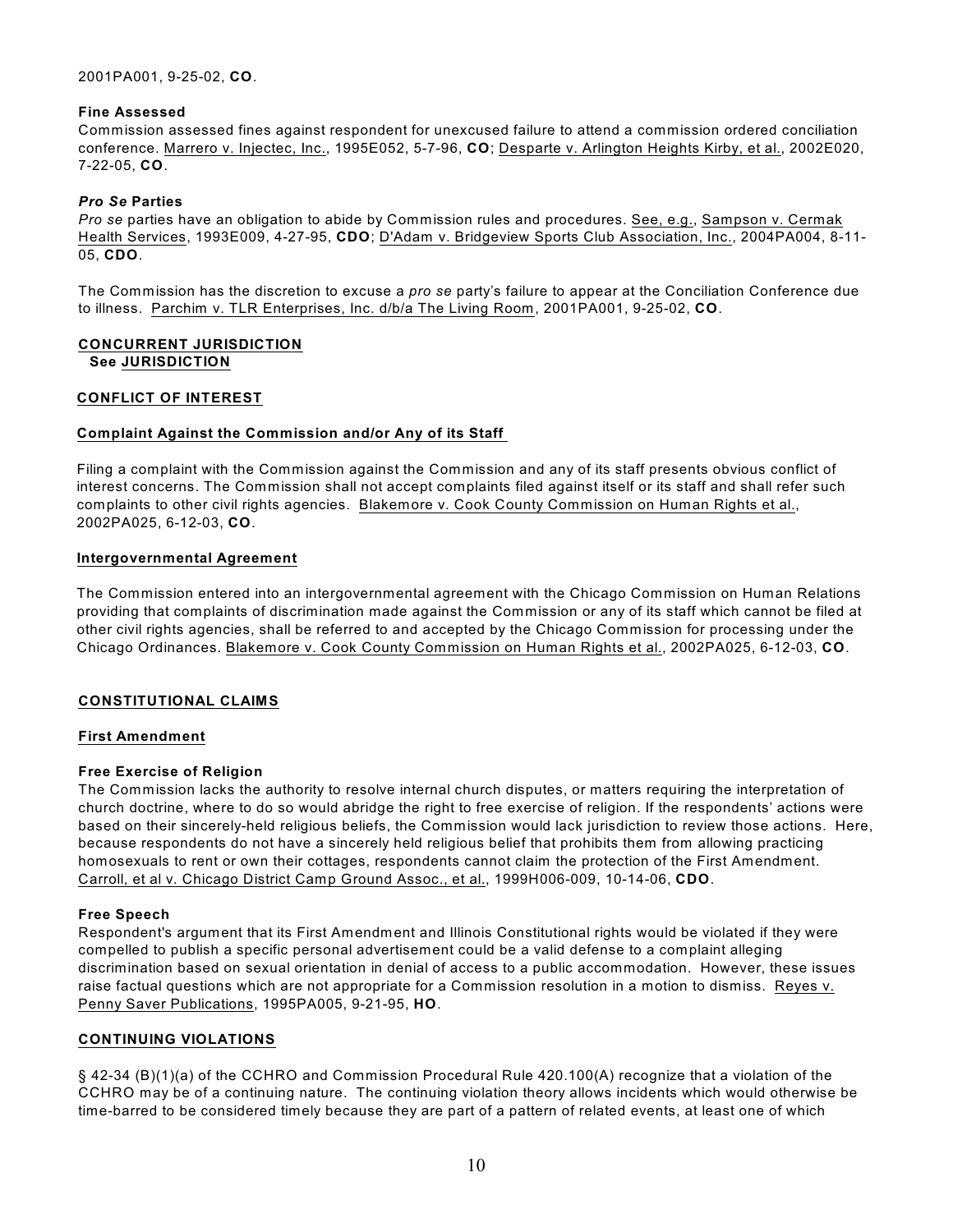occurred during the 180-day filing period. In determining whether allegations are of a continuing nature, the Commission considers the following factors: (1) whether the alleged events involve the same type of discrimination; (2) whether the acts are recurring and not isolated or discrete; and (3) whether a pattern or series of acts over a period of time finally alerts the individual that his or her rights are being violated. See, e.g., Martin v. Club Fever, 1998PA009, 11-30-98, **CO**; Howard v. Pappas Transport, 1999E033, 2-8-00, **CO**.

The "continuing violations" theory may allow a discrimination complainant can reach back to events occurring more than 180 days before the filing of a charge or complaint as long as the timely allegations are substantially related to the earlier events. W hen it is clear from the face of the complaint that the only timely allegations within the complaint have little or no connection at all to the time-barred allegations, the continuing violations theory will not prevent dismissal of the time-barred allegations. Munda v. Block Medical Center, et al., 2004E061, 2-10-05, **CO**.

The effects or outgrowth of alleged past discrimination may continue in the present but do not create an independent basis for a complaint and do not cause a new filing period to run. Complainant's allegation that the filing of a lien was discriminatory was not timely. The Commission rejected her argument that the removal of the lien (an outgrowth of the original filing) caused a new filing period to begin to run. Spurgash v. 7041-49 O'Connell Condominium Association and Kiner, 1994H006, 10-19-98, **CDO**.

The CCHRO and Procedural Rules require complainants to file their claims with the Commission within 180 days of the alleged violation or continuing violation. Neither a complainant's appeals nor a respondent's responses to those appeals can delay the tolling of the filing period. Complainant failed to file his complaint within 180 days of the alleged discriminatory acts, and therefore, the Commission grants respondent's motion and dismisses the complaint for lack of jurisdiction. Totten v. Chicago District Campground Association et al, 2001H003, 8-16-2001, **CO.** 

#### **COSTS See ATTORNEY'S FEES - Costs**

# **CREDIBILITY**

# **During Administrative Hearing**

## **Following a Default Order**

W hen respondents were not present at the administrative hearing to challenge complainant's evidence or offer any of their own, the only real issue was for the Hearing Officer to decide whether he believed complainant and her only witness, her mother, who testified principally about damages. The Hearing Officer found complainant's testimony credible. Desparte v. Arlington Heights Kirby et al., 2002E020, 5-6-05, **CO**.

## **Liability**

W hen the respondent's and complainant's depiction of events is in question, no credibility determination is necessary and the burden of proof falls upon the complainant. Dwyer v. Il Pescatore Palace Restaurant & Banquet Hall and Vito Barbenente, individually, 2001PA017, 6-12-03, **CDO.**

Commission finds that despite the lack of credibility of one of the main defense witnesses there was sufficient evidence to find for respondent and for termination of complainant. Alcegueire v. Cook County Department For Management of Information Systems, 1992E003 and 1992E026, 8-10-95 **CDO**.

Respondent's pretextual argument rebutting charge of retaliation found not credible. Gluszek v. Stadium Sports Bar and Grill, 1993E052, 3-16-95, **CDO**.

## **During Investigation**

W hen credibility of parties and witnesses is at issue during a Commission investigation, a substantial evidence determination is appropriate. The choice of whom to believe should be made by an administrative hearing officer with witnesses under oath and applying the rules of evidence. Ehlers v. United Parcel Service, 1997E027, 9-21-98, **CO**.

# **DAMAGES**

Pursuant to the CCHRO, the Commission can order statutory fines, damages for emotional harm and payment of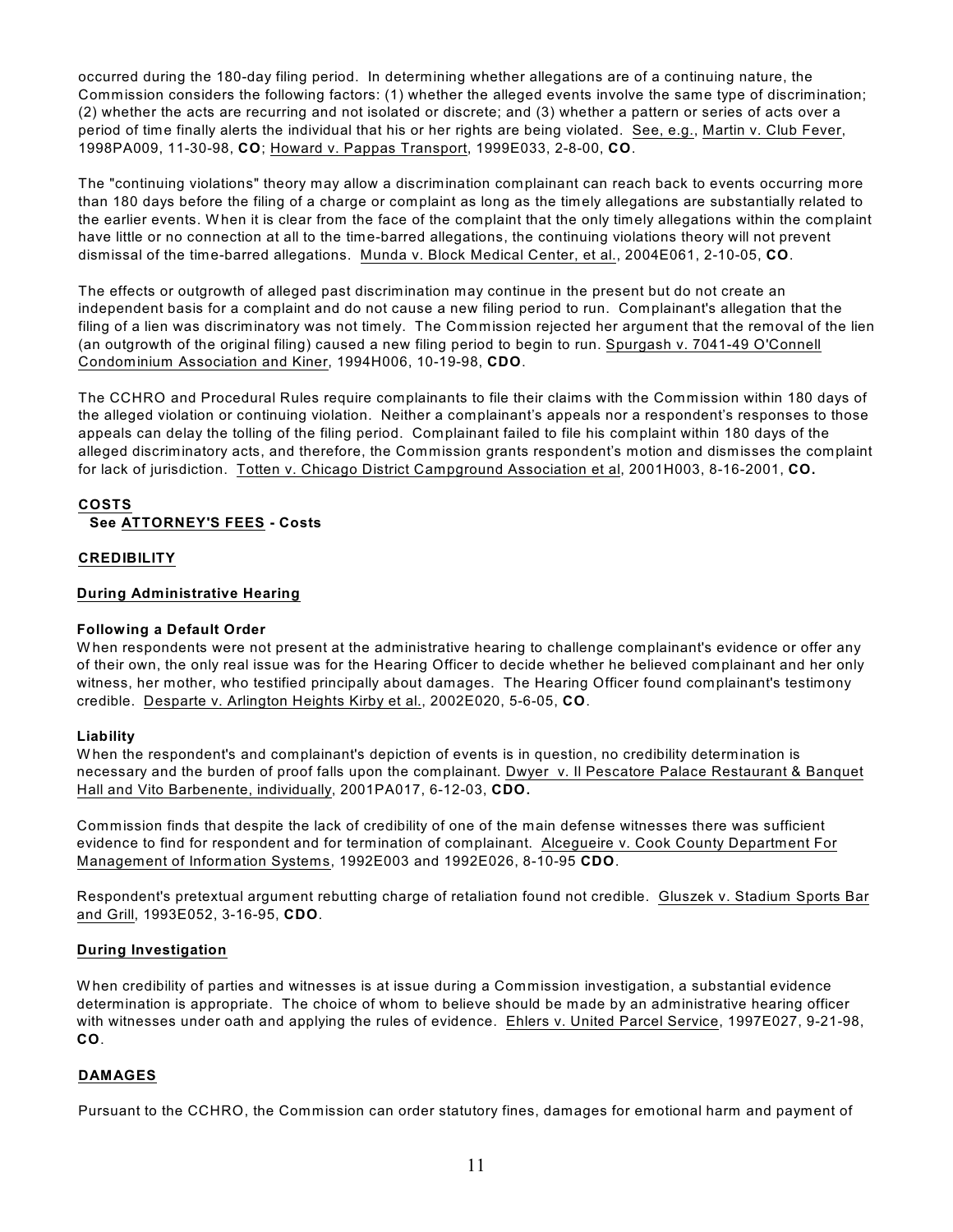interest on damages awarded. Remedies and relief set forth in § 42-34 of the CCHRO are not meant to be exclusive. The Ordinance itself expressly provides that the CCHRO is to be liberally construed for the accomplishment of its purposes. Gluszek v. Stadium Sports Bar and Grill, 1993E052, 3-16-95, **CDO**. Garcia v. W inston, et al., 2003H003, 2003H004, 5-16-06, **CDO**.

Under the Ordinance, relief for violations may include, but is not limited to, an order to cease the illegal conduct complained of and to take steps to alleviate the effect of the illegal conduct complained of; to pay actual damages for injury or loss suffered; to entertain applications to sell or lease housing to the complainants; to pay the complainants all or a portion of the costs of pursuing the complaint and to take such action necessary to make the complainant whole; and to pay a fine of not less than \$100 and not more than \$500 for each offense. Carroll, et al v. Chicago District Camp Ground Assoc., et al., 1999H006-009, 10-14-06, **CDO**.

The Commission has broad power to award remedies as set forth in § 42-34 (C) of the CCHRO. Included within this power is the power to discourage respondent from engaging in similar discriminatory conduct in the future. Garcia v. Winston, et al., 2003H003, 2003H004, 5-16-06, **CDO**.

# **Actual Damages**

The Commission has clear precedent for the awarding of compensatory damages. Garcia v. Winston, et al., 2003H003, 2003H004, 5-16-06, **CDO**.

§ 42-34 (C)(1)(b) authorizes an award of actual damages for emotional harm. "Humiliation, shame, and mental anguish are elements of actual damages which cannot be precisely measured." Gluszek v. Stadium Sports Bar and Grill, 1993E052, 3-16-95, **CDO**; Desparte v. Arlington Heights Kirby et al., 2002E020, 6-20-06, **CDO**.

## **Awarded**

Award of emotional distress damages must be directly related to the incidents complained of. Commission authorized award of \$3,500.00 actual damages for injury such as emotional harm. Gluszek v. Stadium Sports Bar and Grill, 1993E052, 3-16-95, **CDO**.

The Commission awards emotional distress damages and interest thereon for pain, suffering and mental anguish in the amount of \$50,000.00. After complainant was fired, he was in shock, suffered depression, stayed in bed for two weeks, his dosage of an anti-depressant medication was increased, he was subsequently hospitalized for one night and as of date of administrative hearing still suffered consequences as a result of this hospitalization. Hall v. GMRI, Inc., d/b/a Red Lobster Restaurants, 1996E101, 9-10-98, **CDO**.

The Commission awards emotional distress damages and interest thereon for pain, suffering and mental anguish in the amount of \$35,000.00. For 14 months, complainant felt humiliation, shame and mental anguish both from retaliatory actions and threats. Complainant felt unprotected by respondent. Complainant's repeated attempts to report ongoing harassment to respondent went unheeded. In addition, complainant's testimony was supported by testimony from her husband, as well as evidence that complainant sought medical treatment and therapy, in part related to respondent's actions. McClellan v. Cook County Law Library, 1996E026, 6-7-99, **CDO**.

A compensatory damage award is appropriate for the complainants' loss of their right to occupy their cottage. If the cottage has already been sold, the complainants are entitled to the proceeds of that sale; otherwise, the complainants are entitled to receive the right to occupy the cottage. Additionally, complainants are entitled to any proceeds realized by the respondent from renting the cottage, less any upkeep expenses. However, since complainants failed to provide evidence of the rental value, no such awards will be made. Carroll, et al v. Chicago District Camp Ground Assoc., et al., 1999H006-009, 10-14-06, **CDO**.

Commission finds that the retaliatory discharge in response to a simple letter requesting an end to discriminatory treatment could have created the kind of emotional distress testified to by complainant. Thus, a \$6,500.00 compensatory damage award which includes reimbursement for complainant's sessions with a social worker is justified. Pirrone v. W heeling Industrial Clinic, 1997E005, 4-12-01, **CDO**.

Commission finds that the harassing conduct consisted of discrete acts over a short period of time; no medical evidence was presented as to any prolonged medical treatment; and the specific testimony on emotional distress was somewhat generic, resulting in an appropriate award of \$2,000.00. A smaller award would overly minimize the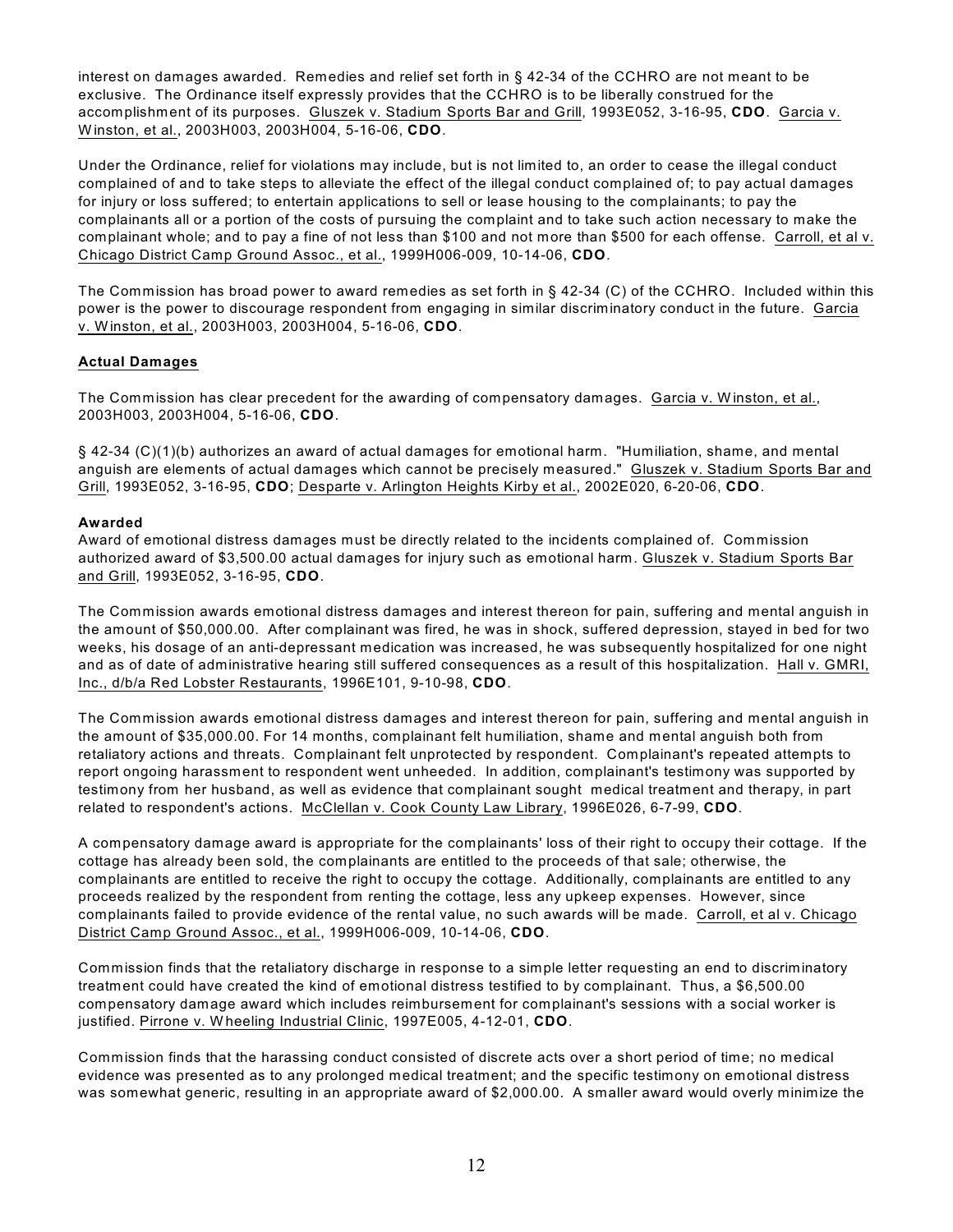impact of the blatant and homophobic statements made by a supervisor directed to an employee. Conway v. Trans-Action Database Marketing, Inc., 1999E010, 3-13-03, **CDO**.

## **Factors Considered**

In considering an appropriate award for emotional distress damages, the Commission considers previous Commission and other tribunal decisions, as well as the following factors: (a) the extent of testimony concerning the emotional distress, i.e., was there negligible or merely conclusory testimony or was there detailed testimony revealing specific effects of the distress; (b) the length of the discriminatory conduct; the type of discriminatory conduct, *i.e*., acts occurring briefly or egregious behavior accompanied by face to face conducts, epithets and/or actual malice; (d) the duration of the discriminatory conduct's effects; (e) whether medical treatment was sought and/or whether and to what extent physical manifestations or psychiatric manifestations related to the distress; (f) whether the discriminatory conduct was so egregious that one would expect a reasonable person to experience severe emotional distress; (g) the vulnerability or fragility of the complainant due to past discriminatory experiences or pre-existing condition; (h) whether the conduct involved refusal to rent, rather than harassment, or an attempt to evict or refusal to sell; (I) whether the discriminatory act was accompanied by acts or threats of violence; and (j) whether serious medical or psychological reactions to the discriminatory acts were present. McClellan v. Cook County Law Library, 1996E026, 6-7-99, **CDO**.

# **Egregiousness of Conduct**

Commission awarded complainant \$15,000.00 in compensatory damages for emotional distress. Here, complainant was still in high school and suffered repeated physical contact of a very sensitive nature. For that reason, a substantially higher award is justified. Desparte v. Arlington Heights Kirby et al., 2002E020, 6-20-06, **CDO**.

Given the severity of emotional distress suffered by the complainants, the physical symptoms suffered by complainant, and respondent's egregious conduct in evicting them during the middle of winter while complainant was pregnant, the Commission awards \$10,000.00 to complainant for emotional and physical distress caused by respondent's discrimination. Garcia v. W inston, et al., 2003H003, 2003H004, 5-16-06, **CDO**.

The unlawful treatment of the Carroll complainants was sufficiently egregious, public and persistent, and so went to the heart of their identification as a family of two homosexual men and their (then-foster) son, that an award of \$5,000.00 to each family member, totaling \$15,000.00. Carroll, et al v. Chicago District Camp Ground Assoc., et al., 1999H006-009, 10-14-06, **CDO**.

## **Foreseeability**

It was reasonably foreseeable that the complainants would have some sort of problems with any housing they were able to secure within the short time period available to them due to the eviction by respondent. In this case, it is clear that being evicted by respondent was the proximate cause of at least some of the emotional distress that complainant suffered, especially the migraine headaches, the crying, and sleeplessness. Garcia v. W inston, et al., 2003H003, 2003H004, 5-16-06, **CDO**.

The sizeable awards for emotional distress damages sought by complainants are not warranted because the testimony failed to demonstrate significant emotional distress resulting from the discrimination. Damages of \$1000.00 for each complainant awarded. Pace v. McGill Management, 1996H009, 2-25-99, **CDO**.

## **Advocacy Organizations**

Advocacy organizations may be proper parties under the ordinance and can be awarded damages. The Commission determined that the South Suburban Housing Center (SSHC), an advocacy agency that is involved in monitoring, training, and remedying unlawful housing practices that are included in the CCHRO may be a proper complainant under the CCHRO. Garcia v. W inston, et al., 2003H003, 2003H004, 5-16-06, **CDO**.

## **Back Pay**

## **Awarded**

Upon a showing of proof, complainant, pursuant to an order of default for respondent's failure to respond to the complaint, was awarded the equivalent of 12 weeks of pay of \$2,247.84 for the period he was unemployed. Feges v. The New Embers Restaurant, 1993E013, 6-16-94, **CDO**.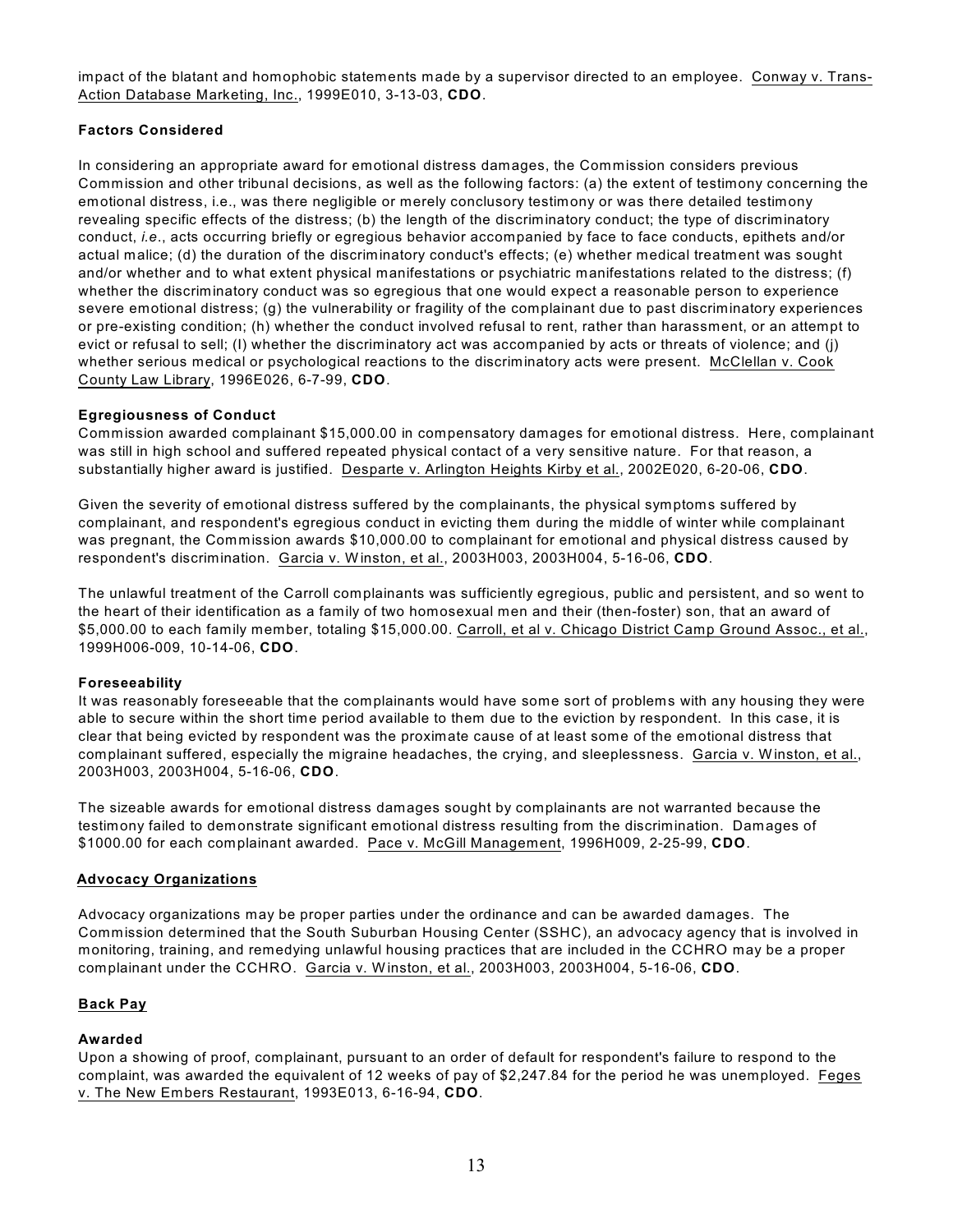Upon a showing of proof at an administrative hearing, complainant was awarded back pay in the amount \$41,418.37 and any additional back pay amount that may have accrued subsequent to the issuance of the Commission's Decision and Order, plus applicable interest. This amount reflects what complainant would have been making had he not been unlawfully terminated by the respondent, including yearly raises and appropriate deductions for mitigating factors. Hall v. GMRI, Inc., d/b/a Red Lobster Restaurants, 1996E101, 9-10-98, **CDO**.

Upon a showing of proof at an administrative hearing, complainant was awarded back pay in the amount of \$7,770 for 19-week period after she got fired to the time she stopped looking for work, minus the amounts she earned on another job and minus unemployment compensation received. Pirrone v. W heeling Industrial Clinic, 1997E005, 4- 12-01, **CDO**.

Following a default order, complainant proved that she was entitled to back pay damages in the amount of \$3,864 for one year of back pay. Anything more would have been speculative because there is no evidence that complainant would have worked at respondent after her work study period ended. Desparte v. Arlington Heights Kirby et al., 2002E020, 6-20-06, **CDO**.

## **Not Awarded**

Back pay not awarded because the amount was speculative due to lack of sufficient proof. Gluszek v. Stadium Sports Bar and Grill, 1993E052, 3-16-95, **CDO**; McClellan v. Cook County Law Library, 1996E026, 6-7-99, **CDO**.

The Commission finds that the record is devoid of any probative evidence that would allow the complainant to be awarded back pay. In addition, the Commission's finding on mixed motive and after-acquired evidence analysis as it applies to complainant's termination also supports a finding of no back pay award for complainant. Conway v. Trans-Action Database Marketing, Inc., 1999E010, 3-13-03, **CDO**.

## **Fringe Benefits**

§ 42-34 (C)(1)(c) and (h) of the CCHRO provide that the Commission may order a respondent to provide such fringe benefits the complainant may have been denied. Respondent ordered to pay complainant the value of lost benefits in the amount of \$1,482.00, plus interest on these benefits. Respondent ordered to return stock options complainant lost as a result of the unlawful termination and give to complainant the stock options that he would have received but for his termination. Hall v. GMRI, Inc., d/b/a Red Lobster Restaurants, 1996E101, 9-10-98, **CDO**.

#### **Injunctive Relief See INJUNCTIVE RELIEF**

#### **Interest**

In order to make complainants whole, § 42-34 (C)(1)(h) of the CCHRO provides for the payment of interest on damages awarded. The Commission awards interest from the date of the violation for emotional distress damages and from the date of the judgment for all other damages and shall be calculated at prime rate, adjusted quarterly and compounded annually. See, e.g., Gluszek v. Stadium Sports Bar and Grill, 1993E052, 3-16-95, **CDO**; Garcia v. W inston, et al., 2003H003, 2003H004, 5-16-06, **CDO**; Desparte v. Arlington Heights Kirby et al., 2002E020, 6-20-06, **CDO**.

## **Mitigation**

The Commission finds that complainant made reasonable attempts to mitigate his damages. Respondent has the burden of proof on this point and did not carry its burden. Hall v. GMRI, Inc., d/b/a Red Lobster Restaurants, 1996E101, 9-10-98, **CDO**.

## **Proof of Damages**

## **Credibility**

W hen respondents were not present at the administrative hearing to challenge complainant's evidence or offer any of their own, the only real issue was for the Hearing Officer to decide whether he believed complainant and her only witness, her mother, who testified principally about damages. The Hearing Officer found complainant's testimony credible. Except for some confusion about the order of the three incidents, her testimony was straightforward and believable. Her demeanor added to her credibility because her emotions seemed sincere, and were not manifested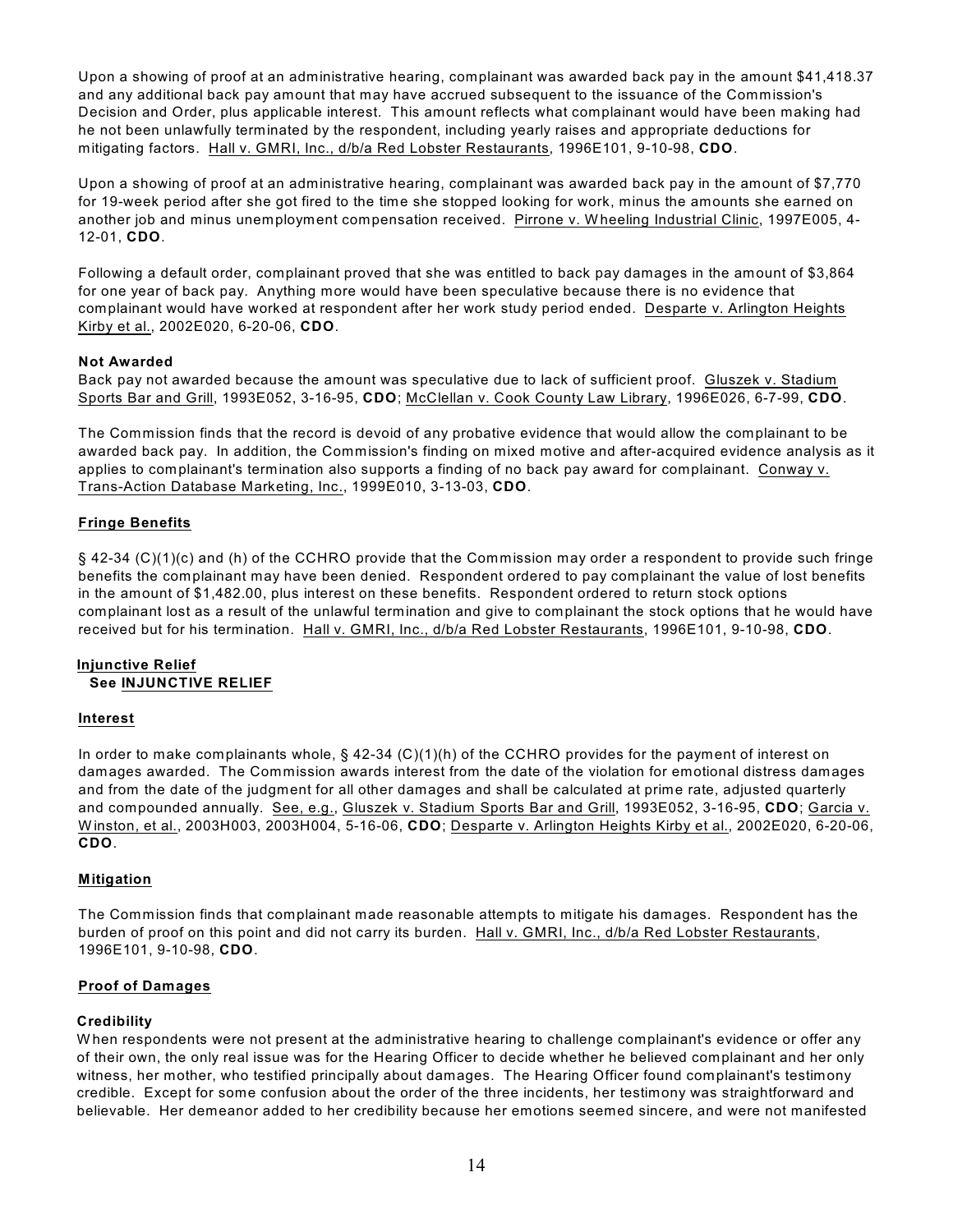to impress the Hearing Officer. Similarly, the Hearing Officer found complainant's mother a credible witness about her daughter's emotional distress, based on her straightforward testimony and her demeanor in that she also did not testify in an overly emotional manner so as to evoke sympathy. Desparte v. Arlington Heights Kirby et al., 2002E020, 5-6-05, **CDO**.

Following a default order, at the Administrative Hearing, the burden is upon complainants to support their requests for damages. Also, at the Administrative Hearing the Hearing Officer determines the admissibility of any testimonial evidence and exhibits and "shall not be bound by the strict rules of evidence applicable in courts of law or equity." (Section 460.105) Garcia v. W inston, et al., 2003H003, 2003H004, 5-16-06, **CDO**.

The duration of the unlawful acts themselves was brief and the evidence of emotional distress suffered is very sketchy. The Commission awards \$1,000.00 for each Graham family member, totaling \$4,000.00 Carroll, et al v. Chicago District Camp Ground Assoc., et al., 1999H006-009, 10-14-06, **CDO**.

## **Punitive Damages**

#### **Authority to Award**

Preamble expressly provides that CCHRO is to be liberally construed for the accomplishment of its purposes. Thus § 42-34 of the CCHRO, while not expressly providing for punitive damages, does not explicitly prohibit them. The list of remedies in § 42-34 is not intended to be exhaustive. Commission has authority to award punitive damages. Gluszek v. Stadium Sports Bar and Grill, 1993E052, 3-16-95, **CDO**; Desparte v. Arlington Heights Kirby et al., 2002E020, 6-20-06, **CDO**.

#### **Awarded**

#### **Retaliation**

Respondent discharged complainant based on her letter to him complaining about her treatment. This conduct was taken in reckless disregard for complainant's right and should be sanctioned to deter future wrongdoing. Commission finds that a punitive damages award of \$4000.00 is sufficient as a reasonable punishment for respondent, a small occupational medicine clinic, to deter potential wrongdoers. Pirrone v. W heeling Industrial Clinic, 1997E005, 4-12-01, **CDO**.

#### **Sexual Harassment**

Commission levies punitive damages of \$5,000.00 for employer's reckless disregard for victim's rights by allowing supervisor to continue conduct. Gluszek v. Stadium Sports Bar and Grill, 1993E052, 3-16-95, **CDO**.

Commission awards \$12,500.00 in punitive damages for sexual harassment because the supervisor's behavior went unpunished; the employer demonstrated no real plan to prevent it; the violations were egregious, and the pattern of behavior was ongoing despite Complainant's complaints. Desparte v. Arlington Heights Kirby et al., 2002E020, 6- 20-06, **CDO**.

#### **Calculation of Award**

#### **Conduct**

Commission awards \$12,500.00 in punitive damages for sexual harassment because of the greater need for deterrence given the repeated conduct the supervisor engaged in with no real punishment or plan to prevent it by respondent employer. Desparte v. Arlington Heights Kirby et al., 2002E020, 6-20-06, **CDO**.

#### **Relevance of Net Worth and Income**

Commission grants complainant's motion to compel information regarding respondent's net worth and income as relevant to the issue of punitive damages, if any. Nunnery v. Lewy, *et al.*, 1998H008, 8-7-01, **HO**; Interfaith Housing Center of the Northern Suburbs v. Lewy *et al.*, 1998H009, 8-7-01, **HO.**

Income and assets of respondent are relevant to the issue of punitive damages. In this rule applicable to the Commission, the Commission follows both the rule of law adopted by the Seventh Circuit Court of Appeals and the Chicago Commission on Human Relations. Gonzalez v. Kedzierski. 1995H014, 2-19-96, **HO**; Nunnery v. Lewy et al., 1998H008, 8-3-01, **HO**; Interfaith Housing Center of the Northern Suburbs, 1998H010, 8-3-01, **HO.**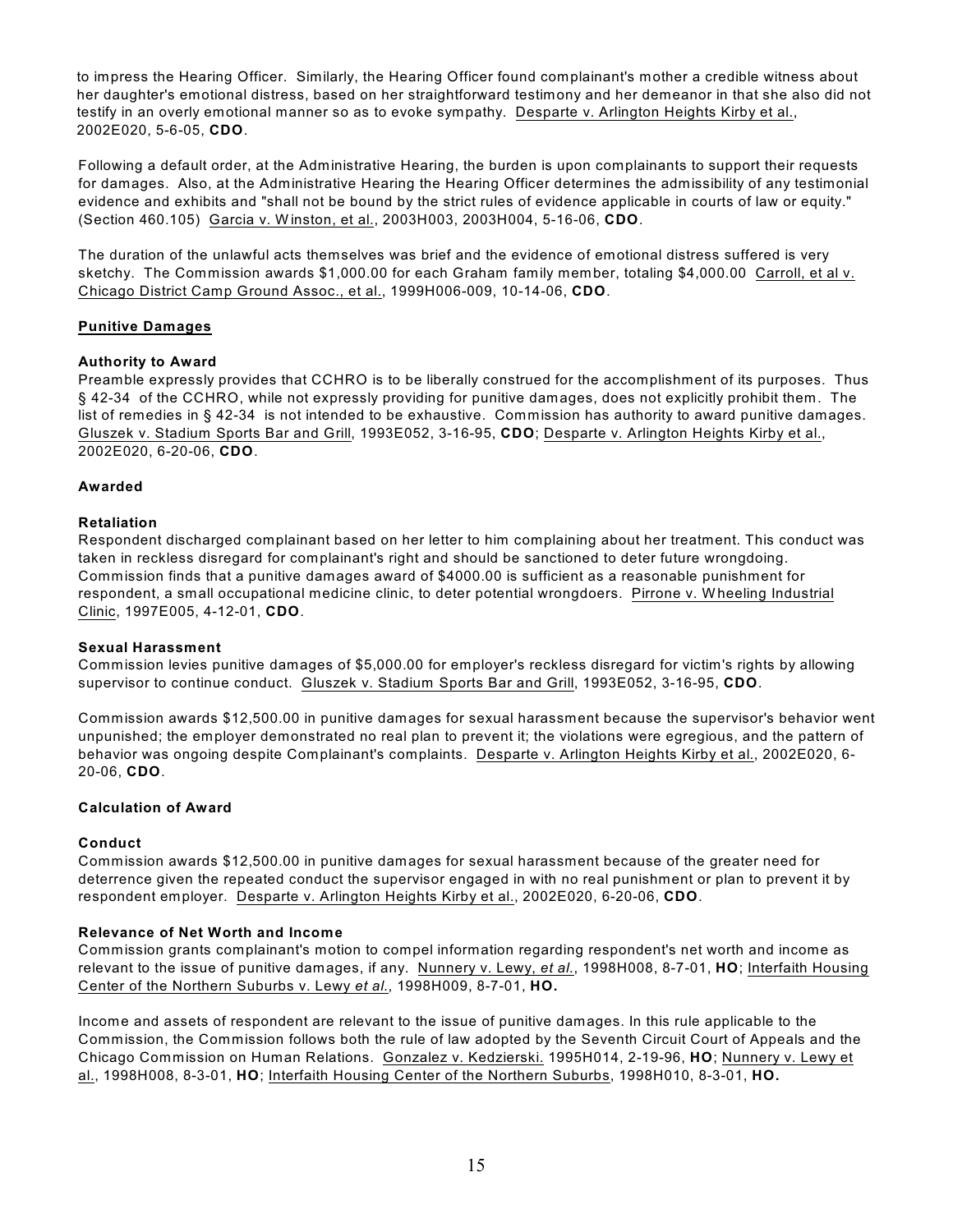# **Legal Standard**

Punitive damages are appropriate when a respondent's actions are shown to be motivated by evil motive or intent, or when actions involve reckless or callous indifference to the protected rights of others. The Commission levies punitive damages where employer's reckless disregard for victim's rights allows supervisor to continue unlawful harassing conduct. Gluszek v. Stadium Sports Bar and Grill, 1993E052, 3-16-95, **CDO**; Desparte v. Arlington Heights Kirby et al., 2002E020, 6-20-06, **CDO**.

## **Not Awarded**

Punitive damages are not appropriate where respondent, acting on advice from counsel, did not act with evil motive or intent when it denied complainants' request for an accommodation. Pace v. McGill Management, 1996H009, 2- 25-99, **CDO**.

In promulgating the CCHRO, there is no specific indication that the Cook County Board of Commissioners intended to override the specific provisions of the Illinois Tort Immunity Act. The Act prohibits a local public entity from being held liable for punitive damages; hence the Commission can not assess punitive damages against respondent, the Cook County Law Library. McClellan v Cook County Law Library, 1996E026, 6-7-99, **CDO**.

The Commission finds this case is inappropriate for an award of punitive damages. The award of actual damages in this case is substantial. However, actual damages are not a substitute for punitive damages, although the substantial award of actual damages may have the incidental effect of deterring future discrimination by respondent. Hall v. GMRI, Inc., d/b/a Red Lobster Restaurants, 1996E101, 9-10-98, **CDO**.

A finding of liability does not in and of itself entitle a complainant to an award of punitive damages. Based on the facts that the main harasser is no longer employed with respondent, that there is no evidence that respondent encouraged or condoned the supervisor's illegal behavior, and that the record is relatively thin as to the context and frequency of the discriminatory slurs, punitive damages are not appropriate in this matter. Conway v. Trans-Action Database Marketing, Inc., 1999E010, 3-13-03, **CDO**.

Punitive damage awards are appropriate where the respondents' actions are willful and/or malicious or where the respondents recklessly disregarded the rights of the complainants. In this case the First Amendment issues were sufficiently complex, and the status of the respondent under the First Amendment sufficiently unclear, that it cannot be said that respondents acted with evil motive or intent. Punitive damages are inappropriate in this case. Carroll, et al v. Chicago District Camp Ground Assoc., et al., 1999H006-009, 10-14-06, **CDO**.

## **Purpose**

The purpose of punitive damages is to punish the respondent for his outrageous conduct and to deter him and others like him from similar conduct in the future. Gluszek v. Stadium Sports Bar and Grill, 1993E052, 3-16-95, **CDO**; Randle El et al v. Pizza Hut of America, Inc., 1996PA013, 4-14-97, **CO**; Desparte v. Arlington Heights Kirby et al., 2002E020, 6-20-06, **CDO**.

The Commission wants employers and supervisors to understand that their failure to take strong measures to prevent physical sexual harassment of a teenage employee by a repeated sexual harasser and the actions of such a sexual harasser are the kind of misconduct that punitive damages were designed for. Desparte v. Arlington Heights Kirby et al., 2002E020, 6-20-06, **CDO**.

# **DEFAULT**

## **Failure to Respond**

## **Judgment Entered**

After respondent repeatedly refused to participate in the procedures of the Commission and numerous notices of the consequences of that failure were issued by the Commission, a default order was entered against respondent. Consequently, respondent is deemed to have admitted to all of the factual allegations of complainants' complaint. See, e.g., Feges v. The New Embers Restaurant, 1993E013, 11-8-93, **CO**; Matthews v. Eugene's Fireside Restaurant, 1997PA017, 12-29-98, **CO**; Desparte v. Arlington Heights Kirby et al., 2002E020, 5-6-05, **CO**; Garcia v. W inston et al., 2003H003, 2003H004, 5-16-06, **CDO**.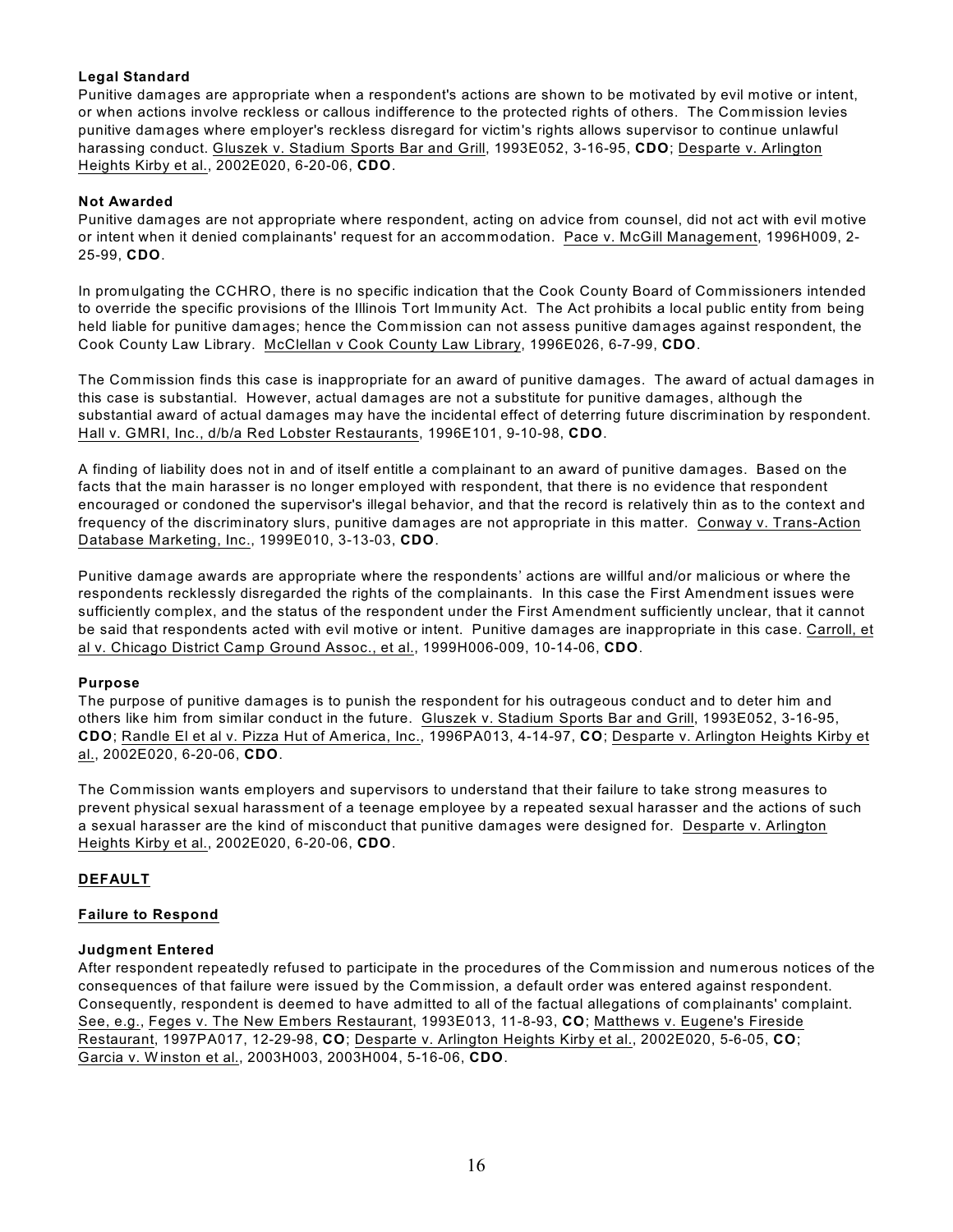## **Hearing on Damages**

## **Liability Found**

Subsequent to the entry of a default order, an administrative hearing was held to determine complainant's relief, if any. Due to respondent's failure to file a timely response to the complaint, all of complainant's well-pleaded allegations were deemed admitted, complainant established a *prima facie* case of discrimination and damages were awarded. Feges v. The New Embers Restaurant, 1993E013, 6-16-94, **CDO**.

## **Liability Not Found**

Having received no written verified response to the Commission complaint, no response to the notice of default, and no response or request for reconsideration of the Commission's order of default, the Commission scheduled this matter for an administrative hearing. At an administrative hearing in a default case, a complaint must establish a *prima facie* case of discrimination and prove any damages. Even though this is a default case, complainant has failed to meet his obligation of proving a *prima facie* case. Therefore, the complaint is dismissed. Smith v. McCafferty's Pub, 2002PA029, 11-18-04, **CDO**.

## **Motion for Default**

# **Denied**

A strict application of the default rule would violate the spirit of the CCHRO, which is to be liberally construed to accomplish its purpose. Failure of respondent to respond timely or otherwise is not cause for the immediate entry of an order of default; rather, the Commission's rules permit the Commission to issue a notice of default. W hile the notice formally communicates to a dilatory respondent that the Commission's next action may be the entry of an order for default, the notice also provides a respondent with an opportunity to explain and correct their omission, thereby avoiding the harsh sanction of default. Jacob v. Northwestern University, 2002E037, 10-24-02, **CO.** 

Default is a severe sanction which should not be entered in a punitive manner, especially where the underlying omission was due to an error, not disregard for Commission procedures. Jacob v. Northwestern University, 2002E037, 10-24-02, **CO.** 

## **Granted**

After respondent repeatedly refused to participate in the procedures of the Commission and numerous notices of the consequences of that failure were issued by the Commission, a default order was entered against respondent. Consequently, respondent is deemed to have admitted to all of the factual allegations of complainants' complaint. Garcia v. W inston et al., 2003H003, 2003H004, 5-16-06, **CDO**.

## **Request to Vacate**

The CCHRO and the Commission's Procedural Rules do not provide for vacating a final order or judgment. In the absence of its own rules on the subject, the Commission looks to rules of procedure of the courts of general jurisdiction for guidance. The courts are concerned with the preservation of justice through the exercise of fairness to both parties. In this case, the parties have agreed to settle their differences and it is reasonable to vacate the final default order and approve the settlement agreement. Tsimogiannis v. UBS and Quinones, 1995E074, 1-3-00, **CO**.

To vacate a default order and judgment, respondent must affirmatively set forth in his or her timely filed motion specific factual allegations supporting each of the elements: (1) the existence of a meritorious defense or claim, which through no fault of respondent was not initially brought before the Commission; (2) due diligence in pursuing this defense or claim in the original action; and (3) due diligence in filing the motion to vacate. Feges v. The New Embers Restaurant, 1993E013, 11-3-94, **CDO**; Matthews v. Eugene's Fireside Restaurant, 1997PA017, 8-4-97, **CDO**: **Vacated** 3-21-00.

# **DEFERRAL OF COMMISSION INVESTIGATION**

## **Commission Discretion**

The Ordinance acknowledges that the Commission shares concurrent jurisdiction with other agencies over certain discrimination complaints, and thus gives the Commission discretionary authority to defer investigation of a complaint when it would serve the goal of conserving administrating resources and minimizing the burden on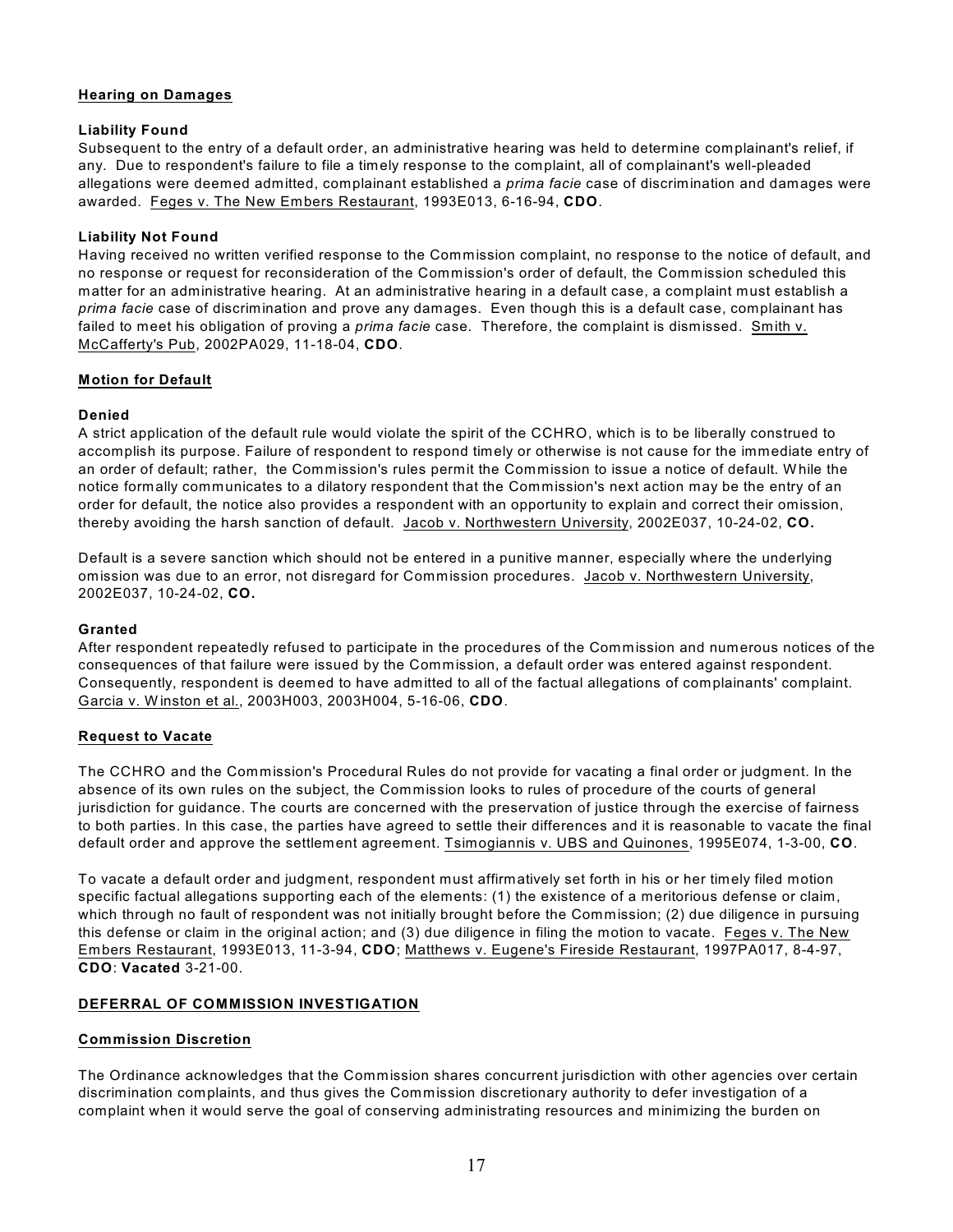respondents without compromising the due process rights of the complainant to an investigation of the complaint. See, e.g., Hudok v. Quality Transportation Systems, Inc., 1994E031, 12-27-94, **CO**; Lee v. DaVita d/b/a Logan Square Dialysis, 2002E082, 12-19-02, **CO**; Harrington v. John H. Stroger, Jr. Hospital, 2005E010, 3-30-2005, **CO**.

The deferral operates like a grace period, allowing the opportunity for a complaint to be resolved in another forum before the Commission begins its investigation. If the dispute is not resolved in the alternative forum on the merits or through settlement or mediation which would result in the voluntary dismissal of the complaint filed with the Commission, the Commission will commence its investigation. Hudok v. Quality Transportation Systems, Inc., 1994E031, 12-27-94, **CO**; Barnes v. United Parcel Service, 2003E024, 6-26-03, **CO**; Peters v. Lyons School District No. 103, 2004E067, 1-7-05, **CO**; Diggs v. Dollar General, Inc., 2005E016, 5-16-2005, **CO**.

If the EEOC finds no reasonable cause at the close of its investigation, the Commission shall review the information the EEOC has collected in its investigation of the charge and decide whether the Commission shall dismiss the complaint for lack of substantial evidence, conduct further investigation, find there is substantial evidence of a violation of the CCHRO, or take other steps as appropriate. If the EEOC tries to conciliate the case, it shall try to have the Commission complaint resolved at the same time. If the case does not settle and if either the EEOC or the complainant files in federal court, the Commission shall dismiss the complaint. Benson v. Northwestern University, 2005E043, 11-15-05, **CO**.

# **Deferral Denied**

Motion to defer denied. Respondent failed to provide any substantive information which indicated that a resolution on the merits in the complaint/charge filed and pending with the other agency was forthcoming. See, e.g., Harper v. Foster W heeler Constructors, 1996E069, 4-2-97, **CO**; Heavrin v. Health O'Meter Products, 1997E020, 7-31-97, **CO**.

Neither the Commission's Procedural Rules nor Commission precedent require the Commission to exercise its discretion and defer its investigation merely because a complaint is filed in another forum. W here the Commission complaint was filed earlier, and that respondent has not provided the Commission any substantive information as to the procedural status of the investigation at the other forum, or that a resolution on the merits was forthcoming, the Commission has not been persuaded that its investigation should be delayed. See, e.g., Bohn v. Il Primo Foods, Ltd.,1994E120, 5-15-95, **CO**; Williams v. Cook County Sheriff et al., 1999E028, 2-14-00, **CO**; Jamison v. Rowland-Borg Corporation, et al., 2001E045, 5-30-02, **CO**.

## **Administrative Efficiency**

Motion to defer denied. The Commission determined that issues of administrative efficiency would not be served by deferral. No evidence that other agency has completed its investigation, is near completion or that the parties are close to resolving the substantive issues raised in the complaint filed at the other agency. Where another administrative agency is in the process of conducting their investigation does not in and of itself warrant deferral. See, e.g., Green v. Avon Products, Inc., 1996E096, 3-31-97, **CO**; Stagailo v. Salton-Maxim Housewares, 1999E017, 7-20-99, **CO**.

Respondents' motion to defer denied. The complaint filed at the Commission contains allegations (national origin discrimination) not alleged in a charge filed at the Illinois Department of Human Rights. The Commission concludes that the interests of administrative efficiency would be more effectively served by the Commission proceeding with its investigation into all of the allegations. Vourazeris v. Champion Technologies, 1995E096, 12-28-95, **CO**; Torres-Munoz v. Cook County Clerk et al., 2002E075, 2-03-03, **CO**.

## **Dissimilarity of Charges**

Motion to defer denied where the charge filed at the other administrative agency is dissimilar to the complaint filed with the Commission. See, e.g., Solis v. Hi-Temp Incorporated, 1994E046, 11-5-94, **CO**; Tillman v. Andrew Corporation, 1995E101, 1-3-96, **CO**; Malone v. Foster W heeler Constructors, Inc., 1996E071, 4-2-97, **CO**.

# **Jurisdiction of Other Agency Lacking**

Respondent's motion to defer denied. Complaint filed with the Commission is not the same complaint filed with the Chicago Commission on Human Relations. In fact, the retaliation in housing complaint could not be filed with the City of Chicago Commission because the City Commission lacks jurisdiction over retaliation in housing cases. Stovall v. Metroplex,Inc. et al., 1995H010, 10-19-95, **CO**.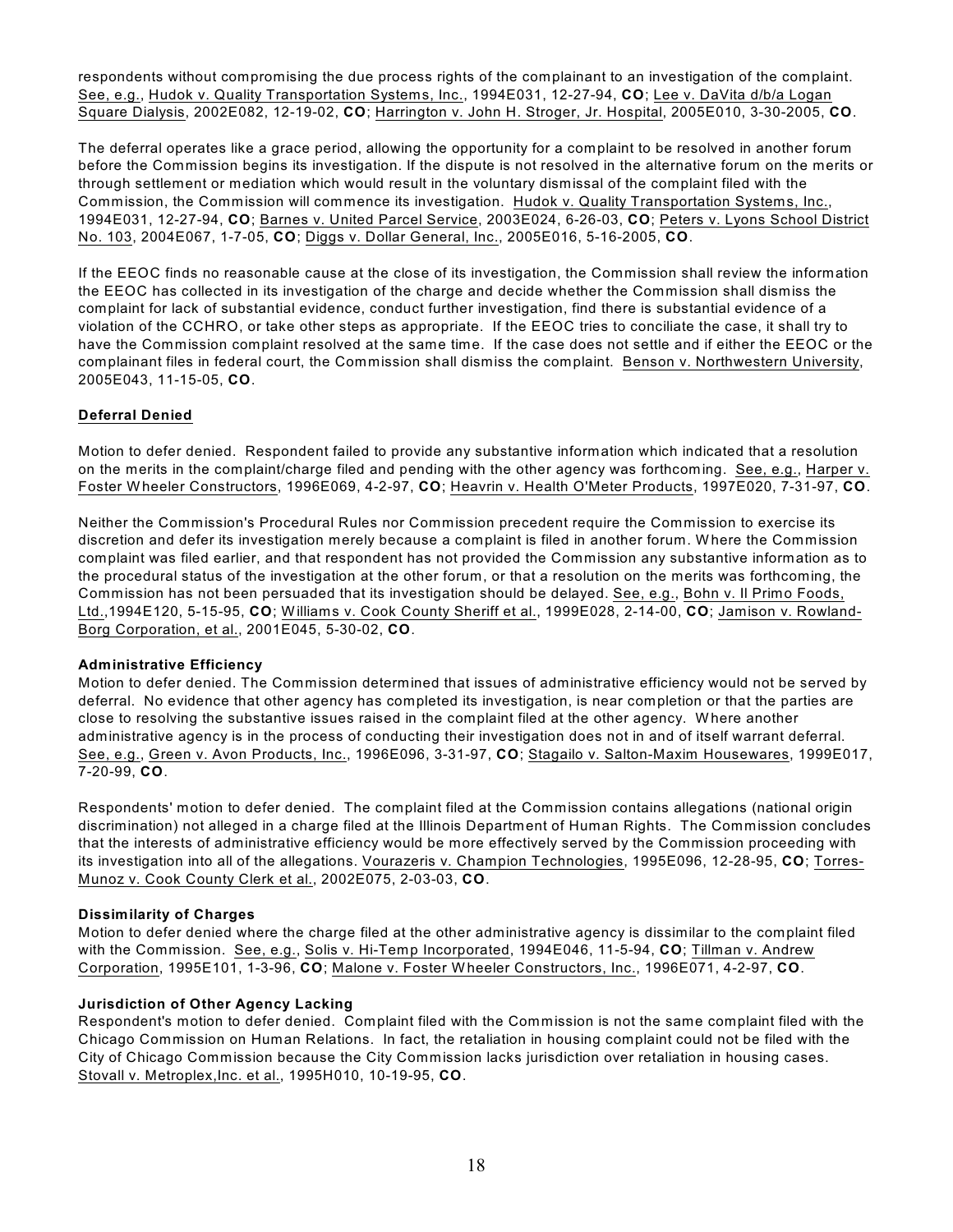Respondent's motion to defer denied. Complainant filed a complaint of discrimination based on housing status with the Commission and filed a complaint of discrimination based on race with the Chicago Commission on Human Relations. Respondent alleges that the Commission should either dismiss the Commission complaint or defer the Commission investigation because both the Chicago Human Relations complaint and the Commission complaint involve the same parties and arise from the same facts and involve similar issues and subject matters. Because the Chicago Ordinance does not prohibit discrimination based on housing status, the Chicago Commission lacks jurisdiction to consider allegations of such discrimination, and therefore, it is not appropriate for the Commission to defer its fact finding investigation. Blakemore v. Dublin Bar and Grill, Inc., an Illinois Corporation d/b/a Dublin Pub, 2005PA008, 4-3-06, **CO**.

#### **Substantially Similar Charge Filed at Another Agency**

Motion to defer is denied. Although the act of the alleged discrimination is substantially similar to the one before another agency, the Commission still needs to complete its own neutral fact finding investigation. However, to minimize duplication and the burden on respondent, the Commission will review the documentation submitted by respondent, and will only request additional information the Commission investigator believes necessary to complete her investigation. Harrington v. John H. Stroger, Jr. Hospital, 2005E010, 3-30-2005, **CO**; Diggs v. Dollar General, Inc., 2005E016, 5-16-2005, **CO.**

Respondent's motion to defer denied. Even though the EEOC charges are substantially similar to the allegations contained in the Commission complaint, respondent notified the Commission that the EEOC dismissed the charges, rendering respondent's request for deferral of the Commission investigation moot. Green v. D & K Machine, 1999E014, 7-2-99, **CO**.

#### **Temporary Stay**

Although respondent's motion to defer is denied, the Commission temporarily stays respondent's responsibility to file with the Commission their written response to the Commission questionnaire and position statement. Harrington v. John H. Stroger, Jr. Hospital, 2005E010, 3-30-2005, **CO**.

#### **Deferral Granted**

#### **Administrative Efficiency**

Motion to defer granted. Complainant filed with the Commission a complaint alleging retaliation in violation of the CCHRO. Complainant also filed a charge at the IDHR, alleging unlawful discrimination based on national origin and retaliation. In this case, since the IDHR has jurisdiction over both the national origin discrimination charge and the retaliation charge, the Commission, in the interests of administrative efficiency, will defer its investigation into complainant's retaliation allegation while the IDHR proceeds with its investigation into both allegations. See, e.g., Nemoyer v. Video 44/Telemundo of Chicago, Inc., 2002E038, 6-21-02, **CO**; Barnes v. United Parcel Service, 2003E024, 6-26-03, **CO**, Peters v. Lyons School District No. 103, 2004E067, 1-7-05, **CO**.

#### **Intergovernmental Agreement**

Respondent's motion to defer granted. Commission granted deferral of investigation for a six month period of time where identical complaint filed a charge with the IDHR on the same day, where complainant did not object to the deferral request, where respondent had already submitted to IDHR a verified response, and where a new expedited investigation process was instituted at IDHR. Luszczak v. S&S Sales, Ltd., 1996E075, 12-10-96, **CO.**

Respondent's motion to defer granted. Commission's investigation was deferred for a limited time where mediation of similar charge possibly resulting in settlement of Commission complaint is scheduled at other administrative agency. Young v. Cook County Sheriff, 1997E063, 7-28-97, **CO.**

Complainant's motion to defer granted. Commission granted deferral request where a question exists as to the City of Chicago Commission's jurisdiction to consider the underlying merits of the complaint. Ehrsam v. National Casein Co. et al., 1994E126, 10-16-95, **CO**.

Respondent's motion to defer granted. Commission granted deferral request where Complainant filed a similar charge of age discrimination with the IDHR and finds the Commission complaint and the IDHR charge to be substantially similar. Based on this fact, in this case, the Commission will defer its investigation of the age discrimination complaint for a period of six months. Powers v. Stroger Hospital of Cook County, 2006E043, 12-22-06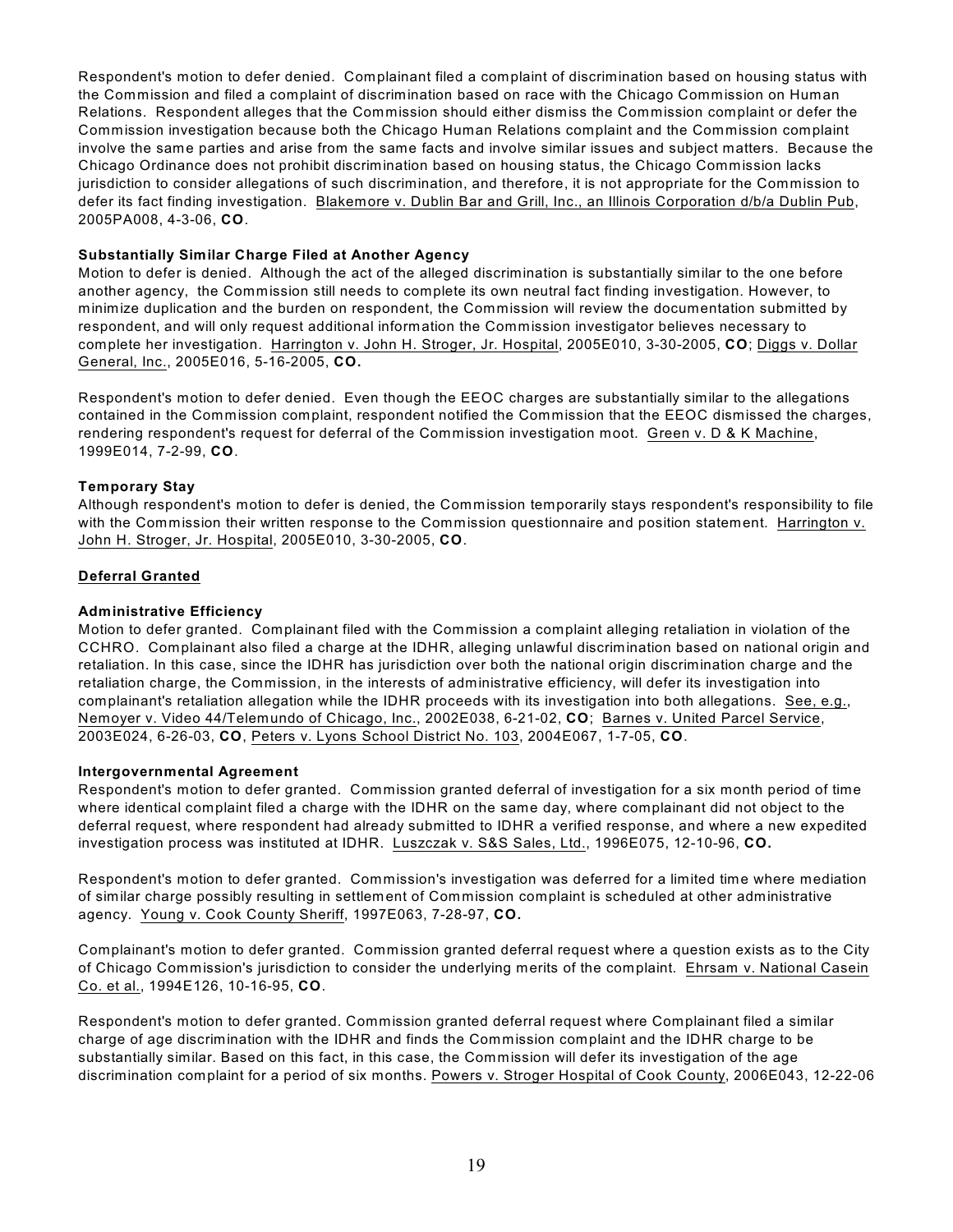The EEOC and the Commission have entered into an intergovernmental agreement that covers parallel cases filed with each respective agency. The agreement provides, in pertinent part, that either the Commission or the EEOC may defer its fact finding investigation of a substantially similar charge of discrimination while the non-deferring agency conducts and concludes its fact-finding investigation. In this case, the Commission will defer its investigation while the EEOC proceeds with its own investigation. See, e.g., Abelman v. G.E. Financial Assurance, 2001E034, 5-30-02, **CO**; Benson v. Northwestern University, 2005E043, 11-15-05, **CO**; Kramer v. ACGT, Inc., 2005E037, 11-18-05, **CO**.

# **DEPOSITIONS See DISCOVERY**

#### **DISABILITY DISCRIMINATION**

#### **Employment Discrimination**

In cases of employment discrimination based on disability, the Illinois courts have developed and recognized three models or theories by which a complainant can typically prove his/her case: (1)

the disparate treatment model; (2) the disparate impact model; and (3) the barriers model. Green v. Avon Products, Inc., 1996E096, 1-20-98, **CO**.

#### **Barriers Model -** *Prima Facie* **Case**

The barriers model requires complainant to establish a *prima facie* case that (1) she is disabled, (2) her disability is unrelated to her ability to perform her job with accommodation, and (3) the employer failed to accommodate her disability. Implicit in the *prima facie* case is the employer's duty to accommodate where the employer has knowledge of complainant's disability and where the complainant has made an effort to seek accommodation. See, e.g., Green v. Avon Products, Inc., 1996E096, 1-20-98, **CO**; San Ramon v. Cook County Hospital, 2000E014, 5-2- 01, **CO**; Boykin v. Provident Hospital, 1997E018, 2-14-02, **CDO**; Sotelo v. J.F. Schroeder, 2001E014, 5-21-02, **CO**.

Once a complainant has succeeded in establishing a *prima facie* case, the employer must rebut that showing by proving that an accommodation would impose an undue hardship. Green v. Avon Products, Inc., 1996E096, 4-29- 99, **CDO**.

## **Failure to Accommodate**

To demonstrate that the employer has violated the CCHRO by failing to make a reasonable accommodation, the complainant must show that (1) she is disabled, (2) her disability is unrelated to her ability to perform her job with accommodation, and (3) the employer failed to provide a meaningful accommodation for the known disability of complainant, which would have permitted the complaint to perform the essential functions of her job. San Ramon v. Cook County Hospital, 2000E014, 5-2-01, **CO**.

#### **Lack of Substantial Evidence**

During the investigation stage, the complainant was unable to establish the first element of a *prima facie* case that she was disabled within the meaning of the CCHRO under either the disparate treatment or barriers theory of disability discrimination. Adams v. Cook County Juvenile Temporary Detention Center, 2001E013, 1-23-02, **CO**.

#### **Substantial Evidence**

During the investigation stage, the complainant met her limited burden of providing substantial evidence that she is disabled within the meaning of the CCHRO; that respondent knew of her disability; and that complainant was fully able to perform her job and work overtime if her request for accommodation was granted. Green v. Avon Products, Inc., 1996E096, 1-20-98, **CO**.

During the investigation stage, the complainant has shown more than a mere scintilla of evidence that she is disabled with or without her hearing aids under either the "substantially limited" or "regarded as" prongs of the CCHRO's disability definition. Complainant presented evidence that her disability was unrelated to her ability to perform her job and that her proposed accommodation would not have been an undue hardship for respondent. Finally, complainant presented sufficient evidence to support a conclusion that respondent failed to make a reasonable accommodation. San Ramon v. Cook County Hospital, 2000E014, 5-2-01, **CO**.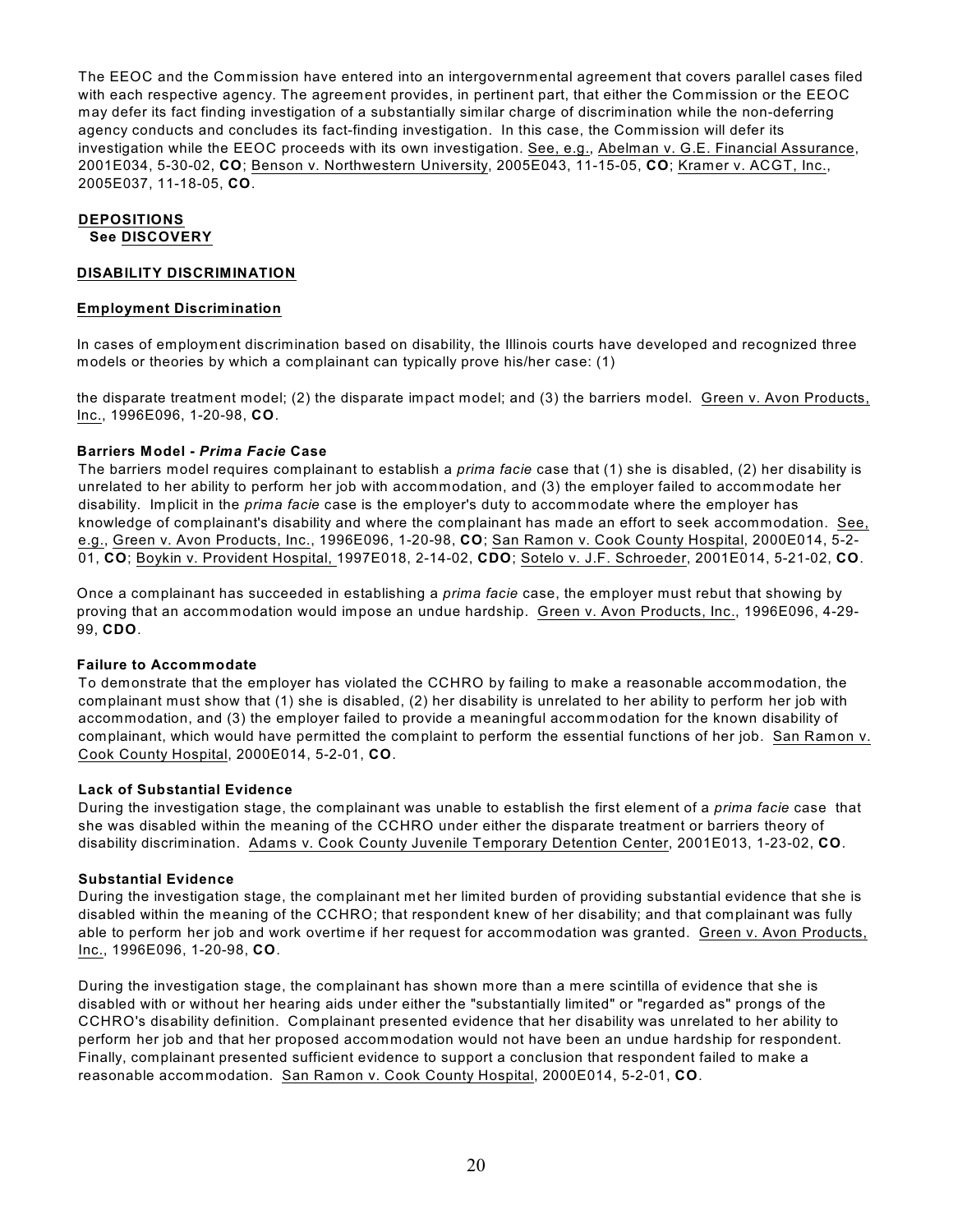## **Undue Hardship**

Complainant's preferred accommodation was not reasonable because it would have imposed undue hardship on respondent through disruption and delay of production and added work and longer hours for the other employees on complainant's line. Green v. Avon Products, Inc., 1996E096, 4-29-99, **CDO**.

## **Disability Defined**

# **Definition**

In order to prove a *prima facie* case of discrimination based on disability, the complainant must have offered substantial evidence that she (1) has a physical or mental impairment that substantially limits one or more of her major life activities, such as caring for oneself, performing manual tasks, walking, seeing, hearing, speaking, breathing, learning or working; (2) has a record of such impairment; or (3) is regarded as having such an impairment. Complainant failed to establish a *prima facie* case that she has a disability as defined by the CCHRO. San Ramon v. Cook County Hospital, 2000E014, 5-2-01, **CO**; Adams v Cook County Juvenile Temporary Detention Center, 2001E013, 1-23-02, **CO**; Boykin v. Cook County Hospital, 1997E018, 2-14-02, **CDO**; Sotelo v. J.F.Schroeder Co. Inc., 2001E014, 5-21-02, **CO**.

# **Major Life Activity - Working**

The ability to work has been considered a major life activity. Boykin v. Provident Hospital, 1997E018, 2-14-02, **CDO**; Sotelo v. J.F.Schroeder Co. Inc., 2001E014, 5-21-02, **CO.**

# **Substantially Limited**

The first element of the CCHRO's definition of disability is whether a physical or mental impairment substantially limits one or more of a complainant's life activities. In this case, the Commission found that the complainant had a physical impairment, however, there was a lack of evidence to show that the complainant was substantially limited in one or more of her major life activities. Complainant's impairment was transitory in nature, the duration of her impairment was limited, and no evidence was introduced to show that complainant would suffer permanent or longterm effects from her impairment. Adams v. Cook County Juvenile Temporary Detention Center, 2001E013, 1-23- 02, **CO**.

Complainant suffers from sensory-neural hearing loss. At the investigation stage, respondent does not seriously dispute that complaint is a person with a disability either because her hearing loss is a physical impairment that substantially limits one or more or her major life activities, or because she is regarded as having such an impairment. San Ramon v. Cook County Hospital, 2000E014, 5-2-01, **CO**.

W here working is the major life activity in question, an individual must demonstrate a significant restriction to show a substantial limitation. The factors to be considered include: (1) the nature and severity of the impairment; (2) the duration of the impairment; (3) and the actual long-term impact of the impairment. Though complainant's uncontradicted testimony was that while her depression was an impairment, it did not substantially limit her ability to work in nursing. Thus she failed to establish a *prima facie* case that she has a disability as defined by the CCHRO. Boykin v. Provident Hospital, 1997E018, 2-14-02, **CDO**.

There has been no evidence offered that complainant had a substantial limitation in any major life activity, like walking or working. Sotelo v. J.F.Schroeder Co. Inc., 2001E014, 5-21-02, **CO.**

# **Disparate Treatment**

## **Administrative Hearing**

At administrative hearing, complainant failed to establish the third prong of her disparate treatment argument, specifically, that the respondent treated her differently than similarly situated non-disabled employees. Green v. Avon Products, Inc., 1996E096, 4-29-99, **CDO**; Phillips v. Gilbert & Associates, Ltd., 1997 E101, 1-9-01, **CO**; San Ramon v. Cook County Hospital, 2000E014, 5-2-01, **CO**.

Respondent has partially articulated a legitimate business reason for complainant's termination: overtime work by all employees was necessary. However, no reason was articulated for treating complainant differently than other similarly situated employees who left work early and were not disciplined or subsequently terminated. Green v. Avon Products, Inc., 1996E096, 1-20-98, **CO**.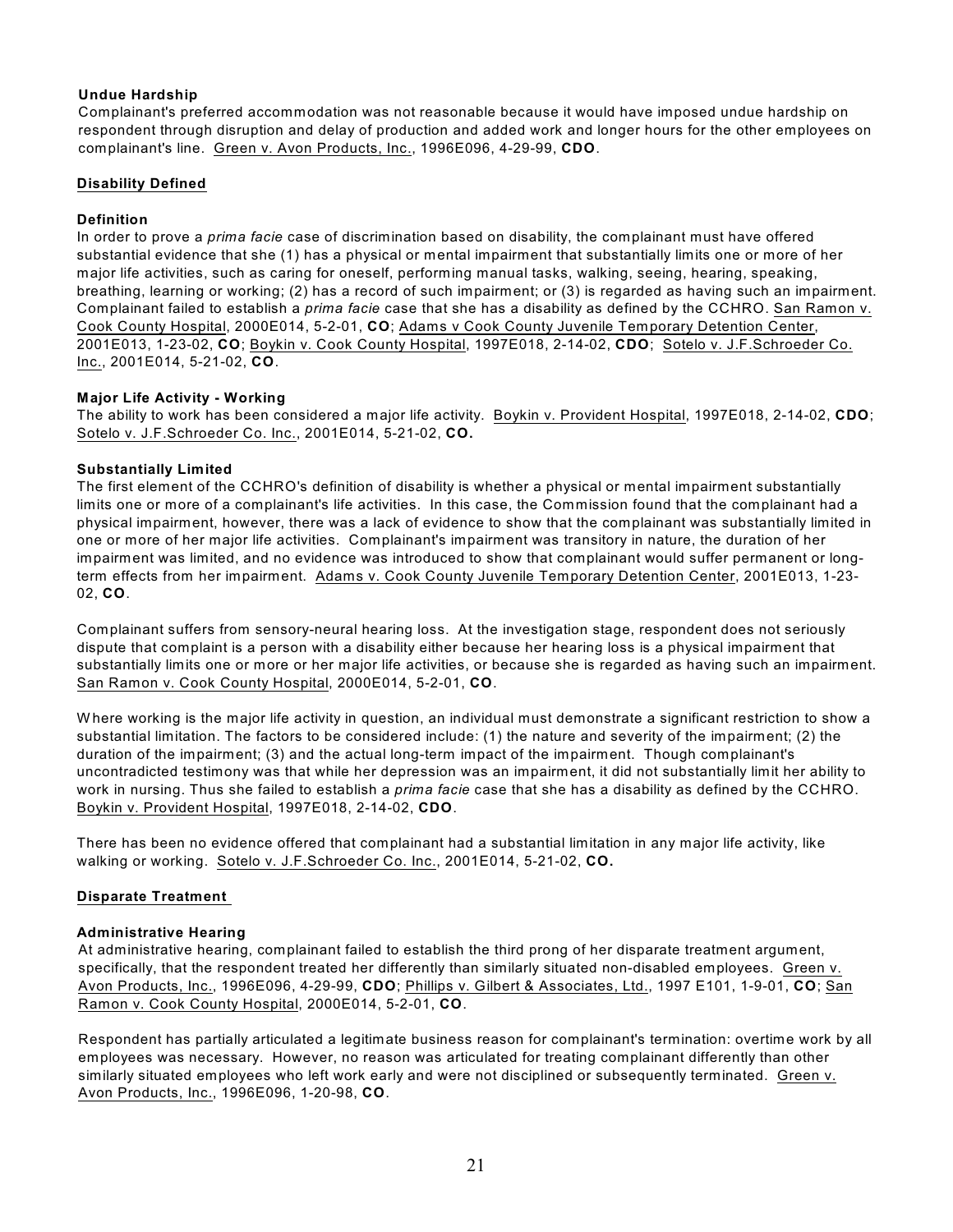## **Investigation Stage**

Complaint alleged sufficient facts to set forth the elements of a *prima facie* case of discrimination based on disability in an unlawful discharge case. Complainant alleged that she was disabled (blind in one eye); she believed she was meeting respondent's legitimate performance expectations; she was terminated by the respondent; and, she was replaced by a male who was not disabled. Hudok v. Quality Transportation Systems, Inc., 1994E031, 12-27-94, **CO**.

Complainant has not shown even a scintilla of evidence at the investigation stage that he was disabled at the time of his discharge or that his employer perceived him to be disabled so this claim must be dismissed for a lack of substantial evidence. Sotelo v. J.F. Schroeder Co., Inc., 2001E014, 5-21-02, **CO**.

During the investigation stage, complainant has shown substantial evidence that her discharge was the result of disparate treatment discrimination in violation of the CCHRO. Complainant has met her limited burden of providing substantial evidence that she has a disability; she suffered an adverse employment decision in that she was terminated for leaving work early; and other non-disabled employees were not disciplined or were subjected to lesser discipline than complainant for leaving work early. Green v. Avon Products, Inc., 1996E096, 1-20-98, **CO**.

During the investigation stage, the complainant presented sufficient evidence that respondent discriminated against her based on her disability in meting out discipline and in other terms and conditions of her employment. San Ramon v. Cook County Hospital, 2000E014, 5-2-01, **CO**.

During the investigation stage, the complainant was unable to establish the first element of a *prima facie* case under either the disparate treatment or barriers theory of disability discrimination, that she was disabled within the meaning of the CCHRO. Adams v. Cook County Juvenile Temporary Detention Center, 2001E013, 1-23-02, **CO**.

## *Prima Facie* **Case**

In a discharge case involving allegations of disability discrimination based on disparate treatment, a complainant may use two alternative methods to establish and prove a *prima facie* case of discrimination. In the first method the complainant must show the following: (1) she is disabled; (2) the respondent took an adverse action related to her disability against the complainant; and, (3) the disability is unrelated to the complainant's ability to perform the job. In the second method the complainant must show the following: (1) she is a member of a group protected by the law; (2) she was treated in a certain manner by the respondent; and, (3) the respondent treated her differently than similarly situated employees who are not members of the protected group. Green v. Avon Products, Inc., 1996E096, 1-20-98, **CO**; Adams v. Cook County Juvenile Temporary Detention Center, 2001E013, 1-23-02, **CO**.

## **Housing Discrimination**

## **Liability Found**

The complainants proved by a preponderance of evidence that respondent board is liable because the complainants proved that: (1) they are disabled, (2) their request for a disabled parking space is a reasonable request that affords them an equal opportunity to use and enjoy their townhome; and (3) the board refused to grant their request for a reasonable accommodation. Pace v. McGill Management, 1996H009, 2-25-99, **CDO**.

## **Indirect Discrimination**

Commission denies motion to dismiss one of two complainants. Complainants, husband and wife, reside in separate, but adjoining apartment units. Neither of complainants' leases was renewed by respondent. The Commission finds a sufficient nexus between the alleged disability of the complainant husband, his related behavior and the failure of the respondents to renew the lease of complainant wife as stating a claim of indirect discrimination based on complainant wife's actual association with her husband, a person with a disability. James and Marjorie Anderson v. Town Management, Howard Fink, Barrington Lakes Apartments, and Lois Phelps, 1996H012, 6-9-97, **CO**.

## **Public Accommodations Discrimination**

## **Futile Gesture Doctrine**

The futile gesture doctrine has been applied to claims of disability discrimination in the public accommodations context. The doctrine protects an individual with a disability from having to make repeated efforts to gain access to a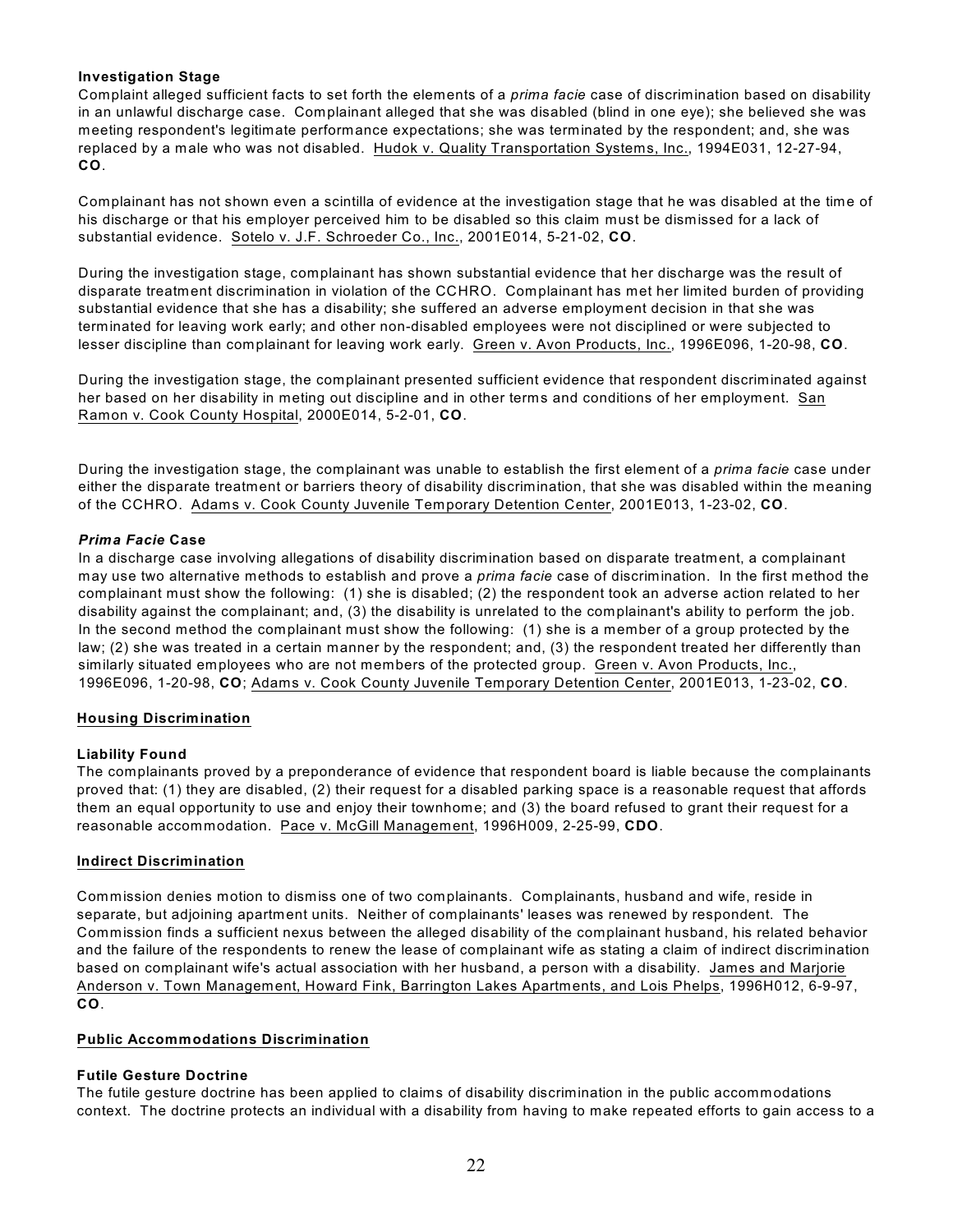public accommodation but require that such individual be genuinely interested in its use and express that interest in some manner designed to give the owner or operator some notice of that interest. In this case, the complainant has not shown that he had any interest in partaking of the use of respondent. Smith v. McCafferty's Pub, 2002PA029, 11-18-04, **CDO**; Smith v. Michael Anthony's Restaurant, 2002PA028, 4-12-05, **CO**.

# *Prima Facie* **Case**

A complainant may establish a *prima facie* case of denial of the full use of a public accommodation in two ways: The complainant shows that (1) she is disabled within the meaning of the CCHRO; (2) the respondent is a public accommodation; (3) she sought to use the public accommodation or expressed an interest in using it to someone employed at the public accommodation but nevertheless was denied full and equal treatment in its use due to her disability; (4) such denial was due to an architectural barrier, and either (a) that structure was built after 1985 or rehabilitated at a cost of more than 15% of the reproduction cost of the facility and does not comply with Illinois Environmental Barriers Act (410 ILCS 25/1) and its accompanying regulations, the Illinois Accessibility Code (71 Ill. Admin. Code ' 410.110 *et seq*.); or (b) that structure was built after 1985 or rehabilitated at a cost of more than 15% of the reproduction cost of the facility and the removal of such barrier is readily achievable; OR If the complainant can show elements (1), (2) and (4), but did not seek to use the public accommodation or express an interest in using the public accommodation, she may still establish a *prima facie* case by showing that it was futile to attempt to enter or use the public accommodation. Smith v. McCafferty's Pub, 2002PA029, 11-18-04, **CDO**; Smith v. Michael Anthony's Restaurant, 2002PA028, 4-12-05, **CO**.

Complainant failed to make out a *prima facie* case in that he failed to provide any evidence that he sought to enter or that he expressed an interest in dining or drinking at respondent and that the means of entrance into respondent could be made accessible to the complainant in a readily achievable way. Smith v. McCafferty's Pub, 2002PA029, 11-29-04, **CDO**; Smith v. Michael Anthony's Restaurant, 2002PA028, 4-12-05, **CO**.

# **Readily Achievable**

The Commission defines "readily achievable" as "easily accomplishable and able to be carried out without much difficulty or expense." Smith v. McCafferty's Pub, 2002PA029, 11-29-04, **CDO**; Smith v. Michael Anthony's Restaurant, 2002PA028, 4-12-05, **CO**.

# **Regulations**

## **Absence of Commission Regulations**

In the absence of the Commission's own substantive rules or regulations, the Commission will follow reasonable interpretations of the federal regulations when adjudicating claims of disability discrimination under the CCHRO. Previously, the Commission has considered "these interpretations to be reasonable explanations of the requirements of the CCHRO that the impairment substantially limits one or more major life activities" that should be followed "in adjudicating claims of disability discrimination under the CCHRO." Green v. Avon Products, Inc., 1996E096, 1-20- 98, **CO**; Sotelo v. J.F. Schroeder Co., Inc., 2001E014, 5-21-02, **CO**.

The duty to reasonably accommodate the disability of employees is implicit in the CCHRO's proscription against employment discrimination. In the absence of interpretive regulations, the Commission will develop additional standards for adjudicating the issue of reasonable accommodation on a case by case basis. Green v. Avon Products, Inc., 1996E096, 1-20-98, **CO**; San Ramon v. Cook County Hospital, 2000E014, 5-2-01, **CO**; Sotelo v. J.F. Schroeder Co., Inc., 2001E014, 5-21-02, **CO**.

The CCHRO does not expressly contain the ADA requirement that structural barriers be removed when readily achievable and it does not contain an express requirement that owner or operators of public accommodation reasonably accommodate the disability of person desiring to use the facility. However, the Commission interprets the CCHRO as including such requirements because the preamble to the CCHRO requires that it be interpreted liberally to effectuate its purposes, one of which is to ensure that persons with disability can fully participate in the programs and services offered at place of public accommodation. Smith v. McCafferty's Pub, 2002PA029, 11-18- 04, **CDO**.

## **Structural Barriers – Removal**

The CCHRO does not expressly contain the ADA requirement that structural barriers be removed when readily achievable and it does not contain an express requirement that owner or operators of public accommodation reasonably accommodate the disability of person desiring to use the facility. However, the Commission interprets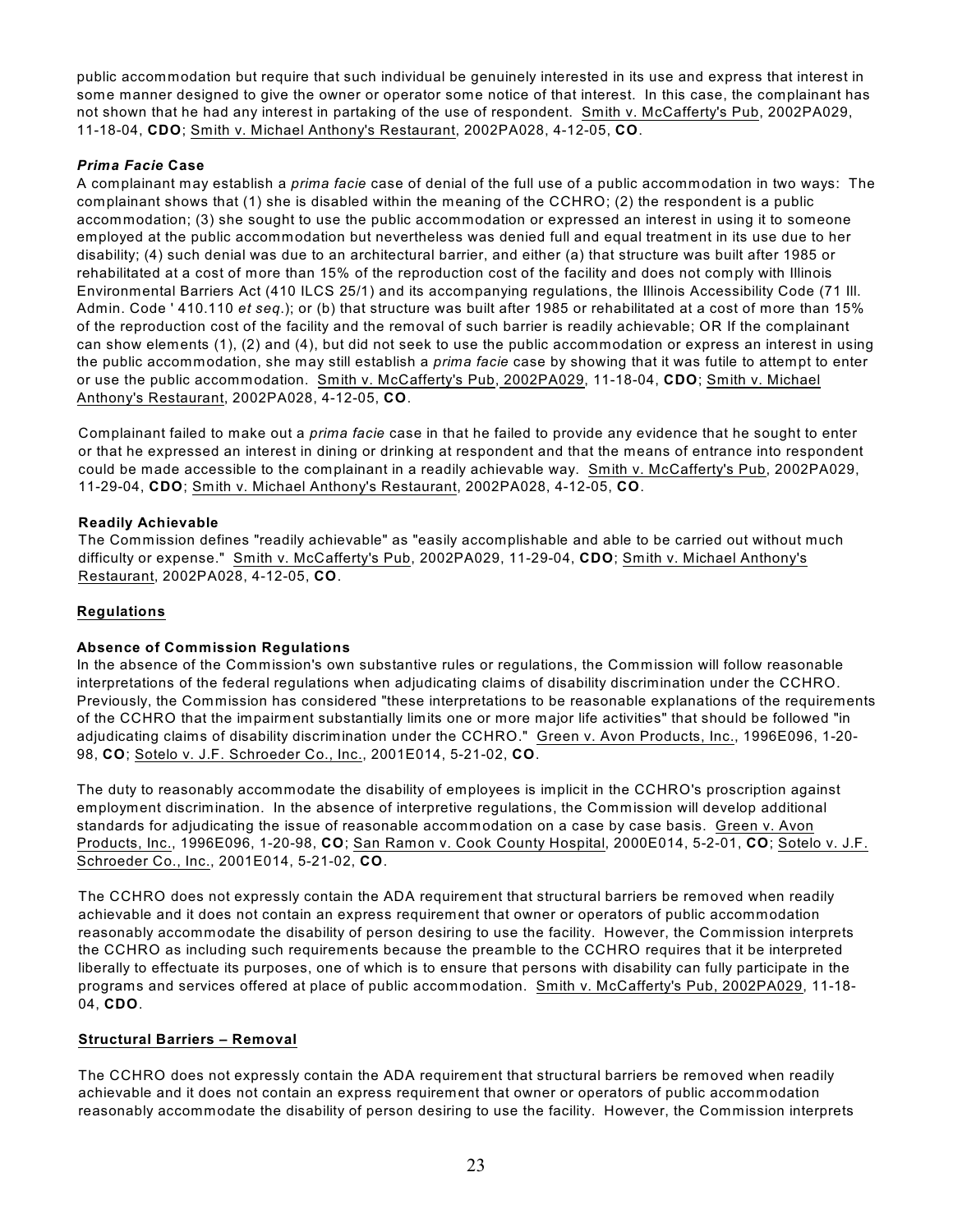the CCHRO as including such requirements because the preamble to the CCHRO requires that it be interpreted liberally to effectuate its purposes, one of which is to ensure that persons with disability can fully participate in the programs and services offered at place of public accommodation. Smith v. McCafferty's Pub, 2002PA029, 11-18- 04, **CDO**; Smith v. Michael Anthony's Restaurant, 2002PA028, 4-12-05, **CO**.

# **Employment**

The duty to reasonably accommodate the disability of employees is implicit in the CCHRO's proscription against employment discrimination. In the absence of interpretive regulations, the Commission will develop additional standards for adjudicating the issue of reasonable accommodation on a case by case basis. Green v. Avon Products, Inc., 1996E096, 1-20-98, **CO**; San Ramon v. Cook County Hospital, 2000E014, 5-2-01, **CO**; Sotelo v. J.F. Schroeder Co., Inc., 2001E014, 5-21-02, **CO**.

The federal courts have found that an employer under federal law has a duty to engage in an interactive process with an employee who seeks an accommodation to his or her disability. Although the Commission has not previously held that this interactive process is required under the CCHRO, it is appropriate to conclude, as have the federal courts, that the determination of an appropriate and effective accommodation requires an exchange of relevant information and that both employer and employee have a responsibility to engage in that exchange. San Ramon v. Cook County Hospital, 2000E014, 5-2-01, **CO**.

During the investigation stage, the complainant was able to show that there was more than a mere scintilla of evidence that she is disabled with or without her hearing aids under either the "substantially limited" or "regarded as" prongs of CCHRO's disability definition. Complainant also presented evidence that her disability was unrelated to her ability to perform her job. Finally, complainant presented evidence to support a conclusion that respondent failed to make a reasonable accommodation. San Ramon v. Cook County Hospital, 2000E014, 5-2-01, **CO**.

The CCHRO does not require employers to accommodate an employee's personal preferences. Complainant failed to prove that a reasonable accommodation from respondent was necessary or available to enable her to do the essential functions of her job. Complainant's suggested accommodations were not reasonable and it would have imposed undue hardship on respondent. Green v. Avon Products, Inc., 1996E096, 4-29-99, **CDO**.

## **Housing**

The complainants have the right to a reasonable accommodation that provides them with an equal opportunity to use and enjoy the privileges that come with their townhome under the CCHRO. The complainants' requested accommodation that the board convert one of the open spaces to a disabled space for the use of any owner or guest who needs disabled parking was reasonable because the number of spaces that can be made into disabled parking is so limited. Pace v. McGill Management, 1996H009, 2-25-99, **CDO**.

## **Public Accommodation**

The CCHRO does not expressly contain the ADA requirement that structural barriers be removed when readily achievable and it does not contain an express requirement that owner or operators of public accommodation reasonably accommodate the disability of person desiring to use the facility. However, the Commission interprets the CCHRO as including such requirements because the preamble to the CCHRO requires that it be interpreted liberally to effectuate its purposes, one of which is to ensure that persons with disability can fully participate in the programs and services offered at place of public accommodation. Smith v. McCafferty's Pub, 2002PA029, 11-18- 04, **CDO**; Smith v. Michael Anthony's Restaurant, 2002PA028, 4-12-05, **CO**.

#### **DISCOVERY**

## **Depositions**

## **Commission Investigator**

Motion to compel deposition of Commission investigator and to call investigator as witness at an administrative hearing denied. Commission finds no "good cause" as required by Commission Procedural Rule 460.145(A) and (B) to compel deposition of Commission investigator. Good cause requires among other things that the information to be obtained has significant probative value. As to the administrative hearing, Commission Procedural Rule 460.175 requires finding among other things that the information elicited be admissible. Iverson v. Horwitz, 1994E021, 4-6-95 & 11-30-95, **HO**.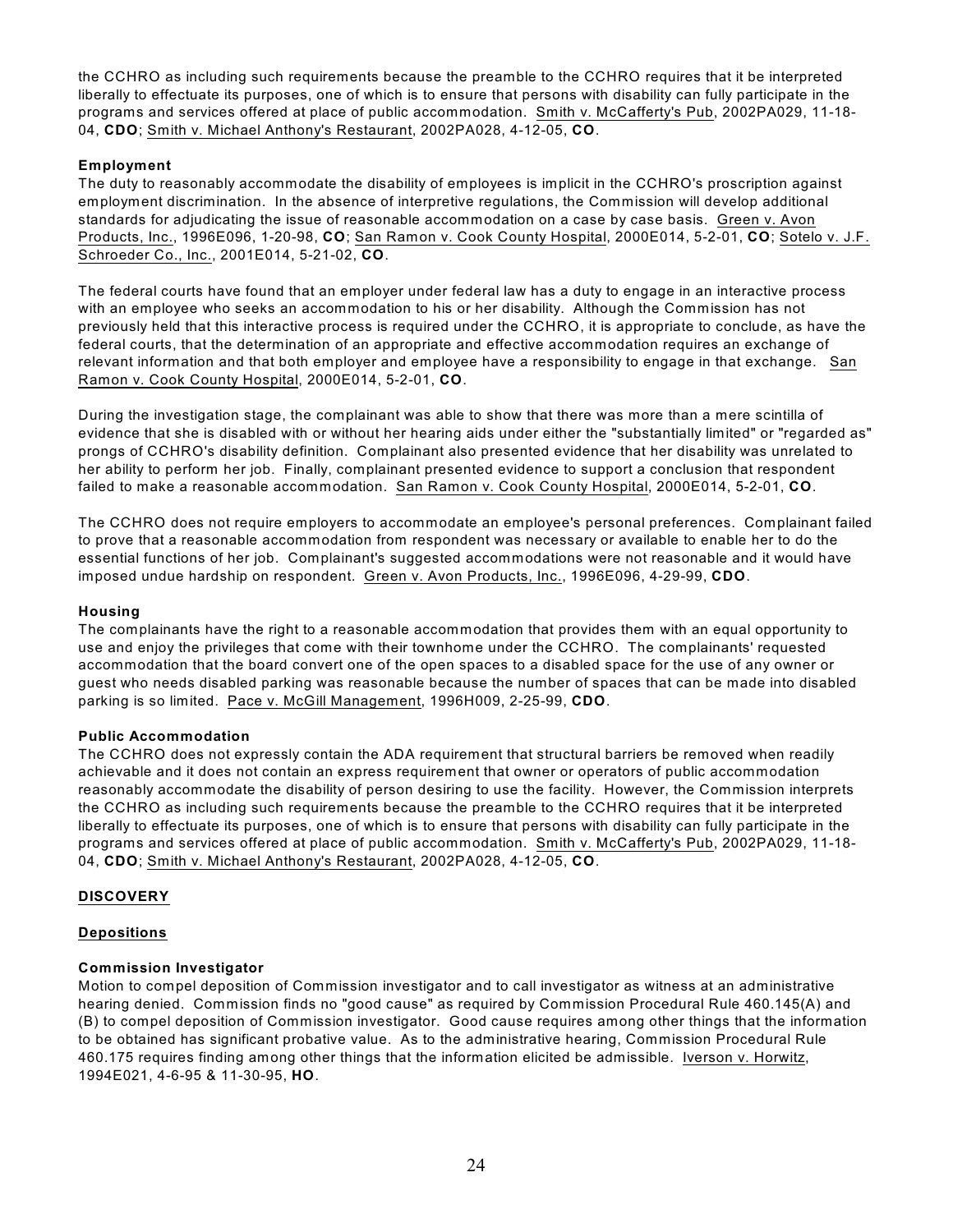## **Complainant**

Discovery deposition of complainant denied. No good cause shown. The fact that the complainant is the complainant is not in and of itself good cause. Iverson v. Horwitz, 1994E021, 4-6-95 & 11-30-95, **HO**.

# **Request Denied**

The taking of depositions is not generally favored by the Commission where the information is available through other means and where the taking of depositions would unreasonably delay the proceeding. Respondent's motion for depositions is denied because it would require further postponement of the hearing dates and because the respondent may directly contact the proposed deponents (who are not parties) for interviews. Greco v. Millman, 1996PA001A, 9-29-98, **HO**.

Hearing officer denied respondent's request for leave to subpoena for deposition of non-party witnesses, who refused to cooperate with respondent. Discovery beyond limited interrogatories, requests for admissions, and requests for documents, will be permitted only upon good cause shown, and the requesting party has the burden of demonstrating good cause. Iverson v. Horwitz, 1994E021, 11-30-95, **HO**; Greco v. Millman, 1996PA001A, 9-29-98, **HO**; Carroll et al v. Chicago District Campground Assoc. et al., 1999H006-009, 4-5-02, **HO**.

Commission denies complainant's motion to hold open the record and for leave to take an evidence deposition of an out-of-town witness, where complainant proffered no support that the deposition might have a significant impact on the issues in the case. Commission concluded that it would be burdensome for respondent to undergo the expense and delay occasioned by an out-of-state deposition. Rush v. Ford Motor Company, 1996E013, 4-27-00, **HO**.

# **Good Cause Required**

Commission denied respondent's motion for leave to issue subpoenas for third party witnesses because respondents failed to make a showing of good cause pursuant to Commission Procedural Rule 460.145(B). W ith regard to discovery, good cause requires, among other things, a showing that the information to be obtained through deposition testimony is not otherwise obtainable, and such information has significant probative value, and that respondent has attempted to obtain the information by direct inquiry, or that the information is not available from other witnesses to the same events. Carroll et al v. Chicago District Campground Assoc. et al., 1999H006-009, 4-5- 02, **HO**.

## **Motion to Compel**

## **Denied**

Commission denies respondent's motion to compel, effectively a denial of leave to file discovery more than five weeks past the deadline, as an appropriate sanction for respondent's disregard for the Commission's procedures. Borio v. ANCA Management, Inc., W illow Creek #7 Condo Association, 1996H008, 4-24-97, **HO**.

## **Granted**

Respondent's motion to compel granted in part. Although complainant cannot be compelled to provide information that he does not have, he must provide information that he does have, either through his own knowledge or through conversations with others, including his wife. Complainant ordered to cure omissions from his answers to certain interrogatories, to produce documents, and submit under oath his answers to interrogatories and requests to admit. Greco v. Millman, 1996PA001A, 9-29-98, **HO**.

Complainant's motion to compel granted in part, effectively closing discovery, as an appropriate sanction for respondent's disregard of the Commission's post-conciliation processes, its published Procedural Rules, and hearing officer's scheduling order. Respondent was ordered to serve its responses to complainant's interrogatories, requests for production and requests for admission without objection. McCoy v. United Airlines, 1996E111, 10-3-01, **HO**.

Commission grants complainant's motion to compel information regarding respondent's net worth and income as relevant to the issue of punitive damages. Nunnery v. Lewy et al., 1998H008, 8-7-01, **HO**; Interfaith Housing Center of the Northern Suburbs v. Lewy et al. 1998H009, 8-7-01, **HO**.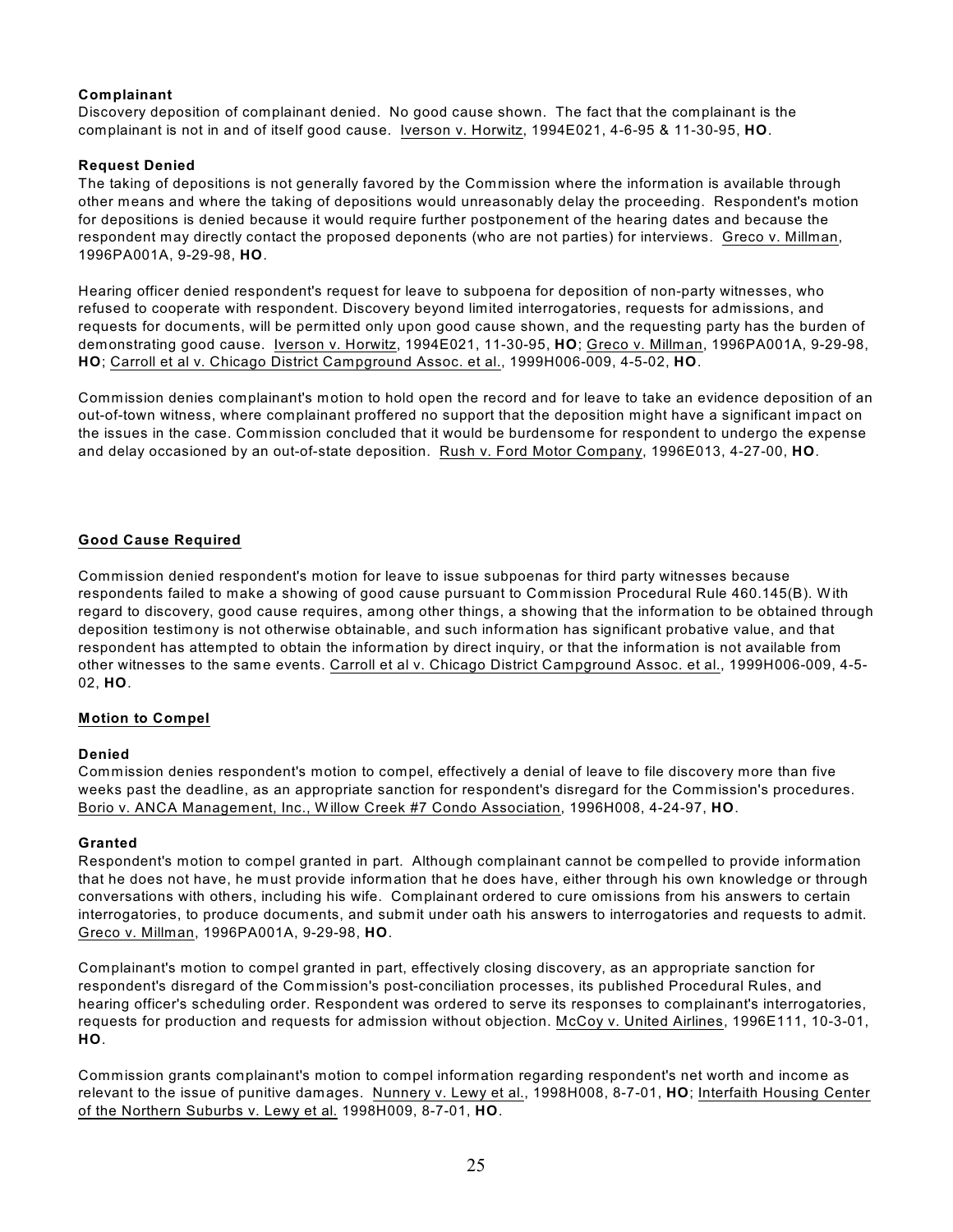Respondents' motion to compel production of a tape recording of an interview by complainant's counsel of one of the named respondents in the presence of respondent's attorney was granted. Complainants' claim that the tape recording is protected by the work product doctrine was rejected by the Commission, inasmuch as presence of respondents' and complainants' attorneys at the interview constitutes waiver of the protection. Carroll et al v. Chicago District Campground Assoc. et al., 1999H006-009, 1-15-02, **HO**.

#### **Requests for Production of Documents**

Complainant's motion to compel granted in part. Unlike interrogatory answers, requests for production of documents require only that the responding party provide all such documents which they actually have or can locate, using reasonable diligence. Attorneys practicing before the Commission, as before the courts, are officers of the court and it is presumed that where a party, through counsel, asserts that it has produced all documents which it could locate, that representation is accurate and made in good faith. Burgin et al. v. Community Consolidated School District 168 et al., 2000PA010, 5-24-02, **HO**.

Motion to compel production of complainant's tax returns granted in part where tax returns may be relevant to complainant's status as an employee of respondent. Complainant shall produce her tax returns to the hearing officer only, for in camera inspection. The hearing officer will then determine whether the tax returns, or any parts thereof, shall be produced to respondent. Munda v. Block Medical Center, 2003E032, 1-27-04, **HO**.

## **Sanctions See SANCTIONS**

#### **Subpoenas**

Request for subpoena must, pursuant to Commission Procedural Rule 430.100(B), state (1) the reason the evidence sought is relevant to the complaint and (2) could not be obtained through discovery process pursuant to Commission Procedural Rule 460.145. Request denied. Zaccardo and Zaccardo v. Circle Hill Apartments, Matanky Realty, Inc. and Robert Kinter, 1994E025, 5-30-95, **HO**.

#### **Request Denied**

Hearing officer denied respondent's request for leave to subpoena for deposition of non-party witnesses, who refused to cooperate with respondent. The Commission does not issue subpoenas lightly. Its rules and procedures permit only limited discovery. Discovery beyond limited interrogatories, requests for admissions, and requests for documents, will be permitted only upon good cause shown, and the requesting party has the burden of demonstrating good cause. In this case, the parties have already taken depositions, and engaged in discovery far beyond the norm in Commission proceedings. The non-party witnesses have not been designated as expert witnesses, nor is there evidence that their possible testimony will have any value. Iverson v. Horwitz, 1994E021, 11-30-95, **HO**; Greco v. Millman, 1996PA001A, 9-29-98, **HO**; Carroll et al v. Chicago District Campground Assoc. et al., 1999H006-009, 4-5-02, HO.

#### **Work Product Doctrine**

#### **Privilege Waived**

Illinois Supreme Court Rule 201(b)(2), the work product doctrine, states that material prepared by and for a party in preparation for trial is subject to discovery if it does not contain or disclose the theories, mental impressions or litigation plans of the party's attorney. The work product doctrine protects a mixture of factual material and counsel's work product in the form of his conclusions, characterizations and summaries. W here, complainants made no effort to protect their questions to a named respondent from disclosure to a party opponent and to opposing counsel, the work product doctrine privilege was deemed waived. Carroll et al v. Chicago District Campground Assoc. et al., 1999H006-009, 1-15-02, **HO**.

#### **DISMISSAL OF COMPLAINT**

#### **Bankruptcy Proceeding**

Complainant may not proceed at Commission because he did not file the requisite proof of claim with the court before the statutory deadline, nor was the claim preserved in Respondent's Plan of Liquidation. Consequently, if the Commission proceeded and determined that Respondent was liable for the discrimination alleged in the complaint,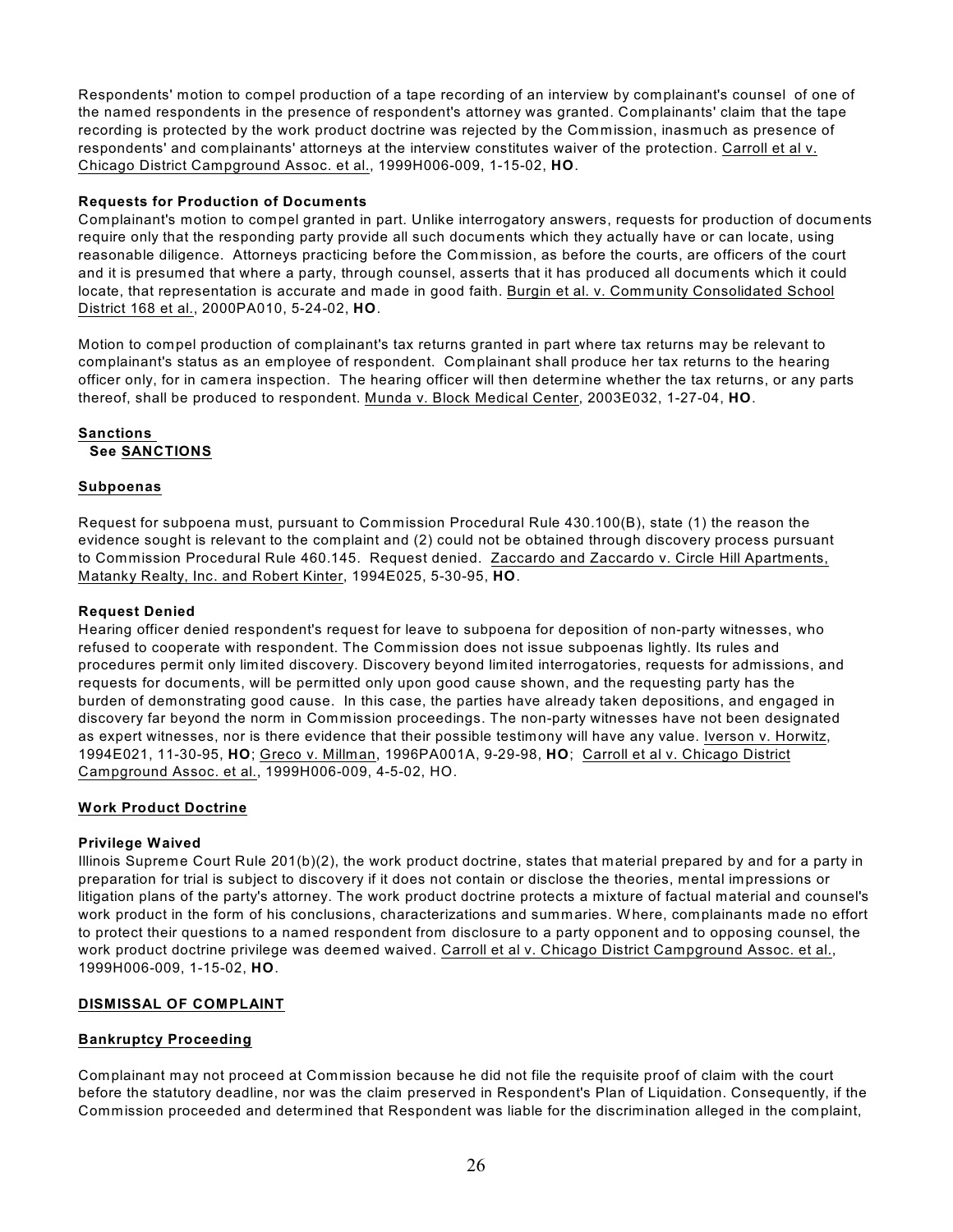the Commission could not order Respondent to pay damages or recommend any other relief be awarded to the Complainant because Complainant, as a creditor, did not file a proof of claim, and because Respondent, as it existed at the time of the Complaint, has liquidated its assets and is no longer a legal entity. Holloway v. W olf Camera & Video, 1999E050, 9-11-06, **CO**.

# **Failure to Cooperate See FAILURE TO COOPERATE**

## **Failure to Establish an Employment Relationship**

Respondents' motion to dismiss employment discrimination complaint granted where respondents had no employment relationship with complainant. Respondents, who were the attorneys for complainant's former employer, never had nor did complainant seek any employment relationship with respondents and therefore, cannot have violated the CCHRO's prohibition against disability discrimination in employment. Munda v. Polish, Cramer, et al., 2004E044A, 2-10-05, **CO**.

Commission grants motion to dismiss respondent. Complainant made no allegations which either directly or indirectly implicate that one of the respondents was complainant's employer. Eklin v. Farmers Insurance Group and Kenneth C. More Agency, 1996E018, 6-25-96, **CO**; Dixon v. Chicago Zoological Society and the Forest Preserve District of Cook County, 1996E082, 4-2-97, **CO**; Hilgendorf v. Dr. Debbie Tekdogan, 1997E097, 3-27-98, **CO**.

# **Dismissal Denied**

In a joint order, the Commission denies the respondents' motions to dismiss. Respondents assert that school districts are not proper respondents, as they cannot be considered either "employers" or "persons" under the CCHRO. However, the Commission holds that school districts are municipal corporations, who are, in turn, included in the CCHRO's definition of "person," and thus are employers under the CCHRO. Jiminez v. Maine Township High School District #207, 2003E005, 11-24-06; Johnson v. Maine Township District #207, 2001E062, 11-24-06; Knowles v. Cicero Public High School District #99, 2001E056, 11-24-06; Robinson v. Leyden School District #212, 2002E054, 11-24-06.

# **Failure to State a Claim**

Commission dismisses complaint against City of Chicago for failure to state a claim of public accommodations discrimination because no adverse action by respondent City of Chicago was alleged. Blakemore v. City of Chicago, Argus Security and Two Unknown W hite Argus Security Officers, 2002PA019, 4-23-02, **CO.**

Commission dismisses complaint against Regional Transportation Authority (RTA) because Complainant fails to allege that any employee or agent of RTA actually denied, withheld or curtailed Complainant's use of a CTA bus. Moreover Complainant does not allege that RTA or any of its employees actually control, own, operate or otherwise the CTA or the bus that Complainant attempted to board nor does RTA have personnel authority over the CTA. Blakemore v. Chicago Transportation Authority, et. al., 2006PA008, 11-30-06, **CO**.

Commission dismisses the complaint against certain respondents. The complaint alleged aiding and abetting and interference violations on the part of these certain respondents. The Commission, drawing reasonable inferences in the light most favorable to the complainant, was unable to discern from the complaint any alleged act or other detail which indicates how these respondents allegedly aided and abetted anyone in a violation of the CCHRO or interfered with the performance of a duty or power by the Commissioners of the Human Rights Commission. Munda v. Polish, et al., 2004E044, 09-09-04, **CO**; Munda v. Block Medical Center, et al., 2004E061, 2-10-05, **CO**.

Commission review of the allegations set forth in the complaint particulars dictate that this complaint be dismissed *sua sponte* by the Commission for failing to state a claim under the CCHRO upon which relief may be granted. § 42-34 (B)(1)(b) of the CCHRO states that "[t]he Commission may reject without prejudice and without investigation any complaint that fails to set forth sufficient evidence to state a *prima facie* case of a violation of this CCHRO." There are no allegations which support complainant's claim that he was denied full and equal access to a place of public accommodation or that complainant opposed housing status discrimination with respondent and, therefore, fails to state a claim of retaliation based on housing status discrimination. Blakemore v. W algreens, 2005PA001, 4- 04-05, **CO**.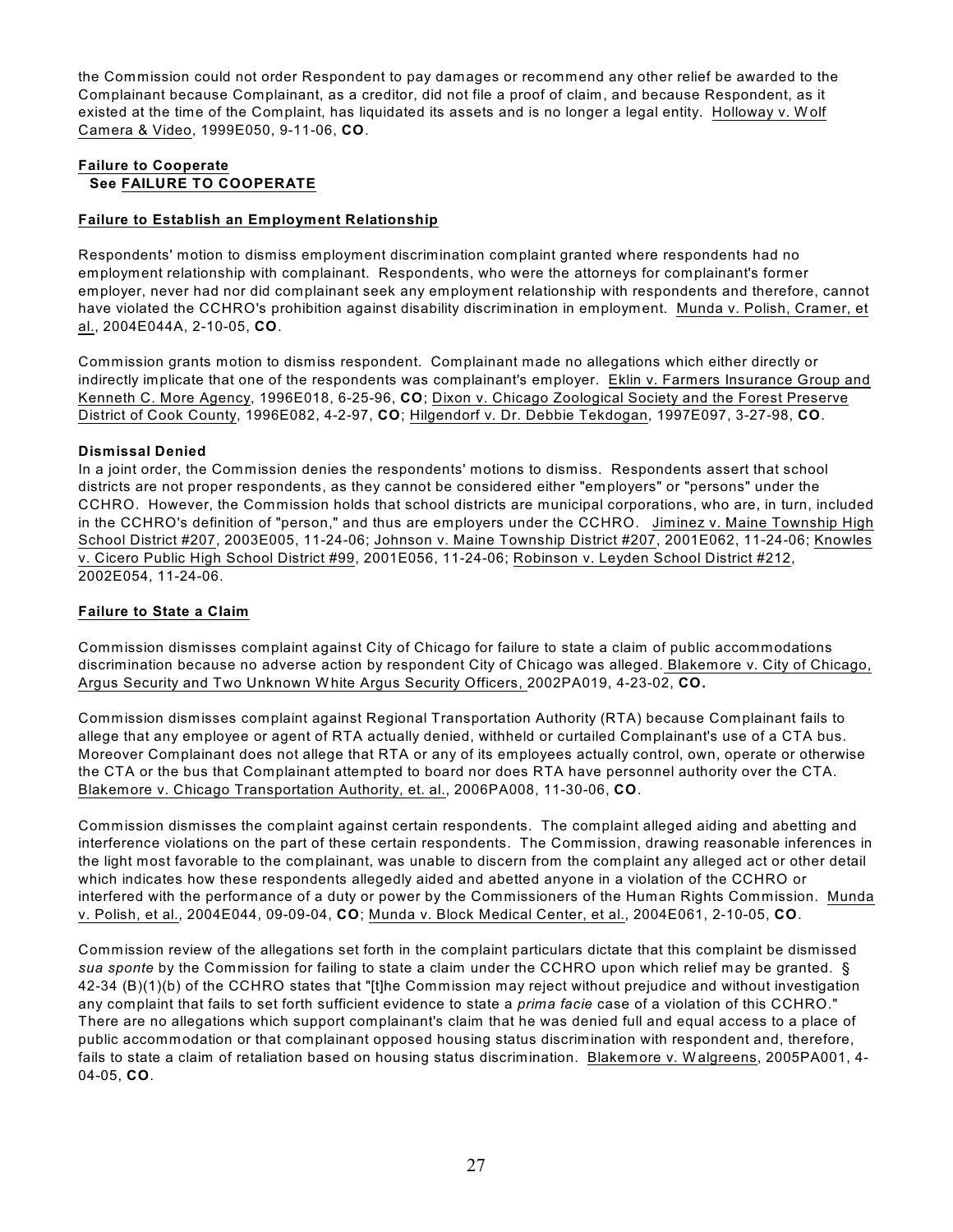Commission dismisses complaint against City of Chicago for failure to state a claim of public accommodations discrimination because no adverse action by respondent City of Chicago was alleged. Blakemore v. City of Chicago, Argus Security and Two Unknown W hite Argus Security Officers, 2002PA019, 4-23-02, **CO.**

Commission dismisses complaint against Regional Transportation Authority (RTA) because Complainant fails to allege that any employee or agent of RTA actually denied, withheld or curtailed Complainant's use of a CTA bus. Moreover Complainant does not allege that RTA or any of its employees actually control, own, operate or otherwise the CTA or the bus that Complainant attempted to board nor does RTA have personnel authority over the CTA. Blakemore v. Chicago Transportation Authority, et. al., 2006PA008, 11-30-06, **CO**.

Commission grants motion to dismiss one of three individually named respondents. Even construing the complaint liberally, there is no indication that this individual respondent, unlike the other two individually named respondents, knew or should have known of the alleged sexual conduct. Urbach v. Amelio's Restaurant et al., 1997E089, 7-1-98, **CO**.

#### **Lack of Jurisdiction See JURISDICTION**

## **Lack of Substantial Evidence**

Complainant has not shown even a scintilla of evidence at the investigation stage that he was disabled at the time of his discharge or that his employer perceived him to be disabled so this claim must be dismissed for a lack of substantial evidence. Sotelo v. J.F. Schroeder Co., Inc., 2001E014, 5-21-02, **CO**.

## **Material Question of Fact**

Respondent asserts that no employee-employer relationship existed between the parties and, therefore, the Commission lacks jurisdiction to consider the complaint. The Commission must resolve this threshold issue before it proceeds with its neutral fact finding investigation into the underlying merits of the complaint. However, respondent's motion reveals contested issues of fact whose resolution lies outside of the parameters of the complaint itself. To make a determination on respondent's motion requires the Commission to go beyond the face of the pleadings. Munda v. Block Medical Center, 2003E032, 10-9-03, **CO**.

Respondent asserts through its motion to dismiss that it did not do business, hire new laborers, or employ any workers and therefore cannot be held liable for employment discrimination. Complainant, in his complaint and in his response to Respondent's motion, alleges that Respondent hired a new employee after the alleged date of discrimination and that Respondent continued to conduct business throughout the relevant time periods. The Commission has held that when ruling on a motion to dismiss, only those allegations in the complaint and the subsequent reasonable inferences drawn therefrom will be considered. Thus, while Respondent has presented facts that may shield it from liability, comparing Respondent's claims to those facts alleged by Complainant raises a material issue of when or whether Respondent ceased conducting business. Material issues of fact cannot be resolved on a motion to dismiss, and are more appropriately addressed through the Commission's neutral factfinding investigation. Hudok v. Quality Transportation Systems, Inc.,1994E031, 12-27-94, **CO**; Perez v. Lake Park Construction, Inc., 2004E063, 8-1-06, **CO**.

## **Similar Allegation Filed in Other Forum**

#### **Circuit Court**

Pursuant to § 42-34 (D)(5), the Commission must dismiss a complaint filed with the Commission when a suit filed in circuit court contains the same or substantially similar allegations of discrimination. Paloma v. The Cottage Restaurant, 1994E085, 12-7-95, **CO**; Gilich v. LaGrange Memorial Hospital, 1995E036, 6-8-98, **CO**.

## **Dismissal Denied**

Motion to dismiss is denied. Complainant's filing of complaint in court is not the same or substantially similar to the complaint filed with the Commission. Conway v. Trans-Action Database Marketing, Inc., 1999E010, 3-13-03, **CO**; Gerick v. Airoom Architects, Inc. et al., 2002E080, 6-30-03, **CO**.

## **Other Agency**

Respondent's motion to dismiss denied. Complainant filed a complaint of discrimination based on housing status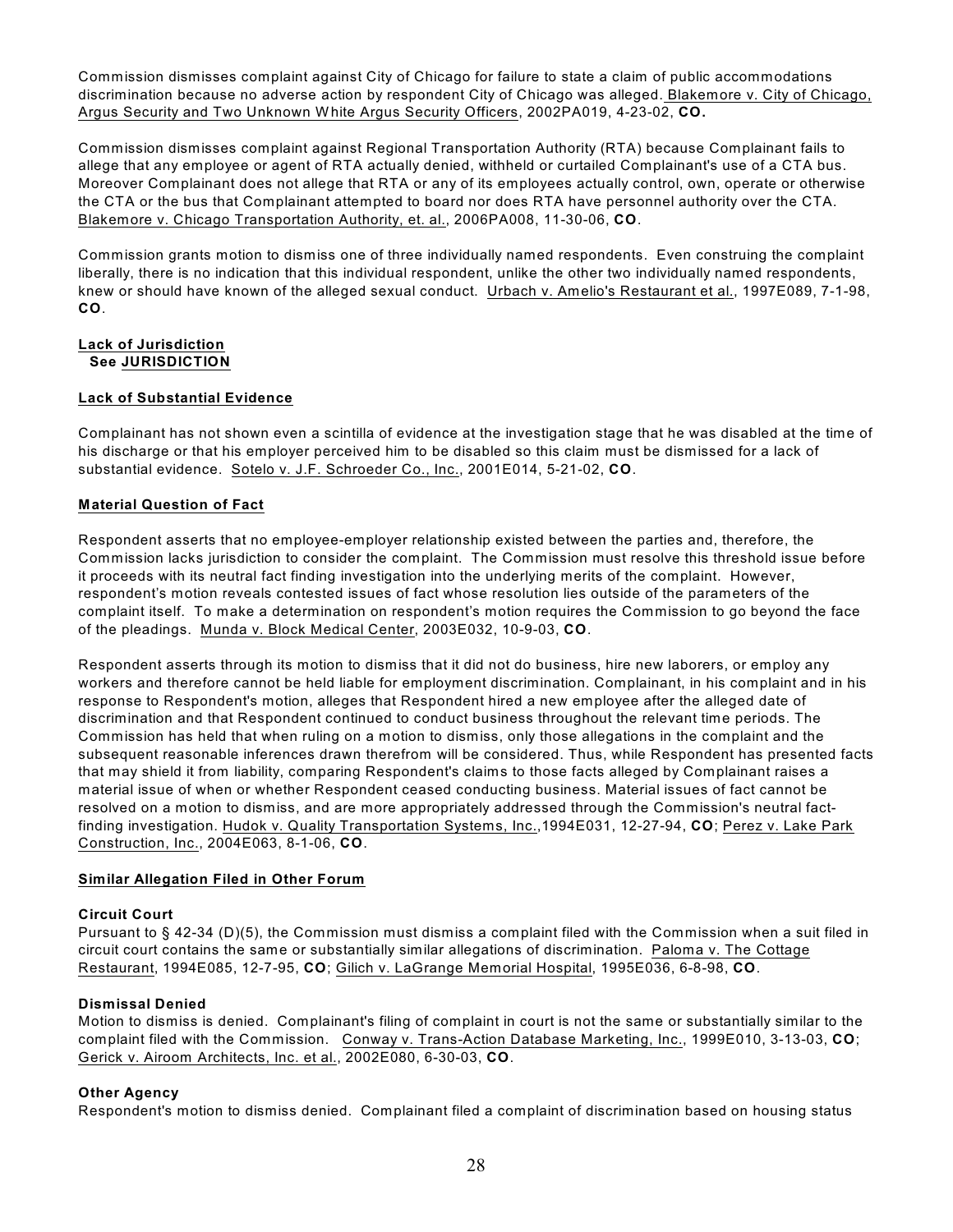with the Chicago Commission. Respondent alleges that the Commission should either dismiss the Commission complaint or defer the Commission investigation because both the Chicago complaint and the Commission complaint involve the same parties and arise from the same facts and involve similar issues and subject matters. Because the Chicago Human Rights Ordinance does not prohibit discrimination based on housing status, the Chicago Commission lacks jurisdiction to consider allegations of such discrimination. Therefore it is not appropriate for the Commission to dismiss the Commission complaint. Blakemore v. Dublin Bar and Grill, Inc., an Illinois Corporation d/b/a Dublin Pub, 2005PA008, 4-3-06, **CO**.

# **Federal Court**

Pursuant to § 42-34 (D)(5) of the CCHRO, the Commission's jurisdiction automatically terminates and the Commission will dismiss a complaint *sua sponte* or by motion of either party when a suit filed in federal court contains same or substantially similar allegations of discrimination. See, e.g., Enzenbacher v. Interstate Steel Co., 1994E105, 6-14-95, **CO**; **CO**; Taylor v. Zenith Electronics Corporation, 1996E089, 4-3-97, **CO**.

## **Timeliness of Filing**

Commission lacks jurisdiction and will dismiss a complaint when the complaint is filed beyond the 180-day statute of limitations set forth in Commission Procedural Rule 420.100(B). Kwok-Keung Law v. Real Estate Buyer's Agent, Inc., 1994H003, 4-15-94, **CO**; Jones v. Motorola, Inc., 1995E086, 10-24-95, **CO**.

# **See also STATUTE OF LIMITATIONS**

# **Want of Prosecution**

Dismissal of complaint for want of prosecution due to failure to attend a pre-hearing meeting or administrative hearing or failure to otherwise cooperate in administrative hearing process. See, e.g., Koop v. Drs. Pick & Amadeo, 1994E016, 11-9-95, **CDO**; Banks v. Cook County Juvenile Temporary Detention Center, 1994E088, 10-30-95, **CO**; Henderson v. Office of Cook County Medical Examiner, 1995E016, 3-13-97, **CDO**; Burns v. Sam's W arehouse Club, 1996E033, 5-26-98, **CDO**; Sampson v. Cermak Health Services, 1993E009, 4-27-95, **CDO**; Klegerman v. Heritage Manor Condominium Association and Rowell Property Mgt., 1998H009, 1-13-05, **CDO**; D'Adam v. Bridgeview Sports Club Association, Inc., 2004PA004, 8-11-05, **CDO**.

Complaint dismissed for complainant's failure to attend a Commission-scheduled conciliation conference. Hamilton v. David Kilheeney, et al., 1999H004, 7-13-00, **CO**; Pope v. Berkely Auto Service et al., 2000PA007, 1-21-03, **CO**; Trigueros v. Sprint PCS, 2002E039, 5-2-05, **CO**.

After hearing officer issued an order to show cause why the matter should not be dismissed, for failure of both parties to attend a scheduled pre-hearing meeting for which notice was provided, the matter was dismissed when both parties failed to respond to the order to show cause. Swift v. Signs Unlimited, 2000E042, 7-27-01; 9-19-01, **HO**.

Complaint dismissed after Complainant failed to contact or respond to Commission in timely manner. Turner v. Evanston Northwestern Healthcare, 2003E020, 2-7-06, **CO**.

## **DISPARATE IMPACT**

Disparate impact, although suggested, was neither pled nor proven at the administrative hearing and, therefore, was not considered by the Commission. Alcegueire v. Cook County Department For Management of Information Systems, 1992E003 and 1992E026, 8-10-95, **CDO**.

## **DISPARATE TREATMENT**

## **Burden of Production**

Respondent carries its burden of production if it articulates a legitimate non-discriminatory reason for its actions. Respondent does not need to persuade a trier of fact that it was actually motivated by the proffered reasons, but merely to raise a genuine issue of fact as to whether it discriminated against the complainant. Meallet v. Cook County Department of Purchasing, 1992E016, 8-18-94, **CDO**; Scardine v. Zenith Electronics Corporation, 1996E079, 11-30-99, **CDO**.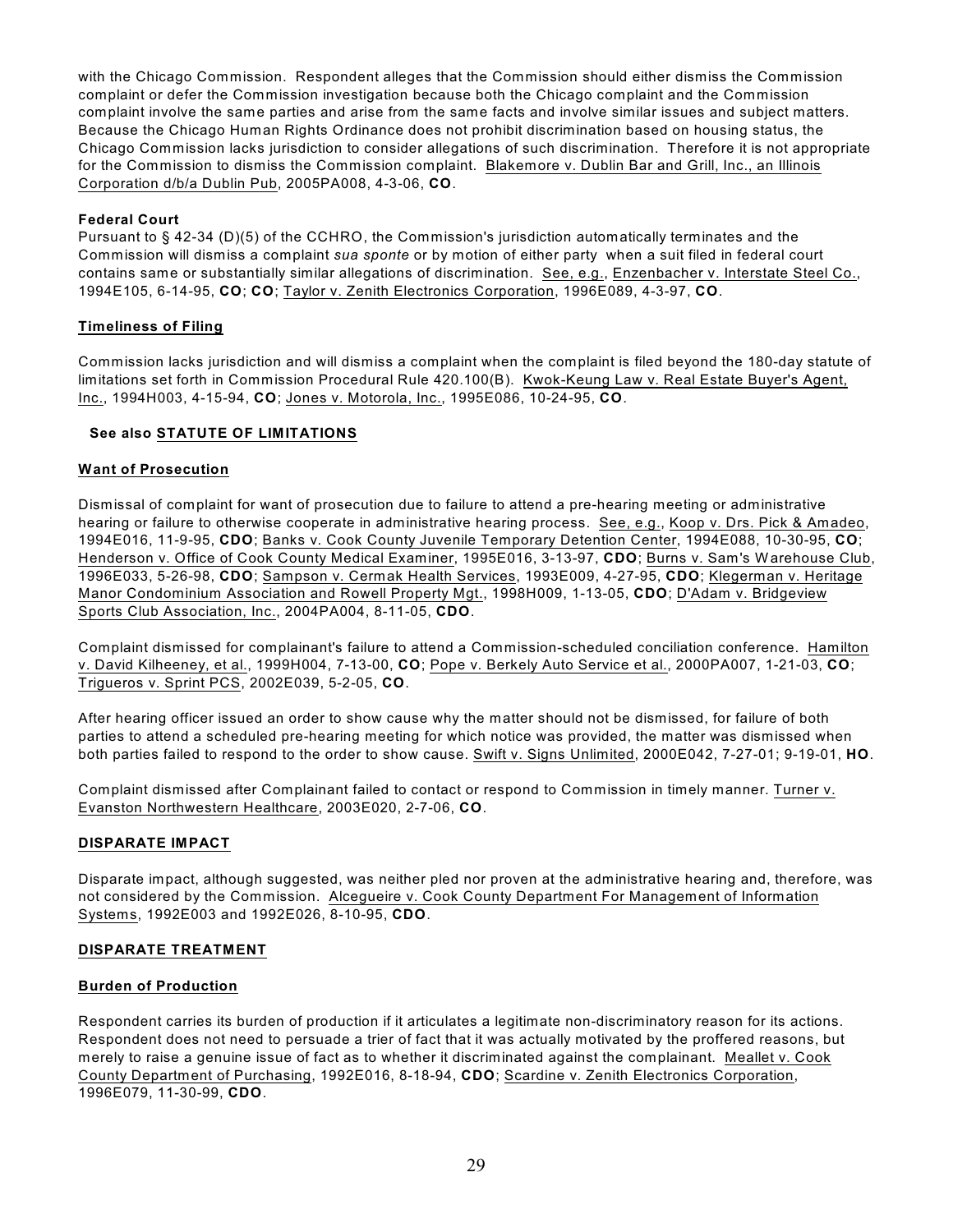Once a complainant establishes a *prima facie* case, the burden shifts to the respondent to rebut the inference of disparate treatment by articulating a legitimate, non-discriminatory reason for its actions. If the respondent articulates a nondiscriminatory reason for its actions, the complainant must then prove by a preponderance of the evidence that the articulated reason was pretext for unlawful discrimination. The complainant retains at all times the ultimate burden of proving that the respondent unlawfully discriminated. Gluszek v. Stadium Sports Bar and Grill, 1993E052, 3-16-95, **CDO**; Hardimon v. Allied Tube & Conduit Corp., 1996E003, 10-11-01, **CDO**; Blakemore v. Trizec Holdings, Inc., (a/k/a) Trizec Office Properties, 2003PA007, 4-21-06, **CDO**; Desparte v. Arlington Heights Kirby et al., 2002E020, 6-20-06, **CDO**.

#### **Mixed-Motive**

In a mixed-motives case, an employer relies on both an illegal reason and a legal reason as the basis for an adverse action. When a complainant establishes an illegal reason, the respondent must prove by a preponderance of the evidence that it would have made the same adverse decision absent the discriminatory motive. Here, respondent proved that it would have terminated complainant regardless of any retaliatory motive, and that portion of the complaint was dismissed. Conway v. Trans-Action Database Marketing, Inc., 1999E010, 3-13-03, **CDO**.

#### **Not Sustained**

Respondent proffered two nondiscriminatory reasons for discharging complainant. Complainant proved those reasons to be unworthy of credence and designed to hide discriminatory motive. Gluszek v. Stadium Sports Bar and Grill, 1993E052, 3-16-95, **CDO**.

#### **Partially Sustained**

Respondent partially articulated a legitimate business reason for complainant's termination, in that overtime work by all employees was necessary. However, no reason was articulated for treating complainant differently than other similarly situated employees who left work early and were not disciplined or subsequently terminated. Green v. Avon Products, Inc., 1996E096, 1-20-98, **CO**.

#### **Sustained**

Respondent offered and proved a legitimate non-discriminatory reason for complainant's termination which was clear, reasonably specific and supported by evidence. Freiberg v. South Cook Broadcasting, Inc., 1994E068, 5-26- 98, **CDO**.

Respondent must introduce, not prove, credible evidence sufficient to establish a non-discriminatory basis for its treatment of complainant. Respondent has met its burden by articulating that complainant was discharged because he refused to submit to a drug test. Fiore v. Bloom Township Highway Department, 1993E074, 2-8-96, **CDO**.

Respondent met its burden of articulating a legitimate non-discriminatory reason for its exercise of discretion to deploy the department work force most efficiently. Meallet v. Cook County Department of Purchasing, 1992E016, 8- 18-94, **CDO**.

Respondent met its burden of articulating a legitimate non-discriminatory reason for its failure to select complainant for assignment to "election duty" (resulting in additional pay) and for termination of complainant. Alcegueire v. Cook County Department For Management of Information Systems, 1992E003 and 1992E026, 8-10-95, **CDO**.

Respondent, through specific, credible testimony articulated a legitimate non-discriminatory reason for terminating complainant: namely, that respondent had to terminate about one-third of the persons in complainant's department for reasons of economic necessity. Scardine v. Zenith Electronics Corporation, 1996E079, 11-30-99, **CDO**.

Respondent met its burden of producing an articulated non-discriminatory reason for a disciplinary suspension of complainant, which reason was not rebutted. Rush v. Ford Motor Company, 1996E013, 9-13-00, **CDO**.

Complainant had no evidence to cast doubt on respondent's reason for dismissing him. The pretext analysis seeks to uncover the true intent of the respondent, not the belief of the complainant. Hardimon v. Allied Tube and Conduit Corporation, 1996E003, 10-11-01, **CDO**.

Respondent met its burden of articulating a legitimate, non-discriminatory business reason for firing complainant. Respondent had a policy to terminate employees who fought in the workplace and complainant fought a co-worker. Hardimon v. Allied Tube & Conduit Corp., 1996E003, 10-11-01, **CDO**.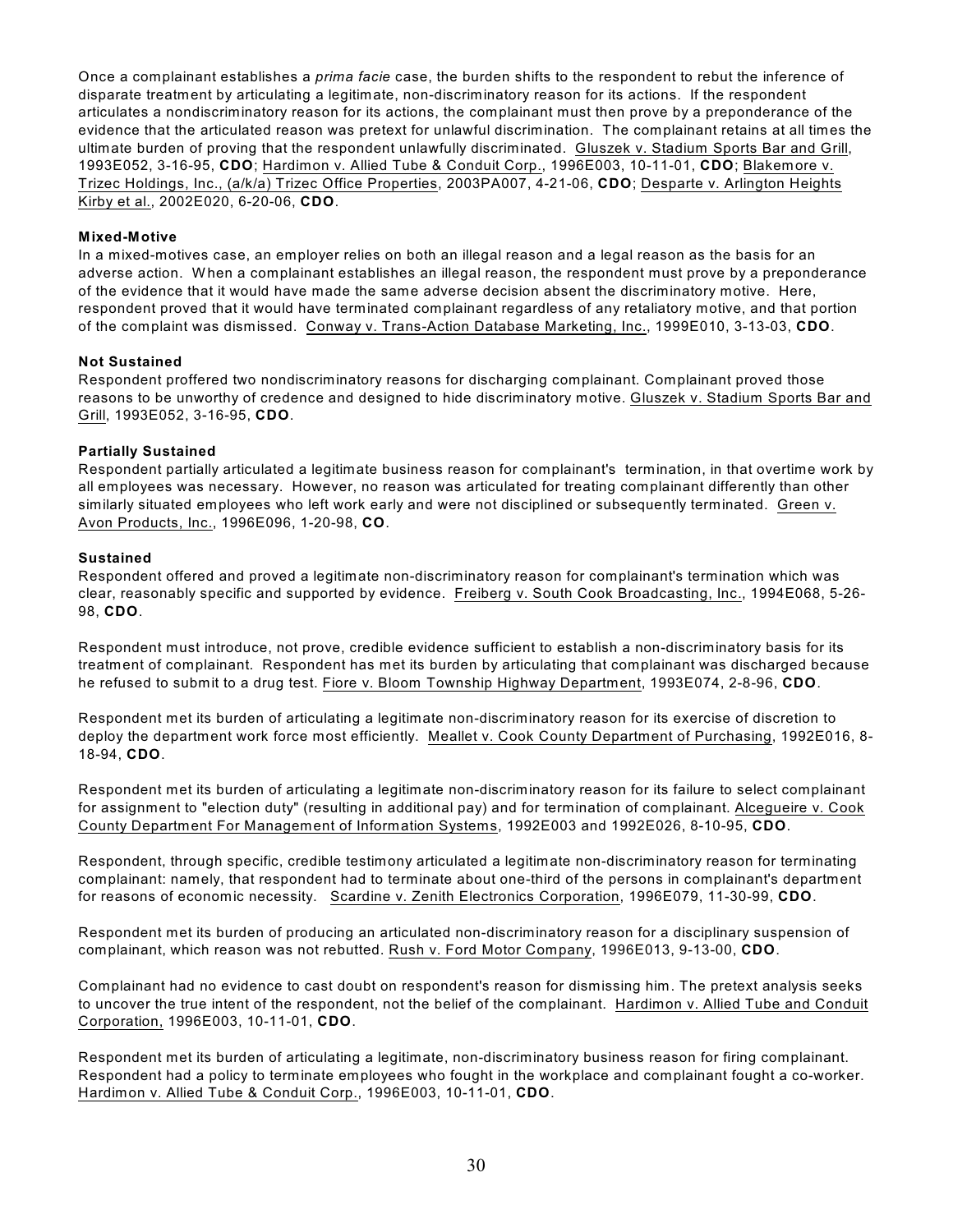Commission finds that respondent has met his burden of production by articulating a legitimate reason for revoking his decision to rent an apartment to complainant. As a matter of law, he need not prove that was the reason, but merely articulate it through admissible evidence. To rebut that articulation, complainant must prove that this asserted reason was not credible or was pretextual to hide the real discriminatory reason. Piesen v. Fleurisca, 1998H032, 5-9-02, **CDO**.

# **Burden of Proof**

The complainant retains at all times the ultimate burden of proving that the respondent engaged in unlawful discrimination. Gluszek v. Stadium Sports Bar and Grill, 1993E052, 3-16-95, **CDO**; Dwyer v. Il Pescatore et al., 2001PA017, 6-12-03, **CDO**; Blakemore v. Trizec Holdings, Inc., (a/k/a) Trizec Office Properties, 2003PA007, 4-21- 06, **CDO**; Desparte v. Arlington Heights Kirby et al., 2002E020, 6-20-06, **CDO**.

To sustain a claim of discrimination, the complainant must prove, beyond a preponderance of the evidence, that (1) she was unlawfully discriminated against; and (2) she has rebutted respondent's articulated non-discriminatory reasons for its actions. Here, complainant failed to rebut respondent's articulated reasons. Meallet v. Cook County Department of Purchasing, 1992E016, 8-18-94, **CDO**.

Once the respondent articulates a nondiscriminatory reason for its actions, the complainant must then prove by a preponderance of the evidence that the articulated reason was pretext for unlawful discrimination. Gluszek v. Stadium Sports Bar and Grill, 1993E052, 3-16-95, **CDO**; Blakemore v. Trizec Holdings, Inc., (a/k/a) Trizec Office Properties, 2003PA007, 4-21-06, **CDO**; Desparte v. Arlington Heights Kirby et al., 2002E020, 6-20-06, **CDO**.

Complainant bears burden of proving by a preponderance of the evidence a causal connection between adverse action and protected basis. See, e.g., Meallet v. Cook County Department of Purchasing, 1992E016, 8-18-94, **CDO**; Hardimon v. Allied Tube and Conduit Corporation, 1996E003, 10-11-01, **CDO**.

## **Not Sustained**

Complainant has not met her burden of proof that (1) she was unlawfully discriminated against on the basis of her race and/or sex and (2) has failed to rebut respondent's articulated non-discriminatory reasons for its actions. Meallet v. Cook County Department of Purchasing, 1992E016, 8-18-94, **CDO**.

Complainant failed to sustain his burden of proof, by a preponderance of the evidence that his failure to be selected for "election duty" (resulting in additional pay) or the ultimate termination of employment was proximately caused by unlawful discrimination in violation of the CCHRO. Alcegueire v. Cook County Department For Management of Information Systems, 1992E003 and 1992E026, 8-10-95 **CDO**.

Complainant failed to establish a *prima facie* case of discrimination in access to a public accommodation on the basis of perceived housing status because he failed to prove that any agent of the respondent was involved in the alleged adverse action taken against him. Blakemore v. Metropolitan Pier and Exposition Authority, 2002PA015, 4- 21-06, **CDO**.

Complainant failed to prove by a preponderance of the evidence that she was meeting respondent's legitimate expectations for performance in the training program. McCoy v. United Airlines, Inc., 1996E1111, 10-10-02, **CDO**.

Complainant failed to provide a statistical analysis or other evidence that would allow the Commission to conclude that, in making termination decisions, respondent was motivated by a concern as to the age of the employees it was terminating. Scardine v. Zenith Electronics Corporation, 1996E079, 11-30-99, **CDO**.

Complainant failed to prove his ultimate burden of showing that his discharge or any other treatment of him was motivated by his national origin. Fiore v. Bloom Township Highway Department, 1993E074, 2-8-96, **CDO**.

Complainant has not met her burden of proof that respondent's articulated legitimate non-discriminatory business reason for replacing complainant was pretext for unlawful discrimination. Iverson v. Horwitz, 1994E021, 2-8-96, **CDO**

Complainant failed to sustain her burden of proof by showing that her termination was based upon her sex. In light of respondent's legitimate non-discriminatory reasons for their actions, complainant's evidence of a one-time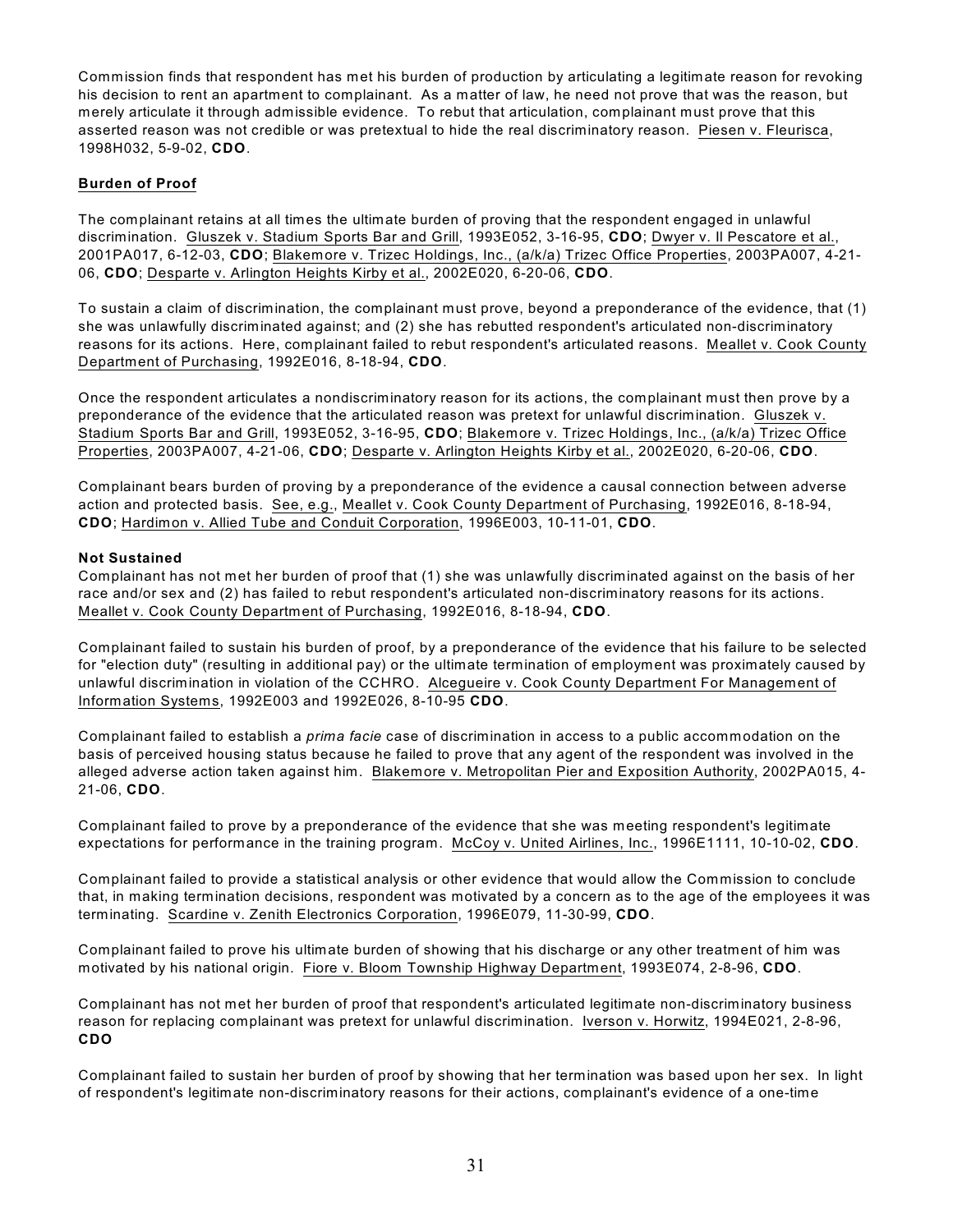comment by respondent is insufficient to prove pretext. Freiberg v. South Cook Broadcasting, Inc., 1994E068, 5-26- 98, **CDO**.

At hearing, complainant failed to establish by a preponderance of the evidence a *prima facie* case of discrimination based on race. Complainant failed to show that non African-American customers were treated more favorably by respondent than she. Gilmore v. Menard's, Inc., 1999PA002, 5-9-2002, **CDO**.

Complainant failed to meet his burden of proof because he failed to provide either direct or circumstantial evidence of discrimination. W hen the credibility of both the respondent's and complainant's depiction of events is not in question, the burden of proof falls upon the complainant. Dwyer v. Il Pescatore et al., 2001PA017, 6-12-03, **CDO**.

Complainant bears the burden of proving by a preponderance of the evidence that respondents articulated legitimate reason was pretext for unlawful discrimination. Complainant was unable to carry her burden of persuasion. Gilmore v. Menard's, Inc. 1999PA002, 5-9-02, **CDO**; McCoy v. United Airlines, Inc., 1996E111, 10-10- 02, **CDO**.

Complainant was unable to carry her burden of persuasion to show pretext to hide a discriminatory motivation on the part of the respondent in his revoke the agreement to rent the apartment to complainant. Piesen v. Fleurisca, 1998H032, 4-11-02, **CDO**.

Complainant failed to prove, by a preponderance of the evidence, a causal connection between the adverse action and protected basis. Specifically, complainant has not met his burden of proving that: (1) he is perceived to be homeless; (2) he was denied full access to the Sears Tower; and (3) he was treated in a markedly hostile manner and/or in a manner which a reasonable person would find objectively unreasonable. Blakemore v. Trizec Holdings, Inc., (a/k/a) Trizec Office Properties, 2003PA007, 4-21-06, **CDO**.

Complainant failed to establish a *prima facie* case of discrimination in access to a public accommodation on the basis of perceived housing status against respondent. Because the complainant failed to prove at an administrative hearing that any agent of the respondent was involved in his removal from the Navy Pier Grand Ballroom, the complaint must be dismissed. Blakemore v. City of Chicago Fire Department and Metropolitan Pier & Exposition Authority, 2002PA015, 4-21-06, **CDO**.

Complainant failed to provide direct or circumstantial evidence of disparate treatment of similarly situated employees and thus failed to sustain the ultimate burden of proving discrimination. Rush v. Ford Motor Company, 1996E013, 9- 13-00, CDO; Hardimon v. Allied Tube and Conduit Corporation, 1996E003, 10-11-01, **CDO**.

Complainant proved by a preponderance of the evidence that he was retaliated against by respondent for his protected activity of filing a formal complaint of discrimination with the Commission. However, respondent proved by a preponderance of the evidence that it would have made the same decision to termination complainant absent the unlawful retaliation. Conway v. Trans-Action Database Marketing, Inc., 1999E010, 3-13-03, **CDO**.

## **Sustained**

During the complaint investigation stage, complainant has offered substantial evidence that respondent's proffered reasons for her termination were pretextual. Complainant has shown substantial evidence that her discharge was the result of the disparate treatment discrimination in violation of the CCHRO. Complainant has met her limited burden of providing substantial evidence that she has a disability within the meaning of the CCHRO. Complainant has produced substantial evidence that she suffered an adverse employment decision in that she was terminated for leaving work early and other non-disabled employees were not disciplined for leaving work early. Complainant was also treated differently than another employee who left work early and was subjected to lesser discipline than complainant. Green v. Avon Products, Inc., 1996E096, 1-20-98, **CO**.

Complainant has proven by preponderance of evidence that she was sexually harassed during her employment in that she was subjected to a hostile work environment. Gluszek v. Stadium Sports Bar and Grill, 1993E052, 3-16-95, **CDO**.

Complainant has met her burden of proving constructive discharge due to sexual harassment. Complainant showed that the working conditions became so intolerable that a reasonable person in the employee's position would have felt compelled to resign. Desparte v. Arlington Heights Kirby et al., 2002E020, 6-20-06, **CDO**.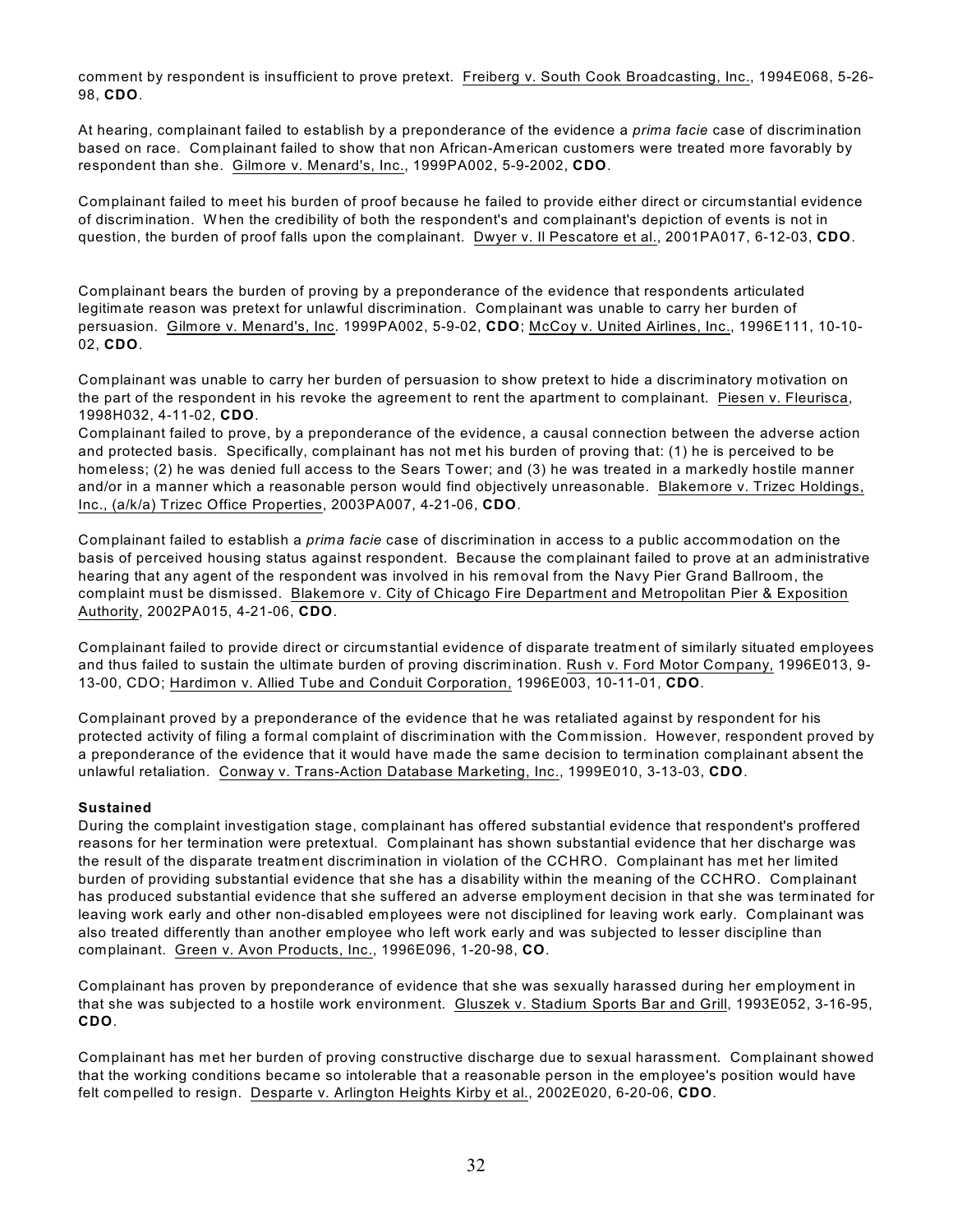# **McDonnell Douglas Test**

The Commission has adopted the analytical framework enunciated in McDonnell Douglas and Texas Department of Community Affairs in adjudicating disparate treatment cases where no direct evidence of discriminatory intent is present. Complainant must establish by a preponderance of the evidence a *prima facie* case of discrimination. The burden then shifts to the respondent to articulate a legitimate non-discriminatory reason for its actions. If the respondent articulates a non-discriminatory reason for its actions, the complainant must then prove by a preponderance of the evidence that the articulated reason was pretext for unlawful discrimination. Complainant retains at all times the ultimate burden of proving that the respondent unlawfully discriminated. See, e.g., Meallet v. Cook County Department of Purchasing, 1992E016, 8-18-94, **CDO**; Hudok v. Quality Transportation Systems, Inc., 1994E031, 12-27-94, **CO**; Gluszek v. Stadium Sports Bar and Grill, 1993E052, 3-16-95, **CDO**; Fiore v. Bloom Township Highway Department, 1993E074, 2-8-96, **CDO**; Iverson v. Horwitz, 1994E021, 2-8-96, **CDO**; Green v. Avon Products, Inc., 1996E096, 1-20-98, **CO**; Blakemore v. Trizec Holdings, Inc., (a/k/a) Trizec Office Properties, 2003PA007, 4-21-06, **CDO**.

Once a complainant establishes a *prima facie* case, the burden shifts to the respondent to rebut the inference of disparate treatment by articulating a legitimate, non-discriminatory reason for its actions. If the respondent articulates a nondiscriminatory reason for its actions, the complainant must then prove by a preponderance of the evidence that the articulated reason was pretext for unlawful discrimination. The complainant retains at all times the ultimate burden of proving that the respondent unlawfully discriminated. Gluszek v. Stadium Sports Bar and Grill, 1993E052, 3-16-95, **CDO**; Hardimon v. Allied Tube & Conduit Corp., 1996E003, 10-11-01, **CDO**; Blakemore v. Trizec Holdings, Inc., (a/k/a) Trizec Office Properties, 2003PA007, 4-21-06, **CDO**; Desparte v. Arlington Heights Kirby et al., 2002E020, 6-20-06, **CDO**.

# **Pretext**

Respondents' stated reason for denying housing to complainants was the "disruption" that complainants' actions caused is pretext for unlawful discrimination. Other residents who were similarly at fault for disruptions were not barred from renting or owning a cottage at respondent and the failure to handle these incidents even-handedly demonstrates unlawful discrimination on the basis of sexual orientation. Carroll, et al v. Chicago District Camp Ground Assoc., et al., 1999H006-009, 10-14-06, **CDO**.

Complainant has the burden of proving that a respondent's legitimate non-discriminatory reason is pretext for unlawful discrimination. Pretext may be proven by a complainant's initial evidence combined with effective cross examination of the respondent; by showing that the employer's explanation is inherently unbelievable; by showing that the employer treated employees in the protected class different from the way it treated employees outside the protected class. Iverson v. Horwitz, 1994E021, 2-8-96, **CDO**.

For claims, the complainant must first establish a prima facie case of unlawful discrimination and once the complainant establishes a prima facie case, a rebuttable presumption arises that the employer unlawfully discriminated against the complainant; to rebut the presumption, the employer must articulate, not prove, a legitimate, nondiscriminatory reason for its decision; and if the employer carries its burden of production, the presumption of unlawful discrimination falls and complainant must then prove by a preponderance of the evidence that the employer's articulated reason was not its true reason, but was instead a pretext for unlawful discrimination. The ultimate burden remains with complainant at all times. Gluszek v. Stadium Sports Bar and Grill, 1993E052, 3- 16-95, **CDO**; Hardimon v. Allied Tube & Conduit Corp., 1996E003, 10-11-01, **CDO**.

The Commission has adopted the analytical framework enunciated by the United States Supreme Court in adjudicating disparate treatment cases where no direct evidence of discriminatory intent is present. Complainant must establish by a preponderance of the evidence a *prima facie* case of sexual harassment. The burden then shifts to the respondent to articulate a legitimate non-discriminatory reason for its actions. If the respondent articulates a non-discriminatory reason for its actions, the complainant must then prove by a preponderance of the evidence that the articulated reason was pretext for unlawful discrimination. Complainant retains at all times the ultimate burden of proving that the respondent engaged in unlawful behaviors. Gluszek v. Stadium Sports Bar and Grill, 1993E052, 3-16-95, **CDO**; Desparte v. Arlington Heights Kirby et al., 2002E020, 6-20-06, **CDO**.

## **Established**

During the complaint investigation stage, complainant offered substantial evidence that respondent's proffered reasons for her discharge were pretextual. Green v. Avon Products, Inc., 1996E096, 1-20-96, **CO**.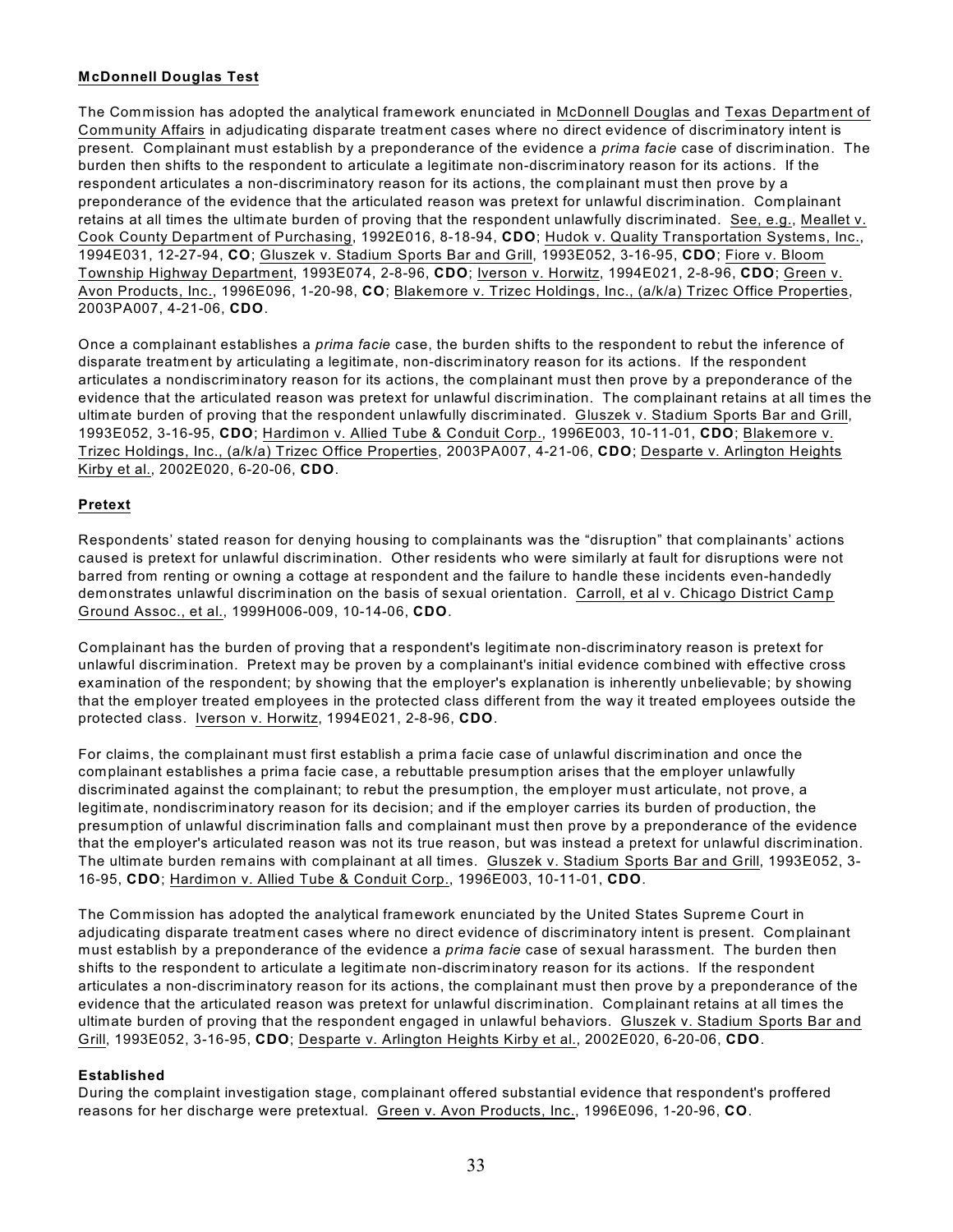Commission finds that while the proof of employer's articulated reason for termination is not wholly credible, this does not equate to proof of pretext, but raises the possibility that complainant was terminated for reasons other than unlawful discrimination. Alcegueire v. Cook County Department For Management of Information Systems, 1992E003 and 1992E026, 8-10-95, **CDO**.

W hile respondent has articulated a legitimate business reason for discharge, asserting that it would be unable to operate its business if it had to consult with complainant's attorney in job assignments, complainant has proven that this proffered business reason is unworthy of credence because at no time did respondent ask complainant if she would take job assignments without consulting her attorney. Pirrone v. W heeling Industrial Clinic, 1997E005, 4-12- 01, **CDO**.

Prior to complainant's termination, respondent did not give complainant any counseling, written warning, or probation pertaining to the alleged conflict and creation of a hostile work environment for another employee. Respondent's failure to follow their own progressive discipline policy may be evidence that the respondent did not view the incident with the other employee as an instance of poor job performance by the complainant. Hall v. GMRI, Inc., d/b/a Red Lobster Restaurants, 1996E101, 9-10-98, **CDO**.

Respondent found liable for retaliatory discharge. Complainant established her prima facie case of retaliation in that: she engaged in protected expression when she complained about comments regarding her sexual orientation and practices; respondent's discharge of complainant constitutes an adverse employment decision; and established a causal link because of the proximity in time between the complaint and her discharge. Respondent has met its limited burden by proffering two nondiscriminatory reasons for discharging her. However, complainant proved these reasons are pretextual in that they were unworthy of credence and designed to hide the real discriminatory motive. Gluszek v. Stadium Sports Bar and Grill, 1993E052, 3-16-95, **CDO**.

## **Not Established**

Respondent's articulation of its legitimate non-discriminatory reason for complainant's termination was clear and supported by evidence. Complainant failed to show that respondent's explanation was a pretext for discrimination. A one-time comment by the respondent is insufficient to prove pretext. Freiberg v. South Cook Broadcasting, Inc.,1994E068, 5-26-98, **CDO**.

Respondent's articulation of its legitimate non-discriminatory reason for complainant's termination was specific and credible. Complainant failed to prove pretext. Scardine v. Zenith Electronics Corporation, 1996E079, 11-30-99, **CDO**; Rush v. Ford Motor Company, 1996E013, 9-13-00, **CDO**.

Complainant had no evidence to cast doubt on respondent's reason for firing him, nor did cross-examination shake respondent's articulated reason for dismissal. Hardimon v. Allied Tube and Conduit Corporation, 1996E003, 10-11- 01, **CDO**.

Complainant failed to prove that respondent's legitimate nondiscriminatory reason for terminating complainant from the flight dispatch program was pretext for discrimination based on sex. McCoy v. United Airlines, Inc., 1996E111, 10-10-02, **CDO**.

Respondent has articulated a legitimate business reason for revoking his agreement to rent the apartment to complainant. Complainant has failed to prove that the reason was pretextual and was due to her marital status. Piesen v. Fleurisca, 1998H032, 4-11-02, **CDO**.

Commission finds that respondent has met its burden of articulating a legitimate non-discriminatory reason for its action toward complainant. Gilmore v. Menard's, Inc. 1999PA002, 5-9-2002, **CDO**.

Complainant had no evidence to cast doubt on respondent's reason for dismissing him., nor did cross-examination shake respondent's articulated reason for dismissal. The pretext analysis seeks to uncover the true intent of the respondent, not the belief of the complainant. Hardimon v. Allied Tube and Conduit Corporation, 1996E003, 10-11- 01, **CDO**.

Commission finds respondent has met its burden of articulating a legitimate non-discriminatory reason for its exercise of discretion to deploy the department work force most efficiently. Complainant did not rebut or prove that respondent's reason for an intra-department transfer was pretext for discrimination based on sex or race. Meallet v.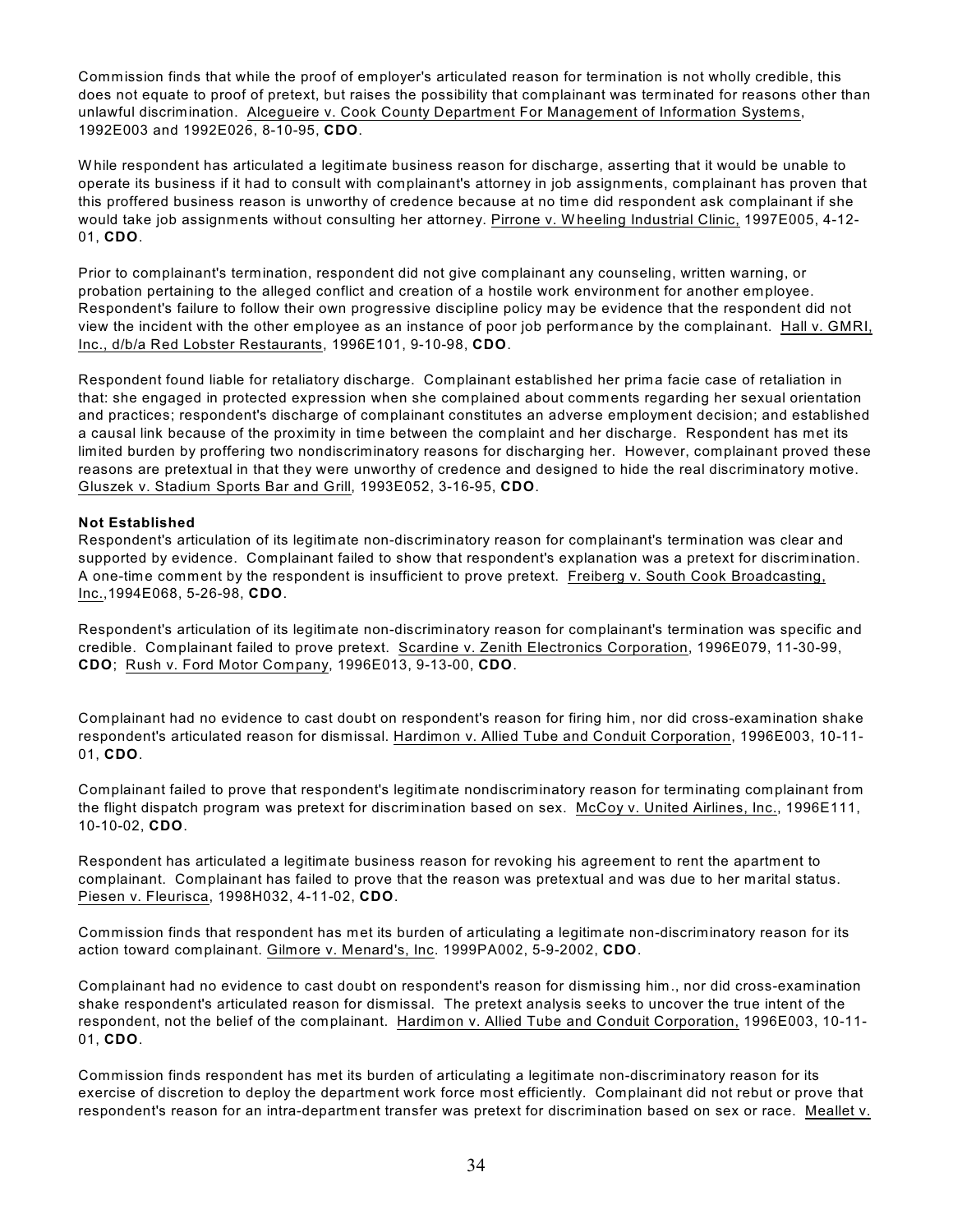Cook County Department of Purchasing, 1992E016, 8-18-94, **CDO**.

Pretext not shown where complainant failed to establish that while the decision maker may have made disparaging remarks about Italians, there was no evidence that those feelings impacted upon respondent's decision to terminate complainant. Also, it is undisputed that complainant was subjected to random drug tests as a condition of his employment with respondent and that complainant refused to submit to a drug test as directed by respondent. Fiore v. Bloom Township Highway Department, 1993E074, 2-8-96, **CDO**.

Commission finds that employer reasonably believed complainant had voluntarily resigned and had a legitimate non-discriminatory reason for replacing her. Complainant did not establish that the reason was pretext for discrimination based on religion and national origin. Iverson v. Horwitz, 1994E021, 2-8-96, **CDO**.

Commission finds that respondent has met its burden of articulating a legitimate non-discriminatory reason for its failure to select complainant for assignment to election duty (resulting in additional pay) and for termination of complainant. Alcegueire v. Cook County Department For Management of Information Systems, 1992E003 and 1992E026, 8-10-95, **CDO**.

Respondent's articulation of its legitimate non-discriminatory reason for complainant's termination was specific and credible. Complainant failed to prove pretext. Scardine v. Zenith Electronics Corporation, 1996E079, 11-30-99, **CDO**.

# **DUE PROCESS RIGHTS**

# **Complaint Reinstatement**

Commission reinstates complaint, dismissed as a result of Commission error and where complainant was sufficiently diligent about pursuing and participating in the investigation of his complaint. To deprive complainant of his due process right to an investigation of his complaint under these circumstances would be unjust. Gaines v. Cook County Hospital, 1994E100, 1-30-96, **CO**.

Relying on § 42-34 (D)(5) of the CCHRO, four different complainants chose to remove their complaints from the Commission to various Cook County circuit courts. In separate decisions or orders, the courts declared the CCHRO subsection relied upon by these complainants to be invalid and dismissed the court complaints. The individual complainants then sought to have their complaints reinstated at the Commission. Although neither the CCHRO nor the Commission's Rules specifically address the issue of reinstatement, the Commission finds that the CCHRO was drafted as remedial legislation. Equity concerns support the Commission consideration and subsequent granting of complainants' respective motions for resuming jurisdiction and reinstatement of the original complaints of discrimination at the Commission. Lucas v. Zeta International and Branco Jevtic, 1996E022, Gilich v. LaGrange Memorial Hospital, 1995E036, Newman v. Humana, Inc., 1998E047, and Hakim v. Payco-General American Credits, Inc. 1999E021, 5-23-00, **CO**.

# **Right to Investigation**

Commission finds that if the Commission granted a motion to dismiss because of a lack of proof for a *prima facie* case, complainant would be denied access to Commission's investigatory process and effectively deny her due process right to a complaint investigation. The Commission follows the U.S. Supreme Court in Logan v. Zimmerman Brush Co. 455 U.S. 422 (1982). Hudok v. Quality Transportation Systems, Inc., 1994EO31, 12-27-94, **CO**.

Commission finds that if it granted a motion to dismiss because the investigation was not completed within 180 days, complainant would be denied access to the Commission's investigatory process and effectively denied her due process right to an investigation of her complaint. Commission follows the U.S. Supreme Court in Logan v. Zimmerman Brush Co. 455 U.S. 422 (1982). Montgomery v. Rosenthal, 1994H001, 10-18-94, **CO**; J. Eugene O'Neill v. Handy Andy Home Improvement Centers, 1994E053, 6-20-95, **CO**.

Once a charge was filed, a property interest was created, which could not be terminated without the due process of having the agency consider the charge on its merits by completing its investigation. The Commission follows the U.S. Supreme Court in Logan v. Zimmerman Brush Co., 455 U.S. 422 (1982). Hart v. Market Facts, Inc., 1999E009, 4-22-04, **CO**.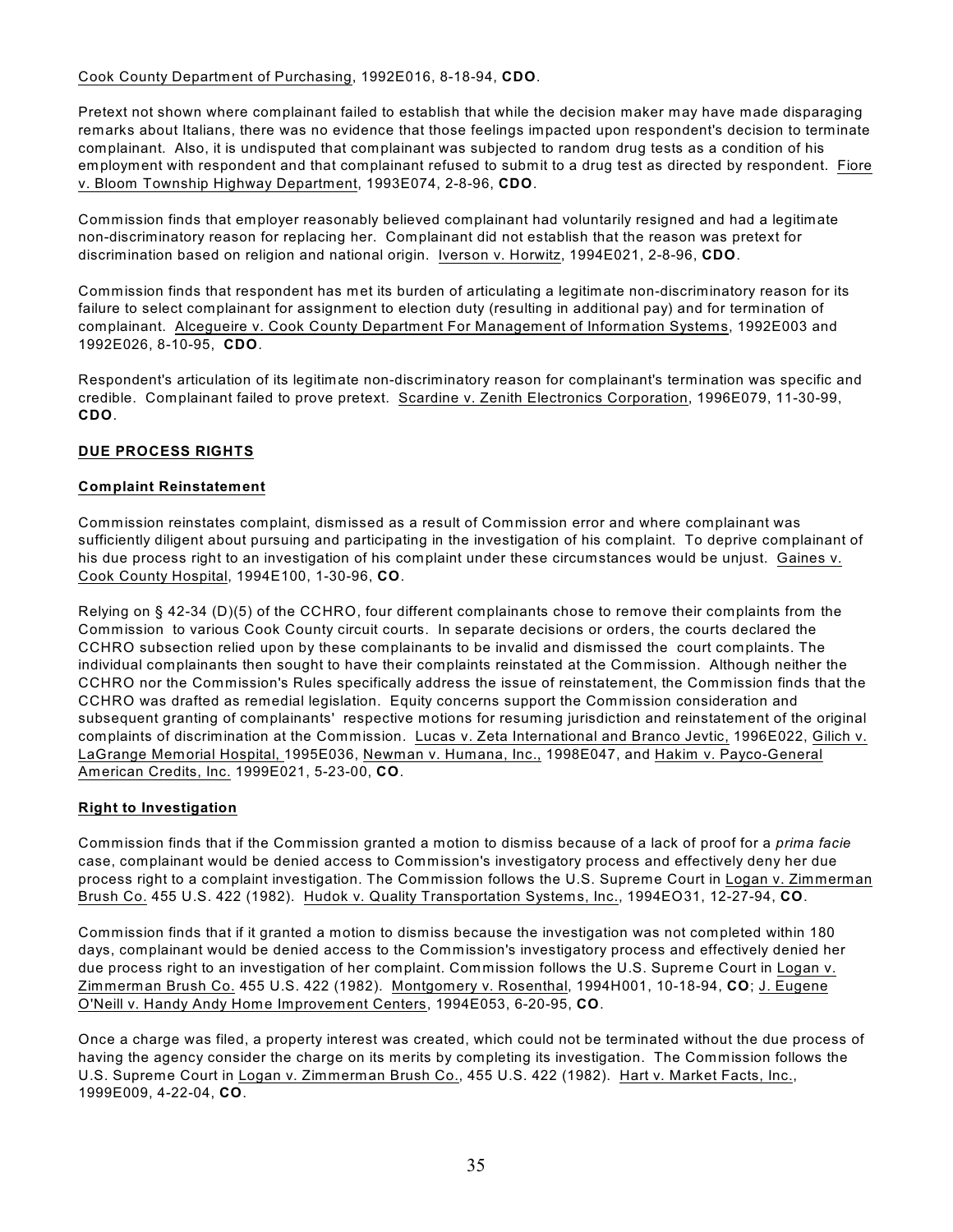## **Type of Investigation**

Simply because a complainant does not get the exact type of investigation that he or she would like, and arguably the corresponding results, does not mean that a complainant was denied due process during the course of the investigation. Complainant's request for reconsideration denied. Hart v. Market Facts, Inc., 1999E009, 4-22-04, **CO**.

#### **EMPLOYEES See EMPLOYMENT DISCRIMINATION - Employee**

# **EMPLOYERS See EMPLOYMENT DISCRIMINATION - Employer**

## **EMPLOYMENT DISCRIMINATION**

# **After-Acquired Evidence**

W hen an employer seeks to rely upon after-acquired evidence of wrongdoing, it must establish that it was unaware of the evidence at the time of discharge and that the wrong doing was of such severity that the employee, in fact, would have been terminated on those grounds alone if the employer had known of it at the time of discharge. The Commission finds that while the record is not clear as to when respondent first became aware of the allegation that complainant had illegally used credit card information to the detriment and substantial financial cost to the respondent, a reasonable inference can be drawn that it was not appraised of the allegations until after termination of the complainant. Conway v. Trans-Action Database Marketing, Inc., 1999E010, 3-13-03, **CDO**.

# **Age Discrimination**

Complainant established a *prima facie* case of age discrimination. Complainant has proved a *prima facie* case by showing that (1) she was 65 years old at the time of her termination; (2) she was performing her work in a manner consistent with the company's expectations; (3) she was terminated in the RIF; and (4) two younger employees in her work group were retained. Scardine v. Zenith Electronics Corporation, 1996E079, 11-30-99, **CDO**.

The respondent in this case, through specific and credible testimony, articulated its legitimate nondiscriminatory reason for terminating complainant, respondent had to terminate about one-third of the persons in complainant's department for reasons of economic necessity. Complainant bears the burden of proving by a preponderance of the evidence that respondent was motivated by age discrimination in selecting her for termination. Complainant did not meet her burden. Scardine v. Zenith Electronics Corporation, 1996E079, 11-30-99, **CDO**.

# **Burden of Proof**

The complainant retains at all times the ultimate burden of proving that the respondent unlawfully discriminated. Gluszek v. Stadium Sports Bar and Grill, 1993E052, 3-16-95, **CDO**; Desparte v. Arlington Heights Kirby et al., 2002E020, 6-20-06, **CDO**.

To sustain a claim of discrimination, the complainant must prove, beyond a preponderance of the evidence, that (1) she was unlawfully discriminated against; and (2) she has rebutted respondent's articulated non-discriminatory reasons for its actions. Here, complainant failed to rebut respondent's articulated reasons. Meallet v. Cook County Department of Purchasing, 1992E016, 8-18-94, **CDO**.

Once the respondent articulates a nondiscriminatory reason for its actions, the complainant must then prove by a preponderance of the evidence that the articulated reason was pretext for unlawful discrimination. Gluszek v. Stadium Sports Bar and Grill, 1993E052, 3-16-95, **CDO**; Desparte v. Arlington Heights Kirby et al., 2002E020, 6-20- 06, **CDO**.

Complainant bears burden of proving by a preponderance of the evidence a causal connection between adverse action and protected basis. See, e.g., Meallet v. Cook County Department of Purchasing, 1992E016, 8-18-94, **CDO**; Pirrone v. W heeling Industrial Clinic, 1997E005, 4-12-01, **CDO**; Hardimon v. Allied Tube and Conduit Corporation, 1996E003, 10-11-01, **CDO**.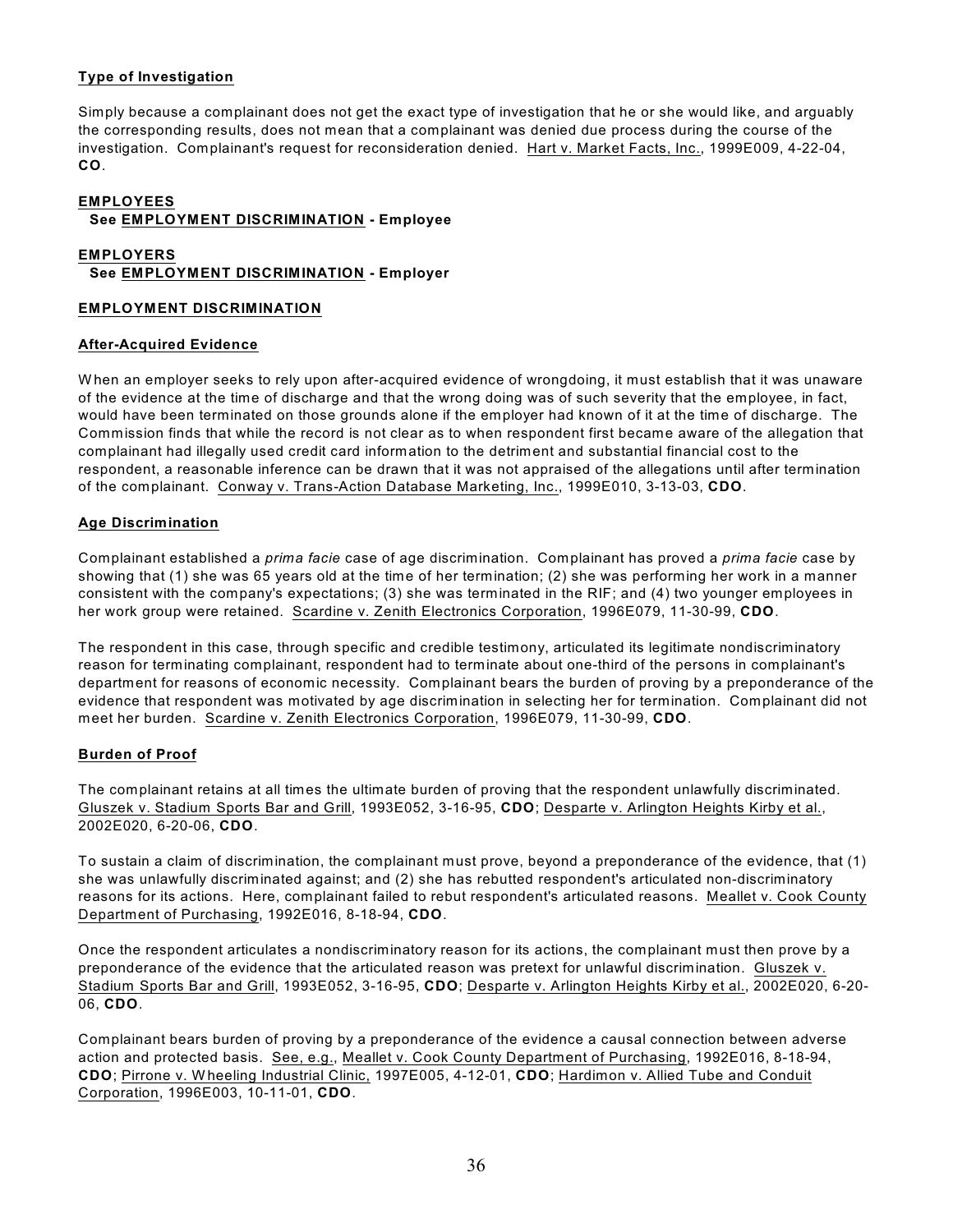## **Burden-Shifting**

Complainant must establish by a preponderance of the evidence a *prima facie* case of discrimination. The burden then shifts to the respondent to articulate a legitimate non-discriminatory reason for its actions. If the respondent articulates a non-discriminatory reason for its actions, the complainant must then prove by a preponderance of the evidence that the articulated reason was pretext for unlawful discrimination. Complainant retains the ultimate burden of proving that the respondent unlawfully discriminated at all times. See, e.g., Meallet v. Cook County Department of Purchasing, 1992E016, 8-18-94, **CDO**; Conway v. Trans-Action Database Marketing, Inc., 1999E010, 3-13-03, **CDO**; Desparte v. Arlington Heights Kirby et al., 2002E020, 6-20-06, **CDO**.

## **Constructive Discharge**

To show a constructive discharge due to sexual harassment, a complainant must prove that the working conditions became so intolerable that a reasonable person in the employee's position would have felt compelled to resign. Desparte v. Arlington Heights Kirby et al., 2002E020, 6-20-06, **CDO**.

The CCHRO does not require a tangible employment decision to find an employee's constructive discharge attributed to the employer when it stems from sexually harassing conduct by a supervisor. Desparte v. Arlington Heights Kirby et al., 2002E020, 6-20-06, **CDO**.

#### **Disability Discrimination See DISABILITY DISCRIMINATION**

#### **Employee Defined**

## **Clerk of the Court Employees**

Motion to dismiss granted. Commission finds non-judicial employees of the Office of the Clerk of the Circuit Court of Cook County are employees of the State of Illinois for purposes of coverage under the CCHRO. The Commission follows the Illinois Supreme Court decision in Drury v. County of McLean, 89 Ill.2d 417, 420, 433 N.E.2d 666, 667 (Ill.1982). Eischen v. Cook County, 2000E002, 11-21-01, **CO**.

## **Independent Contractors**

Commission denies respondent's motion to dismiss and restates its position that the CCHRO protects "any individual" from unlawful discrimination in employment. This means no specific label such as "independent contractor" will determine an individual's standing to file a complaint. There is no language in the CCHRO reading "only an employee" may file a complaint. Freiberg v. South Cook Broadcasting, Inc., 1994E068, 5-1-95, **CO.**

The Commission will review the totality of the circumstances surrounding the employment relationship between the parties. Being labeled or considered an independent contractor under traditional agency law does not necessarily preclude coverage of an individual under the CCHRO, rather, coverage will turn on the given facts of each case. The Commission concludes that complainant's employment relationship with respondent was more akin to a traditional "employee relationship" and that the economic realities test and affecting opportunities test support the complainant's coverage under the CCHRO. Freiberg v. South Cook Broadcasting, Inc., 1994E068, 5-26-98, **CDO**.

Respondent, in support of its motion to dismiss, argues that complainant was an independent contractor and that because respondent was never complainant's "employer" as defined by the CCHRO, the Commission has no jurisdiction over this matter. Commission denies respondent's motion to dismiss and orders a jurisdictional hearing to resolve the issue of whether the type of employment arrangement, regardless of how it is labeled, is covered by the CCHRO. Munda v. Block Medical Center, 2003E032, 10-9-03, **CO**.

## **Employment Relationship**

Respondent's motion to dismiss granted. Respondents had no employment relationship with complainant. Complainant argued in part that the employment discrimination provisions of the CCHRO do not require one to have an employment relationship to file a complaint of discrimination in employment. Complainant argues that language in the CCHRO, because it refers to "any individual," allows her to pursue a claim of employment discrimination with any employer even absent an employment relationship with them. The Commission does not agree. Respondents, who were the attorneys for complainant's former employer, argue that complainant never had nor sought any employment relationship with respondents and therefore, cannot have violated the CCHRO's prohibition against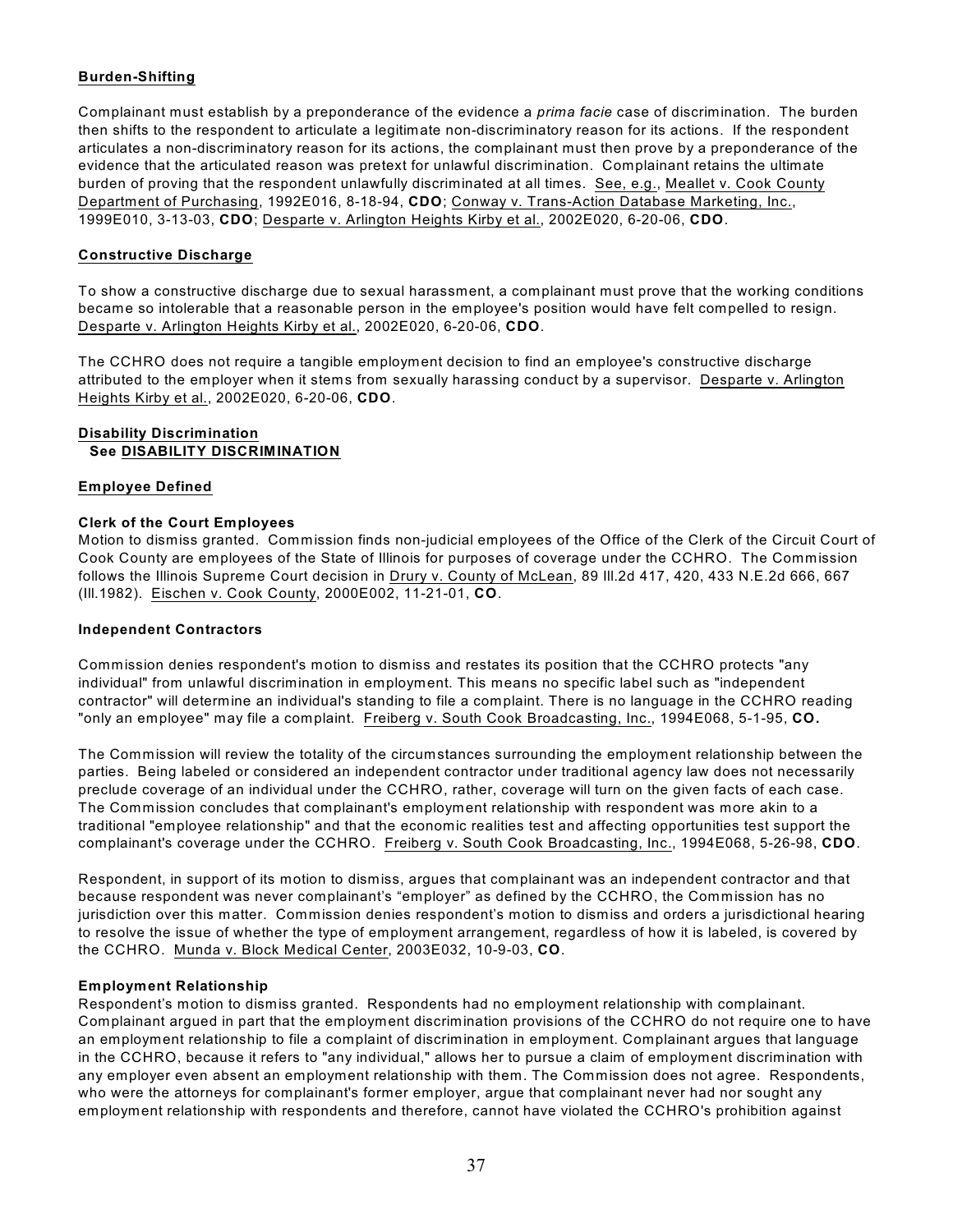disability discrimination in employment. Munda v. Polish, Cramer, et al., 2004E044A, 2-10-05, **CO**.

#### **Standing**

The Commission denies respondent's motion to dismiss and restates its position that the CCHRO protects any individual from unlawful discrimination in employment. This means no specific label such as independent contractor will determine whether an individual has standing to file a complaint. There is no language in the CCHRO reading only an employee may file a complaint. Freiberg v. South Cook Broadcasting, Inc., 1994E068, 5-1-95, **CO**.

#### **Temporary/Leased Employees**

A temporary or leased employee may bring suit against an employment agency and its client under the jointemployer doctrine. Thompson v. Premier Delivery, Inc., 1995E085, 8-15-97, **CO**.

#### **Volunteers**

Commission finds complainant engaged in employment was an employee protected by the Ordinance, whether paid or unpaid. Zaccardo and Zaccardo v. Circle Hill Apartments et al., 1994E025, 7-20-95, **HO**.

#### **Employer Defined**

#### **Covered**

#### **Fire Protection District**

Municipal corporations and other units of local government other than governments of municipalities are not exempt from the CCHRO's definition of "employer." Pearce v. Lemont Fire Protection District, 1997E016, 4-14-97, **CO**.

#### **Township Highway Department**

Commission finds township highway department not exempt from the CCHRO's definition of employer. It is not a government of a municipality. Fiore v. Bloom Township Highway Department, 1993E074, 2-8-96, **CDO**.

#### **Water Reclamation District**

Respondent argues that it is either a municipal corporation or a unit of municipal government. Commission finds respondent, while it may be either a municipal corporation or a unit of municipal government, or both, it is not a government of a municipality and, therefore, is not exempt from the CCHRO's definition of employer. Palmer v. Metropolitan W ater Reclamation District of Greater Chicago, 1994E057, 3-31-95, **CO**.

#### **School Districts**

Commission rejects school districts' argument that the application of the CCHRO to public schools amounts to an unconstitutional violation of the state legislature's exclusive authority to create and regulate public schools. The regulation imposed by the CCHRO parallels legal obligations already imposed by state and federal law and are not unconstitutional. The CCHRO does not impose any additional burden that is incompatible with or in conflict with state law. Jiminez v. Maine Township High School District #207, 2003E005, 11-24-06; Johnson v. Maine Township District #207, 2001E062, 11-24-06; Knowles v. Cicero Public High School District #99, 2001E056, 11-24-06; Robinson v. Leyden School District #212, 2002E054, 11-24-06.

Respondent argues that it is a municipal corporation and, therefore, exempt from the CCHRO's definition of employer. Governments of municipalities are distinct from other units of local government, such as municipal corporations. Commission finds school district is an "employer" under the CCHRO. Kelly v. Morton High School District No. 201, 1995E039, 3-28-96, **CO**.

The Commission finds a school district, while it may be a "quasi-municipal corporation" created by the state, is not part of the state government itself, or an agency of the state for the purposes of being considered an exempt employer under § 42-31 (E) of the CCHRO. Elrod v. Elementary School District No. 150, 1995E053, 3-28-96, **CO**

## **Not Covered**

## **Clerk of the Circuit Court**

Interpreting the language of the Illinois Constitution, the Supreme Court of Illinois has held that the government of the State of Illinois and Clerks of the Circuit Court are clearly state, not county, officers. As a state official, the Clerk of the Circuit Court is part of the government of Illinois and therefore, expressly exempt from the definition of an employer under the CCHRO. Eischen v. Cook County, 2000E002, 11-21-01, **CO**.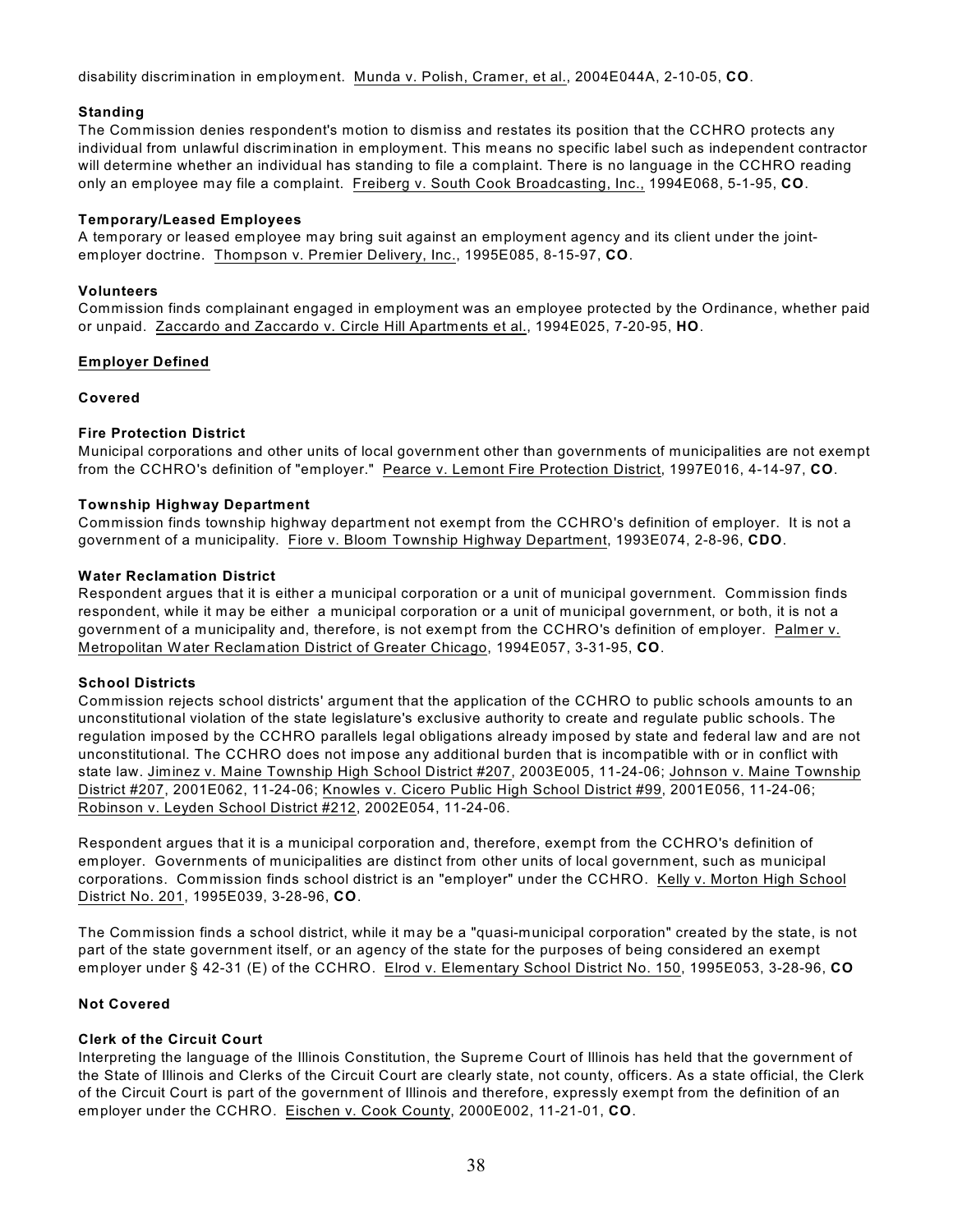## **States' Attorney of Cook County**

Complaint dismissed for lack of jurisdiction. § 42-31 (E) of the CCHRO specifically exempts from its definition of employer, the government of the State of Illinois and any agency or department thereof. In interpreting the language of the Illinois Constitution and in examining relevant case law, including decisions of the Illinois Supreme Court, it is clear that the State's Attorney is a state official, and employees of the office of the State's Attorney are state, not county employees. Based on the foregoing, the Commission lacks jurisdiction over respondent, the office of the Cook County State's Attorney and its employees. Vaughn v. Office of the State's Attorney of Cook County, 1993E062, 11-21-01, **CO**; Young v. Office of the Cook County States Attorney, 2003E048, 11-25-03, **CO**.

Interpreting the language of the Illinois Constitution, the Supreme Court of Illinois has held that the government of the State of Illinois and the State's Attorney of Cook County are state, not county, officers. As a state official, the State's Attorney of Cook County is part of the government of Illinois and therefore, expressly exempt from the definition of an employer under the CCHRO. John Doe v. Cook County State's Attorney, 1999E061, 11-21-01, **CO**; Vaughn v. Cook County State's Attorney, 1993E062, 11-21-01, **CO**.

# **Employment Relationship**

Respondent, in support of its motion to dismiss, argues that complainant was an independent contractor and that because respondent was never complainant's "employer" as defined by the CCHRO, the Commission has no jurisdiction over this matter. Commission denies respondent's motion to dismiss and orders a jurisdictional hearing to resolve the issue of whether the type of employment arrangement, regardless of how it is labeled, is covered by the CCHRO. Munda v. Block Medical Center, 2003E032, 10-9-03, **CO**.

## **Affecting Opportunities Test**

Commission applies the "affecting opportunities" test to determine status of the employment relationship. This test looks to whether an employer has the power to affect an individual's access to employment opportunities in a discriminatory manner. Freiberg v. South Cook Broadcasting, Inc., 1994E068, 5-1-95, **CO**.

In applying the principles of the "affecting opportunities" to complainant's employment, the Commission finds that respondent had the opportunity to negatively affect every member of its work force equally, but respondent exercised that opportunity only with respect to the complainant, and in a discriminatory way. Freiberg v. South Cook Broadcasting, Inc., 1994E068, 5-26-98, **CDO**.

## **Economic Realities Test**

Commission applies the "economic realities" test to determine status of the employment relationship. The "economic realities" test looks to whether the employer has the right to control and direct the work of the individual, not only as to the result to be achieved, but also as to the details by which that result is achieved. Freiberg v. South Cook Broadcasting, Inc., 1994E068, 5-1-95, **CO**.

In applying the principles of the "economic realities" test to complainant's employment, the Commission finds that, regardless of her title and some aspects of her employment relationship with respondent, the "economic reality" was that she was treated similarly to respondent's other employees and as such, complainant should be regarded as a covered individual. Freiberg v. South Cook Broadcasting, Inc., 1994E068, 5-26-98, **CDO**.

## **Joint Employer Test**

In evaluating a shared employment situation involving temporary or leased employment, the Commission finds the joint employer test instructive. In assessing whether a joint employment situation exists, the Commission looks to whether each employer exercises substantial control over significant aspects of the compensation, terms, conditions or privileges of a complainant's employment. The most important factor to evaluate is the extent of the employer's right to control the means and manner of a worker's performance. Thompson v. Premier Delivery Inc., 1995E085, 8- 15-97, **CO**.

## **Remuneration Not Required**

Commission finds complainant engaged in employment was an employee protected by the Ordinance, whether paid or unpaid. Zaccardo and Zaccardo v. Circle Hill Apartments et al., 1994E025, 7-20-95, **HO**.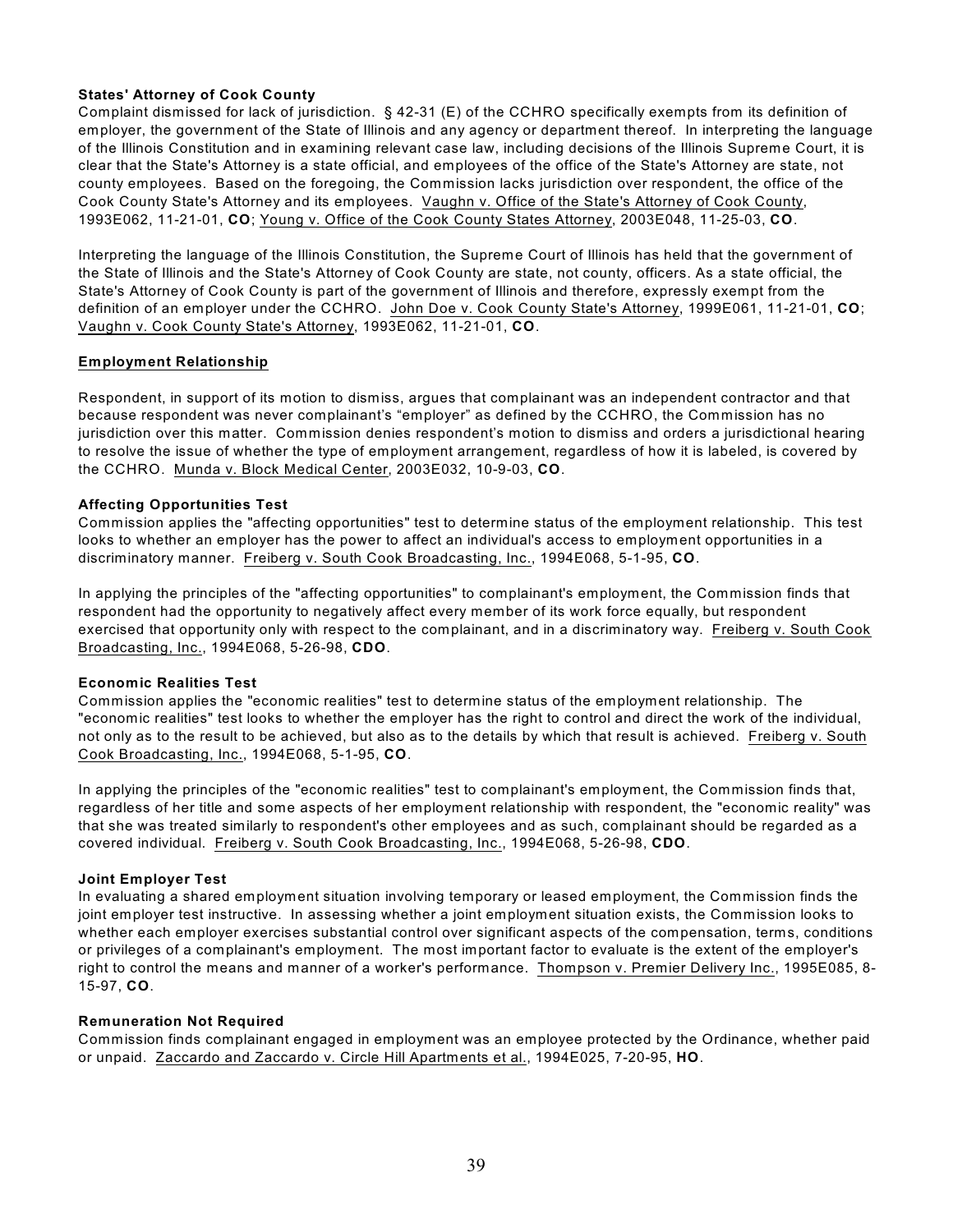## **Hostile Work Environment**

## **Race Discrimination**

An employer has an affirmative duty to maintain a working environment free of harassment on the basis of membership in any protected class covered by the CCHRO. Respondent had an affirmative duty to maintain a work environment free of harassment directed at any employee based on his race (African-American) and/or his sexual orientation (homosexual). Complainant proved by a preponderance of the evidence that he was subjected to a hostile environment as a result of racist and homophobic slurs directed at him by his supervisor. Conway v. Trans-Action Database Marketing, Inc., 1999E010, 3-13-03, **CDO**.

## **Sexual Harassment**

Respondent owner found liable for manager's sexual harassment toward complainant, for creating a sexually hostile work environment and for retaliatory discharge of complainant. Gluszek v. Stadium Sports Bar and Grill, 1993E052, 3-16-95, **CDO**; Desparte v. Arlington Heights Kirby et al., 2002E020, 6-20-06, **CDO**.

Complainant proved by a preponderance of the evidence that she was sexually harassed during her employment at respondent in that she was subjected to a hostile environment. Complainant failed to prove by a preponderance of the evidence that respondent's response to her allegations were insufficient or ineffective, therefore, respondent not held liable for sexual harassment. McClellan v. Cook County Law Library, 1996E026, 6-7-99, **CDO**.

The CCHRO codifies the current understanding of the meaning of sexual harassment in the workplace as it has developed by the Supreme Court. The Commission has adopted the Court's middle position that actionable conduct falls between conduct that is merely offensive and conduct that causes a tangible psychological injury. Additionally, the Commission's analysis requires both (1) an objective component--a reasonable person must find the conduct sufficient to create a hostile environment; and (2) a subjective component--the complainant perceived the conduct as creating a hostile environment. Language and behavior may both objectively and subjectively rise to the level of sexual harassment. Gluszek v. Stadium Sports Bar and Grill, 1993E052, 3-16-95, **CDO**; Desparte v. Arlington Heights Kirby et al., 2002E020, 6-20-06, **CDO**.

To determine whether both the subjective and objective elements are present, the Commission will consider the following factors: (1) the frequency of the discriminatory conduct; (2) the severity of the discriminatory conduct; (3) whether it is physically threatening or humiliating, or a mere offensive utterance; and (4) whether it unreasonably interferes with an employee's work performance. The effect on the complainant's psychological well-being is also an issue to consider to determine whether the person subjectively found the environment hostile but it is not dispositive. Gluszek v. Stadium Sports Bar and Grill, 1993E052, 3-16-95, **CDO**; Desparte v. Arlington Heights Kirby et al., 2002E020, 6-20-06, **CDO**.

## **Sexual Orientation Discrimination**

Complainant proved by a preponderance of the evidence that he was subjected to a hostile environment as a result of racist and homophobic slurs directed at him by his supervisor. Conway v. Trans-Action Database Marketing, Inc., 1999E010, 3-13-03, **CDO**.

Prior to complainant's termination, respondent did not give complainant any counseling, written warning, or probation pertaining to the alleged conflict and creation of a hostile work environment for another employee. Respondent's failure to follow their own progressive discipline policy may be evidence that the respondent did not view the incident with the other employee as an instance of poor job performance by the complainant. Hall v. GMRI, Inc., d/b/a Red Lobster Restaurants, 1996E101, 9-10-98, **CDO**.

## **National Origin Discrimination**

Commission finds no hostile work environment but that complainant had resigned voluntarily and employer reasonably believed so when she was replaced. Commission finds, in accordance with United States Supreme Court precedent, that mere utterance of an epithet that engenders offensive feelings does not establish employment conditions so severe and pervasive so as to create a hostile work environment based on national origin or religion. The remarks were not frequent, complainant could not remember more than one or two remarks a year, nor were they threatening or humiliating. Iverson v. Horwitz, 1994EO21, 2-8-96, **CDO**.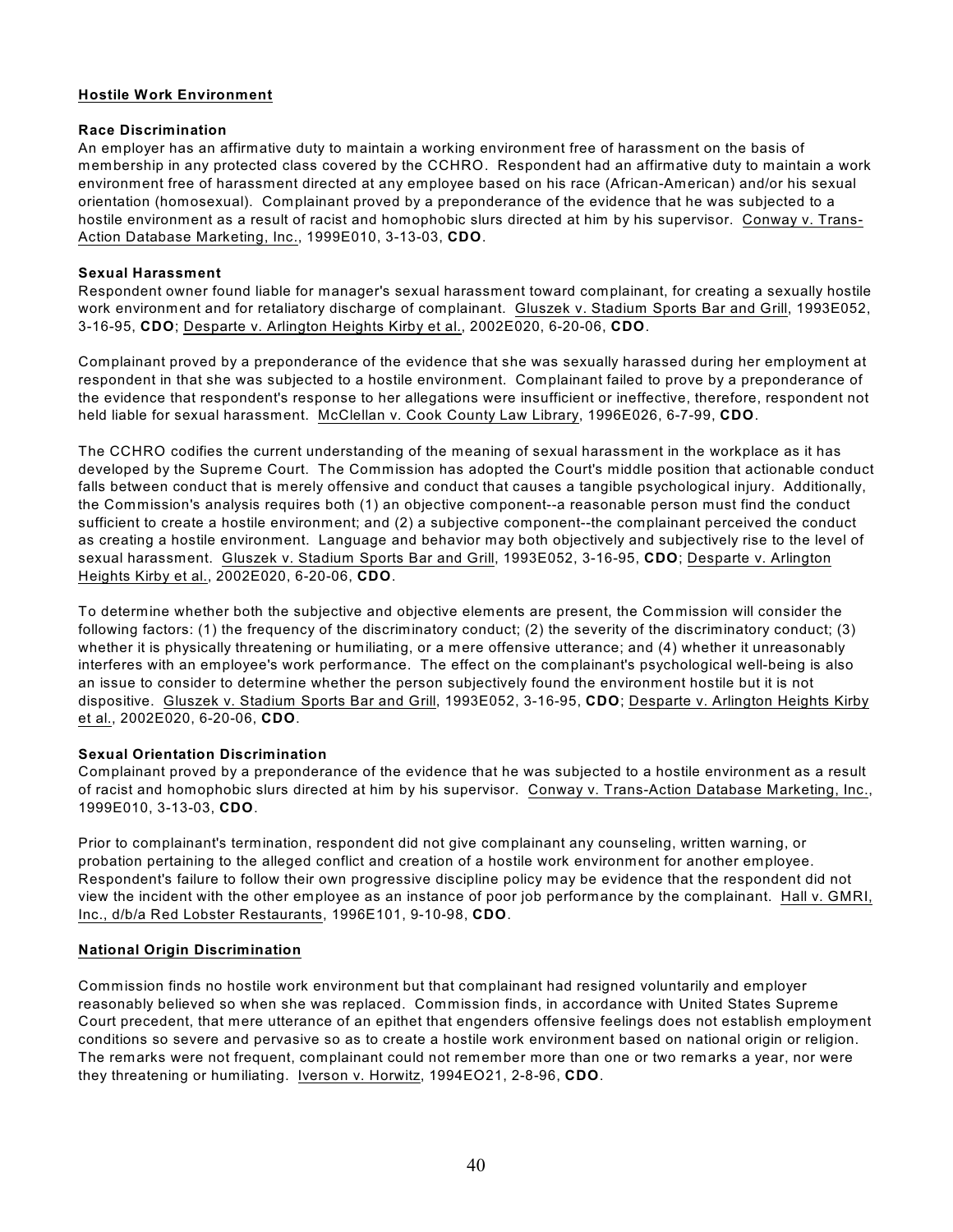Harm suffered from disparate treatment by employer not a function of complainant's national origin (Italian), and that employer did not intentionally discriminate against complainant for prohibited reason. Fiore v. Bloom Township Highway Department, 1993E074 2-8-96, **CDO**.

# **Progressive Discipline**

Prior to complainant's termination, respondent did not give complainant any counseling, written warning, or probation pertaining to the alleged conflict and creation of a hostile work environment for another employee. Respondent's failure to follow their own progressive discipline policy may be evidence that the respondent did not view the incident with the other employee as an instance of poor job performance by the complainant. Hall v. GMRI, Inc., d/b/a Red Lobster Restaurants, 1996E101, 9-10-98, **CDO**.

## **Retaliation See RETALIATION**

# **ENFORCEMENT OF COMMISSION ORDERS**

In accordance with Commission Procedural Rule 480.125, failure to fully comply with a Commission order may result in the referral to the Office of Cook County State's Attorney for judicial enforcement. Pace v. Board of Managers of the Courts of Randview Townhome Association, 1996H009, 9-13-00, **CO.**

# **ENFORCEMENT OF SETTLEMENT AGREEMENT See SETTLEMENT AGREEMENT**

# **EVIDENCE**

# **Admissibility**

Commission denies motion to compel deposition of Commission investigator, whose testimony most likely will not be admissible, as required by Commission Procedural Rule 460.175, inasmuch as his information is a work product and is subject to the Commission's Executive Review Committee for a final evidence determination. Iverson v. Horwitz, 1994E021, 4-6-95, **HO**.

## **After-Acquired Evidence**

W hen an employer seeks to rely upon "after-acquired" evidence of wrongdoing, it must establish that it was unaware of the evidence at the time of discharge and that the wrong doing was of such severity that the employee, in fact, would have been terminated on those grounds alone if the employer had known of it at the time of discharge. The Commission finds that while the record is not clear as to when respondent first became aware of the allegation that complainant had illegally used credit card information to the detriment and substantial financial cost to the respondent, a reasonable inference can be drawn that it was not apprised of the allegations until after termination of the complainant. Conway v. Trans-Action Database Marketing, Inc., 1999E010, 3-13-03, **CDO**.

## **Circumstantial Evidence**

"Circumstantial" evidence is thought of as such evidence as "suspicious timing, ambiguous statements, oral or written, behavior towards or comments directed at other employees in the protected group, and other bits and pieces ... of evidence none conclusive in itself but together composing a convincing mosaic of discrimination against the plaintiff." The Commission finds the testimony and exhibits in this case replete with evidence that is a direct indication that one of respondent's supervisors was hostile toward complainant in particular or toward homosexual males in general or from which such hostility could be easily inferred. Hall v. GMRI, Inc., d/b/a Red Lobster Restaurants, 1996E101, 9-10-98, **CDO**; Dwyer v. Il Pescatore Palace Restaurant & Banquet Hall and Vito Barbenente, individually, 2001PA017, 6-12-03, **CDO.**

## **Credibility**

W hen the respondent's and complainant's depiction of events is in question, no credibility determination is necessary and the burden of proof falls upon the complainant. Dwyer v. Il Pescatore Palace Restaurant & Banquet Hall and Vito Barbenente, individually, 2001PA017, 6-12-03, **CDO.**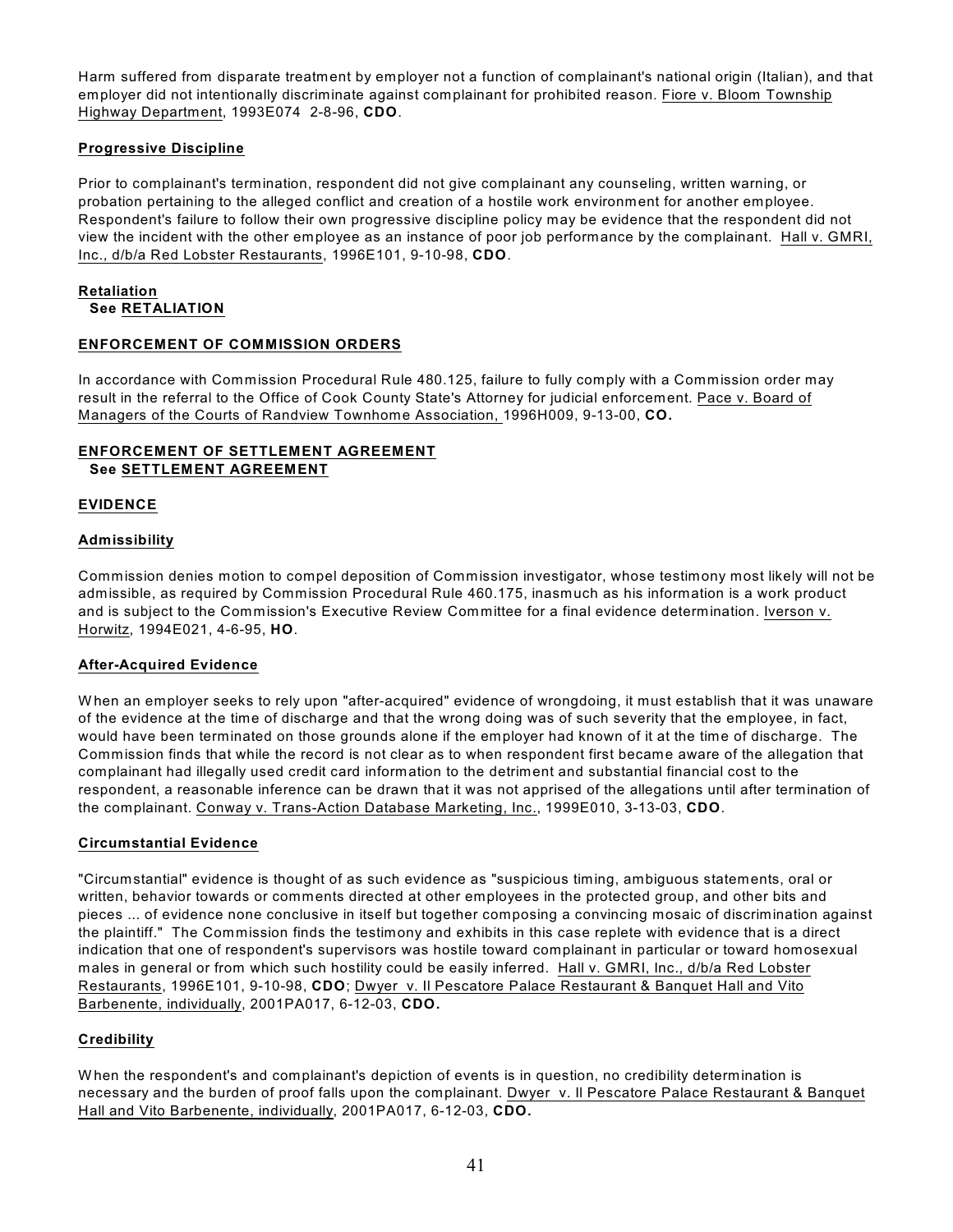Despite the lack of credibility of one of the main defense witnesses, there was sufficient evidence to find in respondent's favor and for termination of complainant. Alcegueire v. Cook County Department For Management of Information Systems, 1992E003 and 1992E026, 8-10-95 **CDO**.

W hen respondent's pretextual argument rebutting charge of retaliation found not credible, the complainant prevailed on her claims of unlawful sexual harassment and retaliation. Gluszek v. Stadium Sports Bar and Grill, 1993E052, 3- 16-95, **CDO**.

W hen credibility of parties and witnesses is at issue during a Commission investigation, a substantial evidence determination is appropriate. The choice of whom to believe should be made by an administrative hearing officer with witnesses under oath and applying the rules of evidence. Ehlers v. United Parcel Service, 1997E027, 9-21-98, **CO**.

W hen respondents were not present at the administrative hearing to challenge complainant's evidence or offer any of their own, the only real issue was for the Hearing Officer to decide whether he believed complainant and her only witness, her mother, who testified principally about damages. Her demeanor added to her credibility because her emotions seemed sincere, and not manifested to impress the Hearing Officer. Similarly, the Hearing Officer found complainant's mother a credible witness about her daughter's emotional distress, based on her straightforward testimony and her demeanor in that she also did not testify in an overly emotional manner so as to evoke sympathy. Desparte v. Arlington Heights Kirby et al., 2002E020, 5-6-06, **CO**.

# **Direct Evidence**

"Direct" evidence is thought of as "evidence that can be interpreted as an acknowledgment of discriminatory intent by the defendant or its agents." The Commission finds the testimony and exhibits in this case replete with evidence that is a direct indication that one of respondent's supervisors was hostile toward complainant in particular or toward homosexual males in general. Hall v. GMRI, Inc., d/b/a Red Lobster Restaurants, 1996E101, 9-10-98, **CDO**; Dwyer v. Il Pescatore Palace Restaurant & Banquet Hall and Vito Barbenente, individually, 2001PA017, 6-12-03, **CDO.**

## **Evidence Depositions**

Commission denies complainant's motion to hold open the record and for leave to take an evidence deposition of an out-of-town witness, where complainant proffered no support that the deposition might have a significant impact on the issues in the case. Commission concluded that it would be burdensome for respondent to undergo the expense and delay occasioned by an out-of-state deposition. Rush v. Ford Motor Company, 1996E013, 4-27-00, **HO**.

## **Prior Bad Acts**

Prior bad acts may be admissible as background in assessing impact of post-CCHRO conduct but not admissible for determining liability or assessing damages. Gluszek v. Stadium Sports Bar and Grill, 1993E052, 3-16-95, **CDO**.

## **EXCEPTIONS TO RECOMMENDED DECISIONS**

Commission adopts the Hearing Officer's final proposed decision and order after the Hearing Officer found that complainant's brief on exceptions to his initial proposed decision and order simply reargued the interpretation of facts and failed to argue any legal basis for reversal or modification of the hearing officer's legal conclusions. Alcegueire v. Cook County Department For Management of Information Systems, 1992E003 and 1992E026, 8-10- 95, **CDO**.

Hearing officer filed a separate ruling on complainant's exception to initial proposed decision and order, and incorporated that ruling as appropriate in the final proposed decision and order. Meallet v. Cook County Department of Purchasing, 1992E016, 8-18-94, **CDO**; Lacy v. Cook County Hospital,1992E033, 6-8-95, **CDO**; Hall v. GMRI, Inc., d/b/a Red Lobster Restaurants. 1996E101, 9-10-98, **CDO**; Carroll et al v. Chicago District Campground Assoc. et al, 1999H006-009, 2-24-06, **CDO**.

The Commission ruled that complainant failed to prove his allegations by a preponderance of the evidence both at the administrative hearing and in his exceptions. Rush v. Ford Motor Company, 1996E013, 9-13-00, **CDO**.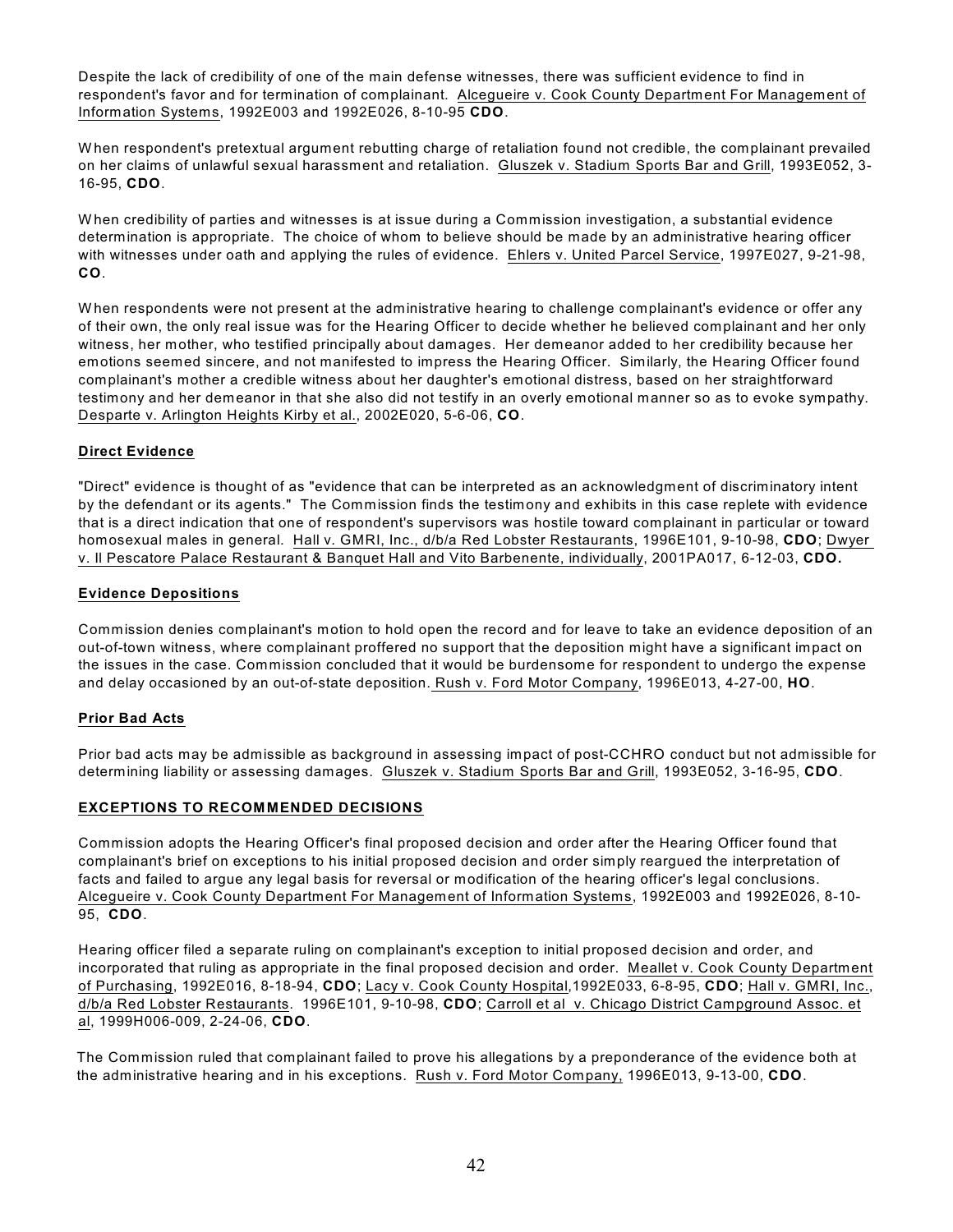Exceptions properly filed when motion stated complainant was not aware that his previous attorney filed a motion to dismiss the case. Lacy v. Cook County Hospital, 1992E033, 6-8-95, **CDO**.

# **FAILURE TO COOPERATE**

## **Administrative Hearing**

## **Dismissed**

Dismissal of complaint for want of prosecution due to failure to attend administrative hearing, failure to otherwise cooperate in administrative hearing process and failure to show cause why complaint should not be dismissed. Banks v. Cook County Juvenile Temporary Detention Center, 1994E088, 11-14-95, **CO**; Henderson v. Office of Cook County Medical Examiner, 1995E016, 3-13-97, **CDO**; Klegerman v. Heritage Manor Condominium Association and Rowell Property Mgt., 1998H009, 1-13-05, **CDO**.

After Commission found substantial evidence to support allegations of complaint, complainant failed to attend a mandated pre-hearing meeting, failed to respond to respondent's requests for discovery, failed to respond to respondent's motion to dismiss, in the face of a clear statement that silence would result in dismissal of her complaint, Commission dismissed the complaint with prejudice. Sampson v. Cermak Health Services, 1993E009, 4- 27-95, **CDO**; Klegerman v. Heritage Manor Condominium Association and Rowell Property Mgt., 1998H009, 1-13- 05, **CDO**; D'Adam v. Bridgeview Sports Club Association, Inc., 2004PA004, 8-11-05, **CDO**.

After hearing officer issued an order to show cause why the matter should not be dismissed for failure of both parties to attend a scheduled pre-hearing meeting for which notice was provided, the matter was dismissed when both parties failed to respond to the Order to Show Cause. Swift v. Signs Unlimited, 2000E042, 7-27-01 (Show Cause); 9-19-01 (Dismissal), **HO.**

Complainant had ample time to hire substitute counsel or to present her case *pro se***.** The Commission finds that failure to appear at the administrative hearing was unexcused. The complaint was dismissed for complainant's failure to cooperate. Banks v. Cook County Juvenile Temporary Detention Center, 1994E088, 11-14-96, **CDO**.

## *Pro Se* **Parties**

Even *pro se* parties have an obligation to the Commission to respond to Commission orders, to abide by Commission rules and procedures, and to attend scheduled Commission proceedings. The Commission cannot fulfill its public duty in the absence of such cooperation by those invoking its processes. Sampson v. Cermak Health Services, 1993E009, 4-27-95, **CDO**; Banks v. Cook County Juvenile Temporary Detention Center, 1994E088, 11- 14-96, **CDO**.

W hen, after Commission found substantial evidence to support allegations of complaint, *pro se* complainant failed to attend a mandated pre-hearing meeting, failed to respond to respondent's requests for discovery, failed to respond to respondent's motion to dismiss, in the face of a clear statement that silence would result in dismissal of her complaint, Commission dismissed the complaint with prejudice. Sampson v. Cermak Health Services, 1993E009, 4- 27-95, **CDO**.

Complainant had ample time to hire substitute counsel or to present her case *pro se***.** The Commission finds that failure to appear at the administrative hearing on was unexcused. The complaint was dismissed for complainant's failure to cooperate. Banks v. Cook County Juvenile Temporary Detention Center, 1994E088, 11-14-96, **CDO**.

## **Show Cause Order**

After hearing officer issued an order to show cause why the matter should not be dismissed, for failure of both parties to attend a scheduled pre-hearing meeting for which notice was provided, the matter was dismissed when both parties failed to respond to the order to show cause. Swift v. Signs Unlimited, 2000E042, 7-27-01 (Show Cause), 9-19-01 (Dismissal), **HO**.

## **Conciliation Conference**

Complaint dismissed for want of prosecution for complainant's failure to attend a Commission-scheduled conciliation conference. Hamilton v. David Kilheeney and any other owners of 13612 State Street, Riverdale, IL, 1999H004, 7- 13-00, **CO**; Triqueros v. Sprint PCS, 2002E039, 5-02-05, **CO**.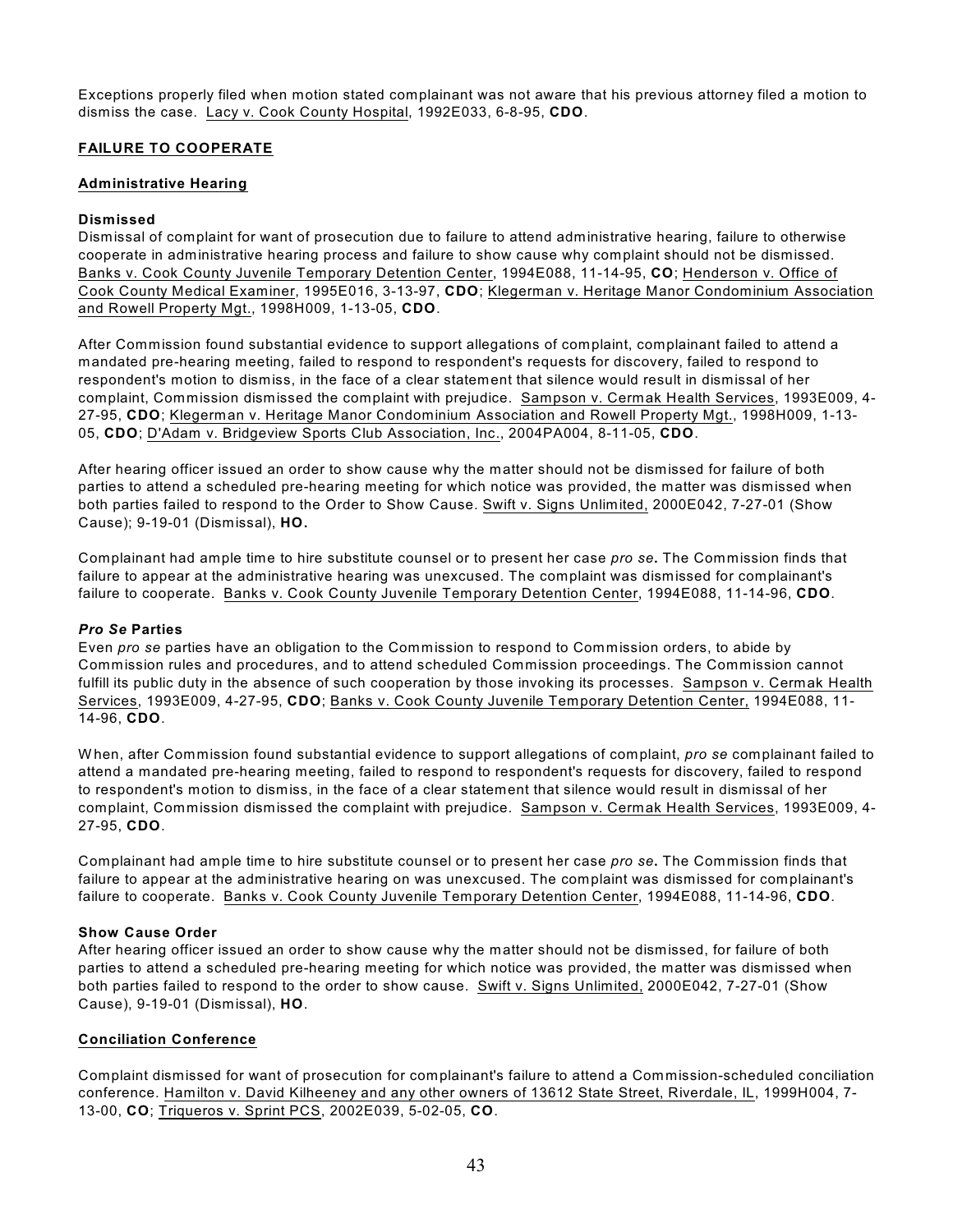# **Discovery Order**

The Commission entered an order denying complainants' motion for sanctions for respondent's failure to comply with discovery, which had been entered in response to respondent's failure to respond to complainants' request to produce documents, complainants' interrogatories, and complainants' request for admission of fact. The order provided that appropriate sanctions would be entered should respondent fail to respond to all outstanding discovery, and provided a deadline of three weeks. Six weeks after the entry of the order, following a status conference at which both respondent and complainants appeared, the hearing officer granted complainants' motion for sanctions, ordering that all paragraphs of the complainants' request for admission of fact would be deemed to be admitted for the purpose of this action and a default would be entered in favor of the complainants and against the respondent pursuant to Section 460.145(E) of the Commission's Procedural Rules. Garcia v. W inston, et al., 2003H003, 2003H004, 5-16-06, **HO**.

## **Want of Prosecution**

Dismissal of complaint for want of prosecution due to failure to attend pre-hearing meeting, failure to otherwise cooperate in administrative hearing process and failure to show cause why complaint shouldn't be dismissed. Sampson v. Cermak Health Services, 1993E009, 4-27-95, **CDO**; Koop v. Drs. Pick & Amadeo, 1994E016, 11-9-95, **CDO**; Burns v. Sam's W arehouse Club, 1996E033, 5-26-98, **CDO**.

When a party fails to appear at an administrative hearing, hearing officer may recommend some other remedy deemed appropriate and just, other than dismissal or default. Respondent ordered to pay \$70 costs of court reporter. Lacy v. Cook County Hospital, 1992E033, 6-8-95, **CDO**.

## **FAILURE TO RESPOND See DEFAULT**

# **FINDINGS OF FACT**

Findings of fact in a Commission decision and order after administrative hearing do not have to include every statement made during the hearing nor need they repeat the contents of documentary evidence that has been admitted into evidence. Findings should succinctly recite all relevant factual matters necessary to support the hearing officer's adjudication of the claims. Findings of fact should not include argument in addition to the factual content. Conway v. Trans-Action Database Marketing, Inc., 1999E010, 3-13-03, **CDO**.

## **FINES**

## **Abuse of Process**

Commission denies respondent's motion to compel discovery that came more than five weeks past the deadline to file such motions, effectively closing discovery, as an appropriate sanction for respondent's disregard for the Commission's processes. Borio v. ANCA Management, Inc, W illow Creek #7 Condo Association, 1996H008, 4-24- 97, **HO**.

Complainant's motion to compel granted in part, effectively closing discovery, as an appropriate sanction for respondent's disregard of the Commission's post-conciliation processes, its published Procedural Rules, and hearing officer's scheduling order. Respondent's actions are an affront to the Commission and significantly undermine the public interest in swift and fair adjudication of discrimination complaints. Respondent shall serve its responses to complainant's interrogatories, requests for production and requests for admission without objection. Complainant shall have the right to amend her complaint to reflect discovery responses. McCoy v. United Airlines, 1996E111, 10-3-01, **HO**.

While entering an order of default is an appropriate sanction for failure to participate in the Commission procedures, the hearing officer in her discretion determined that certain mitigating factors in this case furnished sufficient reason for not imposing such a severe sanction. The Commission cautions this respondent and all others who exhibit a blatant disregard for Commission process and procedure that the Commission will not hesitate to impose as warranted stricter sanctions than those imposed in this case. McCoy v. United Airlines, 1996E111, 10-10-02, **CDO**.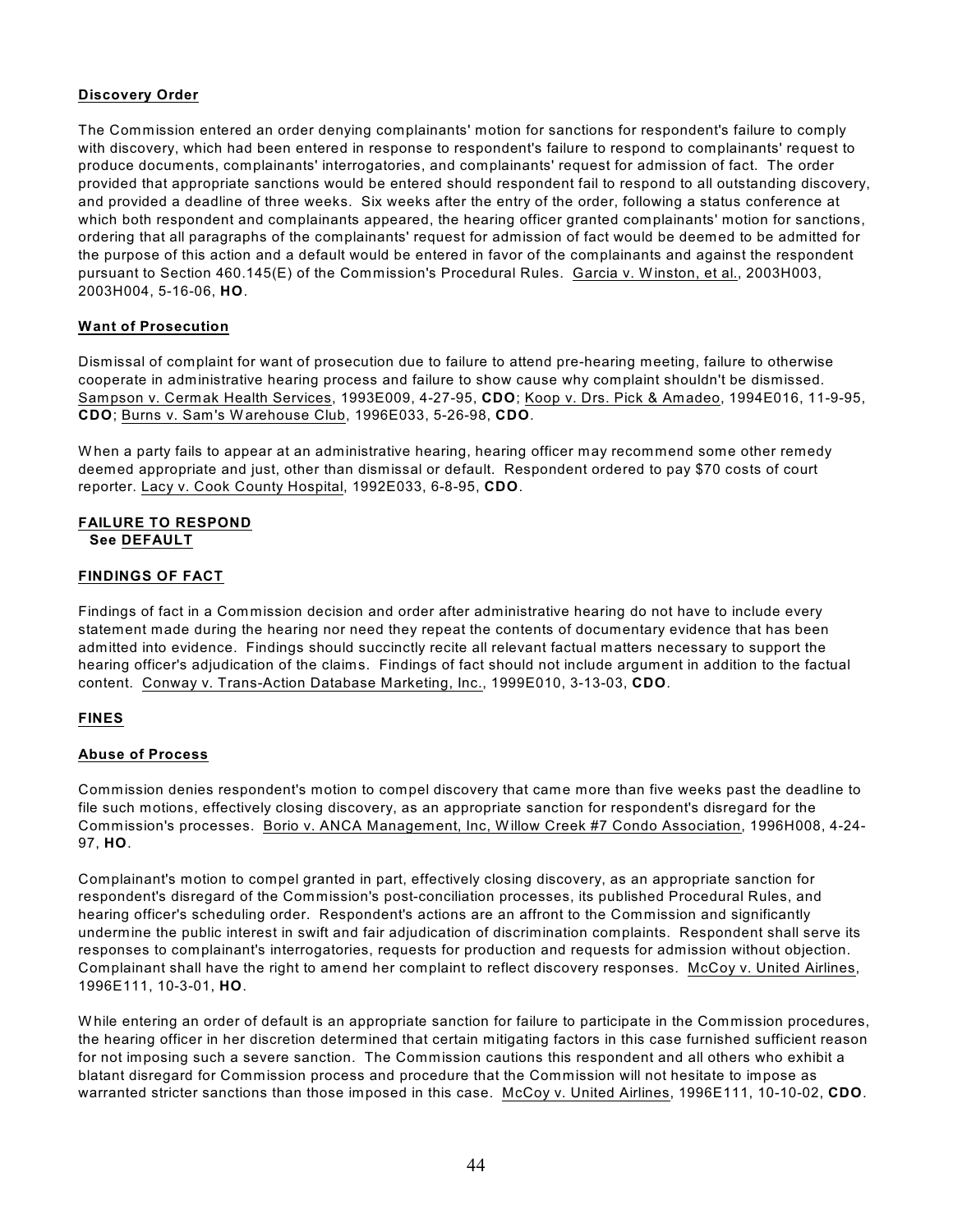The Commission entered an order denying complainants' motion for sanctions for respondent's failure to comply with discovery, which had been entered in response to respondent's failure to respond to complainants' request to produce documents, complainants' interrogatories, and complainants' request for admission of fact. The order provided that appropriate sanctions would be entered should respondent fail to respond to all outstanding discovery, and provided a deadline of three weeks. Six weeks after the entry of the order, following a status conference at which both respondent and complainants appeared, the hearing officer granted complainants' motion for sanctions, ordering that all paragraphs of the complainants' request for admission of fact would be deemed to be admitted for the purpose of this action and a default would be entered in favor of the complainants and against the respondent pursuant to Section 460.145(E) of the Commission's Procedural Rules. Garcia v. W inston, et al., 2003H003, 2003H004, 5-16-06, **HO**.

## **After Administrative Hearing**

Pursuant to § 42-34 (C)(1)(k), of the CCHRO, the Commission can order a respondent to pay a fine of not less than \$100 nor more than \$500 for each violation. The Commission orders that respondent pay a fine of one thousand fifty dollars (\$1,050.00). Five hundred dollars (\$500.00) of the fine is to be imposed because of the unlawful discharge of complainant. Two hundred fifty dollars (\$250.00) is imposed because of the supervisor's unwelcome slap on Complainant's buttock. The remainder of the fine is imposed for at least three separate acts of verbal abuse, at one hundred dollars (\$100.00) for each incident. These fines are necessary to ensure that this respondent and other potential violators of the CCHRO understand and fully appreciate the consequence of such violations. Gluszek v. Stadium Sports Bar and Grill, 1993E052, 3-16-95, **CDO**; see also Pirrone v. W heeling Industrial Clinic, 1997E005, 4-12-01, **CDO** (employment discrimination based on complainant's parental status [pregnant]).

Respondent found liable for fine of \$500.00 for having so flagrantly violated complainant's human rights by creating a hostile work environment and ultimately terminating complainant based on his sexual orientation. Feges v. The New Embers Restaurant, 1993E013, 6-16-94, **CDO**.

Respondent did not act with evil motive or intent when it refused complainants' request for accommodation. The Commission imposed the minimum fine of \$100.00. Pace v. McGill Management, 1996H009, 2-25-99, **CDO**.

Here, based upon the egregiousness of respondent's behavior in evicting complainant based solely on her parental status (pregnant) and with little notice to find a new place to live, respondent is assessed a fine in the maximum amount of \$500.00. Garcia v. W inston, et al., 2003H003, 2003H004, 5-16-06, **CDO**.

Commission orders that respondents be jointly and severally liable to pay a fine of \$500 for each incident of sexual harassment in this case, for a total of \$1,500.00. These fines are necessary to ensure that respondents and other potential violators of the CCHRO understand and fully appreciate the consequences of unlawful acts of discrimination. Desparte v. Arlington Heights Kirby et al., 2002E020, 6-20-06, **CDO**.

In light of the seriousness of respondents' violations towards the complainants, the Commission shall impose a total fine of \$1,000.00 for the separate offenses of unlawful discrimination in denying the Carroll complainants housing; and a total fine of \$1,000.00 for taking away the Grahams' right to occupy their cottage in retaliation for their opposition to the Respondents' offenses against the Carroll complainants. Carroll et al v. Chicago District Campground Assoc. et al., 1999H006-009, 8-15-06, **CDO**.

## **Failure to Attend Conciliation Conference**

The decision to dismiss or to impose sanctions for failure of a party to participate in a mandatory conciliation conference is discretionary on the part of the Commission. Parchim v. TLR Enterprises, Inc. d/b/a The Living Room, 2001PA001, 9-25-02, **CO**.

Commission assessed respondent \$112.50 costs of conciliator's fee after failing to appear at a Commission-ordered conciliation conference. Marrerro v. Injectec, Inc., 1995E052, 5-7-96, **CO**.

Respondents had ample time to advise the Commission prior to the date of the scheduled conference that they would be unable to attend. The disregard for Commission process and procedure exhibited by the respondents in their unexcused failure to attend the conciliation conference, warrants the imposition upon respondents, of the cost of the Commission conciliator's fees for the time incurred in preparing and attending to this matter. Desparte v. Arlington Heights Kirby et al., 2002E020, 5-6-05, **CO**.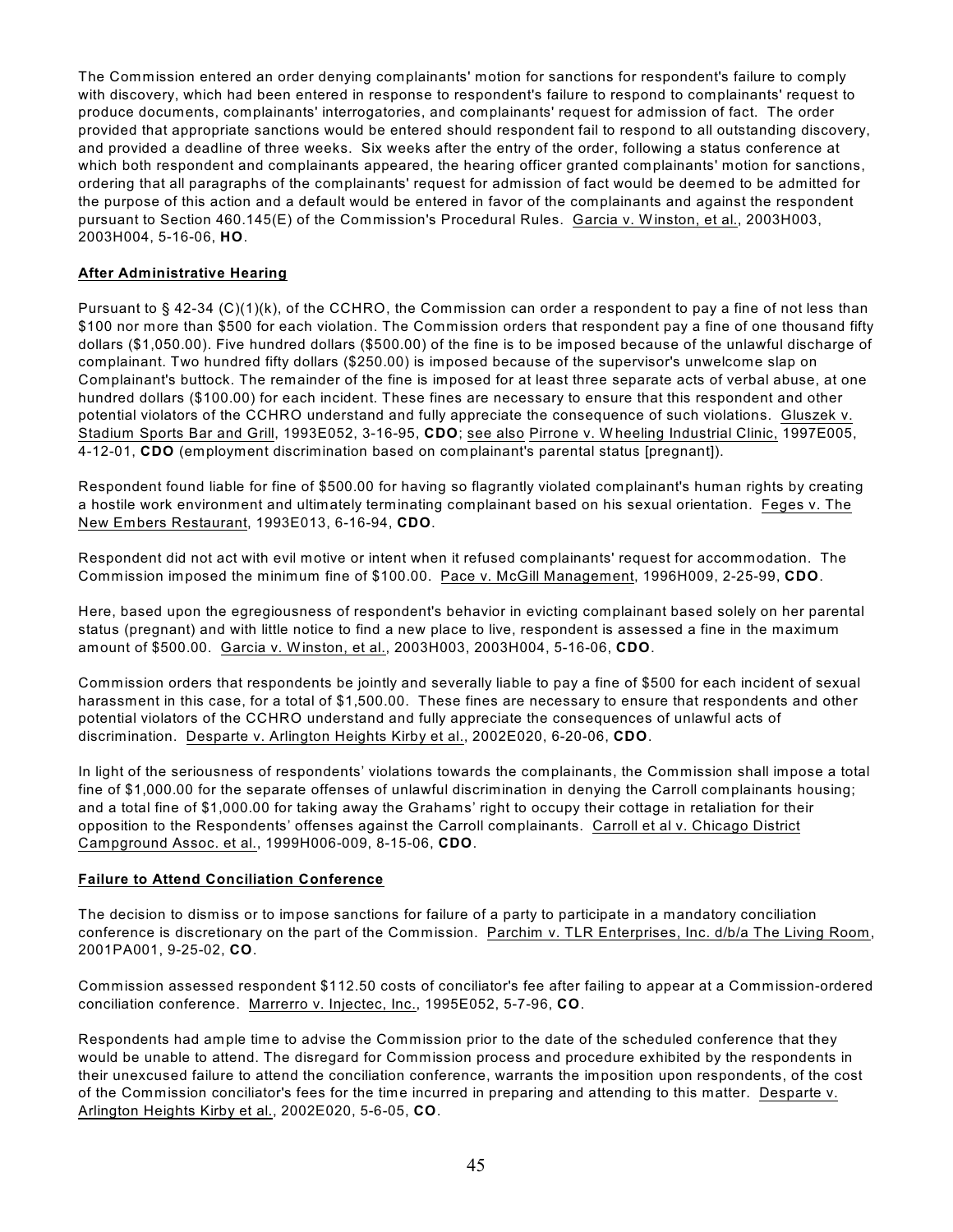# **HEARING OFFICER**

## **Authority**

Pursuant to Commission Procedural Rule 460.105, Commission's hearing officer has full authority to control the procedures of Commission hearings. Lacy v. Cook County Hospital, 1992E033, 6-8-95, **CDO**.

At the administrative hearing, the hearing officer determines the admissibility of any testimonial evidence and exhibits and "shall not be bound by the strict rules of evidence applicable in courts of law or equity." Garcia v. W inston, et al., 2003H003, 2003H004, 5-16-06, **CDO**.

## **Disqualification**

Respondent's motion to disqualify hearing officer denied where respondent has not complied with Commission Procedural Rule 460.110 in setting forth details for such disqualification including, but not limited to circumstances set forth in Illinois Supreme Court Rule 63(c). As required by Supreme Court Rule 63(c), respondent failed to allege that the hearing officer has personal bias concerning respondent or his lawyer; or had personal knowledge of evidentiary facts; or had represented any party in the complaint; or had substantial financial interest affected by the outcome of the complaint; or that any person closely related to him was involved in the proceeding. Romain v. Hawthorne Racecourse, 1994E052, 9-28-95, **HO**.

Respondent's motion to disqualify hearing officer cited several grounds that were dismissed by hearing officer as an insufficient basis for disqualification. Respondent does not claim that hearing officer has any direct financial interest in the case, or personal knowledge of disputed facts. Respondent does claim hearing officer has an indirect financial interest in the outcome of this case because it will benefit her law firm's reputation. Respondent's claim of inherent bias because of past representation or decisions is also not supported by the facts, nor is this claim a basis for disqualification. Gilich v. LaGrange Memorial Hospital, 1995E036, 8-31-00, **HO.**

Respondent's motion to disqualify a Commission hearing officer on the ground that he briefly represented two employees of respondent in an attempt to informally resolve claims of employment discrimination which the employees had filed or intended to file, is denied. Neither Commission case law nor Illinois Supreme Court Rule 63(c) provides any grounds warranting recusal. Moreover, the matter in which the hearing officer was briefly involved concerned a claim by employees of respondent, rather than a claim of discrimination in access to public accommodations, such as the instant case concerns. Thus, even if the hearing officer were to recall any details of the previous matter, it would be wholly irrelevant to the issues in the case at bar. Blakemore v. Metropolitan Pier and Exposition Authority, 2002PA015, 6-24-05, **CO**.

Complainant's motion to disqualify Commission Hearing Officer denied. Complainant alleges that the Hearing Officer was biased and had an interest in the case because she filed administrative actions against him. First, the Commission found no facts to support an allegation of bias. Second, simply filing an action against a hearing officer is not necessarily a basis for disqualification. Munda v. Block Medical Center, 2003E032, 6-16-04, **HO**.

# **Recusal**

Hearing officer made voluntary disclosure that she had litigated against one of respondent's attorneys over ten years previously, and that her law firm is currently involved in a legal matter with respondent's attorney's law firm. Complainant supported retaining the hearing officer, and respondent's attorney respectfully requested that hearing officer recuse herself. Hearing officer recused herself immediately. No substantive rulings were issued by her prior to recusal. McCoy v. United Airlines, 1996E111, 8-17-01, **HO**.

Complainant's motion to disqualify Commission Hearing Officer denied; however, the Hearing Officer recuses himself. Because complainant, in her motion, alleged coercion, duress and undue influence, and has further alleged that these claims are based at least in part by statements made by the Hearing Officer during the off the record settlement conference, the Hearing Officer believes that it would be most prudent to recuse himself and let the Commission or another Hearing Officer decide how to proceed in this case. Munda v. Block Medical Center, 2003E032, 6-16-04, **HO**.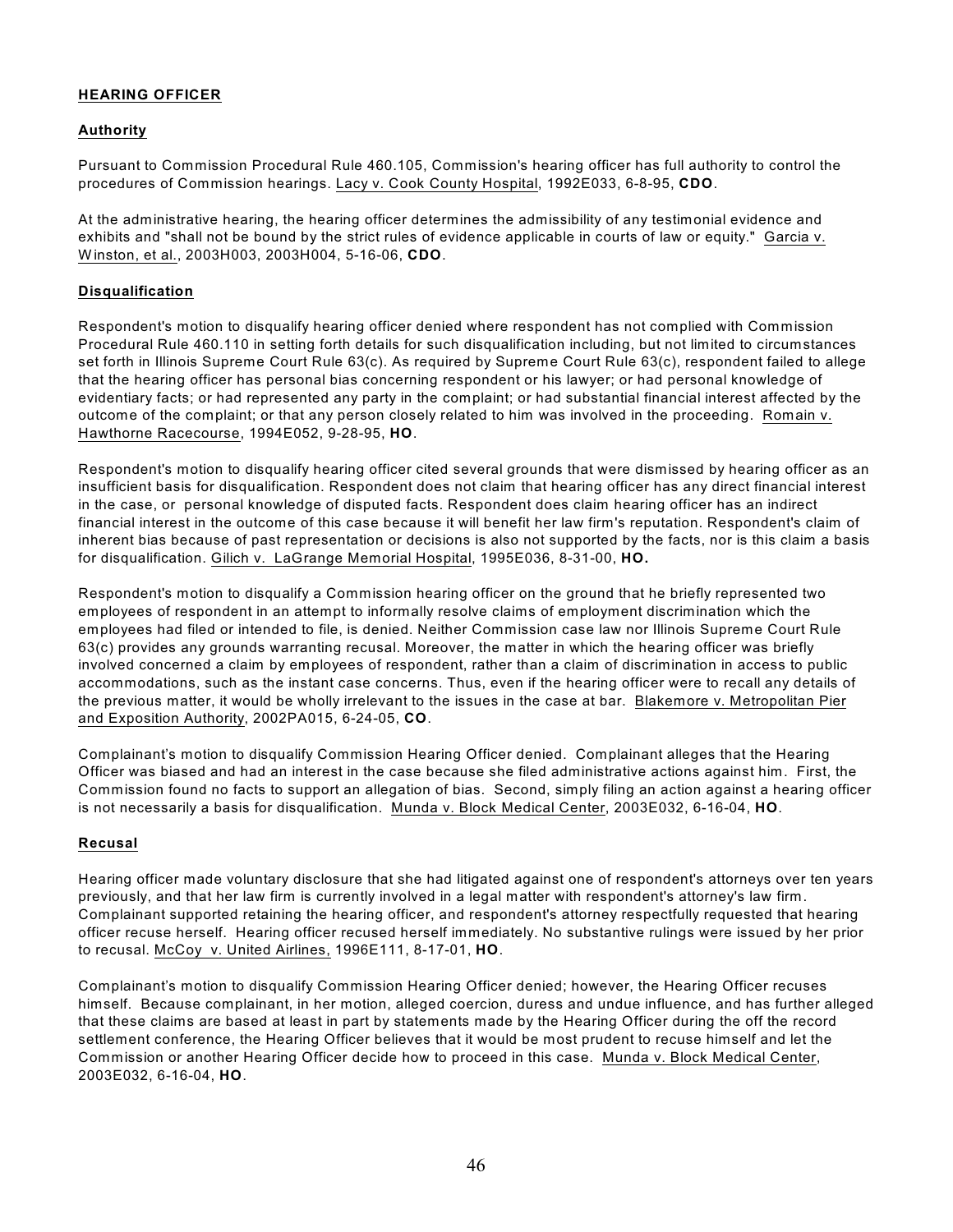# **HOME RULE AUTHORITY**

The CCHRO as applied to a public school district is an authorized regulation by a home rule unit of government. Kelly v. Morton High School District No. 201, 1995E039, 3-28-96, **CO.** 

The CCHRO as applied to a public library located within Cook County is an authorized regulation by a home rule unit of government. Gannello v. Oak Park Public Library, 1998E001, 4-17-98, **CO**.

Inasmuch as Cook County is a home rule unit of local government, and pursuant to the Illinois Constitution may exercise its powers liberally, that enacting and enforcing the provisions of the CCHRO is a valid exercise of the County's home rule authority. Flood v. Saffarzadeh and J.S. Computer Learning Center, 1997E009, 4-21-97, **CO**.

It is possible for a home rule city and home rule county to adopt and concurrently enforce consistent ordinances. §42-39 (6)(c) of the Illinois Constitution does not deprive Cook County of the power to regulate human rights within the City of Chicago. Rather, the County Commission on Human Rights may enforce the CCHRO within the jurisdictional limits set forth in § 42-33 of the CCHRO. The language of § 42-33 of the CCHRO places a self limitation on the County's jurisdiction over certain claims. The first sentence of Section 2 of § 42-33 allows that to the extent that a municipal ordinance is consistent with or duplicates the provisions of the CCHRO and provides remedies, the County will cede its concurrent jurisdiction over the subject matter. The second sentence of Section 2 is a limitation on the first sentence. It clarifies that where a municipal ordinance is silent with respect to some conduct covered by the County Ordinance, the County Ordinance shall be enforceable with respect to such conduct not covered by the municipal ordinance to the extent permitted under the Illinois Constitution. Blakemore v. Chicago Commission on Human Relations, et al., 2001PA019-20, 8-21-02, **CO**.

#### **HOUSING DISCRIMINATION**

#### **Advocacy Organizations**

Advocacy organizations may be proper parties under the ordinance and can be awarded damages. The Commission determined that the South Suburban Housing Center (SSHC), an advocacy agency that is involved in monitoring, training, and remedying unlawful housing practices that are included in the CCHRO may be a proper complainant under the CCHRO. Garcia v. W inston, et al., 2003H003, 2003H004, 5-16-06, **CDO**.

## **Covered Transactions**

The term "real estate transaction" encompasses those residential housing transactions in which no monetary consideration is exchanged, including where only occupancy is at issue. Articles VI(A)(2) and VI(B)(2) of the CCHRO provide that occupancy or the provision of services in connection with occupancy of residential real property are covered real estate transactions. Respondents' transitional housing facility is real property being used for residential purposes. The Commission finds that complainants need not pay rent in order to be entitled to the protection of the CCHRO. Brown v. Strictly for Christ Church and LaRavierre, 1997H008, 11-12-97, **CO.** 

#### **Disability**

The complainants proved by a preponderance of the evidence that the board is liable because the complainants proved that: 1) they are disabled, 2) their request for a disabled parking space is a reasonable request that affords them an equal opportunity to use and enjoy their townhome; and 3) the board refused to grant their request for a reasonable accommodation. Pace v. McGill Management, 1996H009, 2-25-99, **CDO**.

#### **Failure to Rent**

The Commission finds that complainant failed to prove that respondent's decision in September, 1998, to revoke his agreement to rent one of his apartments to complainant and her companion was due to her marital status (single). Piesen v. Fleurisca, 1998H032, 4-11-02, **CDO**.

#### **Homeless Shelters**

Homeless shelters are covered as housing units under the language of the CCHRO. In light of the broad language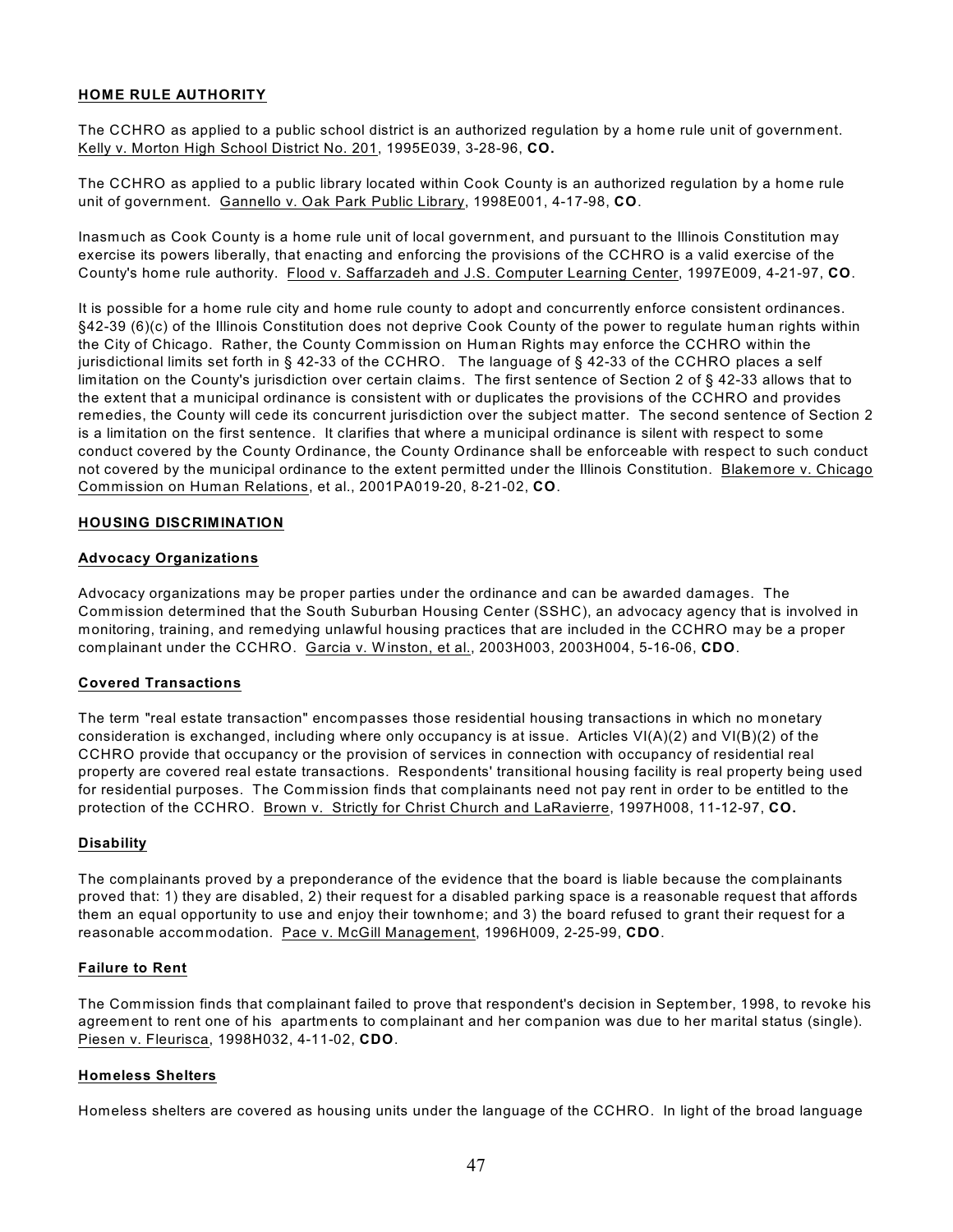used in § 42-38 (A)(1) of the CCHRO, the liberal construction language set forth in the CCHRO's Preamble, and in keeping with both local and federal holdings, the Commission finds that homeless shelters are housing units covered by the CCHRO and those persons who occupy such shelters for residential purposes are entitled to protection from unlawful discrimination during their residency. Brown v. Strictly for Christ Church and LaRavierre, 1997H008, 11-12-97, **CO**.

# **Indirect Discrimination**

Commission denies motion to dismiss one of two complainants. Complainants, husband and wife, reside in separate, but adjoining apartment units. Neither of complainants' leases was renewed by respondent. The Commission finds a sufficient nexus between the alleged disability of the complainant husband and the failure of the respondents to renew the lease of complainant wife as stating a claim of indirect discrimination based on complainant wife's actual association with her husband, a person with a disability. James and Marjorie Anderson v. Town Management, Howard Fink, Barrington Lakes Apartments, and Lois Phelps, 1996H012, 6-9-97, **CO**.

# **Managing Agent Liability**

Commission denies motion to dismiss and finds that the managing agent or individual working on behalf of a managing agent (individual condominium board member) is a person within the meaning of § 42-38 (A) of the CCHRO and may be found individually liable for his discriminatory actions." Spurgash v. 7041-49 O'Connell Condominium Association and Philip Kiner, Treasurer, 1994H006, 6-20-97, **HO**; Klegerman v. Heritage Manor, 1998H009, 1-5-99, **CO**.

The CCHRO prohibits conduct that denies disabled persons equal terms, conditions and privileges in real estate transactions. The denial by a management authority of a reasonable accommodation in rules, policies, practices or services that would afford a disabled person an equal opportunity to use and enjoy the privileges that come with his or her dwelling is unlawful under the CCHRO. Pace v. McGill Management et al., 1996H009, 2-25-99, **CDO**.

The board of managers is liable to complainants for refusing to grant a reasonable accommodation because the board was authorized to act, and did act as the agent of the owners of the townhomes with respect to the operation and regulation of the open parking spaces that are provided as a service in connection with the purchase and occupancy of the complainant's townhome. Pace v. McGill Management et al., 1996H009, 2-25-99, **CDO**.

Respondents are the alleged owners and or operators of a homeless shelter; as such, they are persons defined by § 42-38 (A)(1) of the CCHRO and are therefore intended to be covered by the CCHRO. Brown v. Strictly for Christ Church and LaRavierre, 1997H008, 11-12-97, **CO**.

# **Marital Status**

To prove a *prima facie* case of housing discrimination based on marital status, a complainant must show that (1) she is a member of a group protected by the CCHRO; (2) she had applied for and was qualified to rent the property in question; (3) she was rejected as a prospective tenant; and (4) the rental property remained available thereafter. Commission finds that although complainant, who is single, established a *prima facie* case, complainant did not establish by a preponderance of the evidence that the landlord declined to rent to her due to her marital status. Piesen v. Fleurisca, 1998H032, 5-9-02, **CDO.**

# **Methodist Campground**

Complainants established a prima facie case of retaliation with direct evidence. Respondents admitted that they took away complainants' license to occupy their cottage because of complainants' opposition to unlawful discrimination on the basis of sexual orientation. Complainants also established a prima facie case of retaliation with indirect evidence because (1) they engaged in expression protected under the Ordinance; (2) they suffered an adverse housing action; and (3) there was a causal link between the protected expression and the adverse action. Carroll et al v. Chicago District Campground Assoc. et al., 1999H006-009, 10-14-06, **CDO**.

Respondents admittedly denied complainants housing solely because they had created disturbances at respondent campground. Other individuals who were similarly at fault for disruptions were not barred from renting or owning cottages at respondent. There is no evidence of any legitimate basis for this unequal treatment. Thus, respondents unlawfully discriminated against complainants on the basis of their sexual orientation, and against complainants'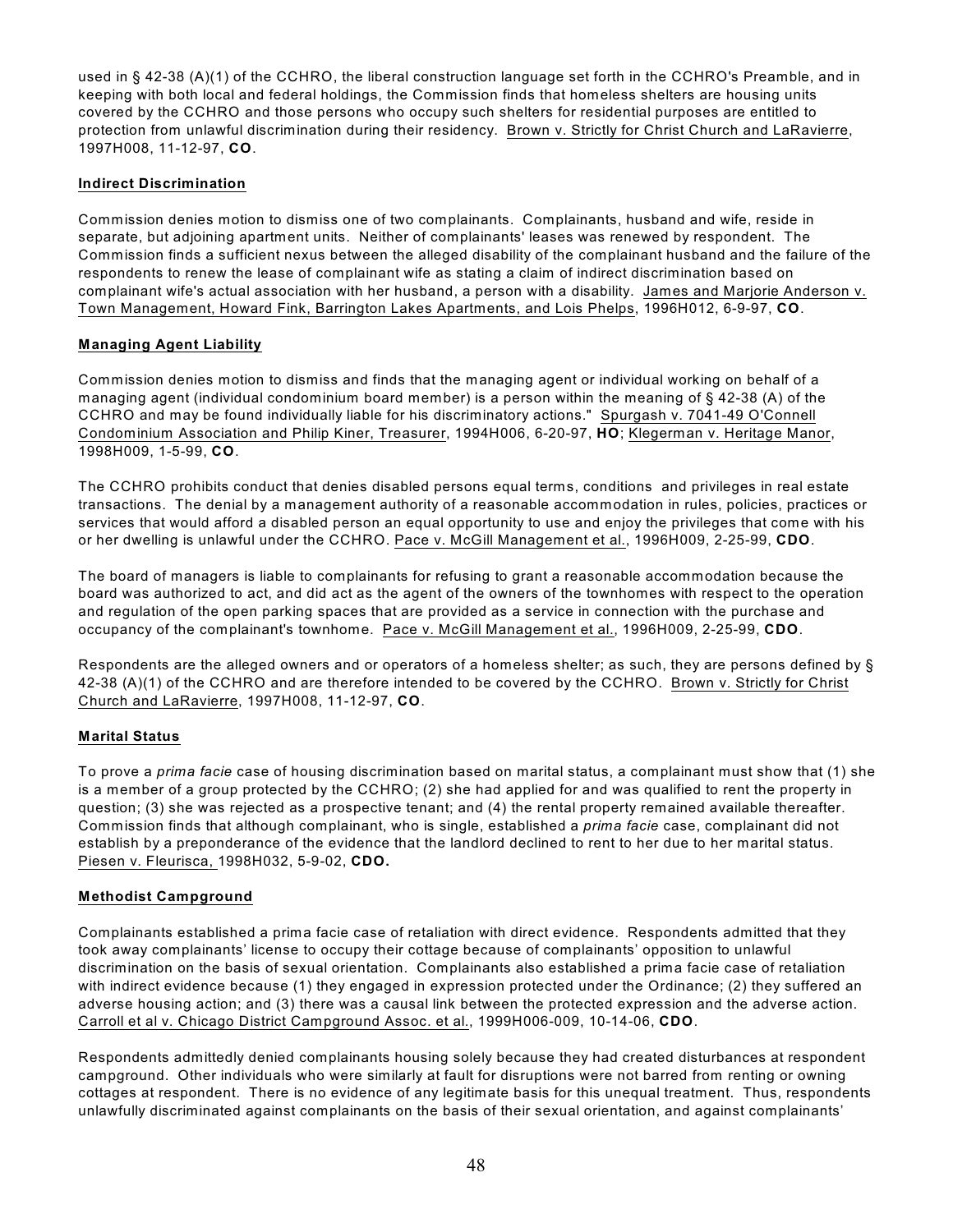foster son because the only reason he could not return to live at respondent was because of his family relationship with complainants. Carroll, et al v. Chicago District Camp Ground Assoc., et al., 1999H006-009, 10-14-06, **CDO**.

## **Parental Status**

By entering a default order was entered against respondent for failing to respond to discovery requests, the Commission deemed admitted the factual allegations of the complaint, which supported a finding of housing discrimination on the basis of parental status. Respondent evicted complainants from the apartment they rented from her when complainant was three months pregnant. Respondent provided no explanation when she evicted the complainants. On various occasions, respondent told complainant that she refused to rent to people with children. Garcia v. W inston, et al., 2003H003, 2003H004, 5-16-06, **CDO**.

#### **Prima Facie Case**

Complainant alleged a *prima facie* case. She was single when she sought to rent the apartment from respondent and hence a member of a group protected by the CCHRO. Second, she sought to rent an apartment from respondent and proved that she was qualified because he originally agreed to rent her one. Third, she was denied the opportunity to rent the apartment when respondent decided to revoke his acceptance of her tenancy. Fourth, the apartment remained open and un-rented for another month. Piesen v. Fleurisca, 1998H032, 4-11-02, **CDO**.

Complainant alleged a *prima facie* case that respondent discriminated against her by evicting her from her apartment one month after being informed that complainant was pregnant and told complainants that she refused to rent to people with children. Parental status is a protected status under the CCHRO. Because complainant alleged a prima facie case of housing discrimination, the Commission entered a default order against respondent after respondent repeatedly refused to participate in the procedures of the Commission. Garcia v. W inston, et al., 2003H003, 2003H004, 5-16-06, **CDO**.

#### **Reasonable Accommodation**

Because the language and intent of the CCHRO's housing provisions and those of the Fair Housing Act, the Illinois Human Rights Act, and the Chicago Fair Housing Ordinance are similar, that it is also unlawful under the CCHRO to refuse to make a reasonable accommodation, when a reasonable accommodation is necessary to afford a disabled person equal opportunity to use and enjoy housing. Pace v. McGill Management et al., 1996H009, 2-25- 99, **CDO**.

The complainants have the right to a reasonable accommodation that provides them with an equal opportunity to use and enjoy the privileges that come with their townhome under the CCHRO. The complainants' requested accommodation that the Board convert one of the open spaces to a disabled space for the use of any owner or guest who needs disabled parking was reasonable because the number of spaces that can be made into disabled parking is so limited. Pace v. McGill Management et al, 1996H009, 2-25-99, **CDO**.

# **Retaliation See RETALIATION**

## **HOUSING STATUS**

The protected basis of "housing status," is not included in the Chicago Human Rights Ordinance. Therefore, discriminatory conduct based on a person's housing status is not prohibited by the Chicago Human Rights Ordinance. Although the conduct of housing status discrimination occurred within the City of Chicago, in accordance with § 42-33 of the County Ordinance, the County Commission has jurisdiction to proceed with the investigation of housing status allegations asserted in the complaint. See, e.g., Blakemore v. Chicago Temple Building, Building Manager, and Janitorial Staff, 2002PA006, 5-13-02, **CO**; Blakemore v. City of Chicago Fire Department and Metropolitan Pier & Exposition Authority, 2002PA015, 10-26-04, **CO** (public accommodations cases).

To establish a *prima facie* case of discrimination in access to a public accommodation due to her/his housing status or perceived housing status, a complainant must show (1) (she is a member of a protected class; (2) (s)he was denied full enjoyment of the public accommodation; and (3) others not within her/his protected class were allowed full enjoyment of those services and/or (s)he received services in a markedly hostile manner and in a manner which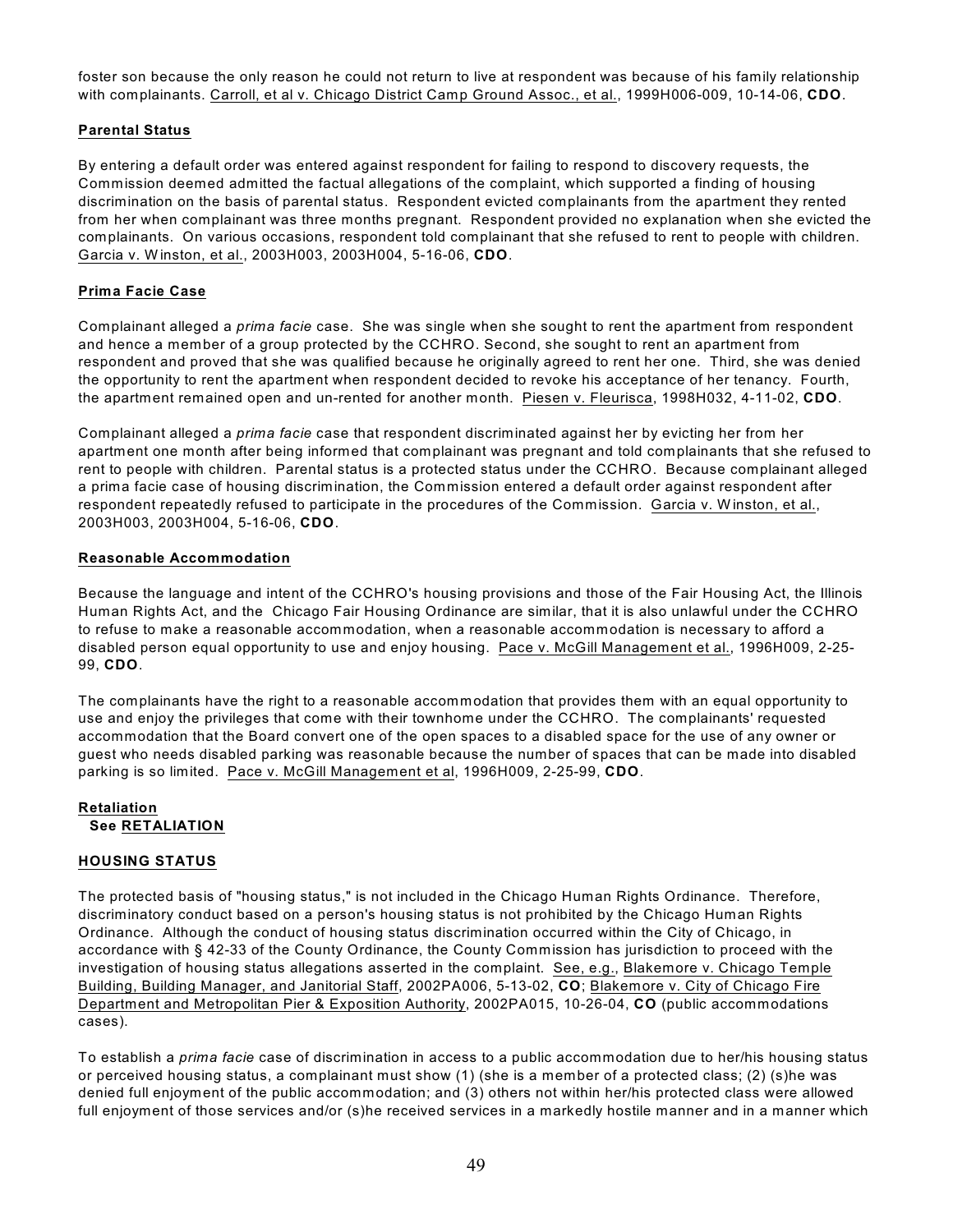a reasonable person would find objectively unreasonable. Blakemore v. Kinko's, Inc., 2002PA011, 7-14-03, **CO**; Blakemore v. The Market Place, 2004PA008, 6-7-04, **CO**; Blakemore v. City of Chicago Fire Department & MPEA, 2002PA015, 10-26-04, **CO**; Blakemore v. Trizec Holdings, Inc., (a/k/a) Trizec Office Properties, 2003PA007, 4-21- 06, **CDO**.

In a commercial context the courts have allowed for an alternative method of establishing a *prima facie* case of public accommodation discrimination by showing that a complainant received services in a "markedly hostile manner and in a manner which a reasonable person would find objectively unreasonable." In this case, the complainant failed to indicate any evidence of record to show that complainant was treated in such a manner or in anyway discriminated against because of her/his (perceived) housing status, and thus the complaint was dismissed. Blakemore v. Kinko's, Inc., 2002PA011, 7-14-03, **CO**; Blakemore v. The Market Place, 2004PA008, 6-7-04, **CO**; Blakemore v. City of Chicago Fire Department & MPEA, 2002PA015, 10-26-04, **CO**; Blakemore v. Trizec Holdings, Inc., (a/k/a) Trizec Office Properties, 2003PA007, 4-21-06, **CDO**.

To state a claim of retaliation for his opposition to housing status discrimination, the complaint needs to contain allegations that complainant expressed or communicated to respondent his opposition to what he reasonably believed to be housing status discrimination. The complaint contains no allegations that complainant opposed housing status discrimination with respondent and, therefore, fails to state a claim of retaliation based on housing status discrimination. Blakemore v. W algreens, 2005PA001, 4-4-05, **CO**.

Complainant failed to establish a *prima facie* case of discrimination in access to a public accommodation on the basis of perceived housing status because he failed to prove that any agent of the respondent was involved in the alleged adverse action taken against him. Blakemore v. Metropolitan Pier and Exposition Authority, 2002PA015, 4- 21-06, **CDO**.

# **INDIVIDUAL LIABILITY**

# **Aiding and Abetting**

Under § 42-41 (B) of the CCHRO, individuals may be held liable when they aid and abet another person (including the corporation they work for) in the commission of a violation under the CCHRO. The Commission will look to Illinois case law construing the requirements for finding aiding and abetting under other statutes, as well as cases interpreting aiding and abetting provisions in similar anti-discrimination laws for guidance. Fallico v. Radiology Imaging Specialists, Ltd., et. al., 1995E010, 7-29-98, **CO**.

Although the complainant asserts that respondents aided, abetted, compelled or coerced Commission personnel to commit a violation under the CCHRO, the complaint fails to identify what CCHRO violation was alleged to have been committed by Commission personnel or specifically how respondents aided, abetted, compelled or coerced the Commission in committing this unidentified CCHRO violation. Respondents' motion to dismiss granted. Even construed most liberally, complainant's allegations neither identify nor implicate a protected basis of discrimination under the CCHRO, nor do they constitute conduct of unlawful discrimination under § 42-38 I of the CCHRO. Munda v. Block Medical Center, et al., 2004E061, 2-10-05, **CO**; Munda v. Polish et al., 2004E044A, 2-10-05, **CO**.

W hile legal representatives, including non-lawyers, might be proper respondents in a complaint filed under the CCHRO, the Commission finds that, based on the facts as alleged in this complaint, the respondents named in this case are not proper respondents. Specifically, complainant's characterization of respondents' conduct and complainant's legal conclusions about this conduct do not state a claim for either retaliation or aiding and abetting, and do not otherwise rise to a violation of the CCHRO. Munda v. Polish, et al., 2004E044A, 2-10-05, **CO**.

## **Employment**

## **Corporate Board Members**

There must be specific acts of wrongdoing alleged against individual board members for them to be individually named as respondents. Fallico v. Radiology Imaging Specialists, Ltd., et. al., 1995E010, 7-29-98, **CO**.

Motion to dismiss individually named corporate board members as respondents is denied. When board members have the ability to make decisions affecting complainant's employment, they may be liable for acts of discrimination for which they were responsible in whole or in part. Fallico v. Radiology Imaging Specialists, Ltd., et. al., 1995E010, 7-29-98, **CO**; Gordon v. Enclave Condominium Association, 2002H002, 8-12-05, **CO**.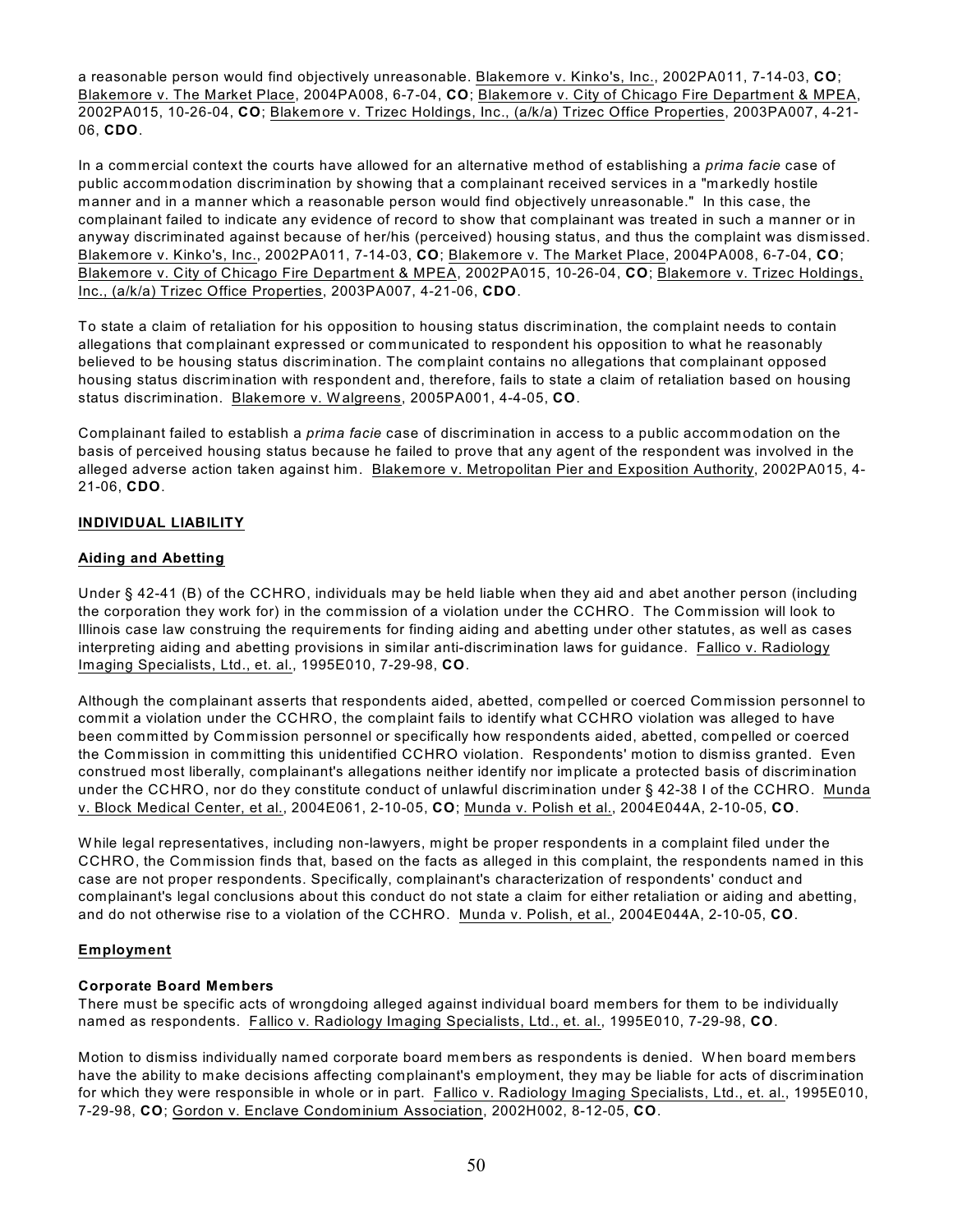## **Decision-Makers**

Under § 42-35 (B)(1) of the CCHRO, individual decision makers, supervisors, agents of the company/employer, as well as the human representative of a company may be held individually liable when they are responsible in whole or in part for acts of discrimination. Fallico v. Radiology Imaging Specialists, Ltd., et. al., 1995E010, 7-29-98, **CO**; Gordon v. Enclave Condominium Association, 2002H002, 8-12-05, **CO**.

Individuals that fall within the definition of § 42-35 (E) of the CCHRO can be held personally liable for their own acts of discrimination and sexual harassment that violate § 42-35(E) of the CCHRO. Urbach v. Amelio's Restaurant et al., 1997E089, 7-1-98, **CO**.

#### **Owners/Principals**

Respondent owner found liable for manager's sexual harassment toward complainant, and for retaliatory discharge. Gluszek v. Stadium Sports Bar and Grill, 1993E052, 3-16-95, **CDO**.

Pursuant to an order of default for respondent's refusal to respond to complaint, respondent found liable for manager's unlawful discharge on the basis of sexual orientation. Feges v. The New Embers Restaurant, 1993E013, 6-16-94, **CDO**.

A managing agent may be liable to the complainant for sexual harassment committed by a volunteer maintenance worker that the managing agent hired. Zaccardo and Zaccardo v. Circle Hill Apartments, et al., 1994E025, 7-20-95, **HO**.

#### **Housing Discrimination**

#### **Managing Agent**

Commission denies motion to dismiss and finds that the managing agent or individual working on behalf of a managing agent (individual condominium board member) is a person within the meaning of § 42-38 (A) of the CCHRO and may be found individually liable for his discriminatory actions." Spurgash v. 7041-49 O'Connell Condominium Association and Philip Kiner, Treasurer, 1994H006, 6-20-97, **HO**.

## **INJUNCTIVE RELIEF**

The Commission has broad power to award remedies as set forth in § 42-34 (C). § 42-34 (C)(1)(c) and (a) of the CCHRO provides that the Commission may order appropriate injunctive relief to prevent future discriminatory practices. Hall v. GMRI, Inc., d/b/a Red Lobster Restaurants, 1996E101, 9-10-98, **CDO**; Garcia v. W inston, et al., 2003H003, 2003H004, 5-16-06, **CDO**.

#### **Awarded**

§ 42-34 (C)(1)(a) and (c) of the CCHRO provides that the Commission may order injunctive relief as appropriate. The Commission ordered the following injunctive relief: reinstatement of complainant in his position; cease and desist unlawful discrimination in general; cease and desist unlawful discrimination against complainant; commence diversity training/sensitivity training for managers of respondent; and the issuance of written communications to all employees that unlawful discrimination in all of its forms will not be tolerated. Hall v. GMRI, Inc., d/b/a Red Lobster Restaurants, 1996E101, 9-10-98, **CDO**.

The Commission ordered respondent to designate the open space next to complainants' space as disabled parking and to make and enforce rules for parking in such space. Pace v. McGill Management et al., 1996H009, 2-25-99, **CDO**.

The Commission ordered that respondent cease and desist from forms of unlawful discrimination; be enjoined from reassigning violator to respondent's place of business; reassign complainant to her shift if she so desires; conduct diversity/sensitivity training for all management level employees of respondent; issuance of written communication to all employees that such discrimination will not be tolerated. McClellan v. Cook County Law Library, 1996E026, 6-7-99, **CDO**.

The respondent is permanently enjoined from discriminating against any person because of his or her parental status in any of the terms or conditions of housing. The respondent will cooperate with South Suburban Housing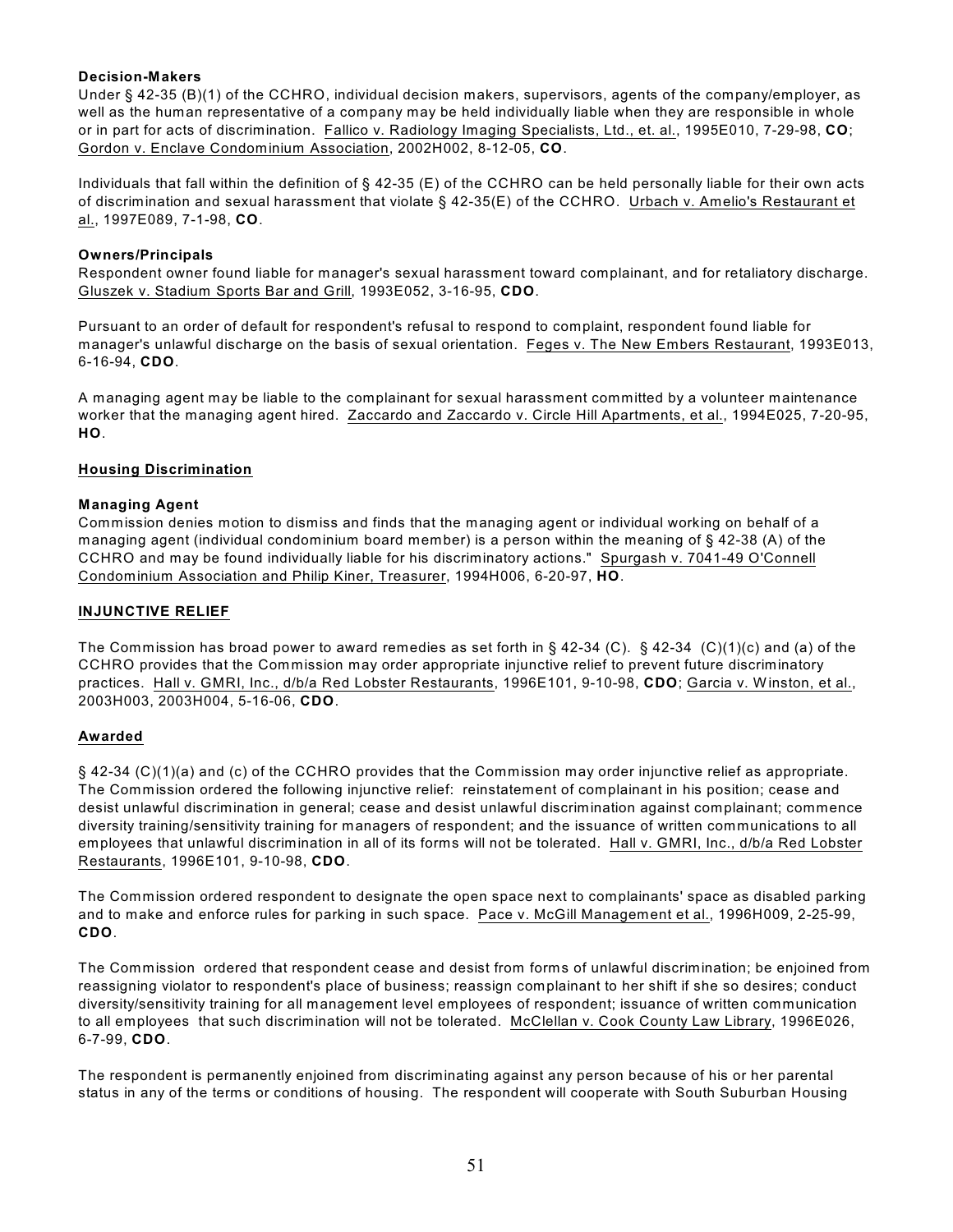Center ("SSHC") in future monitoring and will attend training provided by SSHC. Garcia v. Winston, et al., 2003H003, 2003H004, 5-16-06, **CDO**.

Respondents shall cease and desist from all acts of discrimination, sexual harassment and constructive discharge due to that harassment, as are found to have occurred in this case. Further, respondent shall post notices as required in § 42-34 (C)(1)(j) of the CCHRO. Desparte v. Arlington Heights Kirby et al., 2002E020, 5-6-05, **CO**.

The Commission shall order respondents to cease discriminating in the rental or "sale" of cottages on the basis of sexual

orientation, or on the basis of an individual's opposition to such discrimination, and shall be ordered to entertain applications from the Carroll complainants. Similarly, if the Grahams complainants' cottage is still within the respondents' inventory, respondents shall be ordered to reinstate their right to occupy that cottage. Carroll et al v. Chicago District Campground Assoc. et al., 1999H006-009, 10-14-06, **CDO**.

# **Factors Considered**

Numerous factors are to be considered in determining whether injunctive relief is appropriate, or in fashioning relief under an injunctive decree once the court has determined that such a remedy is necessary. These factors include the bona fide intention of the party found guilty of discrimination to presently comply with the law, the effective discontinuance of the discriminatory practices in question, and in some cases, the character of past violations. In other words, affirmative injunctive relief for past discriminatory practices is appropriate where the court believes that the lingering effects of discrimination have yet to be remedied. Here, respondent testified that she had no intention of changing her rental policies in the future. Clearly, an equitable remedy is necessary to ensure that respondent does not continue to discriminate against tenants on the basis of parental status. Garcia v. Winston, et al., 2003H003, 2003H004, 5-16-06, **CDO**.

# **INVESTIGATION**

## **Complaint Consolidation**

For the purposes of investigation and other Commission procedures, consolidation of two complaint numbers is appropriate and will not prejudice the parties. Due to the substantial similarities between the facts of each complaint, the commonality of parties, and the common questions of law, consolidation is warranted. Donnell, Cotton, HOPE v. Sprovieri, 1998H011-012, 11-30-98, **CO**; Carroll, et al v. Chicago District Campground Association, et al., 1999H006-009, 7-23-01, **HO**.

## **Evidence of Pattern and Practice**

In the context of a complaint, conduct which may in and of itself be outside the 180-day filing period may nonetheless be included in a complaint and be of significance during the investigatory stage if the conduct established a pattern and practice of discriminatory conduct or behavior. As stated in the Commission's previous decisions, such incidents, where appropriate, may be used to assess credibility, motive or bias of the respondent. Martin v. Club Fever, 1998PA009, 11-10-98, **CO**.

## **Fact-Finding Conference**

It is within the discretion of the Commission investigator assigned to a case to determine whether a fact-finding conference would assist in gathering relevant information and documentation which would otherwise be obtainable through witness interviews or the Commission's questionnaire process. Phillips v. Howard E. Gilbert & Associates, 1997E101, 1-9-01, **CO**, Hart v. Market Facts, Inc., 1999E009, 4-22-04, **CO**.

## **Investigation Standard**

The Commission's neutral fact finding investigation will look at the conduct alleged as a whole. At the complaint filing stage, the complainant does not need to prove the elements of a *prima facie* case, the complainant must simply articulate those elements. Blucher v. Wilkes and McClean, Ltd., 2004E015, 5-24-05, **CO**.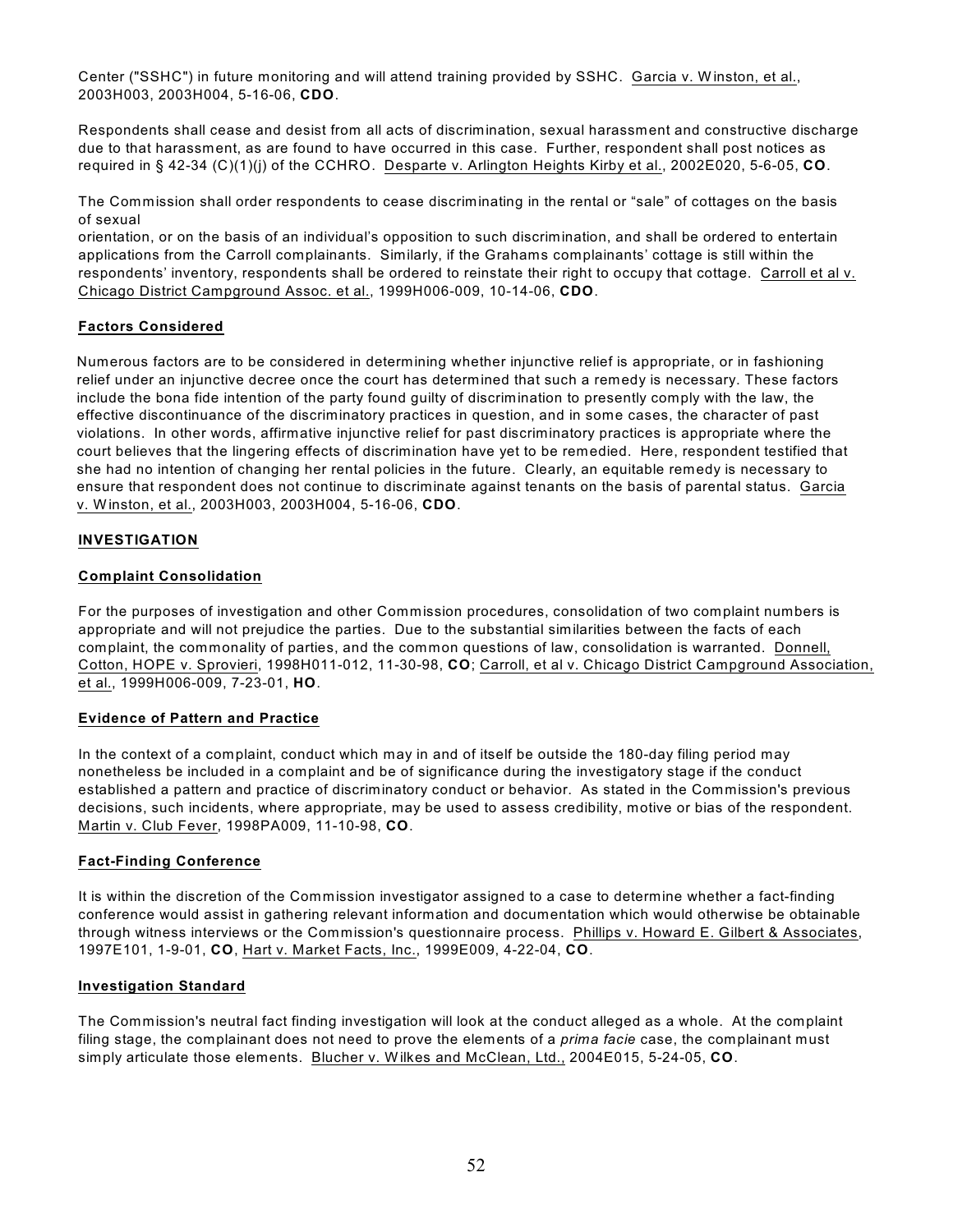# **Investigation Type/Method**

Complainant's request for reconsideration denied when the request was based on complainant's allegations of a denial of due process. However, simply because a complainant does not get the exact type of investigation that he or she would like, and arguably the corresponding results, does not mean that a complainant was denied due process during the course of the investigation. Hart v. Market Facts, Inc., 1999E009, 4-22-04, **CO**.

Commission finds that if it granted a motion to dismiss because the investigation was not completed within 180 days, complainant would be denied access to the Commission's investigatory process and effectively denied her due process right to an investigation of her complaint. Commission follows the U.S. Supreme Court in Logan v. Zimmerman Brush Co. 455 U.S. 422 (1982). Montgomery v. Rosenthal, 1994H001, 10-18-94, **CO**; J. Eugene O'Neill v. Handy Andy Home Improvement Centers, 1994E053, 6-20-95, **CO**.

## **Timeline for Investigation**

§ 42-34 (B)(2)(a) of the CCHRO provides that an "investigation shall be completed within 180 days after filing...unless impractical to do so within that time." The Commission finds that due to delays in service, and requests for extension of time for response, it was impractical for the Commission to complete investigation within 180 days. Montgomery v. Rosenthal, 1994H001, 10-18-94, **CO**; Conway v. Transaction Database Marketing, Inc. 1999E010A, 7-17-02, **HO**.

Commission finds that if it granted a motion to dismiss because the investigation was not completed within 180 days, complainant would be denied access to the Commission's investigatory process and effectively denied her due process right to an investigation of her complaint. Commission follows the U.S. Supreme Court in Logan v. Zimmerman Brush Co. 455 U.S. 422 (1982). Montgomery v. Rosenthal, 1994H001, 10-18-94, **CO**; J. Eugene O'Neill v. Handy Andy Home Improvement Centers, 1994E053, 6-20-95, **CO**.

# **JURISDICTION**

# **Complaint Reinstatement**

Relying on the right to sue provisions of the CCHRO, four different complainants chose to remove their complaints from the Commission to various Cook County circuit courts. In separate decisions or orders, the courts declared the CCHRO subsection relied upon by these complainants to be invalid, dismissed complainants court complaints, thereby, depriving complainants of any forum for their complaints. The individual complainants then sought to have their complaints reinstated at the Commission. Although neither the CCHRO nor the Commission's Rules specifically address the issue of reinstatement, the CCHRO was drafted as remedial legislation. Equity concerns support the Commission consideration and subsequent granting of complainants' respective motions for resuming jurisdiction and reinstatement of the original complaints of discrimination at the Commission. Lucas v. Zeta International and Branco Jevtic, 1996E022, Gilich v. LaGrange Memorial Hospital, 1995E036, Newman v. Humana, Inc., 1998E047, and Hakim v. Payco-General American Credits, Inc. 1999E021, 5-23-00, **CO**.

# **Concurrent Jurisdiction**

§ 42-34 (B)(2)(b) of the CCHRO is an acknowledgment of the Commission's concurrent jurisdiction with other similar agencies over discrimination complaints. Solis v. Hi-Temp Incorporated, 1994E046, 11-5-94, **CO**; Blakemore v. Dublin Bar and Grill, Inc., an Illinois Corporation d/b/a Dublin Pub, 2005PA008, 4-3-06, **CO**; Harrington v. John H. Stroger, Jr. Hospital, 2005E010, 3-30-2005, **CO**; Diggs v. Dollar General, Inc., 2005E016, 5-16-2005, **CO.**

Commission has concurrent jurisdiction with other administrative agencies. The Illinois Human Rights Act confers authority to localities to create a department or commission which promotes the purposes of the Act and contemplates concurrent jurisdiction with local departments and commissions. Lindberg v. Chicago Transit Authority, 1994E063, 7-27-95, **CO**; Urban v. W estchester School District 92 2, 2000E008, 2-26-00, **CO**.

The Ordinance's preamble expressly provides that the CCHRO is to be liberally construed for the accomplishment of its purposes, and nothing in the CCHRO shall be construed to limit rights granted under the laws of the state of Illinois or the United States. Thus, no person can be barred from seeking any other remedy or right of action.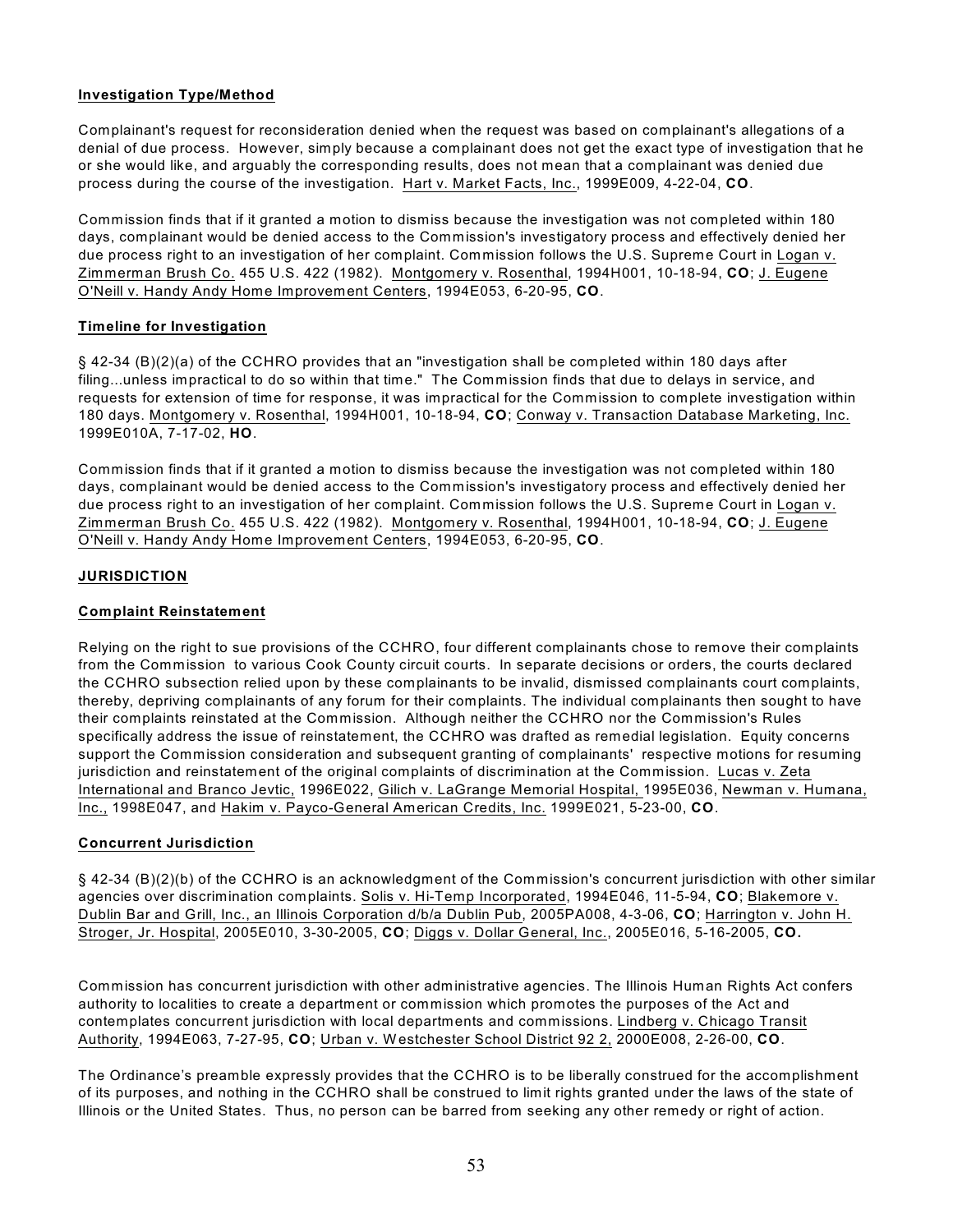Commission has concurrent jurisdiction with the IDHR and will not dismiss the Commission complaint simply because a similar action has been filed with that agency. Langille v. Baldwin Court Condominium Assn., 1994H012, 9-20-95, **CO**.

In accordance with § 42-33 of the CCHRO, the Commission generally does not exercise its concurrent jurisdiction over complaints of discrimination or harassment which can be properly filed with the City of Chicago Commission on Human Relations. Alternatively, where the Chicago Ordinance does not cover conduct which is covered by the County Ordinance, a complainant may file with the County Commission. Ehrsam v. National Casein Co. et al., 1994E126, 10-16-95, **CO**.

Commission denied respondent's motion for deferral of complaint, when complainant also filed with the Chicago Commission on Human Relations. Pursuant to concurrent jurisdiction, Commission normally would have deferred the complaint filed with the Commission if the allegations of violation are the same or similar; However, in this case the Chicago Commission could not entertain jurisdiction over an allegation of retaliation in housing, inasmuch as the CCHRO, while it covers sexual harassment, does not cover retaliation in housing. Stovall v. Metroplex, Inc. et al., 1995H010, 10-19-95, **CO**.

## **Deferral**

§ 42-34 (B)(2)(b) of the CCHRO provides in relevant part that "the Commission may defer investigation of a timely filed complaint where the same complaint, or a substantially similar complaint, has been filed by the complainant with another administrative agency." This provision is an acknowledgment of the Commission's concurrent jurisdiction with other agencies over certain discrimination complaints. It is designed to give the Commission the discretionary authority to defer investigation of a complaint when it would serve the goal of conserving administrative resources and minimize the burden on respondents without compromising the due process rights of the complainant to an investigation of the complaint. Practically speaking, the deferral operates like a grace period which allows the opportunity for a complaint to be resolved in another forum before the Commission begins its investigation. If the dispute is not resolved in the alternative forum on the merits or through settlement or mediation which would result in the voluntary dismissal of the complaint filed with the Commission, the Commission will commence its investigation. See, e.g., Hudok v. Quality Transportation Systems, Inc., 1994E031, 12-27-94, **CO**; Lee v. DaVita d/b/a Logan Square Dialysis, 2002E082, 12-19-02, **CO**; Barnes v. United Parcel Service, 2003E024, 6-26-03, **CO**; Peters v. Lyons School District No. 103, 2004E067, 1-7-05, **CO**; Harrington v. John H. Stroger, Jr. Hospital, 2005E010, 3-30-2005, **CO**; Diggs v. Dollar General, Inc., 2005E016, 5-16-2005, **CO**.

## **Governmental Entities/Agencies**

Municipal corporations and other units of local government other than governments of municipalities are not exempt from the CCHRO's definition of "employer." Pearce v. Lemont Fire Protection District, 1997E016, 4-14-97, **CO**.

Respondent argues that it is either a municipal corporation or a unit of municipal government. Commission finds respondent, while it may either be a municipal corporation or a unit of municipal government, or both, it is not a government of a municipality and, therefore, is not exempt from CCHRO's division of employer. Palmer v. Metropolitan W ater Reclamation District of Greater Chicago, 1994E057, 3-31-95, **CO**.

## **City of Chicago Commission on Human Relations**

The Cook County Commission on Human Rights has no authority or jurisdiction to enforce the Chicago Human Rights Ordinance. A complaint alleging a violation of the Chicago Human Rights Ordinance must be filed with the Chicago Commission on Human Relations. Eischen v Cook County, 2000E002, 5-4-00, **CO**; Blakemore v. Dublin Bar and Grill, Inc., an Illinois Corporation d/b/a Dublin Pub, 2005PA008, 4-3-06, **CO**.

## **Clerk of the Circuit Court of Cook County**

Interpreting the language of the Illinois Constitution, the Supreme Court of Illinois has held that the government of the State of Illinois and Clerks of the Circuit Court are clearly state, not county, officers. As a state official, the Clerk of the Circuit Court is part of the government of Illinois and therefore, expressly exempt from the definition of an employer under the CCHRO. Eischen v. Cook County, 2000E002, 11-21-01, **CO**.

## **Cook County Commission on Human Rights**

Due to a conflict of interest the Commission cannot hold jurisdiction over complaints filed against the Commission or Commission staff. Complaints filed against the Commission will be handled by the Chicago Commission on Human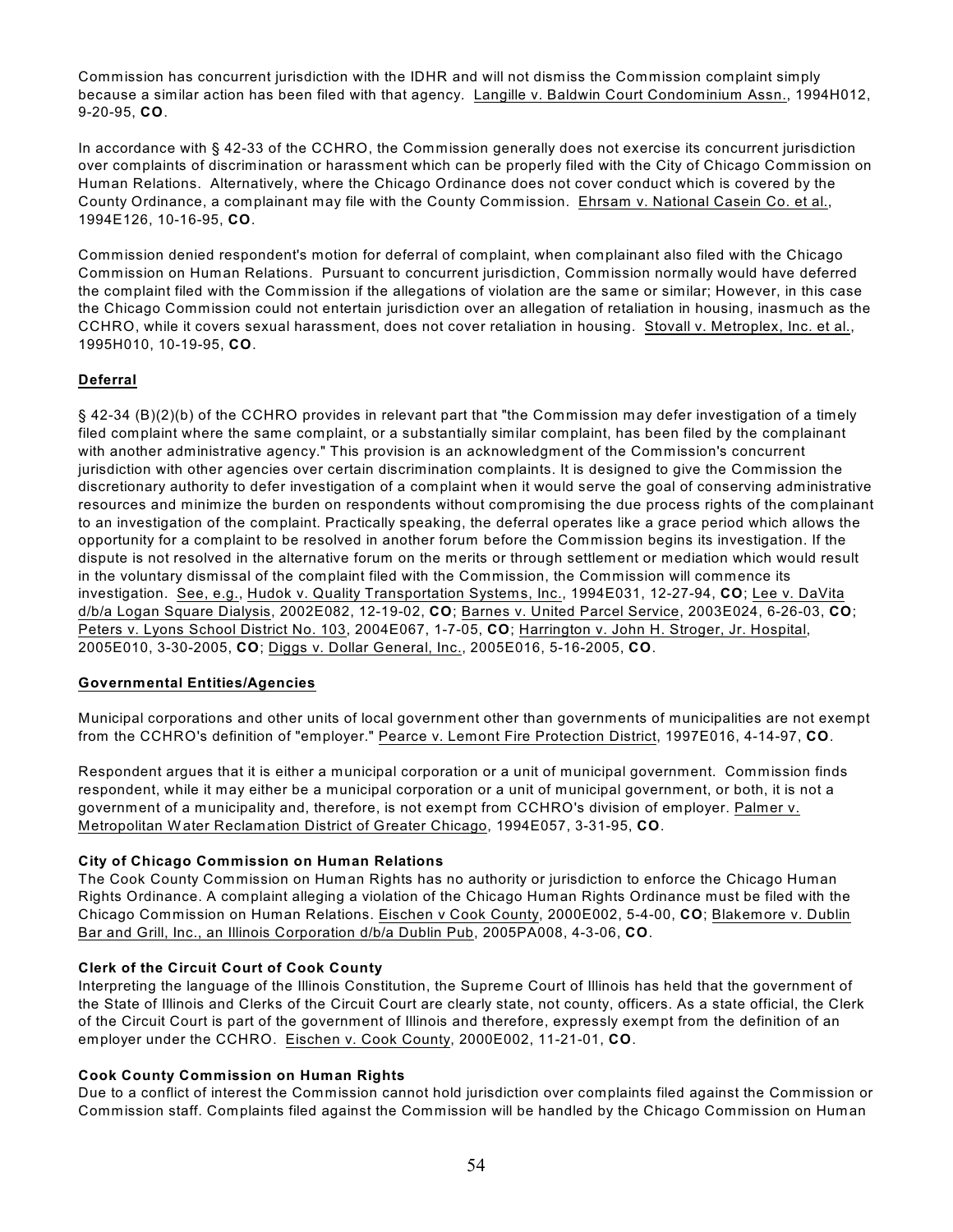Relations. Blakemore v. Cook County Commission on Human Rights and Jennifer Vidis, 2002PA025, 6-12-03, **CO.** 

# **Employees of Cook County**

Commission has authority to investigate complaints of discrimination and violations filed under the County Ordinance by County employees whose offices are located within the City of Chicago. Eischen v. Cook County, 2000E002, 5-4-00, **CO.**

## **Illinois Department of Human Rights**

The government of the State of Illinois is clearly and plainly excluded from the CCHRO's definition of person as set forth in § 42-31(N). The IDHR is a department of the government of the State of Illinois. Blakemore v. State of Illinois Department of Human Rights, 2001PA003, 4-27-01, **CO.** 

## **Regional Transportation Authority**

Commission concludes that it may exercise jurisdiction over CTA because to do so would not be inconsistent with the intent of either the RTA Act or the Illinois Human Rights Act. Complainant's claim is one of discrimination based on housing status, specifically perceived homelessness. Neither the Illinois Human Rights Act, nor the Chicago Commission on Human Relations, covers housing status discrimination. To exclude from the Commission's jurisdiction all of CTA would contradict the intent of the Illinois Human Rights Act, and would provide no outlet for an individual who felt he had been discriminated against by the CTA based on his perceived housing status. Blakemore v. Chicago Transportation Authority, et. al., 2006PA008, 11-30-06, **CO**.

Based on the language of the Regional Transportation Act and the Illinois Human Rights Act, the Illinois General Assembly did not intend to exclude the respondent Regional Transportation Authority from the Commission's jurisdiction. Paquet v. PACE Suburban Bus, 1997E068, 7-28-98, **CO.**

# **States Attorney of Cook County**

Interpreting the language of the Illinois Constitution, the Supreme Court of Illinois has held that the government of the State of Illinois and the State's Attorney of Cook County are state, not county, officers. As a state official, the State's Attorney of Cook County is part of the government of Illinois and therefore, expressly exempt from the definition of an employer under the CCHRO. Vaughn v. Cook County State's Attorney, 1993E062, 11-21-01, **CO**; John Doe v. Cook County State's Attorney, 1999E061, 11-21-01, **CO**; Young v. Office of the Cook County State's Attorney, 2003E048, 11-25-03, **CO**.

## **School Districts**

W hile a school district may be a "quasi-municipal corporation" created by the state, it is not part of the state government itself, or an agency of the state for the purposes of being considered an exempt employer under § 42- 31(E) of the CCHRO. Elrod v. Elementary School District No. 159, 1995E053, 3-28-96, **CO**.

The application of the Ordinance to a public school district is an authorized regulation by a home rule unit of government. Kelly v. Morton High School District No. 201, 1995E039, 3-28-96, **CO**.

# **Township Highway Department**

A township highway department is not exempt as an employer under § 42-31(E)(2)(d) of the CCHRO. The township highway department is not a government of a municipality, but rather it is a unit of local government which is not exempt from the CCHRO. Fiore v. Bloom Township Highway Department, 1993E074, 4-26-95, **HO**.

## **Village Departments**

Commission finds that complainant's employer was not the department of parks and recreation, but the Village of Orland Park, which is exempt from the employment provisions of the CCHRO; thus, the Commission is without jurisdiction to investigate or adjudicate the complaint. Limanowski v. Orland Park Parks and Recreation, 1998E090, 6-30-00, **CO.**

# **Harm Required**

The only allegation of the complaint that might be considered timely (removal of a lien) was not actionable because complainant was not injured by the action and, therefore, it did not constitute a violation of the CCHRO. Spurgash v. 7041-49 O'Connell Condominium Association and Kiner, 1994H006, 10-19-98, **CDO**.

The Commission will examine claims on a case by case basis and will consider the totality of the facts alleged in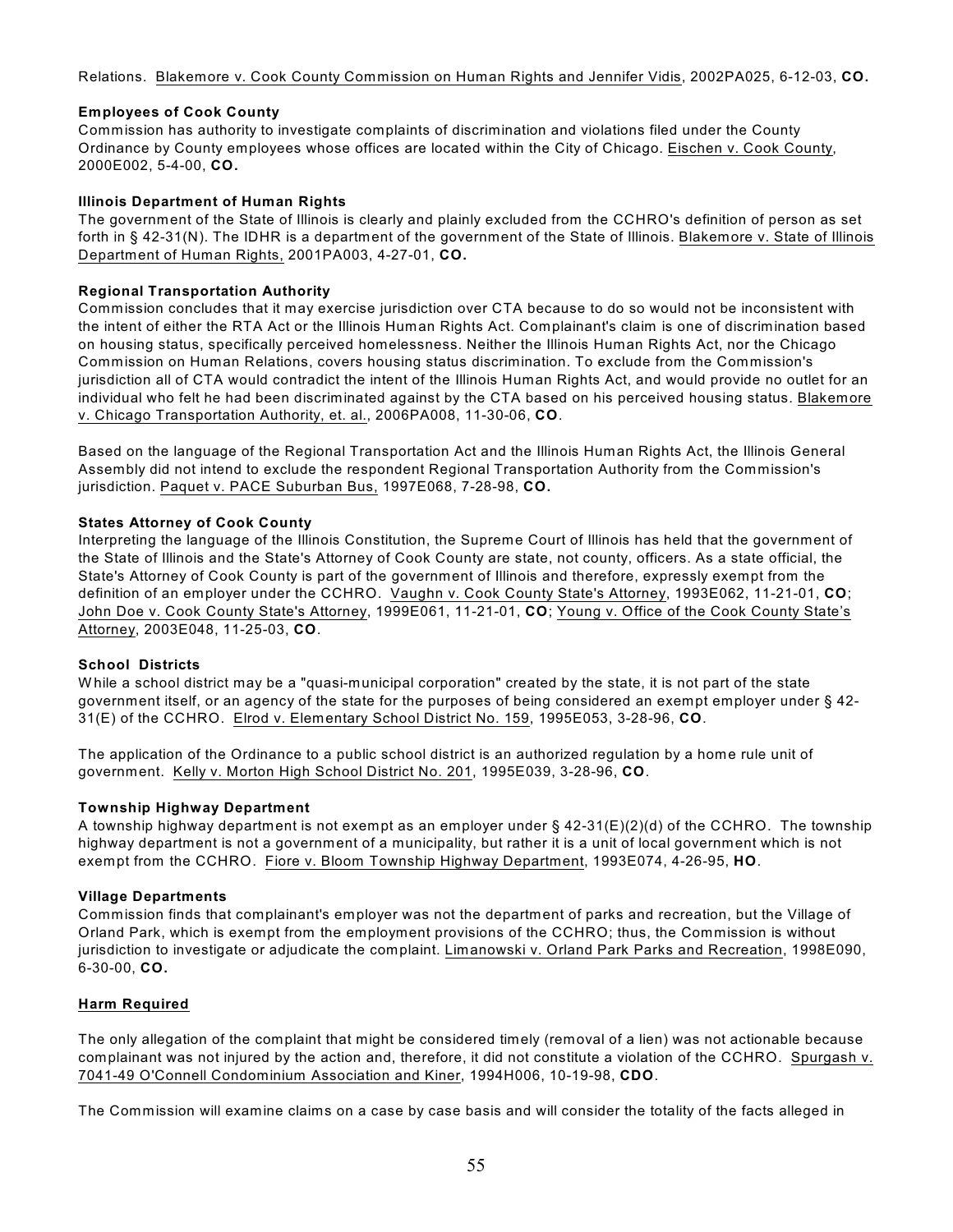order to determine whether a claim or allegation is too trivial to constitute adverse action or to otherwise state a claim of public accommodation discrimination under the CCHRO. Mere inconvenience or an alteration of expectations is not sufficient to constitute adverse action or a violation of the CCHRO. Blakemore v. Chicago Commission on Human Relations, et al., 2001PA019-020, 8-21-02, **CO**.

## **Jurisdiction Lacking**

# **Alleged Violation in Cook County**

The Commission has long held that the County Ordinance does not apply to complaints of discrimination occurring within the City of Chicago which involve conduct covered by the Chicago Human Rights Ordinance. See, e.g., Blakemore v. Metropolitan W ater Reclamation District of Greater Chicago, 2001PA004, 3-14-01, **CO** (public accommodation discrimination/race); Tortorello v. Oracle Corporation, 2002E060, 7-24-02, **CO** (public accommodation discrimination/race); Blakemore v. Chicago Commission on Human Relations, 2001PA019-020, 8- 21-02, **CO** (public accommodation discrimination/race).

# **Alleged Violation Outside Cook County**

CCHRO applies to discrimination in employment that is or would be located in whole or in part in Cook County or when the act of unlawful discrimination takes place in Cook County. The Commission lacks jurisdiction over alleged discriminatory conduct occurring in Buffalo Grove, which is in Lake County. Kajiwara v. John S. Swift Company, 1994E028, 8-10-94, **CO**; see also Esquivel v. Cherry Creek Nursery, Inc., (location in Will County) 1995E084, 10- 10-95, **CO**; Rosas v. Arrow Plastic Manufacturing Co. and Illinois Bottle Manufacturing Co., (location in DuPage County) 1999E015, 3-17-99, **CO**.

## **Jurisdiction Retained**

# **Alleged Violation in Cook County**

For the purposes of surviving a motion to dismiss prior to the completion of the Commission's fact finding investigation, the Commission finds that the complainant has articulated facts which, if proven, would show that the location of the alleged violation is in Cook County, where complainant worked in the CTA's maintenance shop in Rosemont. Pursuant to § 42-35 (A), the CCHRO covers employment that is or would be in whole or in part of Cook County. Lindberg v. Chicago Transit Authority, 1994E063, 7-27-95, **CO**; Gutzmer v. Midwest Mechanical, Inc., (alleged violation occurred in Mount Prospect, which is located in Cook County), 1997E054, 8-8-97, **CO**; Borelli v. Presidential Mortgage Company, (alleged violation occurred in Arlington Heights, which is located in Cook County), 1998E058, 10-1-98, **CO**; Schwartz v. webMethods, Inc. (alleged violation occurred in Oak Park, which is located in Cook County), 2000E061, 3-19-01, **CO.**

## **County Employees in the City of Chicago**

The Commission has authority to investigate complaints of discrimination and violations filed under the County Ordinance by County employees whose offices are located within the City of Chicago. Eischen v. Cook County, 2000E002, 5-4-00, **CO**.

## **Housing Status Discrimination in the City of Chicago**

The protected basis of "housing status," is not included in the Chicago Human Rights Ordinance. Therefore, discriminatory conduct based on a person's housing status is not prohibited by the Chicago Human Rights Ordinance. Although the conduct of housing status discrimination occurred within the City of Chicago, in accordance with § 42-33 of the County Ordinance, the County Commission has jurisdiction to proceed with the investigation of housing status allegations asserted in of the complaint. See, e.g., Blakemore v. Chicago Temple Building, Building Manager, and Janitorial Staff, 2002PA006, 5-13-02, **CO**; Blakemore v. City of Chicago, Argus Security, et al., 2002PA019, 4-23-02, **CO**.

## **Location of Alleged Violation**

Motion to dismiss denied. Resolving respondent's claim that the Commission is lacking subject matter jurisdiction because respondent's principal place of business was outside of Cook County would require the Commission to look beyond the face of the pleadings to rule on the truth and substance of the allegations from both parties, and thus not properly resolved on a motion to dismiss at this phase of the proceedings. Perez v. Lake Park Construction, Inc., 2004E063, 8-1-06, **CO**.

## **Retaliation in the City of Chicago**

Commission denied respondent's motion for deferral of complaint which was also filed with the Chicago Commission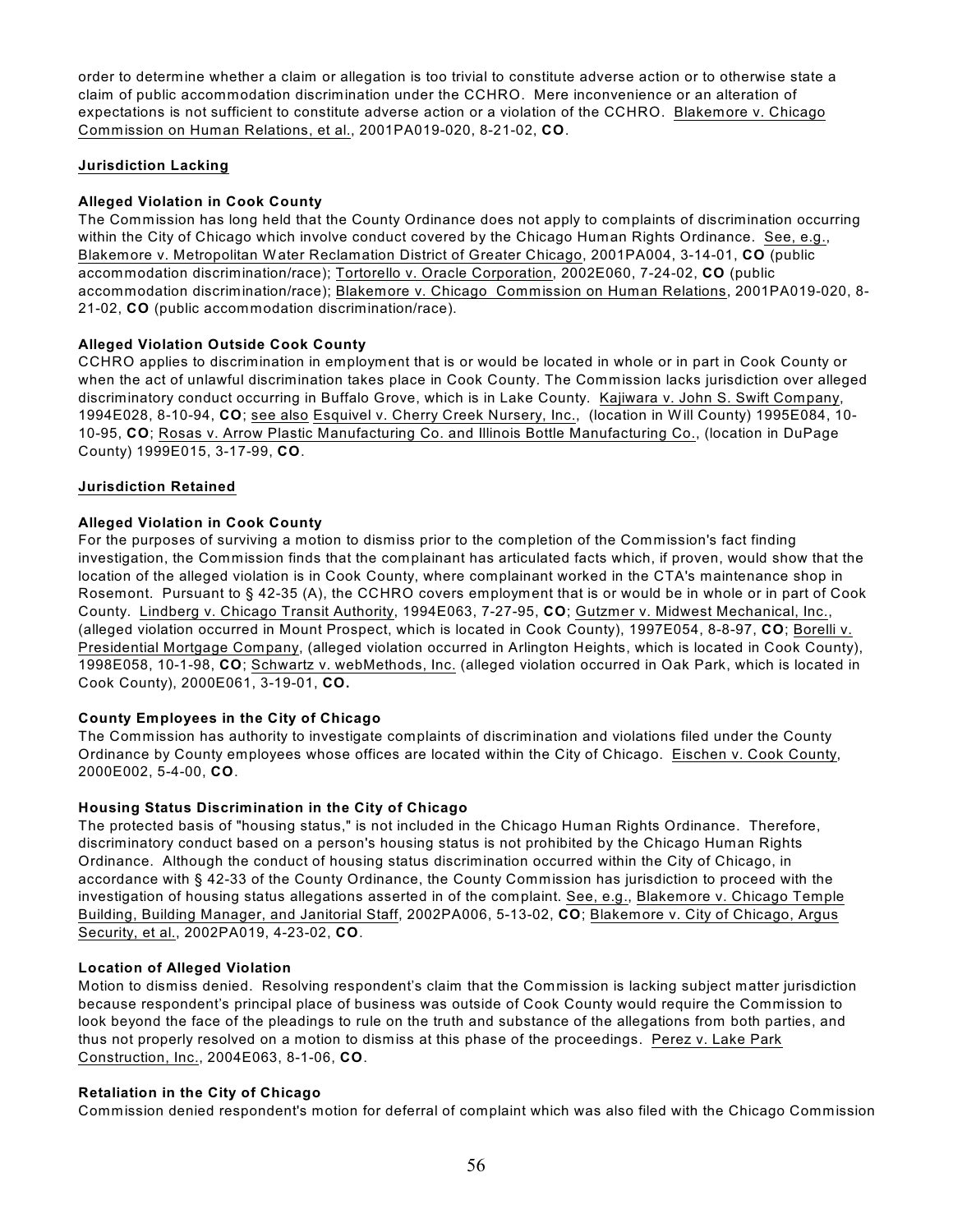on Human Relations. Pursuant to concurrent jurisdiction, Commission normally would have deferred the complaint filed with the Commission if the allegations of violation are the same or similar; However, in this case the Chicago Commission could not entertain jurisdiction over an allegation of retaliation in housing, inasmuch as that Ordinance while it covers sexual harassment, does not cover retaliation in housing. Stovall v. Metroplex, Inc. et al., 1995H010, 10-19-95, **CO**.

Complainant filed with the Commission a complaint alleging retaliation in violation of the CCHRO. The alleged discriminatory conduct and retaliation occurred within the City of Chicago. Complainant also filed at the IDHR a charge alleging unlawful discrimination based on national origin and retaliation. In this case, since the IDHR has jurisdiction over both the national origin discrimination charge and the retaliation charge, the Commission, in the interests of administrative efficiency, will defer its investigation into complainant's retaliation allegation while the IDHR proceeds with its investigation into both allegations. Nemoyer v. Video 44/Telemundo of Chicago, Inc., 2002E038, 6-21-02, **CO**.

## **Separate Causes of Action**

The filing of a complaint with the Commission does not preclude a complainant from seeking redress for other rights that may have been violated arising out of the same incident(s) set forth in the complaint and which are enforced by other administrative agencies or the courts. Lindberg v. Chicago Transit Authority, 1994E063, 7-27-95, **CO**; Urban v. W estchester School District 92 2, 2000E008,2-26-00, **CO**.

Claims filed in circuit court for breach of contract or tortuous claims of intentional infliction of emotional distress and fraud are distinctly different than those discrimination claims filed at the Commission. The Commission will dismiss a complaint in the interest of administrative efficiency and to avoid duplication of litigation only when a complaint filed in court also contains allegations of discrimination. Rabe v. Michael's Funeral Home, et al., 1994PA008, 10-22- 96, **CO**; Doe v. Riverside-Brookfield Township High School Dist. 206, 1995PA006, 11-25-96, **CO**; Etnire v. PRP W ines International, Inc. et al., 1999E012, 7-8-99, **CO**, Conway v. Trans-Action Database Marketing, 1999E010, 3- 13-03, **CO**.

Commission will not dismiss an age discrimination complaint filed with the Commission where a complaint filed in federal court involving the same facts and parties did not allege age discrimination. Alpert v. Evanston Hospital Corporation, 1996E105, 3-20-97, **CO**; W illis v. The Prescription Computer Store, Inc., d/b/a Micro Age, 1996E023, 1-27-98, **CO** (race).

## **Jurisdictional Hearing**

In order to resolve the jurisdictional question of whether an employment relationship existed between the respondent and complainant, and whether this relationship is one which was intended to be covered by § 42-31 of the CCHRO, a jurisdictional hearing is ordered to specifically answer the question of jurisdiction. Munda v. Block Medical Center, 2003E032, 10-9-03, **CO**.

#### **Newspapers**

Commission denies respondent's motion to dismiss, finding respondent is a public accommodation, distributing a written periodical as a product or service. Respondent's First Amendment argument could be a valid defense to the complaint but it raises factual issues not appropriate for consideration in a motion to dismiss. Reyes v. Penny Saver Publications, 1995PA005, 9-21-95, **HO**.

#### **Res Judicata**

The doctrine of *res judicata* is not applicable to the question of concurrent jurisdiction. The Commission did not decide whether *res judicata* is applicable when another administrative agency or even when a court of general jurisdiction has decided the issue. Rabe v. Michael's Funeral Home et al., 1994PA008, 10-22-96, **CO**.

#### **Settlement Enforcement**

Commission Procedural Rule 440.155 requires that a settlement agreement must be reduced to writing, signed by the parties and submitted to the Commission for approval. Absent these or other special conditions, the Commission has no jurisdiction to enforce the terms of the settlement. Commission Procedural Rule 440.155(B) specifies that to retain jurisdiction to enforce a settlement agreement, each party to the agreement must acknowledge in the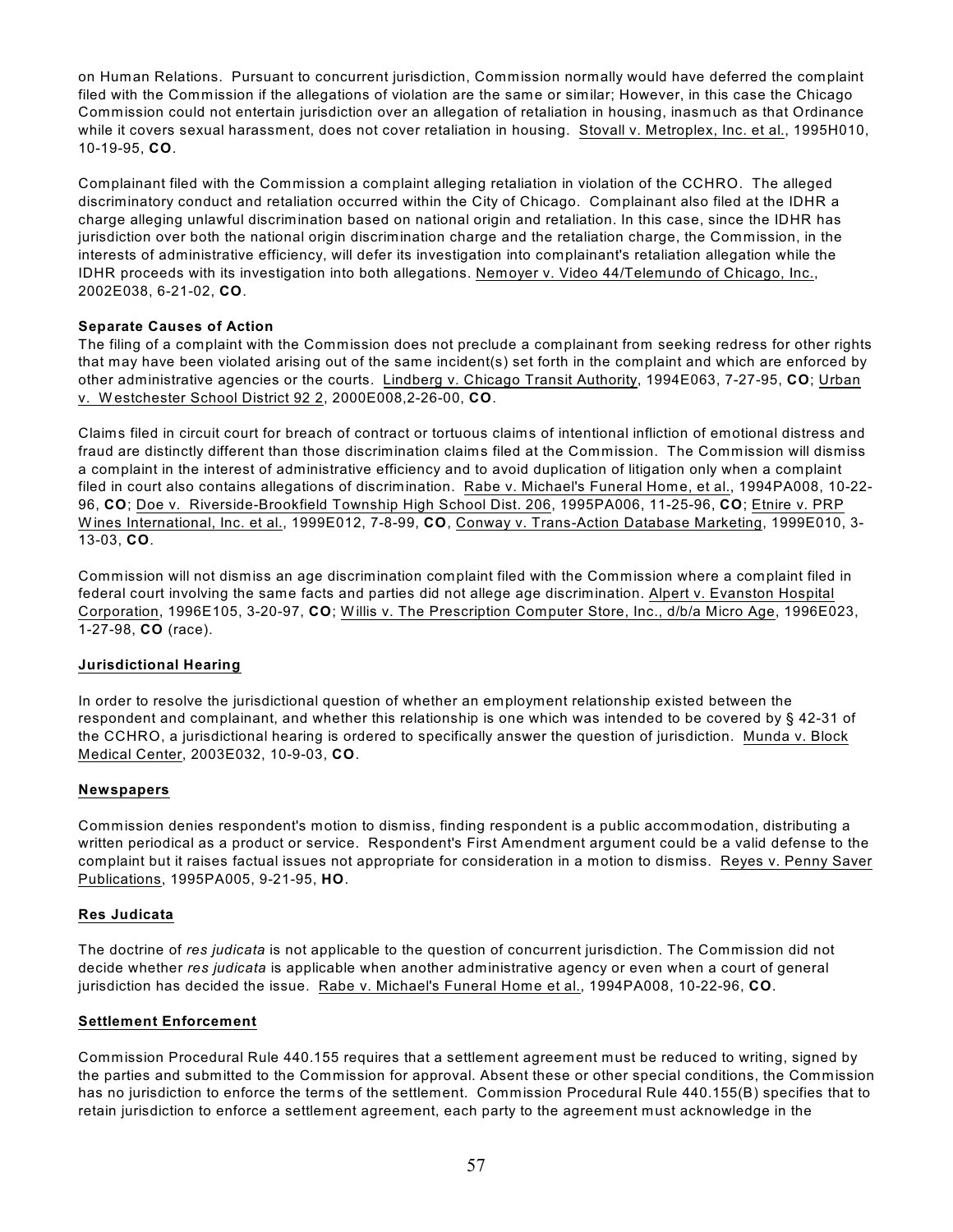agreement that the Commission has jurisdiction to enforce it. Lacy v. Cook County Hospital, 1992E033, 6-8-95 **CDO**; Banks v. Cook County Juvenile Temporary Detention Center, 1994E088, 3-14-96, **CO**. But see Jaber v. Allan Management Services and Karen Doroski, 1994H009, 6-30-98, **CO** (Commission will enforce a non-private oral settlement agreement in certain circumstances).

The parties to a Commission approved settlement agreement specifically acknowledge that the Commission retains jurisdiction for the purposes of enforcing the agreement, including seeking judicial enforcement where appropriate. Commission Procedural Rule 440.160 provides that if a party believes there is non-compliance with the terms of the settlement agreement, the party is required to notify the Commission which will commence an investigation into the alleged non-compliance. Marquez v. Kostich, 1996H001, 11-12-98, **CO**.

The Commission lacks jurisdiction to proceed to hear a matter which the parties have settled. Thus, unless the parties have agreed that the Commission will retain jurisdiction over a matter for the purposes of enforcing the terms of a settlement, the Commission must dismiss a complaint which has been settled. Munda v. Block Medical Center, 2003E032, 09-23-04, **HO**.

# **Statute of Limitations See STATUTE OF LIMITATIONS**

# **Termination of Jurisdiction**

# **Discrimination Complaint Filed Elsewhere**

Pursuant to § 42-34 (D)(5)of the CCHRO, the Commission's jurisdiction automatically terminates and the Commission will dismiss a complaint *sua sponte* or by motion of either party when a suit filed in federal court contains same or substantially similar allegations of discrimination. See, e.g., Veremis v. Interstate Steel Co., 1994E096, 6-14-95, **CO**; Enzenbacher v. Interstate Steel Co., 1994E105, 6-14-95, **CO**; Thompson v. Cook County Department of Supportive Services, 2005E012, 1-5-06, **CO**; McDowell v. J.B. Hunt Transport, Inc., 2002E045, 3-7- 06, **CO**; Kemp v. Schoops Hamburgers/ Mantel Enterprise, 2005E049, 3-16-06, **CO**.

# **LOCATION OF VIOLATION**

## **In Cook County**

For the purposes of surviving a motion to dismiss prior to the completion of the Commission's fact finding investigation, the Commission finds that the complainant has articulated facts which, if proven, would show that the location of the alleged violation is in Cook County, where complainant worked in the CTA's maintenance shop in Rosemont. Pursuant to § 42-35 (A), the CCHRO covers employment that is or would be in whole or in part of Cook County. Lindberg v. Chicago Transit Authority, 1994E063, 7-27-95, **CO**; see also Gutzmer v. Midwest Mechanical, Inc., 1997E054, 8-8-97, **CO** (alleged violation occurred in Mount Prospect, which is located in Cook County); Borelli v. Presidential Mortgage Company, 1998E058, 10-1-98, **CO** (alleged violation occurred in Arlington Heights, which is located in Cook County); Schwartz v. webMethods, Inc. (alleged violation allegedly occurred in Oak Park, which is located in Cook County) 2000E061, 3-19-01, **CO**.

# **Outside Cook County**

CCHRO applies to discrimination in employment that is or would be located in whole or in part in Cook County or when the act of unlawful discrimination takes place in Cook County. The Commission lacks jurisdiction over alleged discriminatory conduct occurring in Buffalo Grove which is in Lake County. Kajiwara v. John S. Swift Company, 1994E028, 8-10-94, **CO**; Esquivel v. Cherry Creek Nursery, Inc., (location in Will County) 1995E084, 10-10-95, **CO**; Rosas v. Arrow Plastic Manufacturing Co. and Illinois Bottle Manufacturing Co., (location in DuPage County) 1999E015, 3-17-99, **CO**.

## **Within the City of Chicago**

## **County Employees**

The Commission has authority to investigate complaints of discrimination and violations filed under the County Ordinance by County employees whose offices are located within the City of Chicago. Eischen v. Cook County, 2000E002, 5-4-00, **CO**.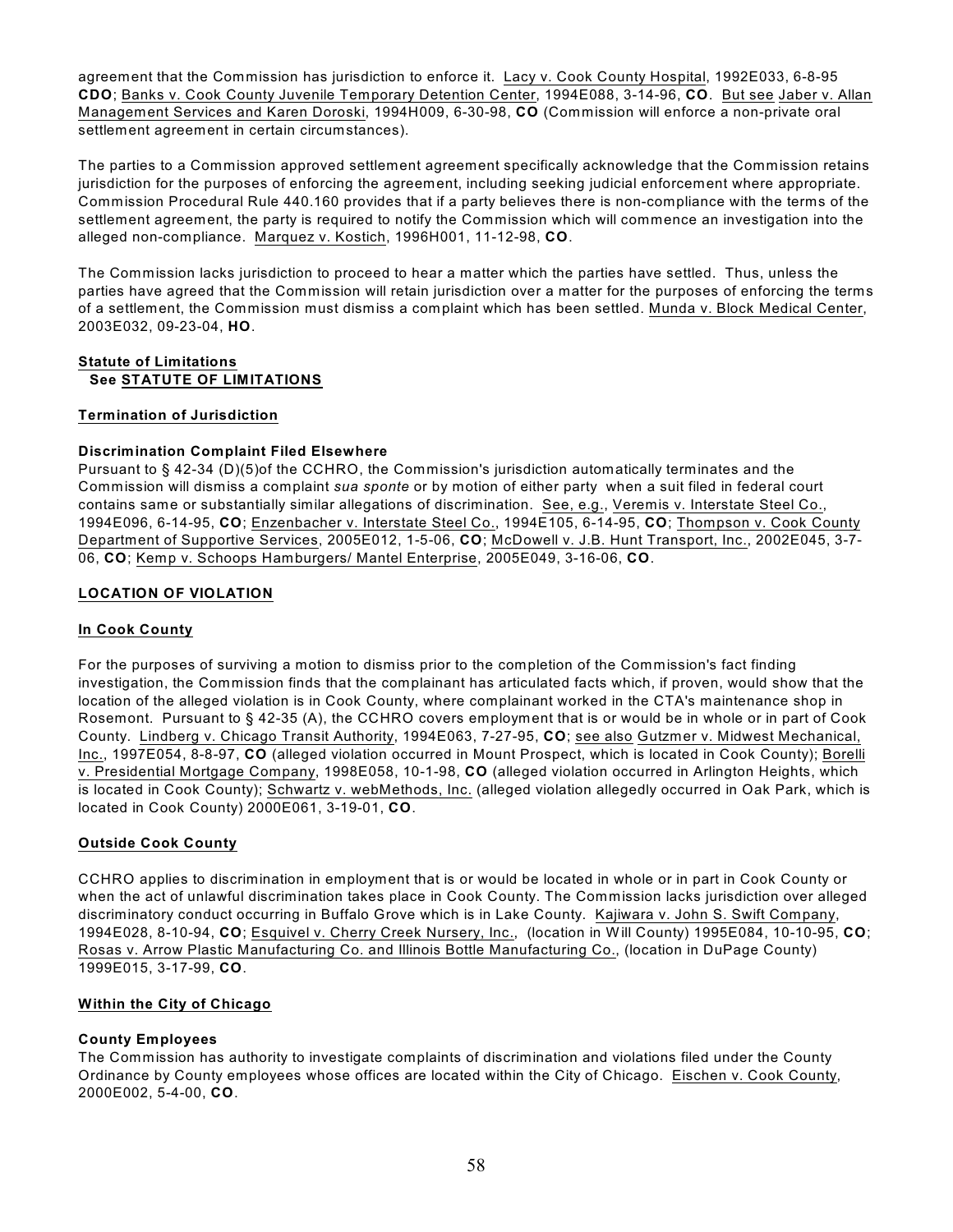The Commission has long held that the County Ordinance does not apply to complaints of discrimination occurring within the City of Chicago which involve conduct covered by the Chicago Human Rights Ordinance. See, e.g., Blakemore v. Metropolitan W ater Reclamation District of Greater Chicago, 2001PA004, 3-14-01, **CO**; Blakemore v. Chicago Commission on Human Relations, 2001PA019-020, 8-21-02, **CO**. Blakemore v. Kinko's, Inc., 2002PA011, 7-14-03, **CO**.

# **Housing Status**

The protected basis of "housing status," is not included in the Chicago Human Rights Ordinance. Therefore, discriminatory conduct based on a person's housing status is not prohibited by the Chicago Human Rights Ordinance. Although the conduct of housing status discrimination occurred within the City of Chicago, in accordance with § 42-33 of the County Ordinance, the County Commission has jurisdiction to proceed with the investigation of housing status allegations asserted in of the complaint. See, e.g., Blakemore v. Chicago Temple Building, Building Manager, and Janitorial Staff, 2002PA006, 5-13-02, **CO**; Blakemore v. Dublin Bar and Grill, Inc., an Illinois Corporation d/b/a Dublin Pub, 2005PA008, 4-3-06, **CO**.

# **Retaliation**

Commission denied respondent's motion for deferral of complaint which was also filed with the Chicago Commission on Human Relations. Pursuant to concurrent jurisdiction, Commission normally would have deferred the complaint filed with the Commission if the allegations of violation are the same or similar; however, in this case the Chicago Commission could not entertain jurisdiction over an allegation of retaliation in housing, inasmuch as the CCHRO, while it covers sexual harassment, does not cover retaliation in housing. Stovall v. Metroplex, Inc. et al., 1995H010, 10-19-95, **CO**.

Complainant filed with the Commission a complaint alleging retaliation in violation of the CCHRO. The alleged discriminatory conduct and retaliation occurred within the City of Chicago. Complainant also filed at the IDHR alleging unlawful discrimination based on national origin and retaliation. In this case, since the IDHR has jurisdiction over both the national origin discrimination charge and the retaliation charge, the Commission, in the interests of administrative efficiency, will defer its investigation into complainant's retaliation allegation while the IDHR proceeds with its investigation into both allegations. Nemoyer v. Video 44/Telemundo of Chicago, Inc., 2002E038, 6-21-02, **CO**.

# **MARITAL STATUS DISCRIMINATION**

## **Liability Not Found**

Commission follows Illinois Supreme Court decision construing language identical to the CCHRO, and holds that the CCHRO's definition of marital status protects individuals allegedly harmed due to their marital status, and does not protect individuals who are subjected to adverse employment decisions based solely on the identity of their spouse. Smith v. Bell Packaging Corp., d/b/a Visy Packaging, 1999E008, 7-13-99, **CO**.

Commission finds that although complainant established a *prima facie* case, complainant was not able to show that the landlord revoked his agreement to rent the apartment to complainant due to her marital status (single). Piesen v. Fleurisca, 1998H032, 5-9-02, **CDO**.

## **Prima Facie Case**

To prove a *prima facie* case of housing discrimination, specifically failure to rent based on marital status, a complainant must show that (1) she is a member of a group protected by the CCHRO; (2) she had applied for and was qualified to rent the property in question; (3) she was rejected as a prospective tenant; and (4) the rental property remained available thereafter. Piesen v. Fleurisca, 1998H032, 5-9-02, **CDO.**

## **MOTIONS**

## **Extension of Time**

Commission denies complainant's objection to respondent's motion for extension of time in which to file its response. A response to a complaint provides respondent with its first formal opportunity to provide its version of the facts surrounding an allegation of discrimination. A response also provides the Commission staff with information which will facilitate its neutral fact-finding process. Nor did complainant articulate to the Commission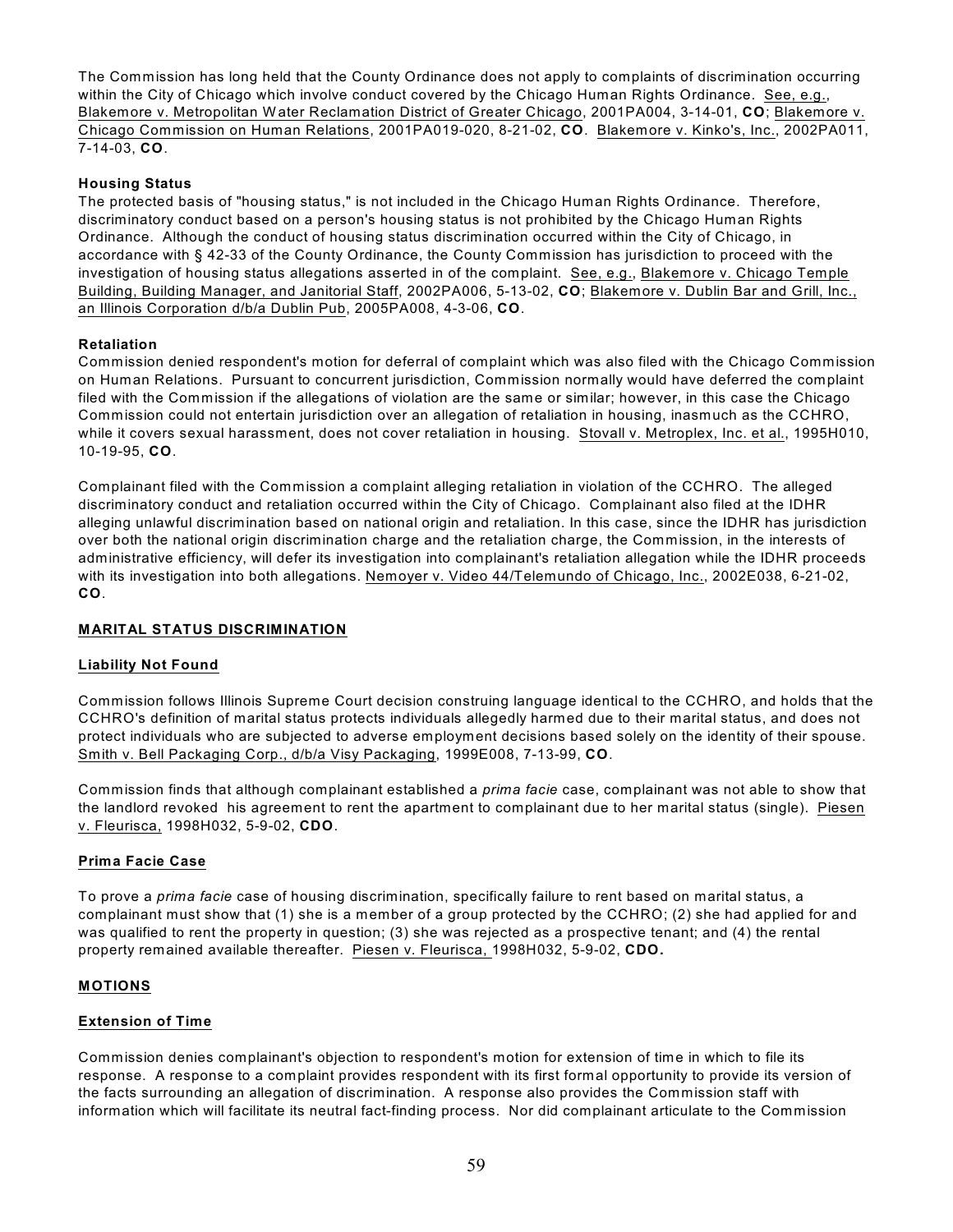how the complainant would be prejudiced by a motion for a two-week extension of time. Berger v. Hilfiger Retail, Inc., 1995E033, 6-8-95, **CO**; Valencia v. LaFrancaise Bakery, 2001E055, 11-19-01, **CO**.

W hen respondent files a good faith request for an extension of time and proffers good cause, Commission is inclined to grant request. Commission grants respondent's motion for extension of time based on good faith representation that respondent will be investigating and preparing a response. Schickel v. Advocate South Suburban Hospital, 2006E041, 11-1-06, **CO**.

Respondent's motion for extension of time granted based on respondent's representation the parties were in settlement discussions. The Commission strongly encourages the parties to reach a mutually agreed-upon resolution of the complaint as an alternative to formal action by the Commission. Rosin v. C. Foster Toys, 2001E027, 8-6-01, **CO**.

## **Motion to Dismiss**

Commission finds instructive Section 2-615 of the Illinois Code of Civil Procedure (735 ILCS 5/2-615) which allows a respondent to file a motion to dismiss a complaint based solely on a defect in the pleadings, but respondent has the burden of pointing out any defect with specificity. In this case, respondent has failed to demonstrate that no set of facts set forth by complainant can be proven which would entitle complainant to recover, or that the complaint does not set forth the essential elements of a *prima facie* case. Hudok v. Quality Transportation Systems, Inc., 1994E031, 12-27-94, **CO**; Munda v. Polish et al., 2004E044A, 2-10-05, **CO**; Perez v. Lake Park Construction, Inc., 2004E063, 8-1-06, **CO**.

In evaluating a motion to dismiss, the Commission cannot go beyond the face of the pleadings and must take complainant's allegations as true and view them together with reasonable inferences to be drawn from them in the most favorable light to complainant. See, e.g., Thomas v. Cook County Treasurer's Office, 1995EO34, 12-6-95 **CO**; Blucher v. Wilkes & McClean Ltd., 2004E015, 5-24-05, **CO**; Perez v. Lake Park Construction, Inc., 2004E063, 8-1- 06, **CO**.

#### **Summary Judgment**

Commission Procedural Rule 460.160 does not allow for summary judgment motions and thus such motions will not be considered. See, e.g., Seaphus et al v. Laiser et al d/b/a. S&L Management, 1994H007, 4-11-95, **CO**; Borelli v. Presidential Mortgage Company, 1998E058, 10-1-98, **CO**; Munda v. Block Medical Center, 2003E032, 10-9-03, **CO**.

Respondent, in submitting a motion to dismiss with supporting documentation countering complainant's allegations, is actually filing a motion for summary judgment, which is specifically prohibited by Commission Procedural Rule 460.160. Respondent raises disputed issues of fact which are more appropriately resolved during the fact finding investigation, not in a motion to dismiss. Seaphus et al v. Laiser et al d/b/a. S&L Management, 1994H007, 4-11-95, **CO**; Freiberg v. South Cook Broadcasting, Inc., 1994E068, 5-1-95, **CO**; Reyes v. Penny Saver Publications, 1995PA005, 9-21-95, **HO**; Thomas v. Cook County Treasurer's Office, 1995E034, 12-6-95 **CO**; Borelli v. Presidential Mortgage Company, 1998E058, 10-1-98, **CO**; Morris v. Perfecto Cleaners, 1999E019, 6-4-99, **CO**; Conway v. Trans-Action Database Marketing, Inc., 1999E010, 3-13-03, **CO**; Gerick v. Airoom Architects, Inc. et al., 2002E080, 6-30-03, **CO**; Munda v. Block Medical Center, 2003E032, 10-9-03, **CO**; Perez v. Lake Park Construction, Inc., 2004E063, 3-21-05, **CO**; Perez v. Lake Park Construction, Inc., 2004E063, 8-1-06, **CO**.

Respondent's motion to dismiss raises factual issues that require the Commission to look beyond the face of the pleadings for their relevance and resolution. Respondent's statements present genuine issues of material facts of which the truth, falsity and significance are more properly addressed through a Commission fact-finding investigation. See, e.g. Seaphus et al v. Laiser et al d/b/a. S&L Management, 1994H007, 4-11-95, **CO**; Munda v. Block Medical Center, 2003E032, 10-9-03, **CO**; Blucher v. Wilkes and McClean, Ltd., 2004E015, 5-24-05, **CO**.

## **MUNICIPAL ORDINANCE**

## **Coextensive coverage**

The CCHRO does not apply to complaints of discrimination occurring within the City of Chicago which involve conduct covered by the Chicago Human Rights Ordinance. This rule, embodied in § 42-33 of the CCHRO is in line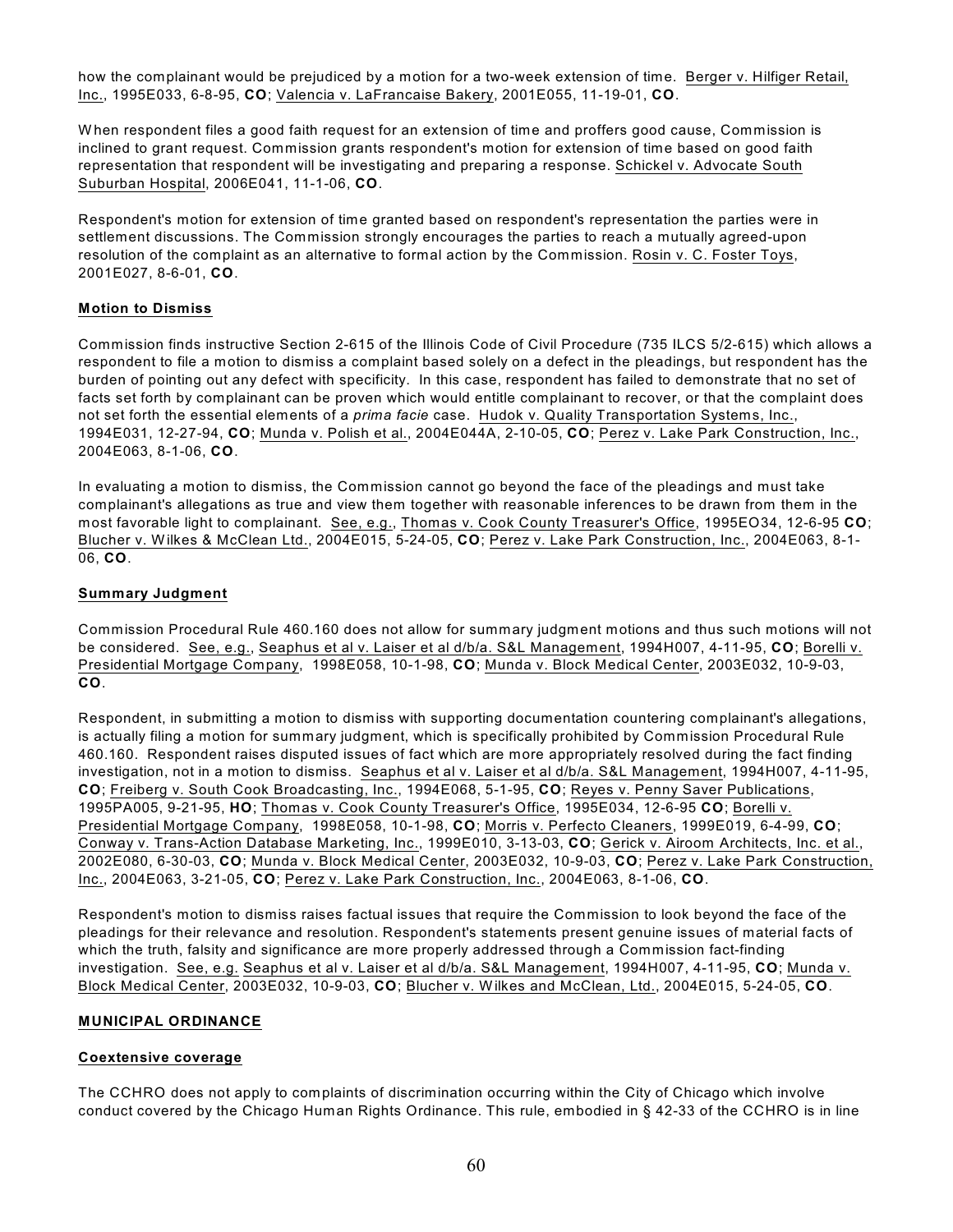with Article VII, Section 68 of the State of Illinois Constitution. § 42-39 provides in part that if a county ordinance conflicts with an ordinance of a municipality, the municipal ordinance shall prevail within its jurisdiction. The Chicago Human Rights Ordinance regulates conduct which is prohibited under the CCHRO and provides remedies; thus the CCHRO shall not apply within the jurisdiction of Chicago with respect to such conduct. See, e.g., Blakemore v. Metropolitan W ater Reclamation District of Greater Chicago, 2001PA004, 3-14-01, **CO**; Blakemore v. City of Chicago Dept. of Consumer Services, 2001PA005, 8-16-01, **CO**; Blakemore v. Metropolitan Pier & Expo. Authority, Chicago Department of Procurement Services and Chicago Police Department, 2001PA006, 7-12-01, **CO**; Blakemore v. Chicago Comm'n Human Relations et al., 2001PA019- 020, 8-21-02, **CO**.

## **NATIONAL ORIGIN DISCRIMINATION**

Harm suffered from disparate treatment by employer not a function of complainant's national origin (Italian), and that employer did not intentionally discriminate against complainant for prohibited reason. Fiore v. Bloom Township Highway Department, 1993E074 2-8-96, **CDO**.

Mere utterance of an epithet that engenders offensive feelings does not establish employment conditions so severe and pervasive as to create a hostile work environment based on national origin (Polish). The remarks were not frequent, complainant could not remember more than one or two remarks a year, nor were they threatening or humiliating. Iverson v. Horwitz, 1994E021, 2-8-96, **CDO**.

Commission finds that complainant failed by preponderance of the evidence to sustain his burden of proof that his failure to be selected for election duty (resulting in additional pay) or the termination of his employment was proximately caused by unlawful discrimination based on his national origin (Haitian) in violation of the CCHRO. Alcegueire v. Cook County Department For Management of Information Systems, 1992E003 and 1992E026, 8-10- 95, **CDO**.

# **PRECEDENT**

## **Commission Orders**

Decisions from other tribunals are not binding on the Commission, but the Commission does follow its own prior decisions and orders in adjudicating new complaints. Smith v. McCafferty's Pub, 2002PA029, 11-18-04, **CDO**.

## **Other Agency Decisions**

Commission found decisions from other tribunals to be helpful, but not binding on Commission. Gluszek v. Stadium Sports Bar and Grill, 1993E052, 3-16-95, **CDO**.

## **Chicago Ordinance**

W here issues have been adjudicated frequently under the Chicago Human Rights Ordinance, it is appropriate to seek guidance from such decisions, but the CCHRO is a different law and the Commission need not follow unquestioningly the precedents established under the Chicago Ordinance. Meallet v. Cook County Department of Purchasing, 1992E016, 8-19-94, **CDO**.

An examination of emotional distress awards by the City of Chicago Commission on Human Relations, while non-binding upon this Commission reveals precedent supporting the award for emotional distress damages in this case. Garcia v. W inston, et al., 2003H003, 2003H004, 5-16-06, **CDO**.

It is appropriate to award costs proximately related to a move forced by discriminatory conduct. The Commission considered the Chicago Commission on Human Relations decisions, as the Commission had not yet addressed this exact question. Garcia v. W inston, et al., 2003H003, 2003H004, 5-16-06, **CDO**.

## **Illinois Human Rights Act**

At the time this matter was filed with the Commission, the Commission did not have regulations that further delineated any of the CCHRO's disability definitions or indicate in which circumstances existing physical barriers to the entry of a public accommodation constitute discrimination in the full use of such a public accommodation or whether there is a duty to reasonably accommodate the disability of someone attempting to use the public accommodation. The Commission followed Jones v. Chicago Transit Authority, a landmark IHRC case, finding that the CCHRO implicitly requires that a public accommodation must reasonably accommodate the disabilities of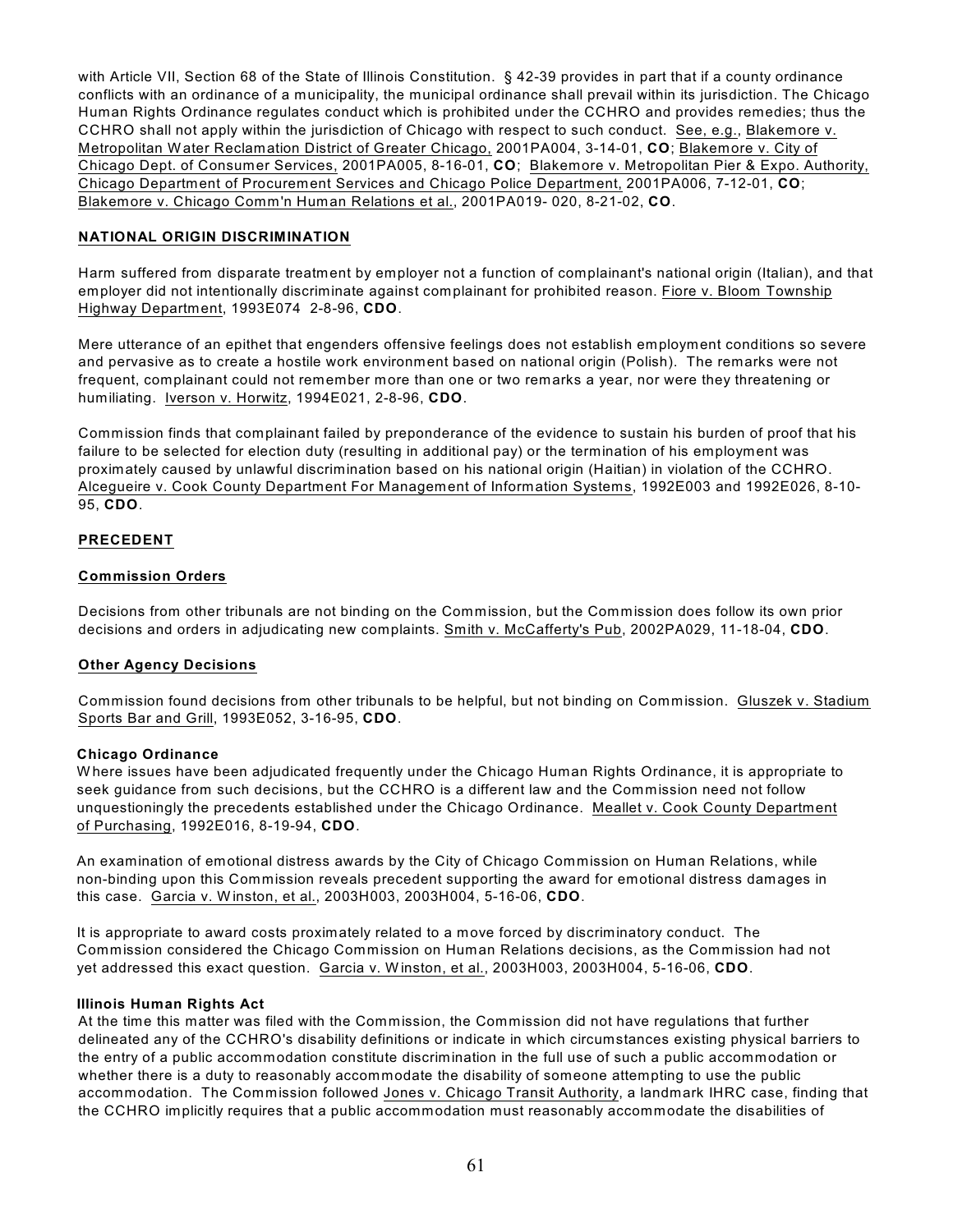persons seeking to use the facility. Additionally, the Commission interprets the CCHRO to include the ADA requirements that structural barriers be removed when readily achievable because the preamble to the CCHRO requires that it be interpreted liberally to effectuate its purposes, one of which is to ensure that persons with disability can fully participate in the programs and services offered at place of public accommodation. Smith v. McCafferty's Pub, 2002PA029, 11-18-04, **CDO**; Smith v. Michael Anthony's Restaurant, 2002PA028, 4-12-05, **CO**.

# **Other Court Decisions**

# **Federal Court Decisions**

Advocacy organizations may be proper parties under the ordinance and can be awarded damages. Federal courts have routinely awarded damages to this type of complainant and to agencies with similar functions as long as those awards are not excessive. The Commission follows this precedent. Garcia v. W inston, et al., 2003H003, 2003H004, 5-16-06, **CDO**.

## **Illinois Supreme Court Decisions**

The Commission follows Illinois Supreme Court precedent in holding that non-judicial employees of the Office of the Clerk of the Circuit Court of Cook County are employees of the State of Illinois for purposes of coverage under the CCHRO. Eischen v. Cook County, 2000E002, 11-21-01, **CO**.

## **United States Supreme Court Decisions**

In adhering to United States Supreme Court precedent, the Commission finds that if the Commission granted a motion to dismiss, complainant would be denied access to Commission's investigatory process and effectively denied her due process right to an investigation. Hudok v. Quality Transportation Systems, Inc., 1994EO31, 12-27- 94, **CO**; Montgomery v. Rosenthal, 1994H001, 10-18-94, **CO**; J. Eugene O'Neill v. Handy Andy Home Improvement Centers, 1994E053, 6-20-95, **CO**; Hart v. Market Facts, Inc., 1999E009, 4-22-04, **CO**.

# **PREGNANCY DISCRIMINATION**

**See SEX DISCRIMINATION**

# **PRE-ORDINANCE CONDUCT**

## **Admissibility at Hearing**

## **Limited Purpose**

Conduct that predates the effective date of the CCHRO is not admissible for determining liability or assessing damages. Such conduct may, however, be considered as background by the trier of fact in assessing other issues, such as credibility, bias or motive which relate to post-CCHRO conduct. Gluszek v. Stadium Sports Bar and Grill, 1993E052, 3-16-95, **CDO**; Iverson v. Horwitz, 1994EO21, 2-8-96, **CDO**.

The Commission does not have jurisdiction over conduct that occurred before the effective date of the CCHRO, May 21, 1993, or over allegations in a complaint, which occurred outside of the 180-day complaint filing period unless a continuing violation. However, any such conduct may be used by the Commission as evidence to help assess conduct over which the Commission does have jurisdiction. Hall v. GMRI, Inc., d/b/a Red Lobster Restaurants, 1996E101, 9-10-98, **CDO**.

## **During Complaint-Filing Stage**

## **Lack of Jurisdiction**

Commission grants respondent's motion to dismiss because the Commission lacks jurisdiction to consider a violation where the violation, alleged to have occurred on May 15, 1992, occurred prior to the effective date of the CCHRO on May 21, 1993. Chen v. Northwestern University, 1993E054, 9-1-94, **CO**.

# **PRIMA FACIE CASE**

## **Default Hearing**

Having received no written verified response to the Commission complaint, no response to the notice of default, and no response or request for reconsideration of the Commission's order of default, the Commission scheduled this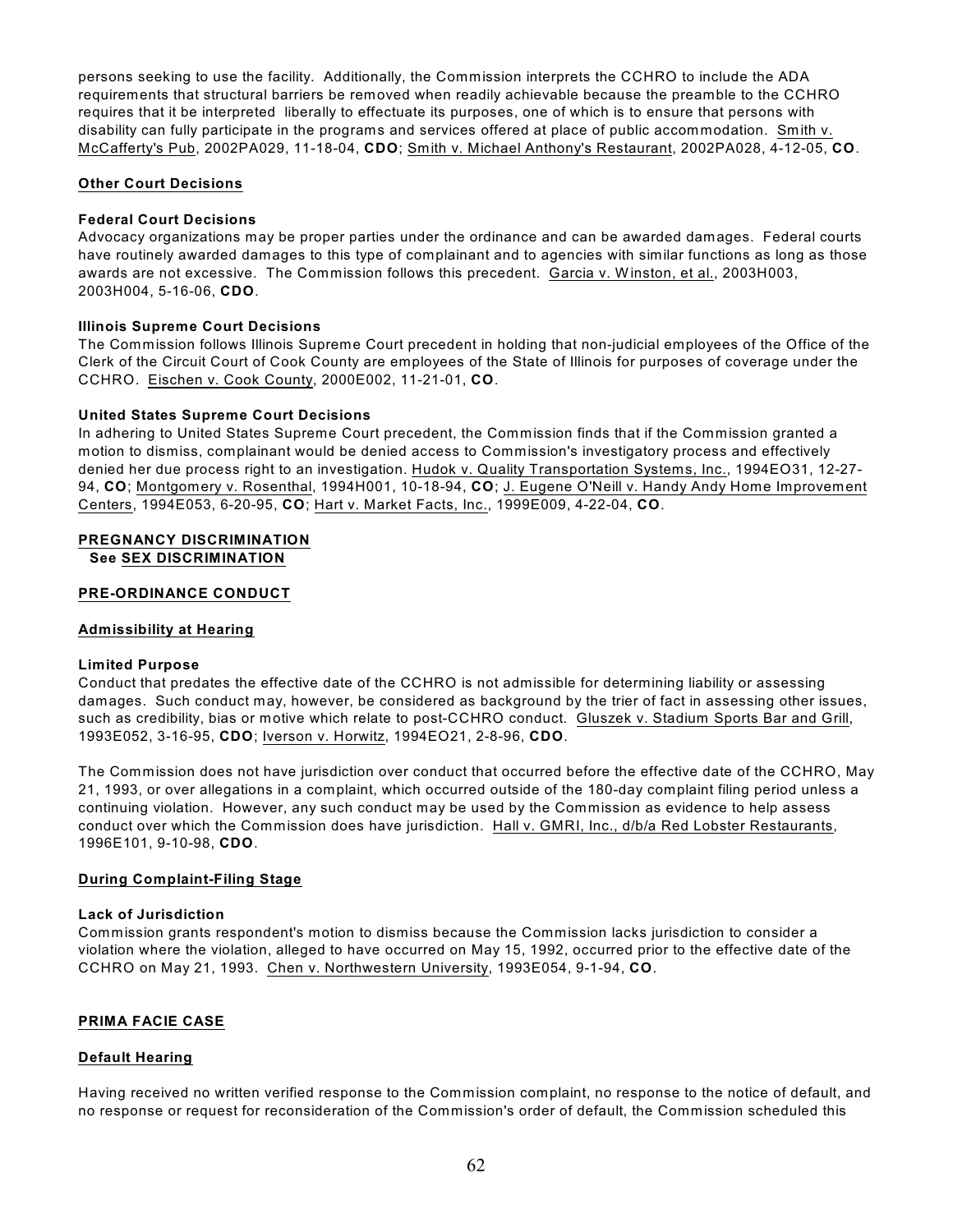matter for an administrative hearing. At an administrative hearing in a default case, a complaint must establish a *prima facie* case of discrimination and prove-up any damages. Even though this is a default case, complainant has failed to meet his obligation of proving a *prima facie* case. Therefore, the complaint is dismissed. Smith v. McCafferty's Pub, 2002PA029, 11-18-04, **CDO**.

# **Employment**

To establish a *prima facie* case of discrimination in employment, complainant must show that: (1) he or she is a member of the protected class; (2) that he or she was meeting the respondent's legitimate performance expectations for the assignment; (3) that there was an adverse action against complainant; and (4) there was a causal connection between the adverse action and discriminatory act. Meallet v. Cook County Department of Purchasing, 1992E016, 8-18-94, **CDO**; Hudok v. Quality Transportation Systems, Inc., 1994E031, 12-27-94, **CO**.

# **Housing**

To prove a *prima facie* case of housing discrimination , a complainant must show that: (1) she is a member of a group protected by the CCHRO; (2) she applied for and was qualified to rent the property in question; (3) she was rejected as a prospective tenant; and (4) the rental property remained available thereafter. Commission finds that although complainant, who is single, established a *prima facie* case, complainant did not show that the landlord declined to rent to her due to her marital status. Piesen v. Fleurisca, 1998H032, 5-9-02, **CDO**.

## **Public Accommodations**

To establish a *prima facie* case of discrimination in access to a public accommodation, a complainant must show (1) she is a member of a protected class; (2) she was denied full enjoyment of the public accommodation; and (3) others not within her protected class were allowed full enjoyment of those services and/or she received services in a markedly hostile manner and in a manner which a reasonable person would find objectively unreasonable. See, e.g., Smith v. McCafferty's Pub, 2002PA029, 11-18-04, **CDO** (disability); Smith v. Michael Anthony's Restaurant, 2002PA028, 4-12-05, **CO** (disability); Blakemore v. Trizec Holdings, Inc., (a/k/a) Trizec Office Properties, 2003PA007, 4-21-06, **CDO** (perceived housing status).

In a commercial context the courts have allowed for an alternative method of establishing a *prima facie* case of public accommodation discrimination by showing that a complainant received services in a "markedly hostile manner and in a manner which a reasonable person would find objectively unreasonable." In this case, the complainant failed to indicate any evidence of record to show that complainant was treated in such a manner or in anyway discriminated against because of her/his protected status. See, e.g., Gilmore v. Menard's, Inc. 1999PA002, 5-9-02, **CDO** (race); Blakemore v. Kinko's, Inc., 2002PA011, 7-14-03, **CO** (perceived housing status); Blakemore v. The Market Place, 2004PA008, 6-7-04, **CO** (perceived housing status); Blakemore v. City of Chicago Fire Department & MPEA, 2002PA015, 10-26-04, **CO** (perceived housing status).

In the alternative, a complainant may still prove a *prima facie* case by showing that it was futile to attempt to enter or use the public accommodation. Complaint has failed to make out a *prima facie* case since complainant is unable to show (1) that he sought to enter or expressed an interest in dining or drinking at respondent, and (2) that the removal of any architectural barrier was readily achievable. Smith v. McCafferty's Pub, 2002PA029, 11-18-04, **CDO**; Smith v. Michael Anthony's Restaurant, 2002PA028, 4-12-05, **CO**.

## **Retaliation**

Complainant must show: (1) she engaged in protected expression; (2) the employer took an adverse action against her; and (3) a causal link exists between the expression and adverse action. Hudok v. Quality Transportation Systems, Inc. 1994E031, 12-27-94, **CO**; Gluszek v. Stadium Sports Bar and Grill. 1993E052, 3-16-95, **CDO**; Alcegueire v. Cook County Department For Management of Information Systems. 1992E003 and 1992E026, 8-10- 95, **CDO**; Pirrone v. W heeling Industrial Clinic, 1997E005, 4-12-01, **CDO**; Carroll et al v. Chicago District Campground Assoc. et al., 1999H006-009, 10-16-06, **CDO**.

## **Sexual Harassment**

In determining whether a complainant has established a prima facie case of sexual harassment, the facts will often vary and the specific prima facie proof required is not necessarily applicable in every respect to differing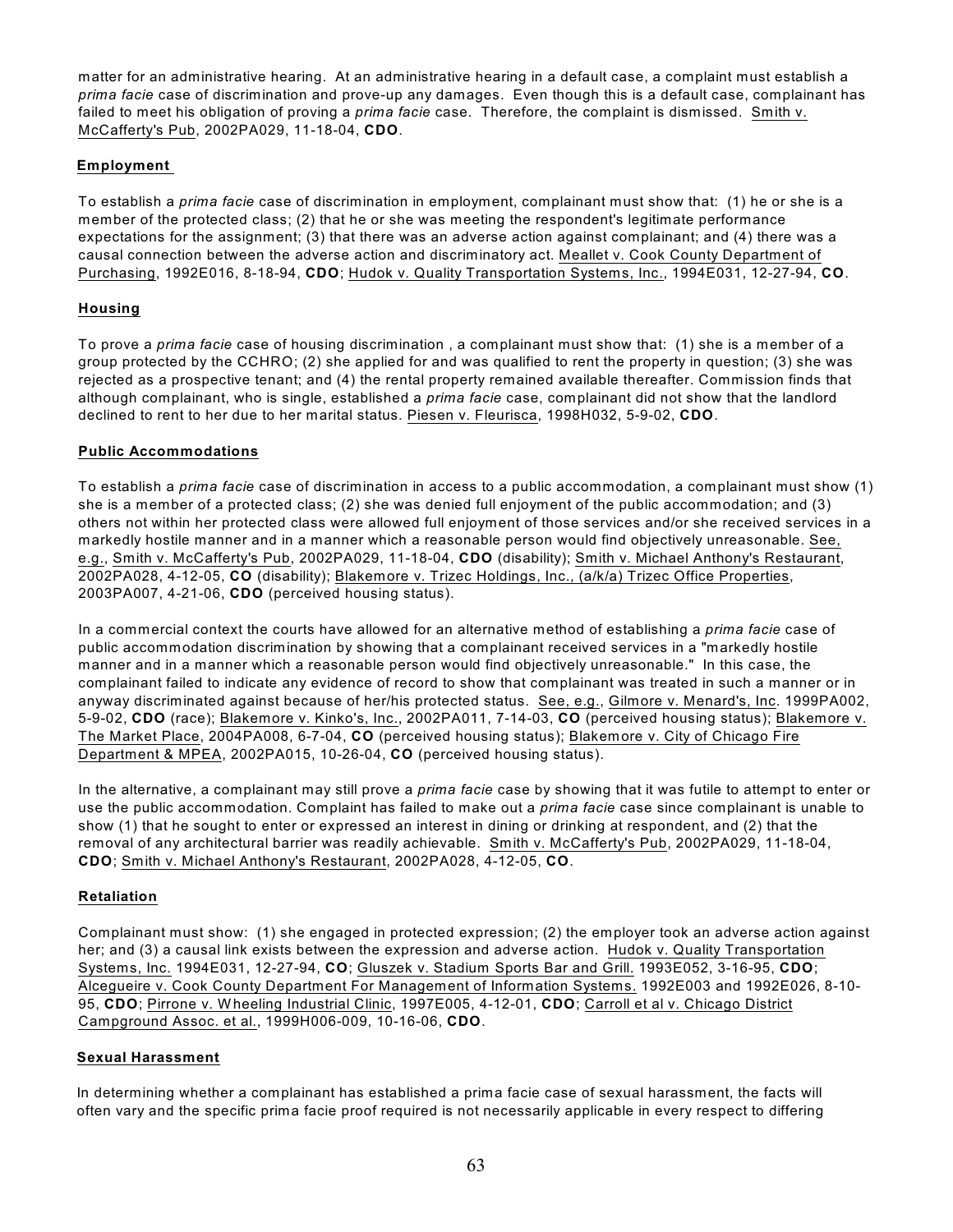factual situations. A prima facie case under McDonnell Douglas raises an inference of discrimination only because it is presumed that the acts complained of, if otherwise unexplained, are more likely than not based on the consideration of impermissible factors. Gluszek v. Stadium Sports Bar and Grill, 1993E052, 3-16-95, **CDO**.

The Commission has adopted the position that actionable conduct falls between conduct that is merely offensive and conduct that causes a tangible psychological injury. Additionally, the Commission's analysis requires both (1) an objective component--a reasonable person must find the conduct sufficient to create a hostile environment; and (2) a subjective component--this particular person perceived the conduct as creating a hostile environment. Language and behavior may both objectively and subjectively rise to the level of sexual harassment. Gluszek v. Stadium Sports Bar and Grill, 1993E052, 3-16-95, **CDO**; Desparte v. Arlington Heights Kirby et al., 2002E020, 6-20-06, **CDO**.

To determine whether both the subjective and objective elements are present, the Commission will consider the following factors: (1) the frequency of the discriminatory conduct; (2) the severity of the discriminatory conduct; (3) whether it is physically threatening or humiliating, or a mere offensive utterance; and (4) whether it unreasonably interferes with an employee's work performance. The effect on the complainant's psychological well-being is also an issue to consider in determining whether the person subjectively found the environment hostile, but it is not dispositive. Gluszek v. Stadium Sports Bar and Grill, 1993E052, 3-16-95, **CDO**; Desparte v. Arlington Heights Kirby et al., 2002E020, 6-20-06, **CDO**.

## **See also Individual Categories of Discrimination**

*PRO SE* **PARTIES See ADMINISTRATIVE HEARING -** *Pro Se* **Parties**

## **PROTECTIVE ORDERS**

#### **During Administrative Hearing**

Hearing officer finds that due to sensitive nature of the case, the entry of a protective order pertaining to discovery and depositions (if any) appears to be appropriate and warranted. Tolf v. Kuenster and Thompson-Kuenster Funeral Home, 1995E037, 6-26-96, **HO**; Carroll et al v. Chicago District Campground Assoc. et al., 1999H006-009, 8-15-06, **CO**.

Hearing officer finds that due to sensitive nature of information about respondent's income and assets, the entry of a protective order pertaining to respondent's tax returns for the last two years and a statement setting forth net worth as of the present time is appropriate and warranted for purposes of ascertaining the amount of punitive damages. Nunnery v. Staley and Alice Lewy, 1998H008, 8-3-01, **HO**; Interfaith Housing Center of the Northern Suburbs, 1998H010, 8-3-01, **HO**.

#### **During Investigation**

Commission entered a protective order applying to student disciplinary files during the investigative stage. Ramirez, on behalf of her minor child, Valles v. St. Laurence High School, 1995PA013, 10-11-95, **CO**.

## **PUBLIC ACCOMMODATIONS**

The CCHRO's definition of public accommodation is far more expansive than the contemplation of a "physical location." The CCHRO's definition which allows a "person" as well as a "place or facility" to be a public accommodation, indicates a specific legislative intent to expand beyond the more literal concept of "facility" and "place" relied on by the respondents in this case. In addition, unlike other statutes, the CCHRO does not contain an illustrative list of entities that are considered public accommodations. This lack of limiting language supports a more expansive interpretation of the County definition of public accommodation. Reyes v. Penny Saver Publications, 1995PA005, 9-21-95, HO.

The public accommodation language of the CCHRO is more expansive than other statutory definitions of public accommodation. An event which may typically be viewed as a private function but to which the general public, in reality, is allowed to attend, may fall within the definition and scope of the CCHRO's public accommodation language. Blakemore v. City of Chicago Fire Department & MPEA, 2002PA015, 10-26-04, **CO**.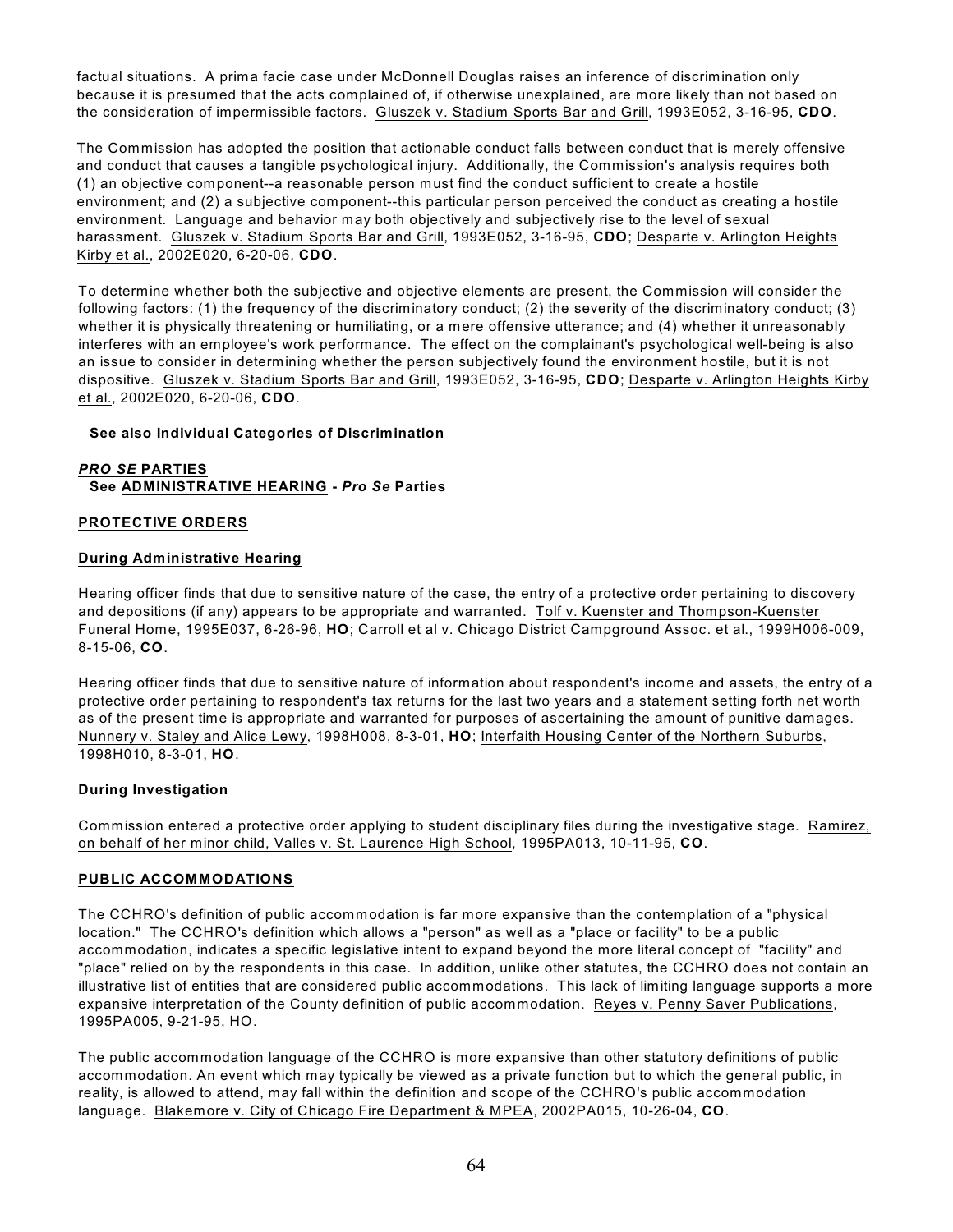Although the CCHRO does not expressly contain the Americans with Disabilities Act requirement that structural barriers be removed when readily achievable nor does it contain an express requirement that owners or operators of public accommodations reasonably accommodate the disabilities of persons desiring to use the facility, the Commission interprets the CCHRO as including such requirements because the Preamble to the CCHRO requires that it be interpreted liberally to effectuate its purposes. One of those purposes is to ensure that persons with disabilities can fully participate in programs and services offered at places of public accommodations. Smith v. McCafferty's Pub, 2002PA029, 11-18-04, **CDO**; Smith v. Michael Anthony's Restaurant, 2002PA028, 4-12-05, **CO**.

# **Access Limited or Curtailed**

Respondent argued that complainant was never denied services by respondent and thus the complaint should be dismissed. The Commission denied this request stating that the prohibition against discrimination in public accommodations in the CCHRO states that a provider of public accommodations cannot, "withhold deny, curtail, limit, or discriminate concerning the full use of such public accommodations." Complainant alleges that his use of respondent's services was limited and curtailed, therefore the complaint will proceed. Blakemore v. Kinko's Inc., 2002PA011, 7-14-03, **CO.**

The public accommodation language of the CCHRO is more expansive than other statutory definitions of public accommodation. An event which may typically be viewed as a private function but to which the general public, in reality, is allowed to attend, may fall within the definition and scope of the CCHRO's public accommodation language. Blakemore v. City of Chicago Fire Department & MPEA, 2002PA015, 10-26-04, **CO**.

# **Adverse Action Required**

The Commission will examine on a case by case basis and will consider the totality of the facts alleged in order to determine whether a claim or allegation is too trivial to constitute adverse action or to otherwise state a claim of public accommodation discrimination under the CCHRO. Blakemore v. Chicago Commission on Human Relations, et al., 2001PA019-020, 8-21-02, **CO**.

Commission dismisses complaint against City of Chicago for failure to state a claim of public accommodations discrimination because no adverse action by respondent was alleged. Blakemore v. City of Chicago, Argus Security and Two Unknown W hite Argus Security Officers, 2002PA019, 4-23-02, **CO**, Blakemore v. W algreens, 2005PA001, 4-4-05, **CO** (merely hearing an announcement calling for "security on the floor" does not constitute an adverse action sufficient to state a claim of public accommodation discrimination under the CCHRO).

Complainant failed to establish a *prima facie* case of discrimination in access to a public accommodation on the basis of perceived housing status because he failed to prove that any agent of the respondent was involved in the alleged adverse action taken against him. Blakemore v. Metropolitan Pier and Exposition Authority, 2002PA015, 4- 21-06, **CDO**.

Complainant failed to prove that he was denied full access to or enjoyment of the public accommodation because he was given access in exactly the same manner as other visitors. Blakemore v. Trizec Holdings, Inc., (a/k/a) Trizec Office Properties, 2003PA007, 4-21-06, **CDO**.

Even taking all of complainant's allegations as true and drawing all reasonable inferences from them in a light most favorable to complainant, the allegations do not state a claim of retaliation as defined by the CCHRO because the letter complainant claimed embodied the allegations that denied public accommodation contain no indication that respondents gave complainant the letter in question because of complainant's opposition to discrimination or because he filed under the CCHRO or testified, assisted or participated in an investigation, proceeding, or hearing under the CCHRO as mandated by Art. IX(A). Blakemore v. Cook County Commission on Human Rights et al., 2002PA025, 6-12-03, **CO**.

## **Covered**

## **Newspapers**

Commission denies respondent's motion to dismiss, finding respondent is a public accommodation. The respondent is in the business of publishing a written periodical for distribution to the general public. The Commission finds that respondent's periodical is a "product" or "service" and, therefore, falls within the broad definitional language of a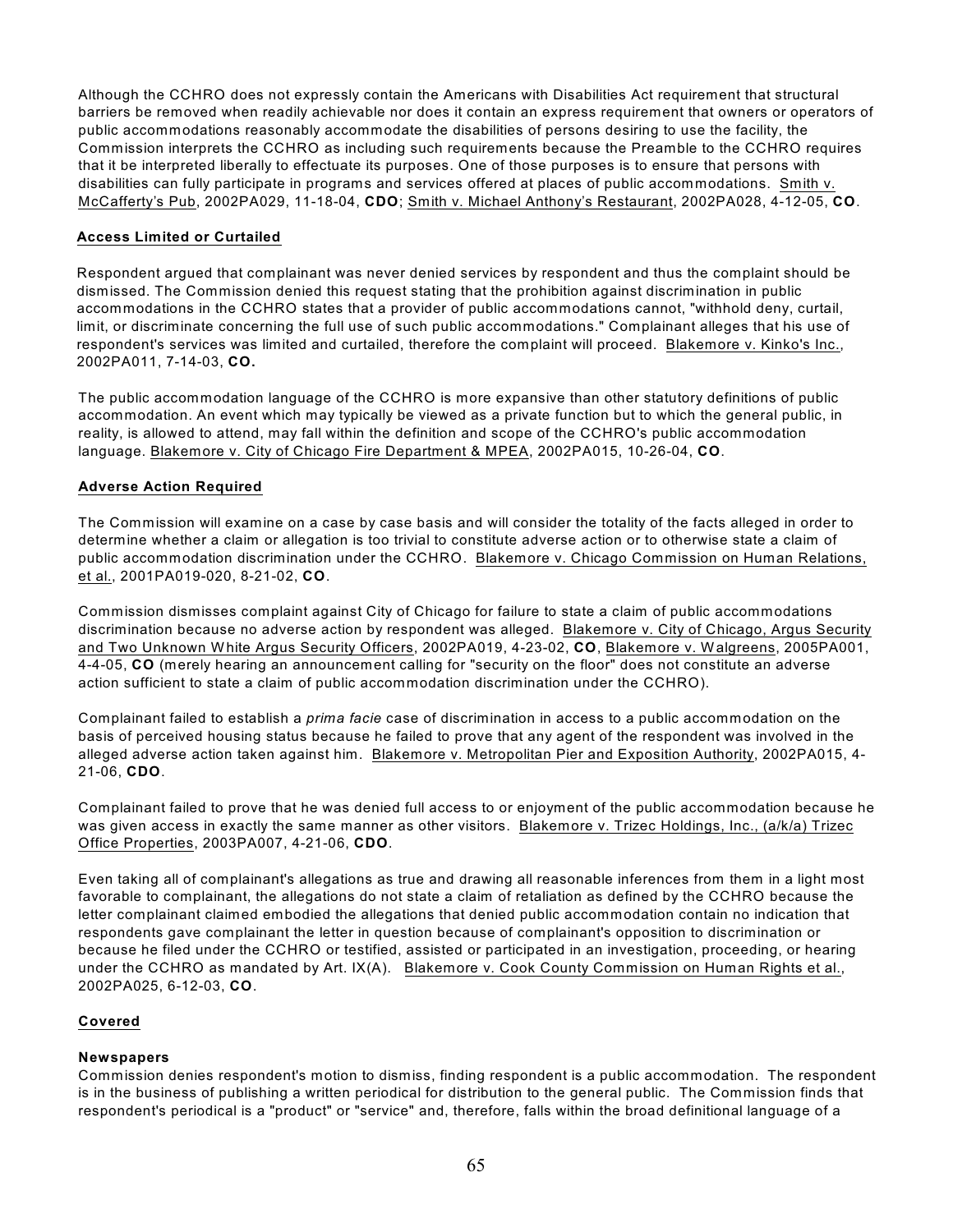public accommodation under the CCHRO. Reyes v. Penny Saver Publications. 1995PA005, 9-21-95, **HO**.

#### **Retail Merchants**

Respondent is licensed to do business in Illinois, and operates a retail store in Illinois. Respondent is a public accommodation as defined by the CCHRO. Gilmore v. Menard's, Inc. 1999PA002, 5-9-2002, **CDO**.

#### **Schools - Harassment**

Because the CCHRO specifically exempts single-sex schools from sex discrimination in the public accommodations provision of the CCHRO, the drafters intended that schools otherwise be covered as public accommodations. In addition, the protections of the CCHRO are intended to cover students while in school, not just while attending sporting events or certain school related activities. M. Mario Doe v. Riverside-Brookfield Township High School District 208, 1995PA006, 3-28-96, **CO**.

#### **Futile Gesture Doctrine**

The futile gesture doctrine has been applied to claims of disability discrimination in the public accommodations context. The doctrine protects an individual with a disability from having to make repeated efforts to gain access to a public accommodation but require that such individual be genuinely interested in its use and express that interest in some manner designed to give the owner or operator some notice of that interest. In this case, the complainant has not shown that he had any interest in partaking of the use of respondent. Smith v. McCafferty's Pub, 2002PA029, 11-18-04, **CDO**; Smith v. Michael Anthony's Restaurant, 2002PA028, 4-12-05, **CO**.

#### **Markedly Hostile Behavior**

The Commission finds that complainant failed to establish a *prima facie* case of discrimination in a public accommodation. Complainant failed to show that she received services in a markedly hostile manner and in a manner which a reasonable person would find objectively unreasonable. To establish a "markedly hostile manner," complainant would have to show that the conduct exhibited by respondent is: (1) so profoundly contrary to the manifest financial interests of the merchant; (2) so far outside of widely accepted business norms; and (3) so arbitrary on its face, that the conduct supports a rational inference of discrimination. Gilmore v. Menard's, Inc., 1999PA002, 5-9-2002, **CDO**; Blakemore v. City of Chicago Fire Department & MPEA, 2002PA015, 10-26-04, **CO**; Blakemore v. The Market Place, 2004PA008, 6-7-04, **CO**; Blakemore v. Kinko's, Inc., 2002PA011, 7-14-03, **CO**; Blakemore v. Trizec Holdings, Inc., 2003PA007, 4-21-06, **CDO**.

In reviewing the totality of the circumstances in a public accommodation case based on a markedly hostile theory, the factors that the Commission will consider shall include factors such as how severe, invidious and/or long-lasting the underlying conduct was; whether the behavior was pervasive, that is, whether it "polluted" the entire interaction between the parties or was more an isolated instance; was the behavior so profoundly contrary to the financial interests of the merchant; was the conduct so far outside widely accepted business norms; or how obviously discriminatory or retaliatory was the action that was taken. Blakemore v. The Market Place, 2004PA008, 6-7-04, **CO**.

The Commission finds that complainant failed to establish a *prima facie* case of race discrimination in access to a public accommodation. Complainant, a black female, failed to show that she received services in a markedly hostile manner and in a manner which a reasonable person would find objectively unreasonable. Gilmore v. Menard's, Inc., 1999PA002, 5-9-02, **CDO**.

## **Not Covered**

## **Access to a Particular Investigator**

Access to a particular investigator for the purpose of handling either the intake or investigation of a complaint is not a public accommodation within the meaning of the CCHRO. Blakemore v. Chicago Commission on Human Relations, 2001PA019-020, 8-21-02, **CO**.

## **Illinois Department of Human Rights**

The government of the State of Illinois is clearly and plainly excluded from the CCHRO's definition of "person" as set forth in § 42-31 (N). The IDHR is a department of the government of the State of Illinois. Blakemore v. State of Illinois Department of Human Rights, 2001PA003, 4-27-01, **CO**.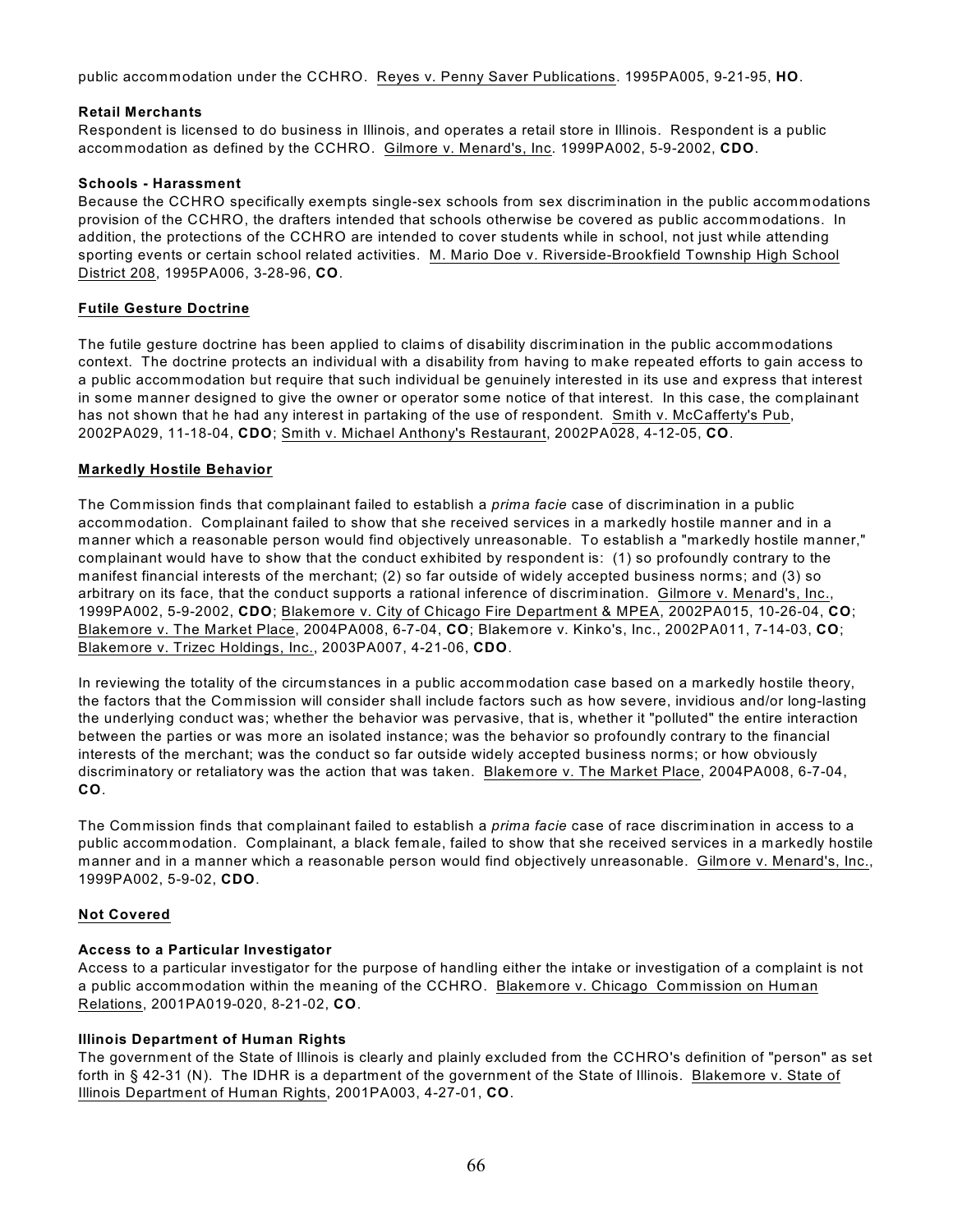# **Police Department Conduct**

Commission grants respondent Police Department's motion to dismiss complaint on the grounds that the Commission does not have jurisdiction in this case in that the Police Department does not provide a service to the general public. The police department is not providing a service to an individual against whom it is exercising its law enforcement activity. The fact that an agency provides some services to the general public does not mean that the agency is a public accommodation for all purposes. Blakemore v. Metropolitan Pier & Expo. Authority, Chicago Department of Procurement Services and Chicago Police Department, 2001PA006, 7-12-01, **CO**; Nwaezeigwe v. Desplaines Police Department and City of Desplaines, 2001PA012, 8-10-01, **CO**.

# **Schools - Internal Discipline**

W hile the CCHRO prohibits discrimination in access to services provided by public accommodations, school disciplinary measures are directed to admitted students and are not "services" offered to the general public; hence, for that function, a school is not a public accommodation within the definition of the CCHRO. Jackson v. Thornton Fractional South High School, 1996PA004, 8-16-01, **CO**; Ramirez ex rel Valles v. St. Laurence High School, 1995 PA013, 8-16-01, **CO**.

# **Prima Facie Case**

Not everything that makes a complainant unhappy rises to the level of a violation of the CCHRO. Instead, in determining whether an allegation is too trivial to constitute adverse action, or to otherwise articulate a *prima facie* claim of public accommodation discrimination under the CCHRO, such as under a markedly hostile theory, the Commission will examine each case individually and consider the totality of the facts as alleged. Blakemore v. The Market Place, 2004PA008, 6-7-04, **CO**

A complainant may establish a *prima facie* case of denial of the full use of a public accommodation by showing that (1) complainant is a member of a protected class; (2) complainant was denied enjoyment of the public accommodation; and (3) others not within complainant's protected class were allowed full enjoyment of these services, and or complainant received services in a markedly hostile manner and in a manner which a reasonable person would find objectively unreasonable. Blakemore v. The Market Place, 2004PA008, 6-7-04, **CO**; Blakemore v. City of Chicago Fire Department & MPEA, 2002PA015, 10-26-04, **CO** Blakemore v. Trizec Holdings, Inc., (a/k/a) Trizec Office Properties, 2003PA007, 4-21-06, **CDO**.

Complainant failed to make out a *prima facie* case in that he failed to provide any evidence that he sought to enter or that he expressed an interest in dining or drinking at respondent and that the means of entrance into respondent could be made accessible to the complainant in a readily achievable way. Smith v. McCafferty's Pub, 2002PA029, 11-29-04, **CDO**; Smith v. Michael Anthony's Restaurant, 2002PA028, 4-12-05, **CO**.

Having received no written verified response to the Commission complaint, no response to the notice of default, and no response or request for reconsideration of the Commission's order of default, the Commission scheduled this matter for an administrative hearing. At an administrative hearing in a default case, a complaint must establish a *prima facie* case of discrimination and prove-up any damages. Even though this is a default case, complainant has failed to meet his obligation of proving a *prima facie* case. Therefore, the complaint is dismissed. Smith v. McCafferty's Pub, 2002PA029, 11-18-04, **CDO**.

## **Readily Achievable Accommodations**

The Commission applies two different standards for determining liability in an artificial barrier case: (1) if a public facility was built before September 1985 and has not been altered at a cost of more than 15% of the reproduction cost of the facility, that facility must comply with the Illinois Environmental Barriers Act (410 ILCS 25/1) and its accompanying regulations, the Illinois Accessibility Code (71 Ill. Admin. Code ' 410.110 *et seq*.); (2) if a public facility was built before September 1985 and has not been altered at a cost of more than 15% of the reproduction cost of the facility, the removal of any architectural barrier must be readily achievable. Smith v. McCafferty's Pub, 2002PA029, 11-29-04, **CDO**; Smith v. Michael Anthony's Restaurant, 2002PA028, 4-12-05, **CO**.

 The Commission defines accommodations as "readily achievable" as "easily accomplishable and able to be carried out without much difficulty or expense." Smith v. McCafferty's Pub, 2002PA029, 11-29-04, **CDO**; Smith v. Michael Anthony's Restaurant, 2002PA028, 4-12-05, **CO**.

The CCHRO does not expressly contain the ADA requirement that structural barriers be removed when readily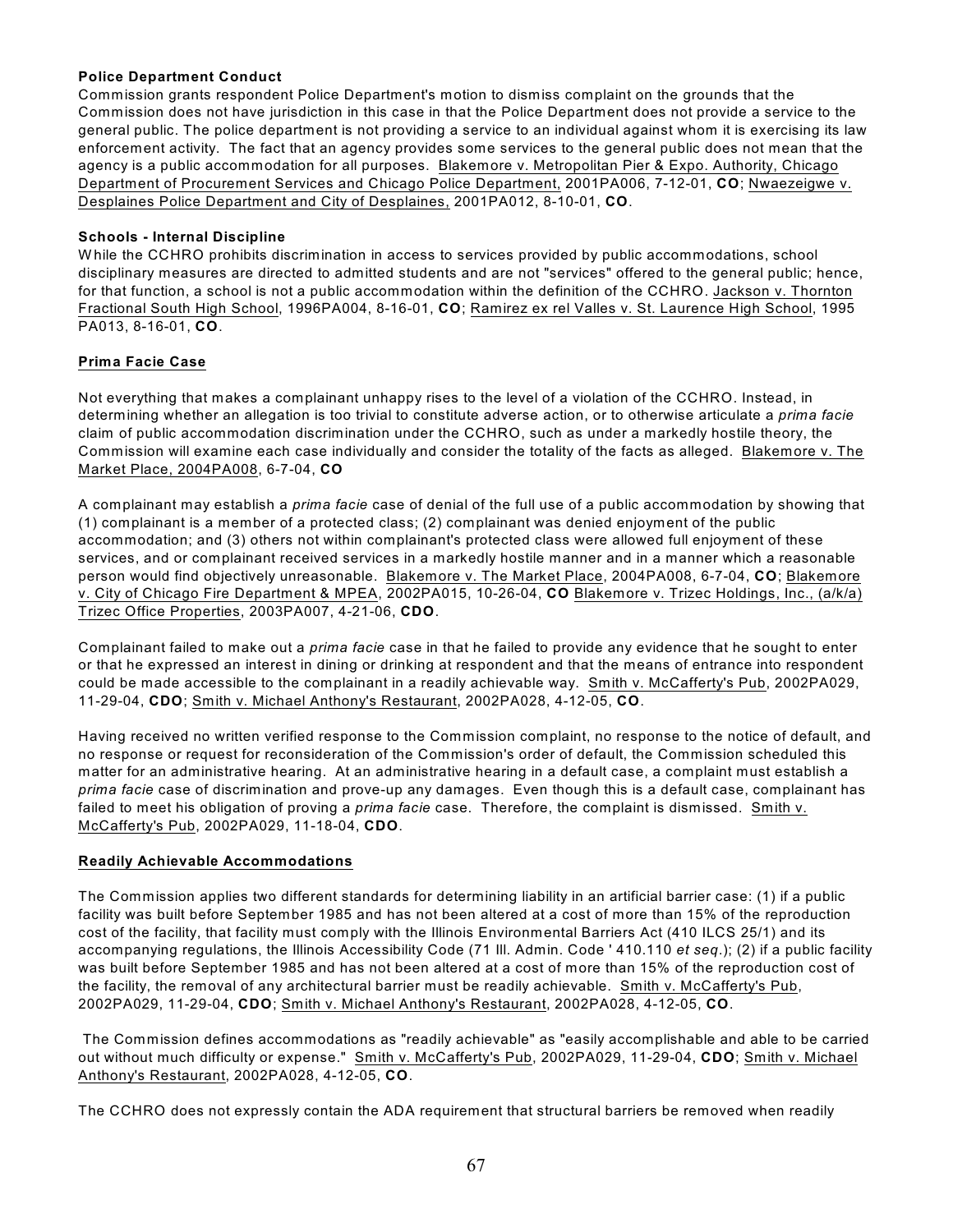achievable and it does not contain an express requirement that owner or operators of public accommodation reasonably accommodate the disability of person desiring to use the facility. However, the Commission interprets the CCHRO as including such requirements because the preamble to the CCHRO requires that it be interpreted liberally to effectuate its purposes, one of which is to ensure that persons with disability can fully participate in the programs and services offered at place of public accommodation. Smith v. McCafferty's Pub, 2002PA029, 11-18- 04, **CDO**; Smith v. Michael Anthony's Restaurant, 2002PA028, 4-12-05, **CO**.

## **PUNITIVE DAMAGES See DAMAGES - Punitive Damages**

#### **RACE DISCRIMINATION**

#### **Liability Not Found**

Commission finds that complainant has not met her burden of proof that she was unlawfully discriminated against on the basis of her race and/or sex because she has failed to rebut respondent's articulated non-discriminatory reasons for its adverse actions. Meallet v. Cook County Department of Purchasing, 1992E016, 8-18-94, **CDO**.

Commission finds that complainant could not prove that respondent's prior failures to assign him to election duty (resulting in additional pay) were caused by race, rather than his job title. Alcegueire v. Cook County Department For Management of Information Systems, 1992E003 and 1992E026, 8-10-95 **CDO**.

Complainant failed to provide any evidence that respondent's articulated reason for the two-week disciplinary suspension was a pretext for race discrimination and failed to counter respondent's evidence that it was unaware of any similar conduct on the part of any Caucasian supervisor. Rush v. Ford Motor Company, 1996E013, 9-13-00, **CDO**.

Commission finds that assuming complainant met his *prima facie* case of discrimination, unlawful discharge based on race, that respondent articulated his legitimate non discriminatory reasons for its actions and complainant was unable to establish respondent's actions were pretext. Hardimon v. Allied Tube and Conduit Corporation, 1996E003, 10-11-01, **CDO**.

## **Mixed Liability Found**

The Commission entered an order finding mixed liability. Complainant proved by a preponderance of the evidence that he was subjected to a hostile environment as a result of racist slurs directed at him by his supervisor. However, complainant failed to prove discrimination based on unequal discipline due to his race. The Commission limited the damage award to emotional distress damages for the hostile environment. Conway v. Trans-Action Database Marketing, Inc., 1999E010, 3-13-03, **CO**.

## **Prima Facie Case**

Complainant, who is African American, presented a *prima facie* case that respondent unlawfully discriminated against her on the basis of her race and sex, by reassigning her duties to a white male employee and then paying that employee more than she had been paid for performing those duties. Meallet v. Cook County Department of Purchasing, 1992E016, 8-18-94, **CDO**.

Complainant presented a *prima facie* case of disparate treatment based upon race by coming forward with evidence that he is African-American, that he suffered the adverse action of a two-week disciplinary suspension, and that at least one Caucasian supervisor who had committed a similar act with respect to the authorization of overtime pay was not similarly disciplined. Rush v. Ford Motor Company, 1996E013, 9-13-00, **CDO**.

The Commission finds that complainant failed to establish a *prima facie* case of race discrimination in access to a public accommodation. Complainant, a black female, failed to show that she received services in a markedly hostile manner and in a manner which a reasonable person would find objectively unreasonable. Gilmore v. Menard's, Inc. 1999PA002, 5-9-02, **CDO**.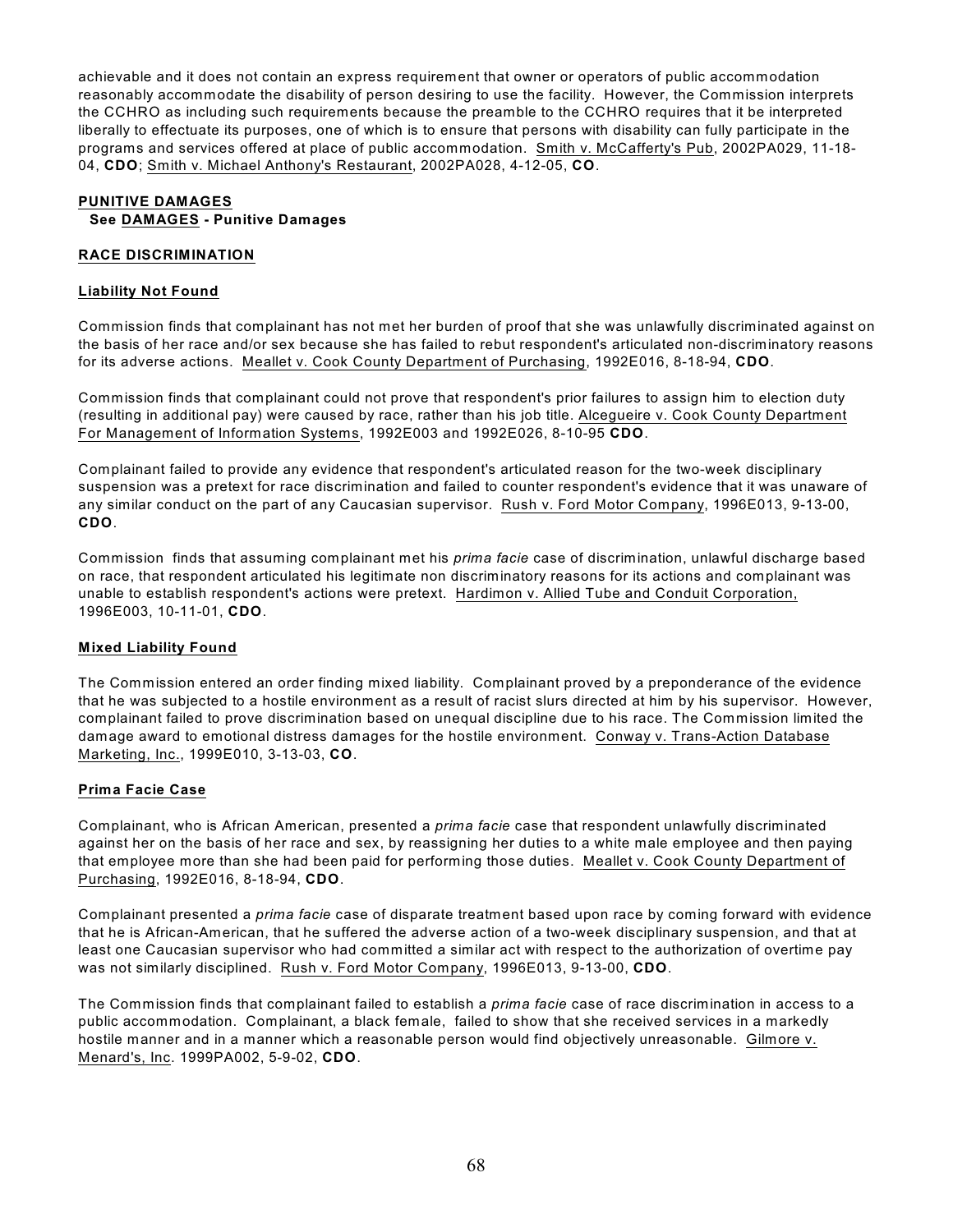#### **RELIGIOUS DISCRIMINATION**

#### **Liability Not Found**

Mere utterance of an epithet that engenders offensive feelings does not create employment conditions so severe and pervasive as to create a hostile environment of religious discrimination. The remarks were not frequent, complainant could not remember more than one or two remarks a year, nor were they threatening or humiliating. Iverson v. Horwitz, 1994EO21, 2-8-96, **CDO**.

## *Prima Facie* **Case**

Complainant made out a *prima facie* case of discrimination on the basis of religion and unlawful discharge. Hudok v. Quality Transportation Systems, Inc., 1994E031, 12-27-94, **CO**.

## **REMAND**

#### **After Administrative Hearing**

In accordance with Commission Procedural Rule 470.105, the Commission remanded to the hearing officer for consideration, the limited legal issue of whether the Commission should consider and for what purpose pre-CCHRO conduct. Gluszek v. Stadium Sports Bar and Grill, 1993E052, 3-16-95, **CDO**.

The Commission remanded the decision to the Hearing Officer to review and consider: (1) whether respondent waived its opportunity to present and rely upon the Burlington Industries v. Ellerth affirmative defense; (2) how and why such waiver occurred; and (3) if the hearing officer determines that respondent did not waive its opportunity to present an affirmative defense, whether Burlington applies to Commission cases in general, whether it may be applied in this case, and if so, whether respondent adequately established its existence as a viable defense. Upon reconsideration, the hearing officer found that respondent waived its opportunity to present and rely upon the Burlington affirmative defense because respondent did not assert such defense until after reviewing the Initial Recommended Order and Decision. Thus, since respondent waived any potential affirmative defense, it is not necessary to resolve whether this defense applies to Commission cases in general and/or whether respondent adequately established its existence as a viable defense in this case. Conway v. Trans-Action Database Marketing, Inc., 1999E010, 10-09-03, **HO**.

After considering the Hearing Officer's final proposed decision and order, the Commission remanded the case to the Hearing Officer for the limited purpose of reviewing the damage award and supplementing the discussion portion of the decision and order to incorporate relevant Commission case law. Carroll et al v. Chicago District Campground Assoc. et al., 1999H006-009, 8-15-06, **CO**

#### **REMEDIES**

## **See DAMAGES or INJUNCTIVE RELIEF**

## **REQUEST FOR RECONSIDERATION**

A complainant may request reconsideration of a dismissal of a complaint or dismissal of a portion of a complaint because of a lack of substantial evidence determination. Pursuant to Section 480.105 of the Rules, the party making a request for reconsideration of a Commission order must state with specificity the reason(s) supporting the request, such as the existence of relevant evidence which is newly discovered and was not available at the time of the original determination, or the presentation of new, legal precedent not available at the time of the original determination or the Commission's misapprehension or misapplication of law. A request for reconsideration must be filed with the Commission within 30 days of receipt of the Commission's evidence determination order. In considering a request for reconsideration, the Commission will not reconsider the same facts and arguments originally raised unless the requesting party can demonstrate that the Commission made a mistake of fact or law, which if corrected, would alter the outcome of the finding. See, e.g., Hart v. Market Facts, Inc., 1999E009, 04-22- 04, **CO**; Onichuk v. Bruce Noxon, DPM, PC, DBA Glenbrook Podiatry, 2005E039, 4-7-06, **CO**; McBride v. Cermak Health Services, 2003E045, 12-13-06, **CO**.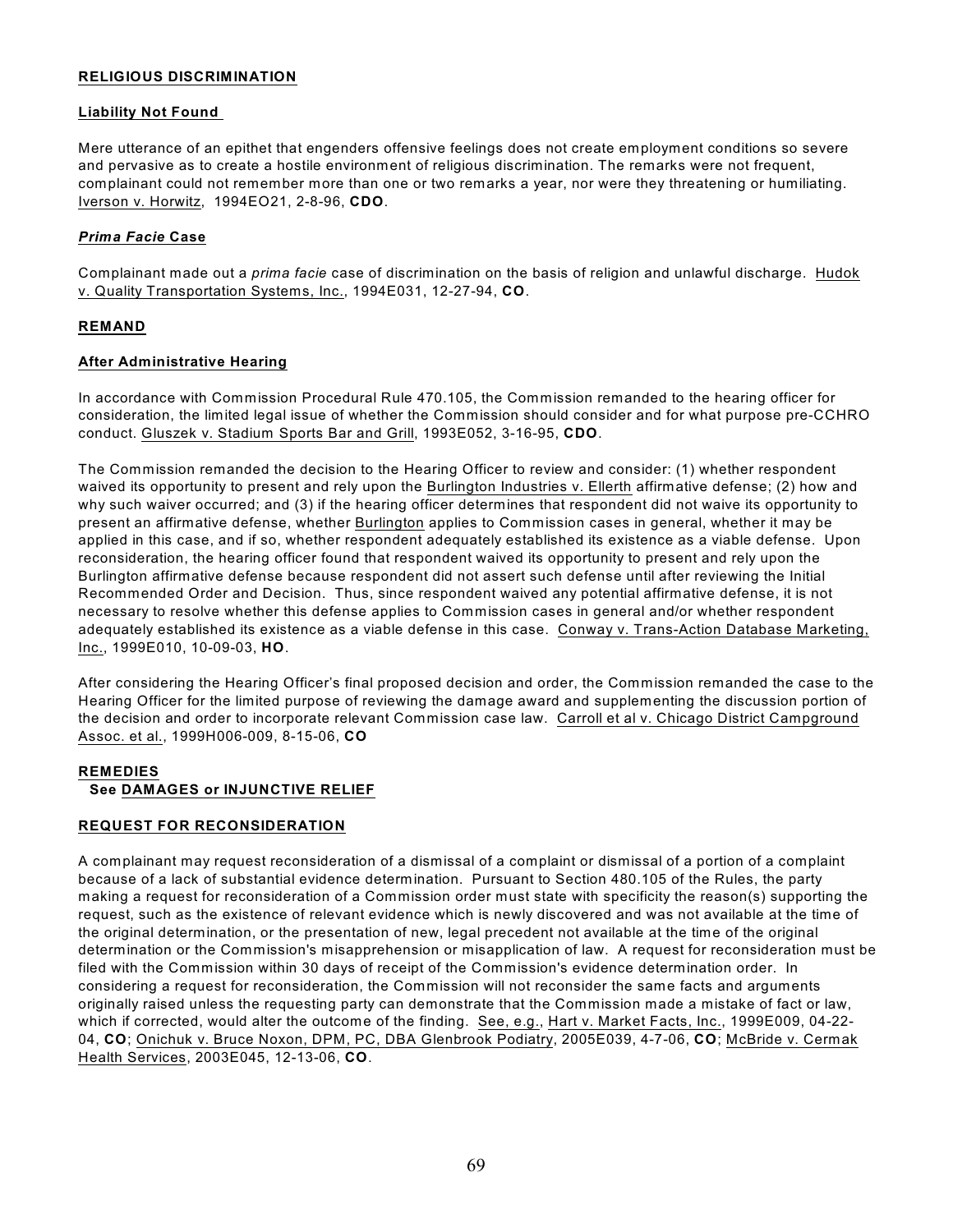# **After Dismissal for Lack of Substantial Evidence**

## **Request Granted**

Complainant's request for reconsideration and reinstatement of complaint granted. The Commission misapplied the law when it dismissed the complaint as being untimely. The Commission initially determined that the 180-day filing limitations period began to run prior to when the complainant had definitive, unambiguous communication of respondent's decision to terminate complainant. Clay v. Cook County Hospital, 1996E059, 8-8-97, **CO**.

Complainant's request for reconsideration granted. Upon re-examination of the evidence, the Commission finds that there is more than a mere scintilla of evidence that respondent perceived complainant to have a disability and discriminated against complainant because of his perceived disability. Gannello v. Oak Park Library, 1998E001, 3- 16-00, **CO.**

Complainant's request for reconsideration granted. Upon re-examination of the law, the Commission concludes that Joyce Lane, a member of the Enclave Condominium Board Association Board of Directors, should be reinstated as a respondent in this matter. §§ 42-31(O) and 42-38(1) of the CCHRO provide that individuals may be named as respondents in complaints of discrimination or harassment brought under the CCHRO. In addition, Commission precedent has allowed individuals to be held personally liable for their own acts of unlawful employment discrimination, as long as these individuals were decision makers, supervisors, agents of the company/employer, or the alter ego of a company. Gordon v. Enclave Condominium Association, 2002H002, 8-12-05, **CO**.

#### **Request Denied**

Commission treated respondent's motion to vacate a default order as a request for reconsideration. Nonetheless, the request failed to set forth with any specificity the basis for reconsideration and failed to set forth any cause as to why the response to the complaint was not timely filed. Feges v. The New Embers Restaurant, 1993E013, 1-26-94, **CO**.

Commission denies request for reconsideration, which is required to state with specificity new and relevant evidence which is newly discovered and was not available, and where respondent merely seeks to have the Commission reconsider facts and arguments in a light more favorable to the movant. Complainant's challenges to evidence found unsubstantial. See, e.g., Basith v. Cook County Hospital Pharmacy Department, 1993E042, 9-1-94, **CO**; Harris v. Cook County Hospital/ Department of Medicine, 1994EO95, 6-26-96, **CO**; Harding v. Cook County Hospital, 1994E078, 11-12-98, **CO**; Saraiya v. O'Hare Kitchenette Apartments W est, 2003E062, 1-10-05, **CO**; Calloway v. Provident Hospital of Cook County, 2001E046, 10-4-06, **CO**.

Commission finds request for reconsideration did not present any evidence which was relevant and/or was unavailable at the time of investigation. Nor did the complainant make a coherent or persuasive argument supported by any evidence that a mistake of fact or law was made by the Commission. Complainant's unsupported allegations that investigator was biased are deemed irrelevant. Thomas v. Cook County Treasurer's Office, 1995EO34, 6-26-96, **CO**; McBride v. Cermak Health Services, 2003E045, 12-13-06, **CO**.

Commission denies request for reconsideration as simply arguments for reinterpretation of facts and evidence gathered by Commission investigator. See, e.g., Hedges v. Cook County Juvenile Temporary Detention Center, 1994EO38, 5-16-96, **CO**; Blandin v. fed Ex Ground Package System, Inc., and Howard Trudo, 2004E001, 7-12-05, **CO**.

Complainant filed a request for reconsideration after her complaint was dismissed due to lack of substantial evidence. The Commission issued an order to respondent directing respondent to provide additional documentation in support of its non-discriminatory reasons for discharging complainant. After reviewing this additional information, the Commission concludes that respondent articulated and adequately supported its legitimate and nondiscriminatory reason for terminating and replacing complainant. The Commission did not uncover any evidence that the proffered reasons for complainant's termination were pretext for national origin discrimination, and thus denied complainant's request for reconsideration. Gonzalez v. MetalStik, Inc., 1996E030, 12-28-01, **CO.**

Commission denied the Request for Reconsideration when the request was based solely on allegations that the investigator failed to interview witnesses who witnessed alleged harassment over five years before the complaint was filed. Ramona Esquibel v. John E. Hughes Company, 2002E046, 3-20-03, **CO**.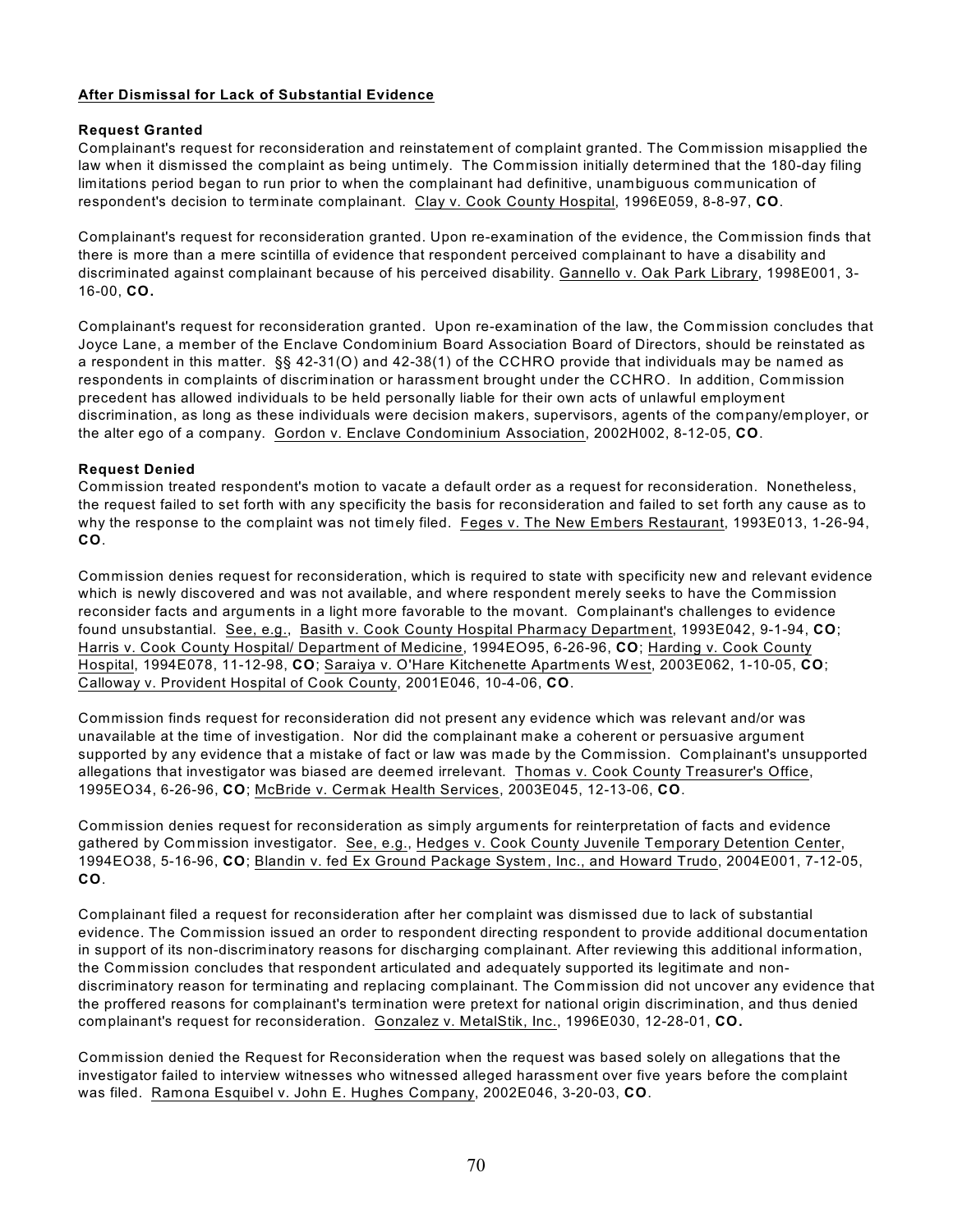Complainant's Request is based on arguments which were fully considered by the Commission during its investigation. Complainant's Request does not make an argument that a mistake of fact or law was made by the Commission in its investigation which would alter the lack of substantial evidence determination. Complainant's Request does not argue the existence of relevant, newly discovered evidence, nor does it argue the existence or applicability of new legal precedent that was unavailable at the time of the Commission's evidence determination. Rather, the Request, which includes copies of witness statements (which had previously been submitted to the Commission), argues that the Commission failed to interview witnesses to incidents of alleged sexual harassment which occurred in October 1997. Candelaria v. Cermak Health Services, 1998E051, 5-6-05, **CO**.

Request for reconsideration denied because complainant may not interject new facts which were not previously alleged prior to the filing of the Request. Laiser et al. v. Baldwin Greens Homeowners Association et al. 1997H009, 7-22-04, **CO**.

Complainant's request now provides the names of two witnesses that complainant states must be interviewed if the Commission's investigation is to be properly completed. These witnesses were unknown to the Commission at the time of the investigation and no reason is provided by complainant as to why the names of these witnesses were not provided earlier. Complainant's Request reargues facts already considered by the Commission. It does not argue that a mistake of fact or law was made by the Commission in its investigation which would alter the Commission's lack of substantial evidence determination, and to the extent that complainant's Request attempts to assert new allegations of discrimination or harassment not raised in the original complaint, a request for reconsideration is not the appropriate vehicle for consideration of these new or different allegations. Copney v. Cook County Auditor, 2002E007, 4-22-05, **CO**.

An investigator's discretionary decision to not conduct a fact finding conference does not warrant a determination of any new evidence by the Commission. Evidence that existed and could have been disclosed before the Commission investigator made its finding is not "newly discovered relevant evidence" where (1) the complainant had ample time to disclose but failed to disclose that evidence to the investigator, or (2) failed to state with specificity any reasons for the claim that the evidence was not available at the time of the original determination, or (3) show how the "newly discovered relevant evidence" would alter the Commission's finding. Complainant's use of counsel's alleged statements in another forum does not constitute "new evidence" since there is no assertion that respondent's counsel was a witness to any alleged discriminatory conduct or that respondent's counsel even had personal knowledge of discriminatory conduct. Hart v. Market Facts, Inc., 1999E009, 04-22-04, **CO**.

The Commission determines that the conduct that occurred over five years prior to the filing of the complaint was outside of the Commission's jurisdiction, having occurred outside of the Commission's 180-day jurisdictional filing period, and not part of a continuing violation. Since the Commission is without jurisdiction over that conduct, there is nothing for the Commission to reconsider at this time. Candelaria v. Cermak Health Services, 1998E051, 5-6-05, **CO**; Vermeer v. Peter F. Olesen & Assoc., 2004E002, 3-13-06, **CO**.

Complainant's Request attempts to assert new allegations of discrimination or harassment not raised in the original complaint, a request for reconsideration is not the appropriate vehicle for consideration of these new or different allegations. Barnes v. United Parcel Service, 2003E024, 2-8-05, **CO.**

The Commission will not reconsider the same facts and arguments originally raised unless the requesting party can demonstrate that the Commission made a mistake of fact or law which, if corrected, would alter the outcome of the finding. Vachula v. Flower Fantasy, 2003E053, 3-8-06, **CO**; Ortiz v. Orchard Medical Group, 2005E020, 3-14-06, **CO**; Onichuk v. Bruce Noxon, DPM, PC, DBA Glenbrook Podiatry, 2005E039, 4-7-06, **CO**.

Providing the Commission with the addresses of two witnesses who allegedly support his complaint is not sufficient to support a Request for Reconsideration. Vachula v. Flower Fantasy, 2003E053, 3-8-06, **CO**.

Complainant's Request fails to provide relevant information which was unavailable at the time of the investigation and which if presented to the Commission at the time of the investigation would have changed the evidence determination. Calloway v. Provident Hospital of Cook County, 2001E046, 10-4-06, **CO**; Diaz v. Market Advantage, 2003E038, 12-18-06, **CO**.

Complainant's request for reconsideration is denied because, among other things, complainant did not rebut, nor did the investigation reveal any evidence that respondent's reason for termination was pretext for discrimination based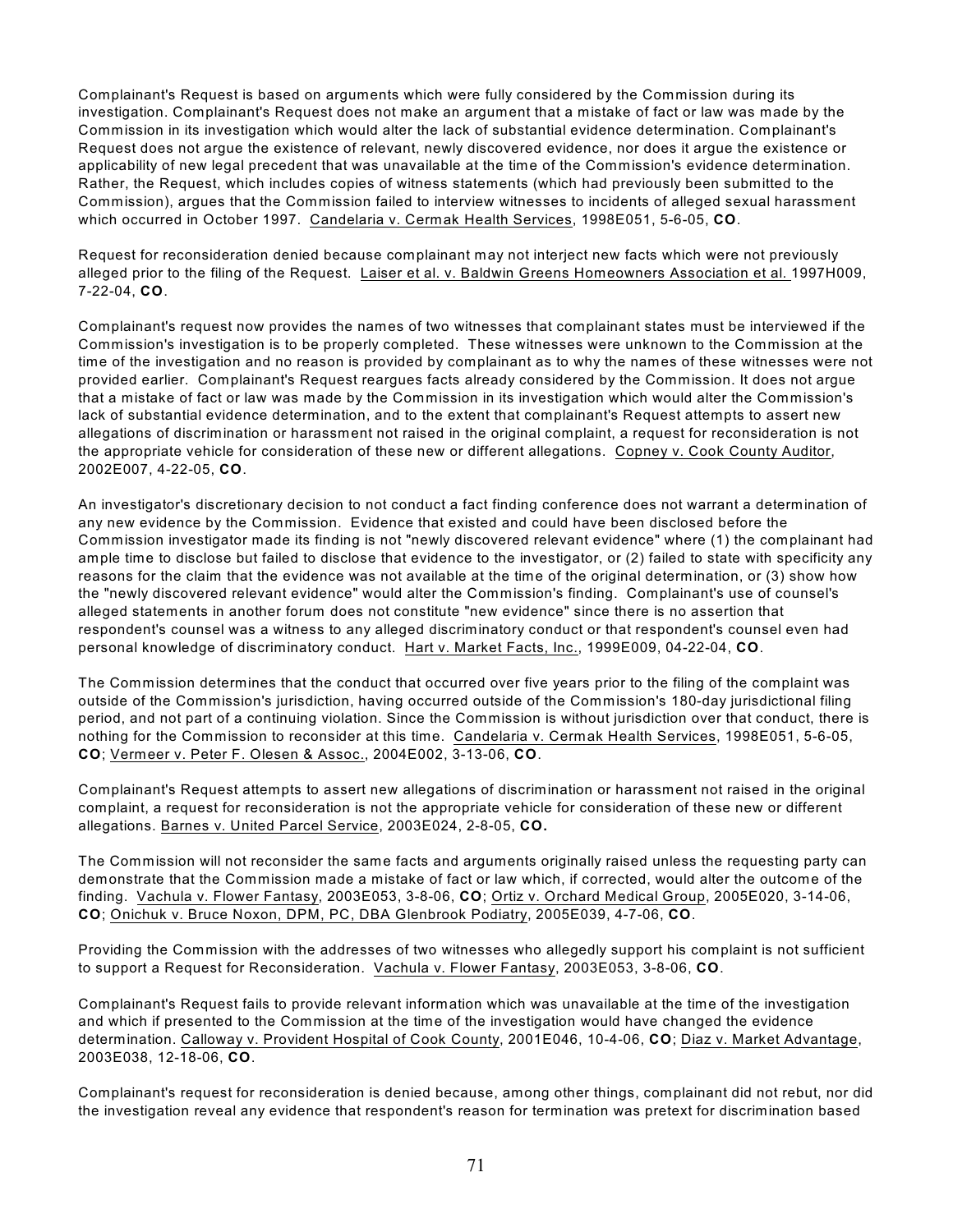on *age* and race. Esquibel v. John E. Hughes & Company, 2002E46, 3-20-03, **CO**.

#### **Additional Documentation Needed**

Commission finds that in order to rule on complainant's request for reconsideration, additional documentation and evidence should be presented to the Commission. Gonzalez v. Metalstik, Inc., 1996E030, 5-28-97, **CO**.

## **After Settlement Agreement**

Request denied. The Commission issued an Order dismissing the complaint on the basis that the parties had entered into a settlement agreement during a settlement conference. Complainant filed a request for reconsideration of the order on the basis that the parties did not reach a settlement. Complainant's motion essentially repeats the arguments which she raised in her previous brief in opposition to respondent's original motion to enforce the settlement. Munda v. Block Medical Center, 2003E032, 11-23-04, **HO**.

## **Time for Filing**

Commission finds request for reconsideration was not timely filed, having been filed 30 days late, hence not in accordance with Commission Procedural Rule 480.100(A) which requires filing within 30 days after decision by the Commission. Lifter v. Cook County Hospital, 1995E014, 2-27-97, **CO**; Berger v. Hilfiger, Retail, Inc., 1995E033, 6-9- 97, **CO**; Constantini v. Motorola, Inc., 1994E129, 5-12-97, **CO** (request for reconsideration denied when filed 15 months late with no explanation for untimeliness); Scott v. Tastee Donut, 1999E074, 8-17-00, **CO** (request denied when filed 18 days late).

A request by respondent seeking reconsideration or rehearing of facts at the heart of a substantial evidence determination which is made prior to the commencement of an administrative hearing is premature. Commission Procedural Rule 440.1208 states that when a substantial evidence determination is made, a request for reconsideration of this Commission order may be made only in accordance with Commission Procedural Rule 480.100(B), which states that when an order finding substantial evidence is entered reconsideration of this order is proper only as part of that parties briefs on exceptions to a hearing officer's initial proposed decision and order. Thezan v. Georgios Bar & Grill, Ltd., 1995E071, 11-20-98, **CO**.

A request for reconsideration must be filed with the Commission within 30 days of receipt of the Commission's evidence determination order. Respondent states that the Request was filed 9 days after the Request was due. In accordance with the Commission's Rules, service of a Commission document is presumed to be complete 3 business days after mailing. In this case, the Commission initially served the order and report on complainant at an incorrect address. The Commission re-served the order and report on complainant ten days later. Based on the foregoing, the Commission considered complainant's request for reconsideration to be timely filed. Gordon v. Enclave Condominium Association, 2002H002, 8-12-05, **CO**.

# **RES JUDICATA See CONCURRENT JURISDICTION**

## **RESPONSE**

## **Amendment to Response**

At a disability evidentiary conference, respondent's motion to amend its verified response with substantive changes is denied. Respondent cannot, under any circumstances, simply undo the judicial admissions it made in its original verified response. Respondent's motion alleges that its original verified response was a product of mistake and inadvertence, but its proposed amended verified response contains no such allegations. At this stage, complainant is at least entitled to rely on the statements in respondent's original verified response that are most favorable to complainant's case. The hearing officer denied respondent's motion to amend its verified response without prejudice, but allowed respondent to revisit the issue after a substantial evidence determination and before any administrative hearing. Sotelo v. J.F. Schroeder Co. Inc., 2001E014, 1-2-02, **HO**.

A respondent's failure to timely respond undermines the public interest in swift and fair adjudication of discrimination complaints. The public interest assumes that the parties follow the cardinal rules of due process which require respondents to respond to complaints. Communication with a deadline should be answered, and a quasi-judicial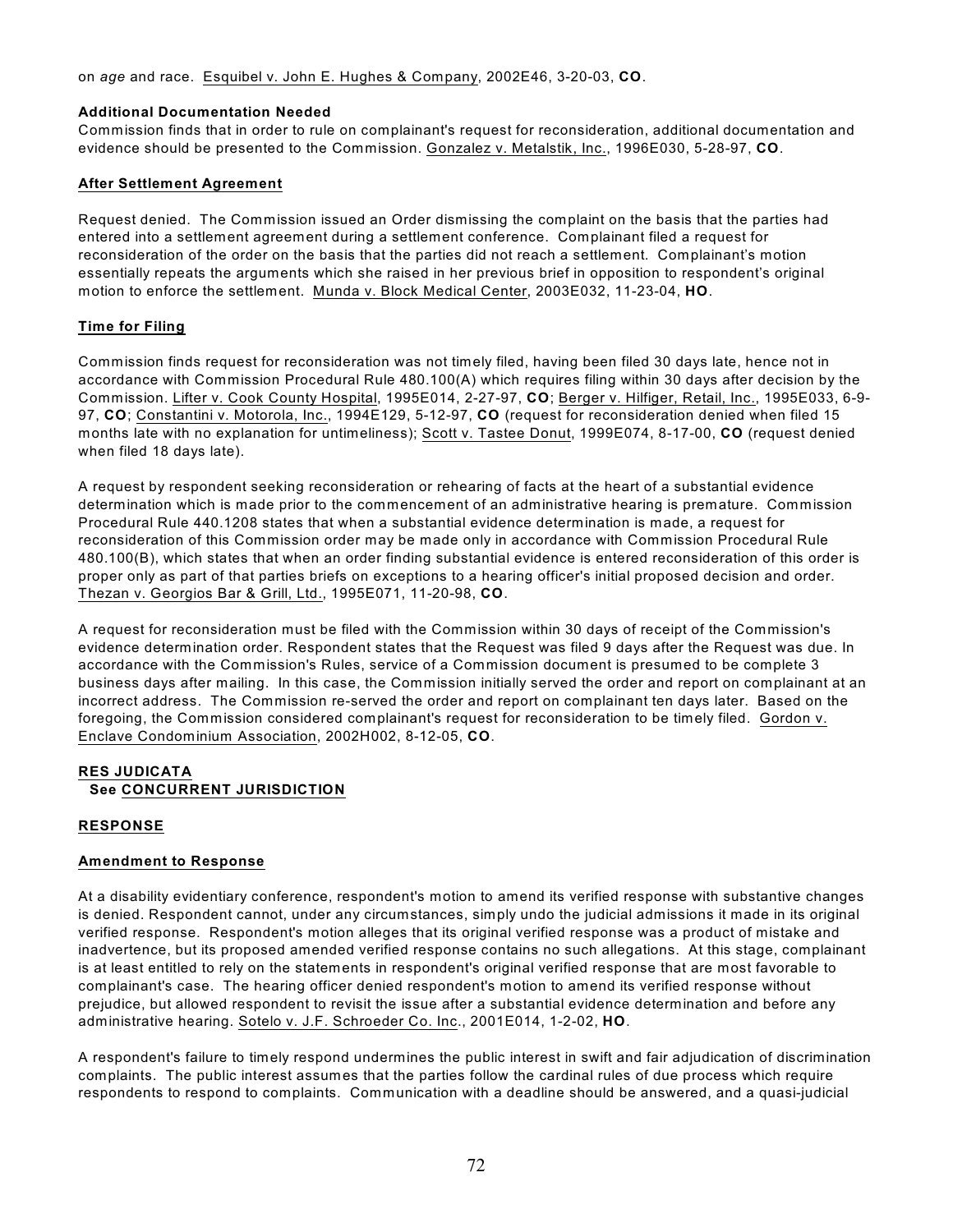agency's rules such as, the Commission's, should be followed. McCoy v. United Airlines, 1996E111, 10-03-01, **CO**; Jacob v. Northwestern University, 2002E037, 10-24-02, **CO**.

# **Content**

Commission denies complainant's motion to strike and determines that respondent has filed a verified response in conformity with Commission Procedural Rule 420.165. In pertinent part, Rule 420.165 states that a response shall identify the names and addresses of any representatives of respondent, and that the response, in short and plain terms, shall state the respondent's defense to each claim asserted. The Commission finds that respondent's failure to articulate a defense to each claim asserted does not constitute substantial non-compliance with Commission Procedural Rule 420.165(B). Freiberg v. South Cook Broadcasting Inc., 1994E068, 10-24-95, **CO**.

Commission denies complainant's motion to strike and finds respondent's amended and verified response in substantial compliance with Commission Procedural Rule 420.165. Respondent's failure to specifically address the issue of damages in the complaint does not constitute non-compliance with the abovementioned rule. Donnell, Cotton and HOPE v. Sprovieri, 1998H011, 1998H012, 11-30-98, **CO**.

## **Default for Failure to Respond**

Commission enters default order for respondent's failure to respond to Commission complaint. Respondent failed to respond to Commission contacts and notices pursuant to Commission Procedural Rule 420.165. Commission must consider complainant's allegations as true. Feges v. The New Embers Restaurant, 1993E013, 11-8-93, **CO**; Matthews v. Eugene's Fireside Restaurant, 1997PA017, 12-29-98, **CO**; White v. W ooten, 1998H033, 8-18-99, **CO**; Smith v. McCafferty's Pub, 2002PA029, 5-29-03, **CO**.

Subsequent to the entry of a default order, an administrative hearing was held to determine complainant's relief, if any. Due to respondent's failure to file a timely response to the complaint, all of complainant's well-pleaded allegations were deemed admitted, complainant established a *prima facie* case of discrimination and damages were awarded. Feges v. The New Embers Restaurant, 1993E013, 6-16-94, **CDO**.

Having received no written verified response to the Commission complaint, no response to the notice of default, and no response or request for reconsideration of the Commission's order of default, the Commission scheduled this matter for an administrative hearing. At an administrative hearing in a default case, a complaint must establish a *prima facie* case of discrimination and prove any damages. Even though this is a default case, complainant has failed to meet his obligation of proving a *prima facie* case. Therefore, the complaint is dismissed. Smith v. McCafferty's Pub, 2002PA029, 11-18-04, **CDO**.

## **Extension of Time**

The Commission prefers to resolve complaints on their merits. In order to do so, the Commission relies on a respondent's verified response, position statement and answers to the Commission questionnaire to assist in its neutral fact-finding investigation. Thus, when a respondent files a good faith request for an extension of time, and proffers good cause, the Commission is inclined to liberally grant those requests. See, e.g., Arnett v. Cezar's Inn, 2003PA005, 6-20-03, **CO**.

## **Verification**

Respondent's response was appropriately verified in accordance with Commission Procedural Rule 490.190(A). Freiberg v. South Cook Broadcasting Inc., 1994E068, 10-24-95, **CO**.

## **RETALIATION**

## **Employment Discrimination**

Complainant must show: (1) she engaged in protected expression; (2) an adverse action was taken by employer; and (3) a causal link exists between the expression and adverse action. Hudok v. Quality Transportation Systems, Inc.,1994E031, 12-27-94, **CO**; Gluszek v. Stadium Sports Bar and Grill. 1993E052, 3-16-95, **CDO**; Alcegueire v. Cook County Department For Management of Information Systems, 1992E003 and 1992E026, 8-10-95, **CDO**; Pirrone v. W heeling Industrial Clinic, 1997E005, 4-12-01, **CDO**.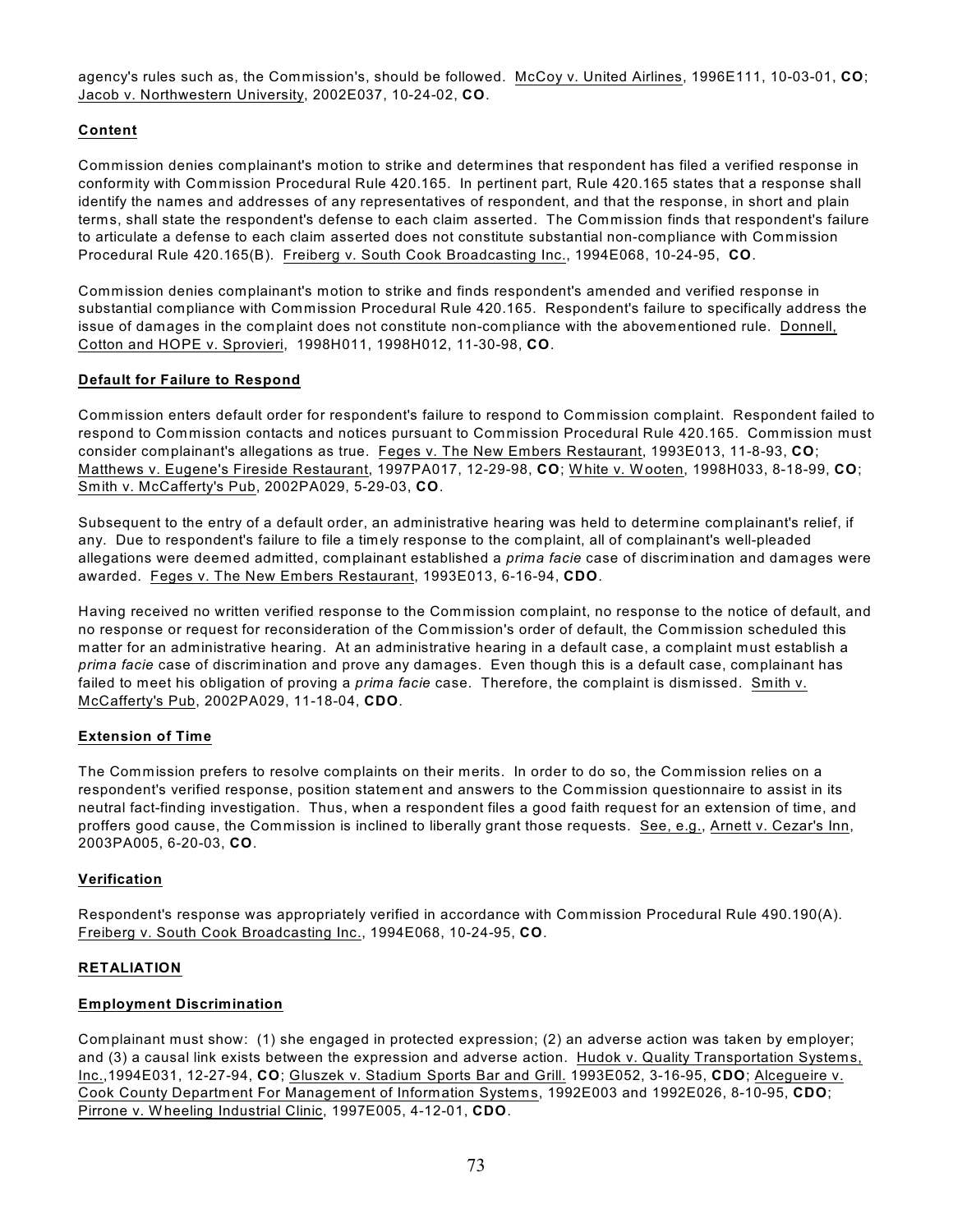## **Retaliatory Discharge**

## **Liability Found**

Respondent found liable for retaliatory discharge when complainant opposed sex discrimination and was subsequently terminated. Complainant showed (1) she engaged in protected expression, (2) an adverse action was taken by her employer, and (3) a causal link exists between the expression and adverse action. Pirrone v. W heeling Industrial Clinic, 1997E005, 4-12-01, **CDO**.

Respondent proffered two nondiscriminatory reasons for discharging complainant: (1) her allegedly poor performance, and (2) her allegedly poor attitude. However, complainant has shown that both these reasons are pretextual in that they were unworthy of credence and designed to hide the real discriminatory motive. The first reason--allegedly poor performance in a number of areas--was not credible because the supervisor indicated that complainant was not fired for this reason. The second reason also was pretextual because again the evidence did not support a finding that complainant's attitude had undergone such a dramatic change as to cause her discharge. Thus, the Commission finds that complainant has shown by a preponderance of the evidence that she was discharged in retaliation for her complaints about the supervisor's sexually abusive treatment of her offered by respondent shown to be unworthy of credence and designed to hide discriminatory motive. Gluszek v. Stadium Sports Bar and Grill, 1993E052, 3-16-95, **CDO**.

Respondent found liable for retaliatory discharge. Complainant established her prima facie case of retaliation in that: she engaged in protected expression when she complained about comments regarding her sexual orientation and practices; respondent's discharge of complainant constitutes an adverse employment decision; and established a causal link because of the proximity in time between the complaint and her discharge. Respondent has met its limited burden by proffering two nondiscriminatory reasons for discharging her. However, complainant has shown that both these reasons are pretextual in that they were unworthy of credence and designed to hide the real discriminatory motive. Gluszek v. Stadium Sports Bar and Grill, 1993E052, 3-16-95, **CDO**.

#### **Liability Not Found**

Commission finds that complainant failed to prove by a preponderance of the evidence that respondent's articulated reason for his termination was pretextual and hence retaliatory. Alcegueire v. Cook County Department For Management of Information Systems, 1992E003 and 1992E026, 8-10-95, **CDO**.

Commission does not find discharge was unlawfully based on discrimination due to hostile work environment but that complainant had resigned voluntarily and employer reasonably believed so when she was replaced. Iverson v. Horwitz, 1994E021, 2-8-96, **CDO**.

Complainant proved by a preponderance of the evidence that he was retaliated against by respondent for his protected activity of filing a formal complaint of discrimination with the Commission. However, respondent proved by a preponderance of the evidence that it would have made the same decision to termination complainant absent the unlawful retaliation. Conway v. Trans-Action Database Marketing, Inc., 1999E010, 3-13-03, **CDO**.

## **Housing Discrimination**

Complainants established a prima facie case of retaliation with direct evidence: respondents admitted that they took away complainants' license to occupy their cottage because of complainants' opposition to unlawful discrimination on the basis of sexual orientation. Complainants also established a prima facie case of retaliation with indirect evidence because (1) they engaged in expression protected under the Ordinance; (2) they suffered an adverse housing action; and (3) there was a causal link between the protected expression and the adverse action. Carroll et al v. Chicago District Campground Assoc. et al., 1999H006-009, 10-16-06, **CDO**.

Commission denied respondent's motion for deferral of complaint investigation for a complaint which was also filed with the Chicago Commission on Human Relations. The Chicago Commission did not have jurisdiction over an allegation of retaliation in housing, therefore, the complaint which alleged retaliation for opposing sexual harassment in housing was properly filed with the Commission. Stovall v. Metroplex,Inc. et al., 1995H010, 10-19-95, **CO**; Sellers v. Outland, 2002H001, 5-6-02, **CO**.

## **Prima Facie Case**

The Commission finds that respondent's individual actions of retaliation against complainant when viewed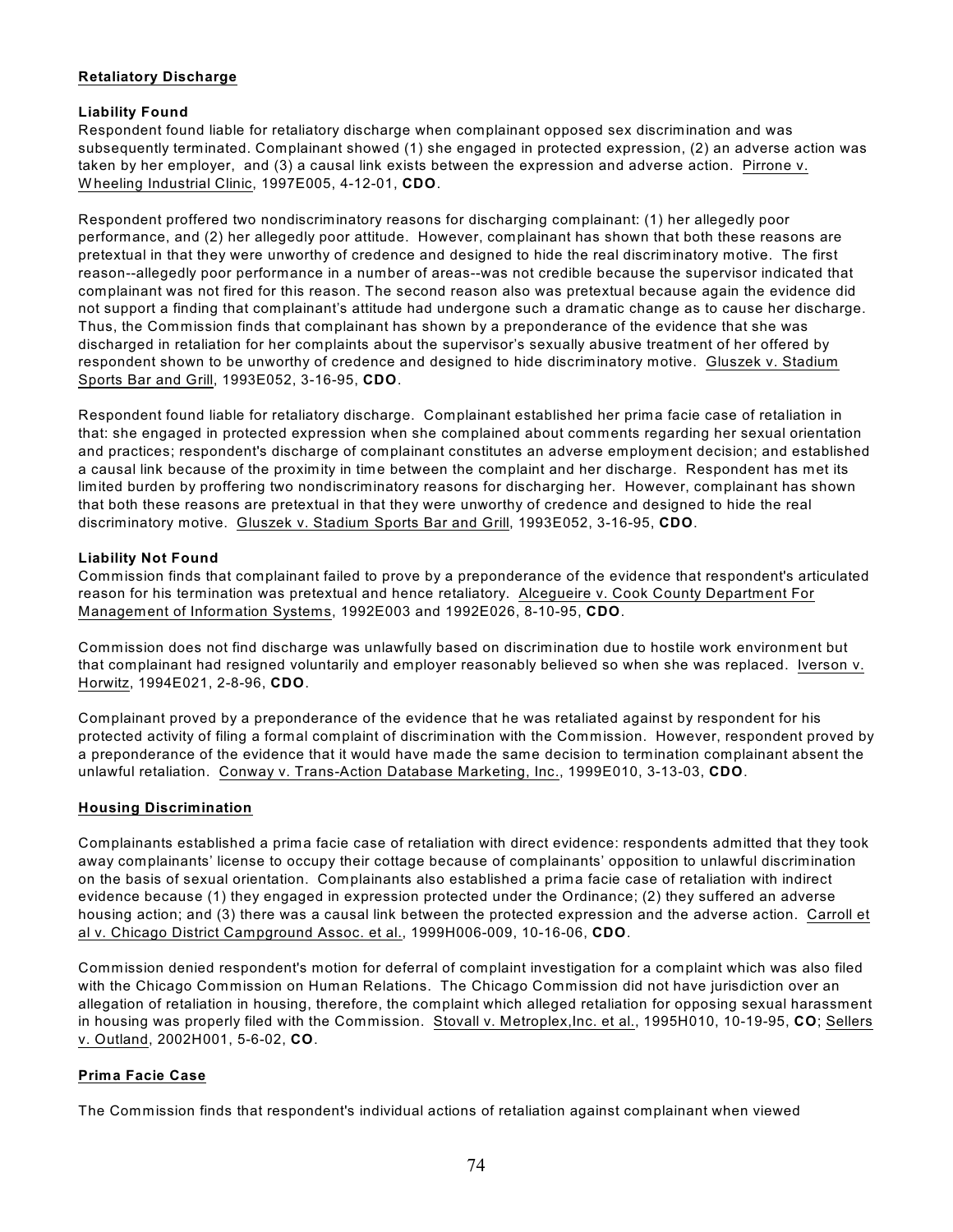collectively constitute a clear pattern of retaliatory conduct by respondent in the wake of complainant's informal complaint of sexual harassment to the respondent. Respondent failed to adequately articulate a legitimate non discriminatory reason for any of their adverse actions against the complainant. McClellan v. Cook County Law Library, 1996E026, 6-7-99, **CDO**.

To prove a *prima facie* case of retaliation a complainant must show: (1) she engaged in protected expression; (2) an adverse action was taken by employer; and (3) a causal link exists between the expression and adverse action. Gluszek v. Stadium Sports Bar and Grill. 1993E052, 3-16-95, **CDO**; Hudok v. Quality Transportation Systems, Inc. 1994E031, 12-27-94, **CO**; Alcegueire v. Cook County Department For Management of Information Systems. 1992E003 and 1992E026, 8-10-95 **CDO**; McClellan v. Cook County Law Library, 1996E026, 6-7-99, **CDO**.

# **Protected Expression**

Not all acts of protest of discriminatory treatment are protected from retaliatory activity on part of the employer, such as complaining on a continual basis in exaggerated, inflammatory, disruptive and inappropriate ways. Alcegueire v. Cook County Department For Management of Information Systems, 1992E003 and 1992E026, 8-10-95 **CDO**.

Complainant has established a *prima facie* case of retaliation in that a letter she wrote to her employer was protected expression and she was discharged one week later during a discussion about that letter. Pirrone v. W heeling Industrial Clinic, 1997E005, 4-12-01, **CDO**.

Commission finds that while complainant sometimes protested and complained of acts which he legitimately and in good faith believed to be discriminatory, as the body of employment discrimination law makes clear, not all acts of protest of discriminatory treatment are protected from retaliatory activity on part of the employer. Alcegueire v. Cook County Department For Management of Information Systems, 1992E003 and 1992E026, 8-10-95 **CDO**.

W hile legal representatives, including non-lawyers, might be proper respondents in a complaint filed under the CCHRO, the Commission finds that in this case, they are not. Specifically, complainant's characterization of respondents' conduct and complainant's legal conclusions about this conduct do not state a claim for either retaliation or aiding and abetting, and do not otherwise rise to a violation of the CCHRO. Munda v. Polish, et al., 2004E044A, 2-10-05, **CO**.

## **Public Accommodations**

Even taking all of complainant's allegations as true and drawing all reasonable inferences from them in a light most favorable to complainant, the allegations do not state a claim of retaliation as defined by the CCHRO because the letter complainant claimed embody the allegations that denied public accommodation contain no indication that respondents gave complainant the letter in question because of complainant's opposition to discrimination or because he filed under the CCHRO or testified, assisted or participated in an investigation, proceeding, or hearing under the CCHRO as mandated by Art. IX(A). Blakemore v. Cook County Commission on Human Rights et al. 2002PA025, 6-12-03, **CO**.

Complainant's remaining allegations, that were not released by settlement and not time-barred under the Commission's Procedural Rule, fail to state a claim in any respect because, other than the unproven charge that a Commission investigator conspired with the respondent's attorneys, there was nothing within the complaint that suggests that any of the named respondents committed any act that could be characterized as aiding and abetting, interfering, or retaliating. Munda v. Block Medical Center et al., 2004E061, 2-10-05, **CO**.

To state a claim of retaliation for his opposition to housing status discrimination, the complaint needs to contain allegations that complainant expressed or communicated to respondent his opposition to what he reasonably believed to be housing status discrimination. The complaint contains no allegations that complainant opposed housing status discrimination with respondent and, therefore, fails to state a claim of retaliation based on housing status discrimination. Blakemore v. W algreens, 2005PA001, 4-4-05, **CO**.

## **RETROACTIVITY**

Pre-Ordinance conduct may be admissible as background in assessing impact of post-Ordinance conduct but not admissible for determining liability or assessing damages. Gluszek v. Stadium Sports Bar and Grill, 1993E052, 3- 16-95, **CDO**.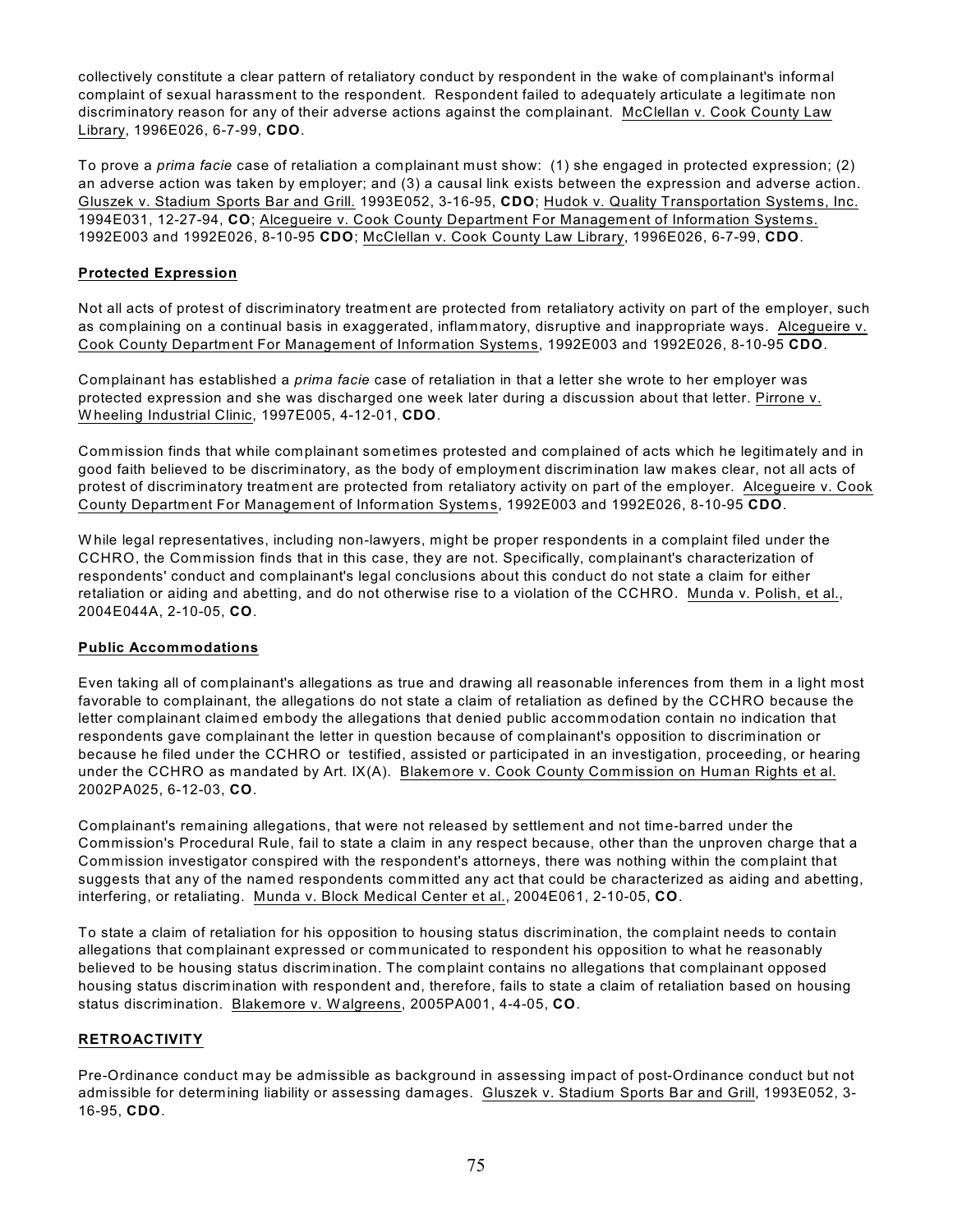# **SANCTIONS See FINES**

#### **SETTLEMENT AGREEMENT**

#### **Binding Agreement**

In determining that the parties have entered into a binding settlement agreement, the commission made the following findings: (1) the commission may examine the statements the parties made during the negotiation leading to the settlement; (2) an oral agreement is not any less valid than a written one in the eyes of the law; (3) respondent's refusal to issue the settlement check until the agreement was reduced to writing does not negate the agreement to settle; (4) no material terms remained to be negotiated; and (5) a settlement may be rendered unenforceable due to coercion or duress include a showing that medical issues caused a party to enter into an agreement that, but for the medical condition, she would never have entered. The Commission rejects Complainant's argument that the normal pressures of the litigation process cause the complainant to make a decision that she now regrets. Munda v. Block Medical Center, 2003E032, 9-23-04, 11-23-04, **HO**.

#### **Coercion/Duress**

The types of grounds upon which Illinois courts have found coercion or duress to exist, rendering a settlement unenforceable, include a showing that medical issues caused a party to enter into an agreement that, but for the medical condition, she would never have entered. The Commission rejects Complainant's argument that the normal pressures of the litigation process cause the complainant to make a decision that she now regrets. Munda v. Block Medical Center, 2003E032, 11-23-04, **HO**.

#### **Enforcement of Agreement**

#### **Commission Requirements**

In order for the Commission to have jurisdiction and to enforce a settlement agreement, the agreement must be reduced to writing, signed by the parties, submitted to the Commission for approval. Each party to a settlement agreement must also acknowledge that the Commission has jurisdiction to enforce the agreement. Absent that acknowledgment, the Commission has no jurisdiction to enforce the settlement. Lacy v. Cook County Hospital, 1992E033, 6-8-95, **CDO**; Banks v. Cook County Juvenile Temporary Detention Center, 1994E088, 3-14-96, **CO**; Munda v. Block Medical Center, 2003E032, 09-23-04, **HO**.

The parties to a Commission approved settlement agreement specifically acknowledge that the Commission retains jurisdiction for the purposes of enforcing the agreement, including seeking judicial enforcement where appropriate. Commission Procedural Rule 440.160 provides that if a party believes there is non-compliance with the terms of the settlement agreement, the party is required to notify the Commission which will commence an investigation into the alleged non-compliance. Marquez v. Kostich, 1996H001, 11-12-98, **CO**.

#### **Oral Settlement Agreement**

Under appropriate circumstances, the Commission will enforce a non-private, properly made oral settlement agreement. For an oral settlement agreement to be enforceable, there must be an offer and acceptance, definite and certain terms, and a meeting of the minds as to those terms. In this case, there was no meeting of the minds as to the terms of the proposed oral agreement. Jaber v. Allan Management Services and Karen Doroski, 1994H009, 6-30-98, **CO**.

The Hearing Officer concludes that the parties entered into an enforceable oral agreement to settle this case on specified terms. But because the Commission lacks in this instance the authority to enforce the agreement, it is the responsibility of respondent- should complainant continue to decline to execute the settlement agreement and release- to file an appropriate action in an appropriate state court seeking enforcement. Munda v. Block Medical Center, 2003E032, 9-23-04, **CO**.

#### **Private Settlement Agreement**

The Commission lacks jurisdiction to proceed to hear a matter that the parties have settled. Thus, unless the parties have agreed that the Commission will retain jurisdiction over a matter for the purposes of enforcing the terms of a settlement, the Commission must dismiss a complaint that has been settled. Munda v. Block Medical Center,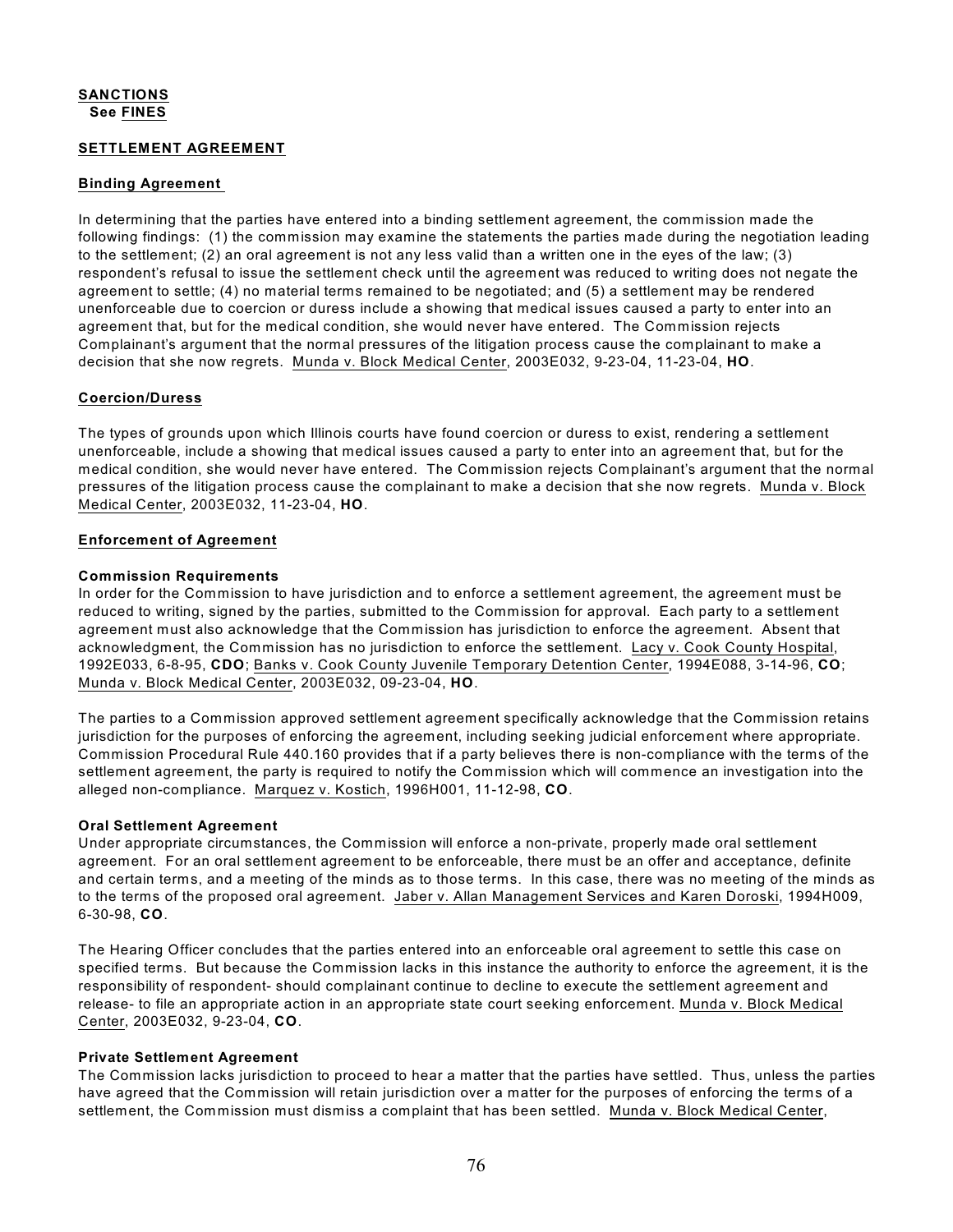#### 2003E032, 09-23-04, **HO**.

The Commission's Rules specify at Section 440.125 that a settlement agreement can be enforced by the Commission only after it has been executed in writing and submitted to the Commission for approval. That did not occur in this instance. Nothing, however, in the CCHRO or Rules prevents the Commission from dismissing a complaint which has been settled, nor requires it to continue to hear a case which has been settled, and, in fact, the Commission lacks jurisdiction to proceed to hear a matter which the parties have settled. Munda v. Block Medical Center, 2003E032, 9-23-04, **CO**.

# **Release of Claims**

In evaluating a request for reconsideration after a complaint has been dismissed due to a settlement agreement, the Commission may consider statements made during a settlement agreement to determine whether a binding settlement has occurred. Munda v. Block Medical Center, 2003E032, 11-23-04, **HO.**

The Commission has jurisdiction to determine whether a complaint should be dismissed because the complainant released his Commission claims pursuant to a private settlement agreement. The Commission found that the complainant failed to prove fraud or mutual mistake and, therefore, the release dismissing the Commission complaint is valid. Lacy v. Cook County Hospital, 1992E033, 6-8-95, **CDO**.

Motion to dismiss is granted, given that most of complainant's claims lodged against respondents were released through the parties' settlement of the complaint in question. However, claims after the settlement conference will not be released. If, under the guise of filing new complaints, the complainant is attempting to circumvent or challenge the Commission's dismissal of a prior complaint, her appropriate recourse is to appeal that decision through a petition for writ of *certiorari* in a court of appropriate jurisdiction. Munda v. Block Medical Center, et al., 2004E061, 2-10-05, **CO**.

# **SEX DISCRIMINATION**

# **Liability Not Found**

Commission finds that complainant has not met her burden of proof that she was (1) unlawfully discriminated against on the basis of her race and/or sex and (2) has failed to rebut respondent's articulated non-discriminatory reasons for its actions. Meallet v. Cook County Department of Purchasing, 1992E016, 8-18-94, **CDO**; Freiberg v. South Cook Broadcasting, Inc., 1994E068, 5-26-98, **CDO** (sex discrimination).

In a case other than a discharge case, complainant, a female, must show that she was in a protected class, was meeting respondent's legitimate job expectations, and was terminated from the training program, while respondent continued to accept new dispatchers through its training program. Complainant failed to prove by a preponderance of the evidence that she was meeting respondent's legitimate expectations for performance in the flight dispatch training program. McCoy v. United Airlines, Inc., 1996E111, 10-10-02, **CDO**.

## **Pregnancy**

In the absence of a specific reference in the CCHRO to pregnancy or a definition of sex discrimination in which sex discrimination is defined as including pregnancy or proof that pregnancy was used as a pretextual basis to hide different treatment given to similarly situated male employees, complainant's claim of pregnancy discrimination is not actionable under the CCHRO. Pirrone v. W heeling Industrial Clinic, 1997E005, 4-12-01, **CDO.**

## **Prima Facie Case**

Complainant made out a *prima facie* case of discrimination on the basis of sex and unlawful discharge in violation of the CCHRO. Complainant alleged that she belongs to a protected class, she is female; she was meeting respondent's legitimate performance expectations for her assignment; she was terminated by the respondent; and, she was replaced by a male. Hudok v. Quality Transportation Systems, Inc., 1994E031, 12-27-94, **CO**.

Complainant, who is a black female, presented a *prima facie* case that respondent unlawfully discriminated against her on the basis of her race and sex, by reassigning her duties to a white male employee and then paying that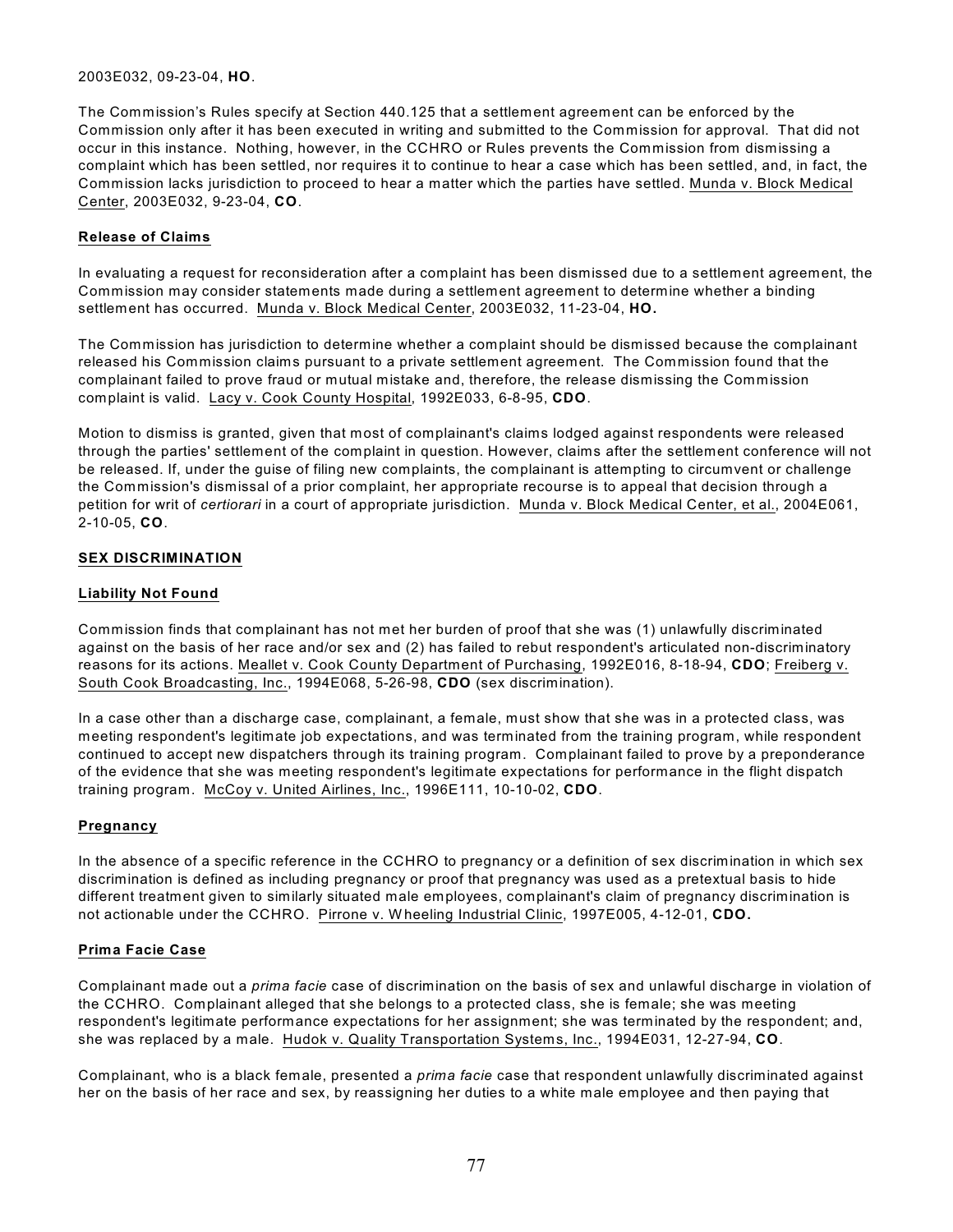employee more than she had been paid for performing those duties. Meallet v. Cook County Department of Purchasing, 1992E016, 8-18-94, **CDO**.

## **SEXUAL HARASSMENT**

#### **Analytical Framework**

The Commission has adopted the analytical framework enunciated in McDonnell Douglas and Texas Department of Community Affairs in adjudicating disparate treatment cases where no direct evidence of discriminatory intent is present. Complainant must establish by a preponderance of the evidence a *prima facie* case of sexual harassment. The burden then shifts to the respondent to articulate a legitimate nondiscriminatory reason for its actions. If the respondent articulates a non-discriminatory reason for its actions, the complainant must then prove by a preponderance of the evidence that the articulated reason was pretext for unlawful discrimination. Complainant retains at all times the ultimate burden of proving that the respondent engaged in unlawful behaviors. Gluszek v. Stadium Sports Bar and Grill, 1993E052, 3-16-95, **CDO**; Desparte v. Arlington Heights Kirby et al., 2002E020, 6-20-06, **CDO**.

In determining whether a complainant has established a prima facie case of sexual harassment, the facts will often vary and the specific prima facie proof required is not necessarily applicable in every respect to differing factual situations. A prima facie case under the McDonnell Douglas, raises an inference of discrimination only because it is presumed that these acts, if otherwise unexplained, are more likely than not based on the consideration of impermissible factors. Gluszek v. Stadium Sports Bar and Grill, 1993E052, 3-16-95, **CDO**.

#### **Co-Employee Harassment**

Employer is responsible for acts of sexual harassment between co-employees where employer, (or its agents or supervisors) knew or should have known of the conduct, unless employer can show it took immediate and appropriate corrective action. Urbach v. Amelio's Restaurant, et al., 1997E089, 7-1-98, **CO**.

#### **Constructive Discharge**

The CCHRO does not require a tangible employment decision to find an employee's constructive discharge attributed to the employer when it stems from sexually harassing conduct by a supervisor. Desparte v. Arlington Heights Kirby et al., 2002E020, 6-20-06, **CDO**.

#### **Hostile Work Environment**

#### **Objective and Subjective Components**

To determine whether both the subjective and objective elements are present, the Commission will consider the following factors: (1) the frequency of the discriminatory conduct; (2) the severity of the discriminatory conduct; (3) whether it is physically threatening or humiliating, or a mere offensive utterance; and (4) whether it unreasonably interferes with an employee's work performance. The effect on the complainant's psychological well-being is also an issue to consider to determine whether the person subjectively found the environment hostile, but it is not dispositive. Gluszek v. Stadium Sports Bar and Grill, 1993E052, 3-16-95, **CDO**; Desparte v. Arlington Heights Kirby et al., 2002E020, 6-20-06, **CDO**.

## **See also EMPLOYMENT DISCRIMINATION - Hostile Work Environment**

#### **Liability Found**

Respondent found liable for sexual harassment toward complainant, for creating a hostile work environment and for retaliatory discharge. Gluszek v. Stadium Sports Bar and Grill, 1993E052, 3-16-95, **CDO**; Desparte v. Arlington Heights Kirby et al., 2002E020, 6-20-06, **CDO**.

## **Liability Not Found**

Complainant proved by a preponderance of the evidence that she was sexually harassed during her employment at respondent in that she was subjected to a hostile environment. Complainant failed to prove by a preponderance of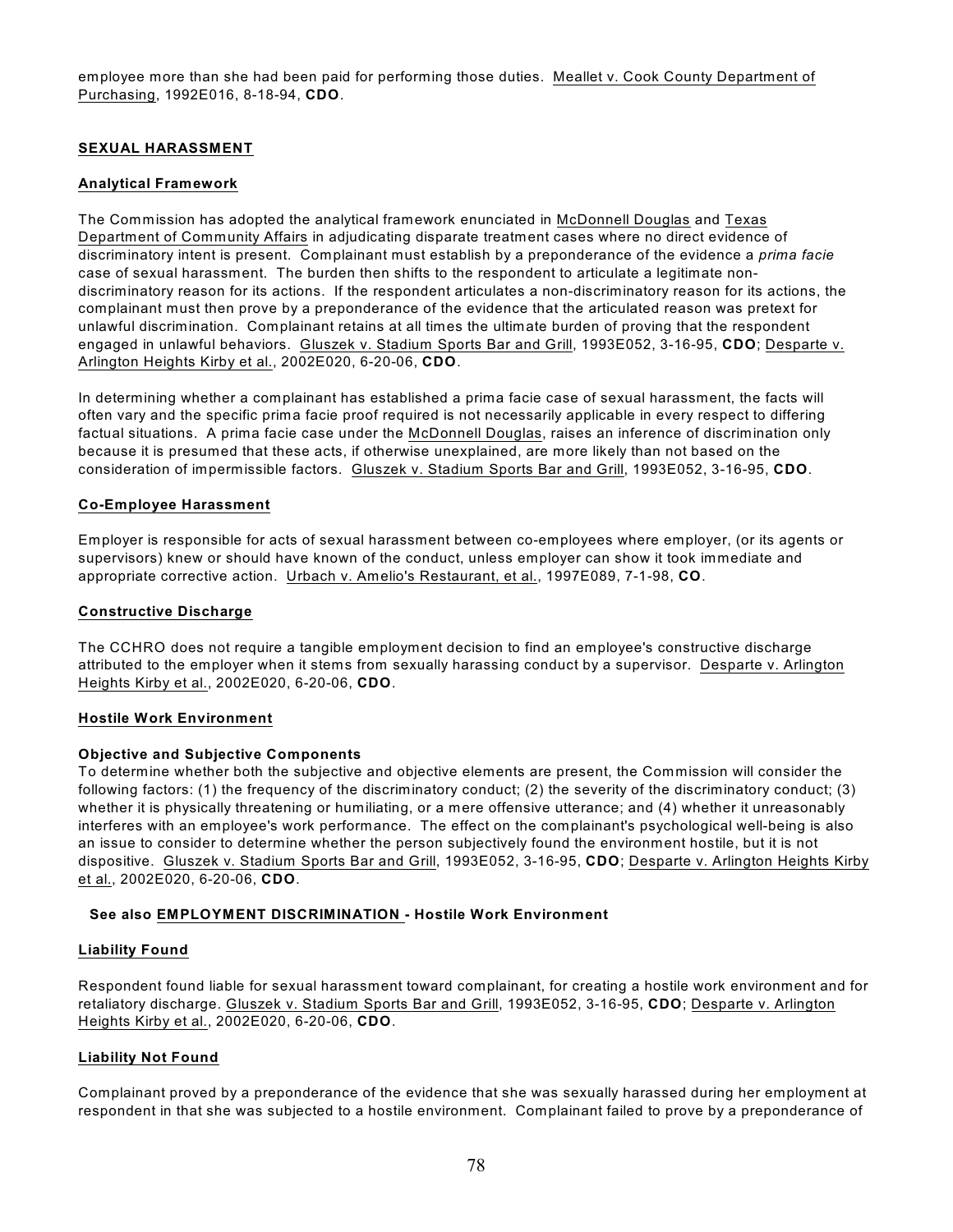the evidence that respondent's response to her allegations were insufficient or ineffective, therefore, respondent not held liable for sexual harassment. McClellan v. Cook County Law Library, 1996E026, 6-7-99, **CDO**.

# **Supervisory Employees**

§ 42-35 (E) of the CCHRO states that "[a]n employer is responsible for its acts and those of its agents and supervisory employees with respect to sexual harassment regardless of whether the specific acts complained of were authorized or even forbidden by the employer and regardless of whether the employer knew or should have known of their occurrence." Gluszek v. Stadium Sports Bar and Grill, 1993E052, 3-16-95, **CDO**; Desparte v. Arlington Heights Kirby et al., 2002E020, 6-20-06, **CDO**.

Respondent owner found liable for supervisor's sexual harassment toward complainant, for creating a sexually hostile work environment and for retaliatory discharge of complainant. Gluszek v. Stadium Sports Bar and Grill, 1993E052, 3-16-95, **CDO**; Desparte v. Arlington Heights Kirby et al., 2002E020, 6-20-06, **CDO**.

The CCHRO provides for strict liability of the employer for a supervisor's sexual harassment. Desparte v. Arlington Heights Kirby et al., 2002E020, 6-20-06, **CDO**.

The CCHRO does not require a tangible, adverse employment decision to find an employee's constructive discharge attributed to the employer when it stems from sexually harassing conduct by a supervisor. Desparte v. Arlington Heights Kirby et al., 2002E020, 6-20-06, **CDO**. Desparte v. Arlington Heights Kirby et al., 2002E020, 6-20- 06, CDO.

## **SEXUAL ORIENTATION DISCRIMINATION**

## **Hostile Work Environment**

An employer has an affirmative duty to maintain a working environment free of harassment on the basis of membership in any protected class covered by the CCHRO. Respondent had an affirmative duty to maintain a work environment free of harassment directed at any employee based on his sexual orientation. Complainant proved by a preponderance of the evidence that he was subjected to a hostile environment as a result of homophobic slurs directed at him by his supervisor. Conway v. Trans-Action Database Marketing, Inc., 1999E010, 3-13-03, **CDO**.

## **Liability Found**

W hen an employer bases its hiring or firing decisions on an individual's sexual orientation, such discrimination is offensive to the principles of fairness and equal treatment. Firing an individual due to his actual or perceived heterosexuality, homosexuality or bisexuality explicitly violates the CCHRO. Pursuant to an order of default for respondent's refusal to respond to complaint, respondent found liable for manager's unlawful discharge on the basis of sexual orientation. Feges v. The New Embers Restaurant, 1993E013, 6-16-94, **CDO**.

Respondent found liable for termination of complainant due to his sexual orientation. The respondent is still liable if unknowing upper management acted as an unwitting conduit for the discrimination of lower management. Hall v. GMRI, Inc., d/b/a Red Lobster Restaurants, 1996E101, 9-10-98, **CDO**.

Based on the evidence presented, an inference is drawn to establish a causal connection between one of respondent's supervisor's hostility toward homosexual males in general and complainant in particular and complainant's termination. The respondent, who relied upon and was influenced by, this supervisor's behavior is liable for complainant's unlawful termination. Hall v. GMRI, Inc., d/b/a Red Lobster Restaurants, 1996E101, 9-10- 98, **CDO**.

## **STANDING**

## **Advocacy Agency**

Advocacy organizations may be proper parties under the ordinance and can be awarded damages. The Commission determined that the South Suburban Housing Center (SSHC), an advocacy agency that is involved in monitoring, training, and remedying unlawful housing practices that are included in the CCHRO may be a proper complainant under the CCHRO. Garcia v. W inston, et al., 2003H003, 2003H004, 5-16-06, **CDO**.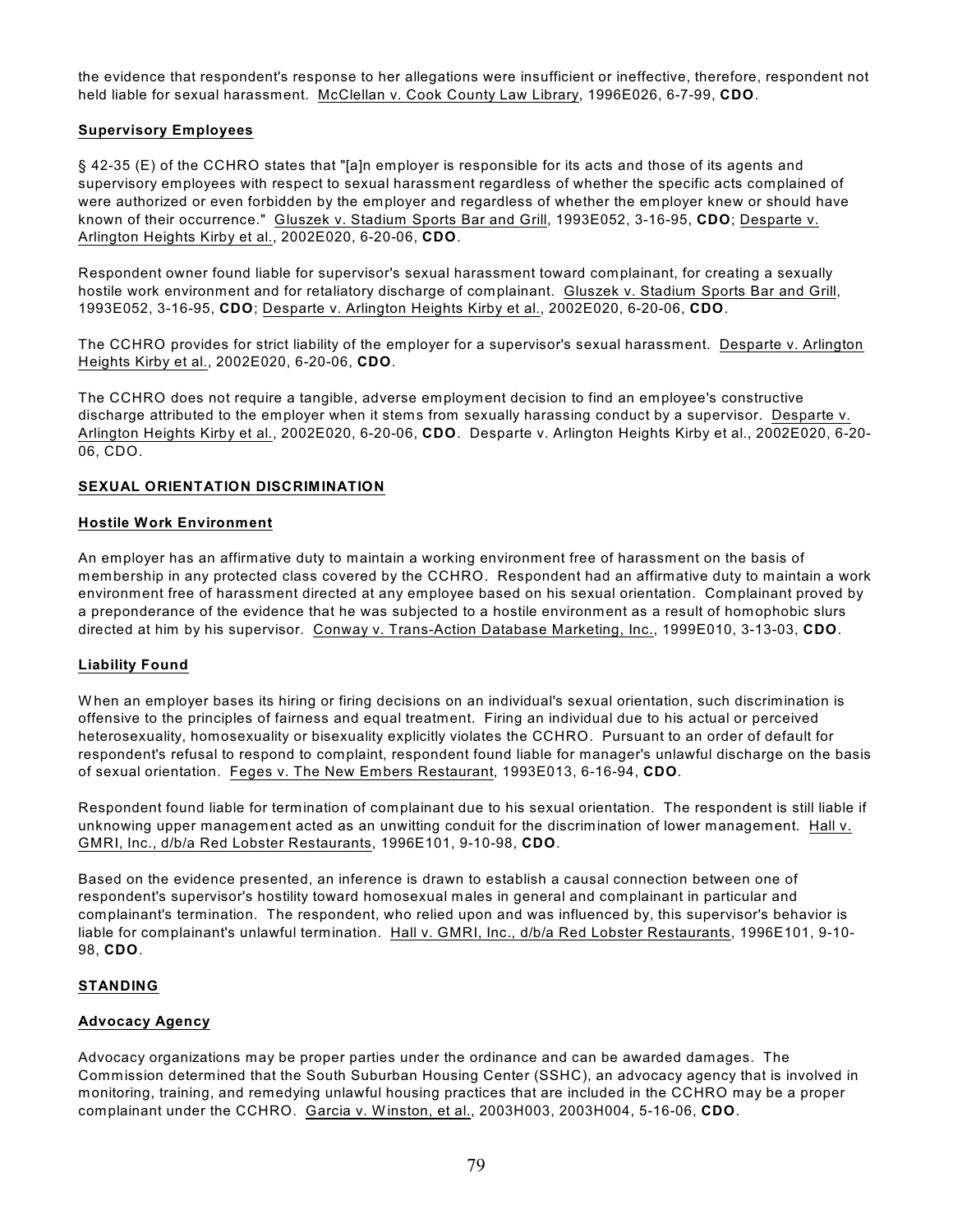# **Executor of Estate**

The executor of an estate has standing to file a complaint for violation of civil rights on behalf of estate, despite absence of contractual relationship between executor and estate. Rabe v. Michael's Funeral Home et al., 1994PA008, 10-22-96, **CO**.

# **Indirect Discrimination**

Commission denies motion to dismiss one of two complainants. Complainants, husband and wife, reside in separate, but adjoining apartment units. Neither of complainants' leases was renewed by respondent. The Commission finds a sufficient nexus between the alleged disability of the complainant husband, his related behavior and the failure of the respondents to renew the lease of complainant wife as stating a claim of indirect discrimination based on complainant wife's actual association with her husband, a person with a disability. James and Marjorie Anderson v. Town Management, Howard Fink, Barrington Lakes Apartments, and Lois Phelps, 1996H012, 6-9-97, **CO**.

# **Requirements**

A complainant has standing to bring an action when a claimed injury is (1) distinct and palpable; (2) fairly traceable to defendant's actions; and (3) substantially likely to be prevented or redressed by the grant of the requested relief. Lack of standing Is an affirmative defense that must be raised by a defendant or respondent. Smith v. McCafferty's Pub, 2002PA029, 11-18-04, **CDO**; Smith v. Michael Anthony's Restaurant, 2002PA028, 4-12-05, **CO**.

# **STATUTE OF LIMITATIONS**

# **180-Day Filing Period**

Subsequent to an investigation of complainant's allegations, the Commission determined that the complaint was not timely filed in accordance with § 42-34 (B)(1) of the CCHRO and therefore dismissal for lack of jurisdiction is proper. Mendez v. Autozone, 2000E037, 9-24-01, **CO**; Pleasant v. The Thresholds, 2001E007, 7-13-01, **CO**; Totten v. Chicago District Campground Association et al, 2001H003, 8-16-01, **CO.**

The language of the CCHRO in § 42-34 (B)(1)(a) does not explicitly refer to the 180-day filing period as jurisdictional. The 180-day filing period is like a statute of limitations which in appropriate circumstances may be tolled, e.g., where the complainant acts diligently. O'Neill v. Handy Andy Home Improvement Centers, 1994E053, 6-20-95, **CO**.

Motion to dismiss denied. A dispute as to whether a complaint was filed within the 180 day period involves mixed questions of fact and law and is not properly decided on a motion to dismiss. However, through the fact finding investigation, if it becomes clear that the allegations either do not state a cause of action, or that the Commission is without jurisdiction over the complaint itself, the Commission will dismiss the complaint. Munda v. Block Medical Center, et al., 2004E061, 2-10-05, **CO**.

## **Continuing Violations**

§ 42-34 (B)(1)(a) of the CCHRO and Commission Procedural Rule 420.100(A) recognize that a violation of the CCHRO may be of a continuing nature. The continuing violation theory allows incidents which would otherwise be time-barred to be considered timely because they are part of a pattern of related events, at least one of which occurred during the 180-day filing period. In determining whether allegations are of a continuing nature, the Commission considers the following factors: (1) subject matter: do the alleged events involve the same type of discrimination; (2) frequency: are the acts recurring and not isolated or discrete; and (3) permanence: does a pattern or series of acts over a period of time finally alert the individual that his or her rights are being violated. Martin v. Club Fever, 1998PA009, 11-30-98, **CO**; Howard v. Pappas Transport, 1999E033, 2-8-00, **CO**.

The effects or outgrowth of alleged past discrimination may continue in the present but do not create an independent basis for a complaint and do not cause a new filing period to run. Complainant's allegation that the filing of a lien was discriminatory was not timely. The Commission rejected her argument that the removal of the lien (an outgrowth of the original filing) caused a new filing period to begin to run. Spurgash v. 7041-49 O'Connell Condominium Association and Kiner, 1994H006, 10-19-98, **CDO**.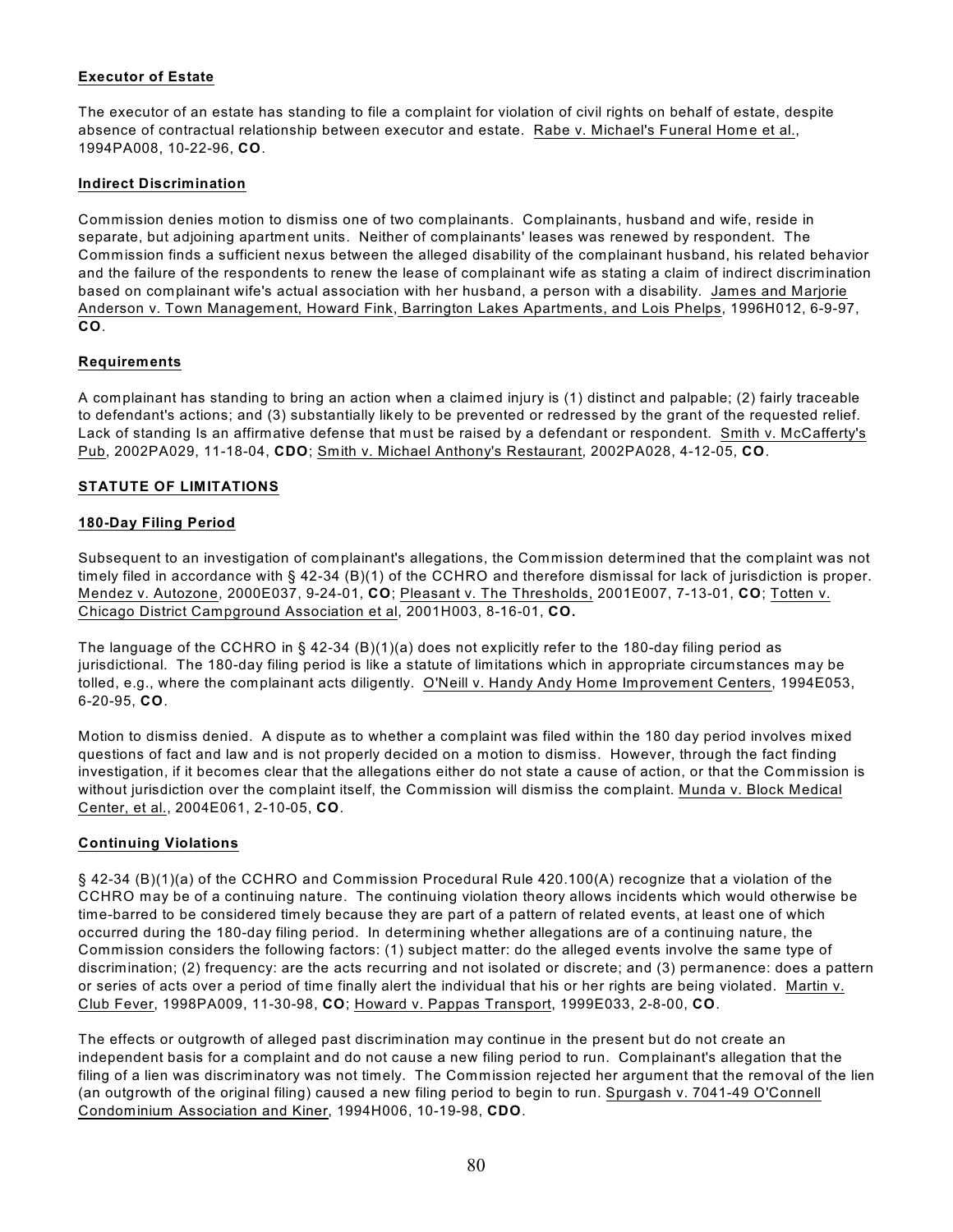Section 420.100(A) of the Commission's procedural rules provides that a complaint must be filed with 180 days of the date of the alleged occurrence. Here, the only two allegations of the complaint not time-barred are complainant's allegations that respondents aided and abetted, interfered, and retaliated against her. The sole argument available to complainant as to the timeliness defense would be the "continuing violations" theory pursuant to which, under certain narrow circumstances, a discrimination complainant can reach back to events occurring more than 180 days before the filing of a charge or complaint. It is clear from the face of the complaint, however, that the only timely allegations within the complaint have little or no connection at all to the time-barred allegations. Thus, respondent's motion to dismiss is granted. Munda v. Block Medical Center, et al., 2004E061, 2-10-05, **CO**.

# **Date of Alleged Violation**

Complaint dismissed due to lack of jurisdiction because complaint was filed beyond the 180-day filing limitations period. See, e.g., Kwok-Keung Law v. Real Estate Buyer's Agent,Inc., 1994H003, 4-15-94, **CO**; Jones v. Motorola, Inc., 1995E086, 10-24-95, **CO**; Sulls v. McDonald's Restaurant, 1996E117, 6-3-97, **CO**; McBride v. Quebecor Printing, 1999E030, 6-3-99, **CO**; Munda v. Block Medical Center, et al., 2004E061, 2-10-05, **CO**.

Disputed facts regarding whether complaint was timely filed raises a jurisdictional issue whose ultimate resolution, if not evident from the face of the pleadings, would be properly considered during the Commission's fact finding investigation. Thomas v. Cook County Treasurer's Office, 1995E034, 12-6-95, **CO.** 

Commission denies motion to dismiss filed subsequent to the commencement of an administrative hearing, where unresolved factual questions exist regarding whether the complaint was timely filed such that, at the administrative hearing, complainant may prove facts to support her claim that the complaint was timely filed. Spurgash v. 7041-49 O'Connell Condominium Association and Philip Kiner, Treasurer, 1994H006, 6-20-97, **HO**.

The Commission lacked jurisdiction of the complaint because the last act that could form the basis of a violation of the CCHRO (the filing of a lien) occurred more than 180 days before the date the complaint was filed. The Commission found that the 180-day filing period began to run when the complainant had notice of the filing of the lien. The Commission rejected arguments that the subsequent removal of the lien be construed as the act which caused the 180-day filing period to run because the removal of the lien was merely an outgrowth of the original filing of the lien (not an independent basis for a complaint) and the removal of the lien was not injury in violation of the CCHRO. Spurgash v. 7041-49 O'Connell Condominium Association and Kiner, 1994H006, 10-19-98, **CDO**.

Commission dismisses respondent's motion to dismiss and finds that complainant's allegation of the date of alleged violation must be taken as true and not an arbitrary date chosen by respondent with no reason in support. Howard v. Pappas Transport, 1999E033, 2-8-00, **CO.**

Subsequent to an investigation of complainant's allegations, the Commission has determined that the complaint was not timely filed in accordance with § 42-34 (B)(1) of the CCHRO and therefore dismissal for lack of jurisdiction is proper. Mendez v. Autozone, 2000E037, 9-24-01, **CO**; Pleasant v. The Thresholds, 2001E007, 7-13-01, **CO**; Totten v. Chicago District Campground Association et al, 2001H003, 8-16-01, **CO.**

The Commission determines that the conduct that occurred during 1997, over 5 years prior to the filing of the complaint, was outside of the Commission's jurisdiction, having occurred outside of the Commission's 180-day jurisdictional filing period, and not part of a continuing violation. Since the Commission is without jurisdiction over that conduct, there is nothing for the Commission to reconsider at this time. Candelaria v. Cermak Health Services, 1998E051, 5-6-05, **CO**.

Section 420.100(B) of the Commission's Rules provides that the Commission may waive any of its complaint filing requirements in Section 420.100(B) upon a showing of extraordinary circumstances. Here, complainant requested to amend complaint to cure a technical defect to place the actual date of discrimination three days earlier, and therefore, placing the alleged violation within the 180 day requirement. Any dispute as to the actual date of discrimination will be addressed during the course of the Commission's neutral fact finding investigation, and therefore, complainant's motion to amend complaint is granted. Perez v. Lake Park Construction, Inc., 2004E063, 3-21-05, **CO**.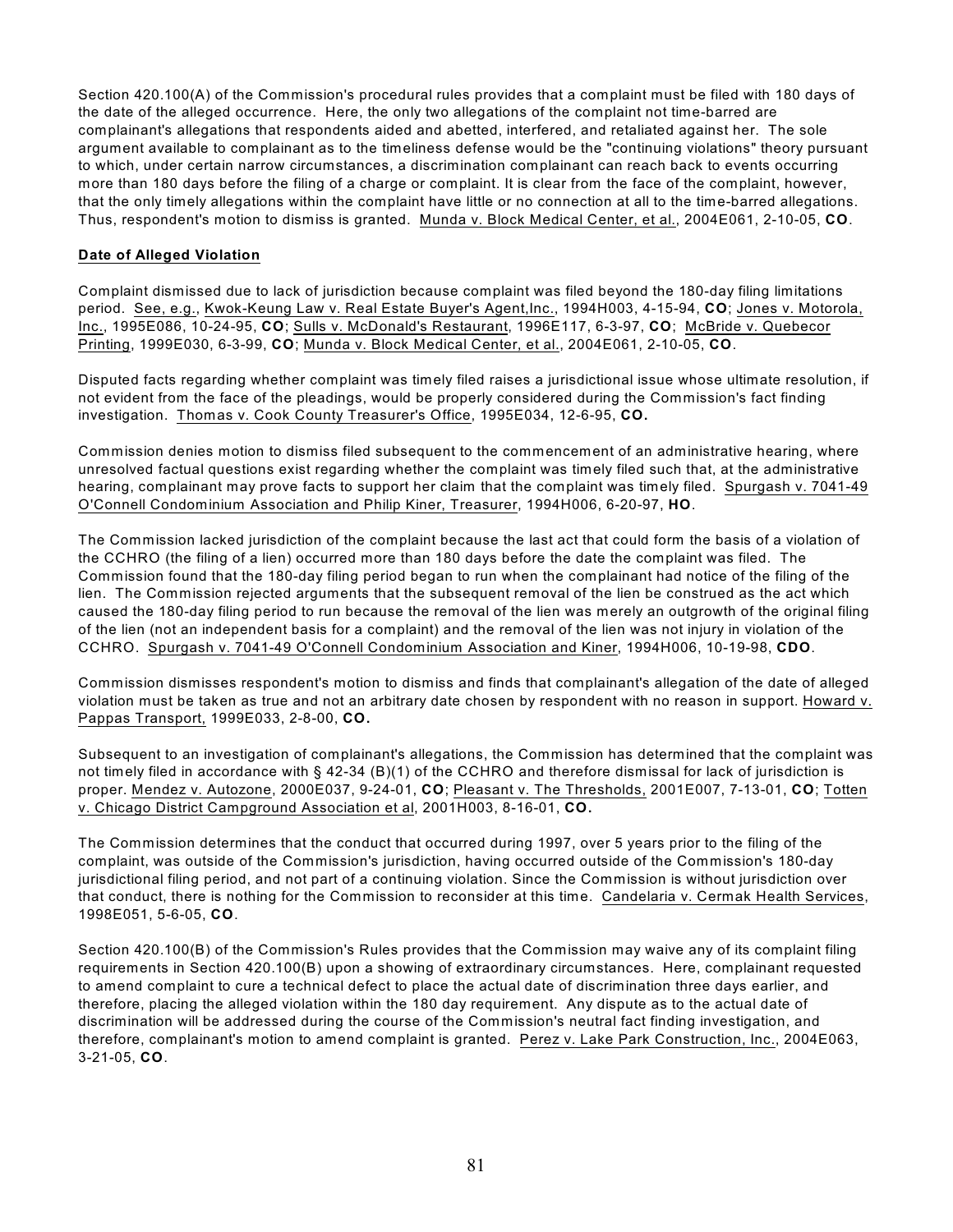# **Equitable Tolling**

The language of the CCHRO in § 42-34 (B)(1)(a) does not explicitly refer to the 180-day filing period as jurisdictional. The 180-day filing period is like a statute of limitations which in appropriate circumstances may be tolled, i.e., where the complainant acts diligently. O'Neill v. Handy Andy Home Improvement Centers, 1994E053, 6- 20-95, **CO**.

In deciding whether it is appropriate to toll the 180-day filing period the Commission will consider the following in a given case: (1) the complainant's diligence; (2) the Commission's role, if any, in a late filing; and (3) whether the decision to equitably toll the filing period serves the purposes of both the CCHRO and the Commission's Procedural Rules. Complainant was diligent in pursuing his claim and was in no way at fault for the late filing and should not be penalized for an unintentional mistake made by a Commission investigator; and thus equitable tolling allowed. Ross v. Orthopedic Specialists, S.C., 1998E043, 7-9-98, CO; Borelli v. Presidential Mortgage Company, 1998E058, 10-1- 98, **CO**; Muriel Brown v. Lutheran General Hospital, 1995E038, 3-20-96, **CO**.

# **Notice of Discriminatory Act**

The 180-day filing period limitation begins to run with notice of the discriminatory act, not at the point when the consequences of the act become painful. Neither appeals nor a deferral of final date of employment postpone the time within which complainant must make the complaint. Chen v. Northwestern University, 1993E054, 9-1-94, **CO**. See also Spurgash v. 7041-49 O'Connell Condominium Association and Kiner, 1994H006, 10-19-98, **CDO**.

Notice of the discriminatory act complained of must be definitive and unambiguous. The language used herein was too ambiguous to serve as final notice of a decision by respondent to terminate the complainant. Clay v. Cook County Hospital, 1996E059, 8-8-97, **CO**.

The Commission finds that the 180-day filing period did not begin to run the date complainant was discharged. Complainant's suspension five months prior to his termination did not constitute definitive and unambiguous notice of the alleged discriminatory act. Thompson v. Premier Delivery Service, Inc., 1995E085, 8-15-97, **CO**.

The Commission finds that the complaint was not timely filed within the 180-day period and further finds that the 180-day filing period begins to run when employee was notified that he was terminated rather than the subsequent date upon which he received his severance and vacation benefits paychecks. Kracke v. Thorn Creek Basin Sanitary District, 2000E006, 4-6-00, **CO**.

The 180-day filing period begins to run when the complainant had definitive and unambiguous notice of the alleged discrimination. The Commission finds that the complaint was not timely filed because the complainant had notice of the alleged discrimination in excess of 180 days of filing his complaint. Complainant's subsequent appeals of the board's decisions do not constitute independent acts of discrimination and, therefore, do not delay the tolling of the complaint filing period. Totten v. Chicago District Campground Association, 2001H003, 8-16-01, **CO**.

# **STRICT LIABILITY**

The CCHRO provides for strict liability of the employer for a supervisor's sexual harassment. Desparte v. Arlington Heights Kirby et al., 2002E020, 6-20-06, **CDO**.

Respondent is liable for discrimination if unknowing upper management acted as an unwitting conduit for the discrimination of lower management. Hall v. GMRI, Inc., d/b/a Red Lobster Restaurants, 1996E101, 9-10-98, **CDO**.

§ 42-35 (E) of the CCHRO states that "[a]n employer is responsible for its acts and those of its agents and supervisory employees with respect to sexual harassment regardless of whether the specific acts complained of were authorized or even forbidden by the employer and regardless of whether the employer knew or should have known of their occurrence." Gluszek v. Stadium Sports Bar and Grill, 1993E052, 3-16-95, **CDO**; Desparte v. Arlington Heights Kirby et al., 2002E020, 6-20-

Respondent owner found liable for manager's sexual harassment toward complainant, for creating a sexually hostile work environment and for retaliatory discharge of complainant. Gluszek v. Stadium Sports Bar and Grill, 1993E052, 3-16-95, **CDO**; Desparte v. Arlington Heights Kirby et al., 2002E020, 6-20-06, **CDO**.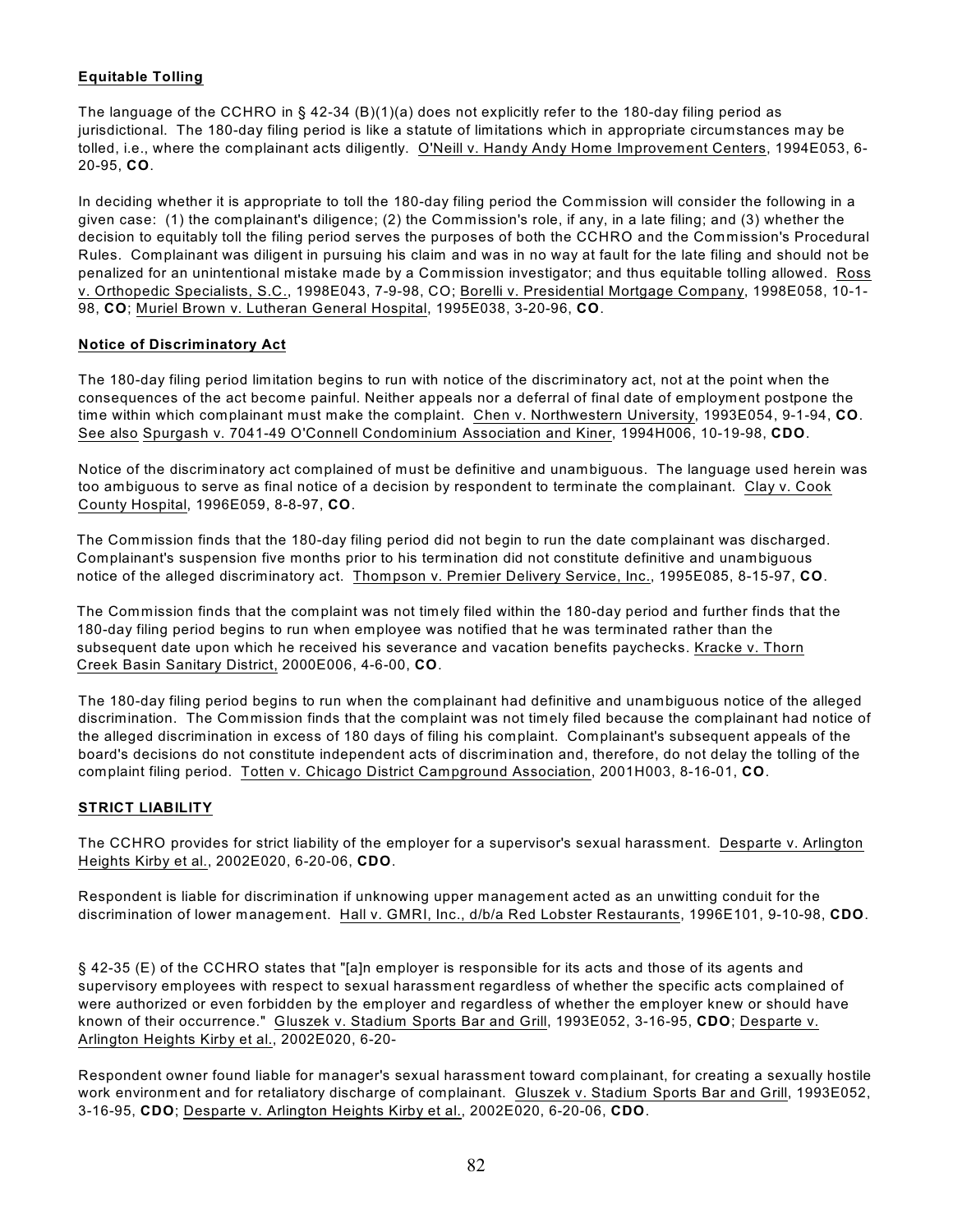#### **SUBSTANTIAL EVIDENCE**

W hen credibility of parties and witnesses is at issue during a Commission investigation, a substantial evidence determination is appropriate. The choice of whom to believe should be made by an administrative hearing officer with witnesses under oath and the rules of evidence applying. Ehlers v. United Parcel Service, 1997E027, 9-21-98, **CO**.

Substantial evidence is shown when "more than a mere scintilla of relevant evidence exists such that a reasonable mind might find it sufficient to support a conclusion." Green v. Avon Products, Inc., 1996E096, 1-20-98, **CO**, citing Commission Procedural Rule, 440.120(C) and Zunino v. Cook County Commission on Human Rights, 289 Ill. App.3d. 133, 136 (1st Dist. 1997).

#### **SUMMARY JUDGMENT**

Commission Procedural Rule 460.160 does not allow for summary judgment motions and as such will not entertain or consider such motions. See, e.g., Seaphus et al v. Laiser et al d/b/a. S&L Management, 1994H007, 4-11-95, **CO**; Borelli v. Presidential Mortgage Company, 1998E058, 10-1-98, **CO**; Munda v. Block Medical Center, 2003E032, 10- 9-03, **CO**.

#### **See also MOTIONS**

#### **UNLAWFUL DISCHARGE**

Complainant must show: (1)she engaged in protected expression; (2) she was subsequently terminated; and (3) a causal link exists between the expression and adverse action. Hudok v. Quality Transportation Systems, Inc.,1994E031, 12-27-94, **CO**; Gluszek v. Stadium Sports Bar and Grill. 1993E052, 3-16-95, **CDO**; Alcegueire v. Cook County Department For Management of Information Systems, 1992E003 and 1992E026, 8-10-95, **CDO**; Pirrone v. W heeling Industrial Clinic, 1997E005, 4-12-01, **CDO**.

#### **See also RETALIATION - Employment Discrimination - Unlawful Discharge**

#### **VERIFIED RESPONSE See RESPONSE**

#### **WILLFUL INTERFERENCE**

Complainant's allegation relating to interference under § 42-41 (C) of the CCHRO fails to state a claim because, among other things, the allegation does not specifically identify which duty or exercise of power by the Commission was the subject of respondents' willful interference or exactly how respondents willfully interfered with such a duty or power, Moreover, her allegations contain no factual support for such claims. Furthermore, the Commission draws no inference from the allegations that respondents engaged in willful interference with the Commission's exercise of its powers or duties. Finally, it rejects any suggestion by complainant that respondents' advocacy on behalf of their clients constitutes willful interference under the CCHRO. Munda v. Polish et al., 2004E044A, 2-10-05, **CO**.

The allegations in the complaint, which were not released by settlement and not time-barred under the Commission's Procedural Rules, fail to state a claim in any respect and are therefore, dismissed. Other than the unproven charge that a Commission investigator conspired with the respondent's attorneys, there is nothing within the complaint that suggests that any of the named respondents committed any act that could be characterized as aiding and abetting, interfering, or retaliating. The Commission also finds that complainant failed to set forth specific facts that could support any claim that respondents are vicariously liable for their counsel's alleged actions in the matter. Munda v. Block Medical Center et al., 2004E061, 2-10-05, **CO**.

## **WITHDRAWAL OF ATTORNEY**

## **Leave Granted**

#### **Conflict of Interest**

Commission grants respondent's attorney leave to withdraw from representing an individually named respondent.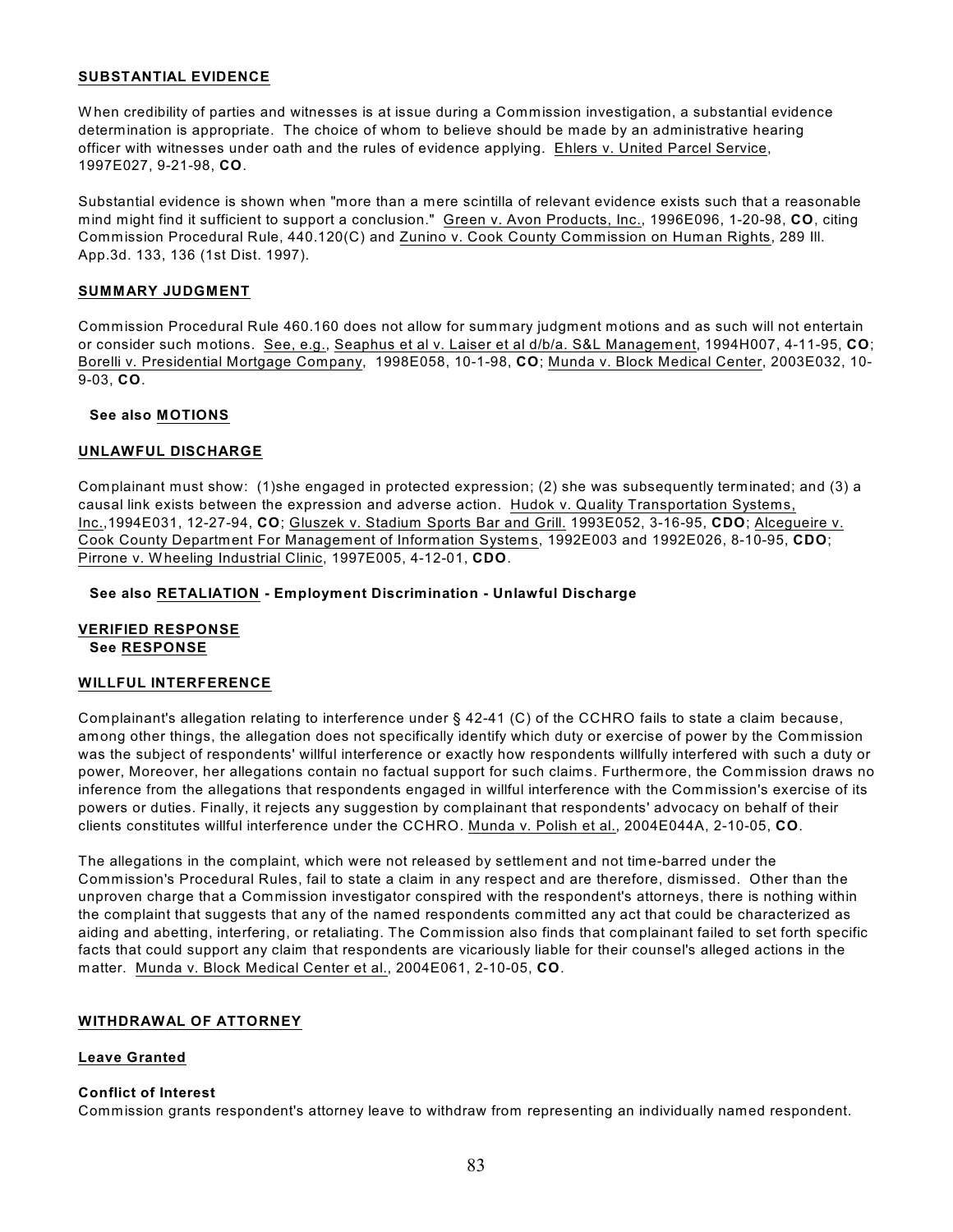W hen the counsel initially appeared on behalf of the individual respondent, he was employed by respondent Cook County Juvenile Temporary Detention Center. He is no longer employed by respondent and based on the reasons for his separation of employment from respondent, continued representation would cause a potential conflict of interest. Gilyard v. Cook County Juvenile temporary Detention Center and Donald Person, 2004E069, 12-6-05, **CO**; See also Lamet v. Niles Township Jewish Congregation, 1995E041, 6-11-96, **CO**.

In case with two named respondents, Commission grants attorney leave to withdraw from representing the individually named respondent when individual is no longer employed by the other respondent and a conflict or potential conflict exists between representing the interests of both respondents. Tsimogiannis v. United Buying Service and Ricky Quinones, 1995E074, 3-24-98, **CO**.

Commission grants attorney leave to withdraw because he was hired for a federal position which prohibits continuing representation of complainant, who since had secured a new counsel. Palmer v. Metropolitan Water Reclamation District of Greater Chicago, 1994E057, 8-7-95, **CO**.

#### **During Administrative Hearing**

Commission grants attorney leave to withdraw where respondent is no longer in business, no attorney fees have been paid to him, and where attorney lost contact with client. Jaber v. Allen Management Systems and Karen Doroski, 1994H009, 4-7-99, **HO**.

#### **Inability to Continue**

Commission grants attorney leave to withdraw where an evidence determination has not yet been made and complainant's attorney might be a witness to one of the key issues in the case, and pursuant to Rule 3.7 of the Illinois Rules of Professional Conduct, an attorney "shall not accept or continue employment...if may be called as a witness". Boughton v. Zonac Aluminum Siding and Jerry Malinowski, 1998E032, 3-27-02, **CO**.

#### **Irreconcilable Differences**

Commission grants attorney leave to withdraw because of irreconcilable differences with complainant. See, e.g., Spector v. ARA Cory Refreshment Services, 1995E098, 12-20-96, **CO**; San Ramon v. Cook County Hospital, 2000E014, 6-13-00, **HO**;Florczyk v. MBC Mortgage Corp., 2002E086, 3-19-03, **CO**.

W ithdrawal of attorney will be permitted when such withdrawal would neither delay Commission proceedings nor otherwise affect administrative efficiency or prejudice complainant. See, e.g., Lopez v. Advanced Transformer Co., 1995E013, 2-13-97, **CO**; McAndrew v. Goodyear Tire & Rubber Co., 1995E057, 5-28-96, **CO**; Caffarello v. Filene's Basement, Inc., 2004E047, 2-7-05, **CO**; Kramer v. Security Solutions ADT, and Brett Blessen Individually, 2004E029, 1-11-05, **CO.**

Commission grants attorney leave to withdraw. Counsel indicated to the Commission that he believes respondents are no longer in business and he was unaware of any working phone number for respondents. Desparte v. Arlington Heights Kirby et al., 2002E020, 5-06-05, **CO**.

Commission grants respondent's attorney leave to withdraw, where an evidence determination has not yet been made and respondent's president has filed an appearance on behalf of respondent. Hopp v. Bruce Woodworking, Inc., 1997E099, 1-5-98, **CO**.

Commission grants motion of respondents' attorneys to withdraw when respondent informed counsel that their services are no longer required. Diaz v. NBC, Inc. 1997E014, 12-11-97, **CO**; Mitchell v. South Suburban Systems, Inc., d/b/a McDonald's, 1997E092, 5-14-98, **CO**; Finn v. LaSalle Bank, 1998E078, 9-30-99, **CO**.

Commission grants motion of complainant's attorney where complainant had constructively terminated attorneyclient relationship. Tobin v. W MC Equity Services and Todd Soronen, 1998E068, 4-21-00, **CO**; Martin v. Club Fever, 1998PA009, 5-13-02, **CO**.

Where attorney's withdrawal is solely a matter of formality, Commission will not withhold leave. Bishop v. H2O Plus, LLP, 2004E026, 1-4-06, **CO**.

## **Non-Cooperative Client**

Commission grants motion of attorney for complainant to withdraw as counsel because of complainant's refusal to respond to phone calls and letters from counsel. Thompson v. Premier Delivery, Inc., 1995E085, 8-5-97, **CO**;